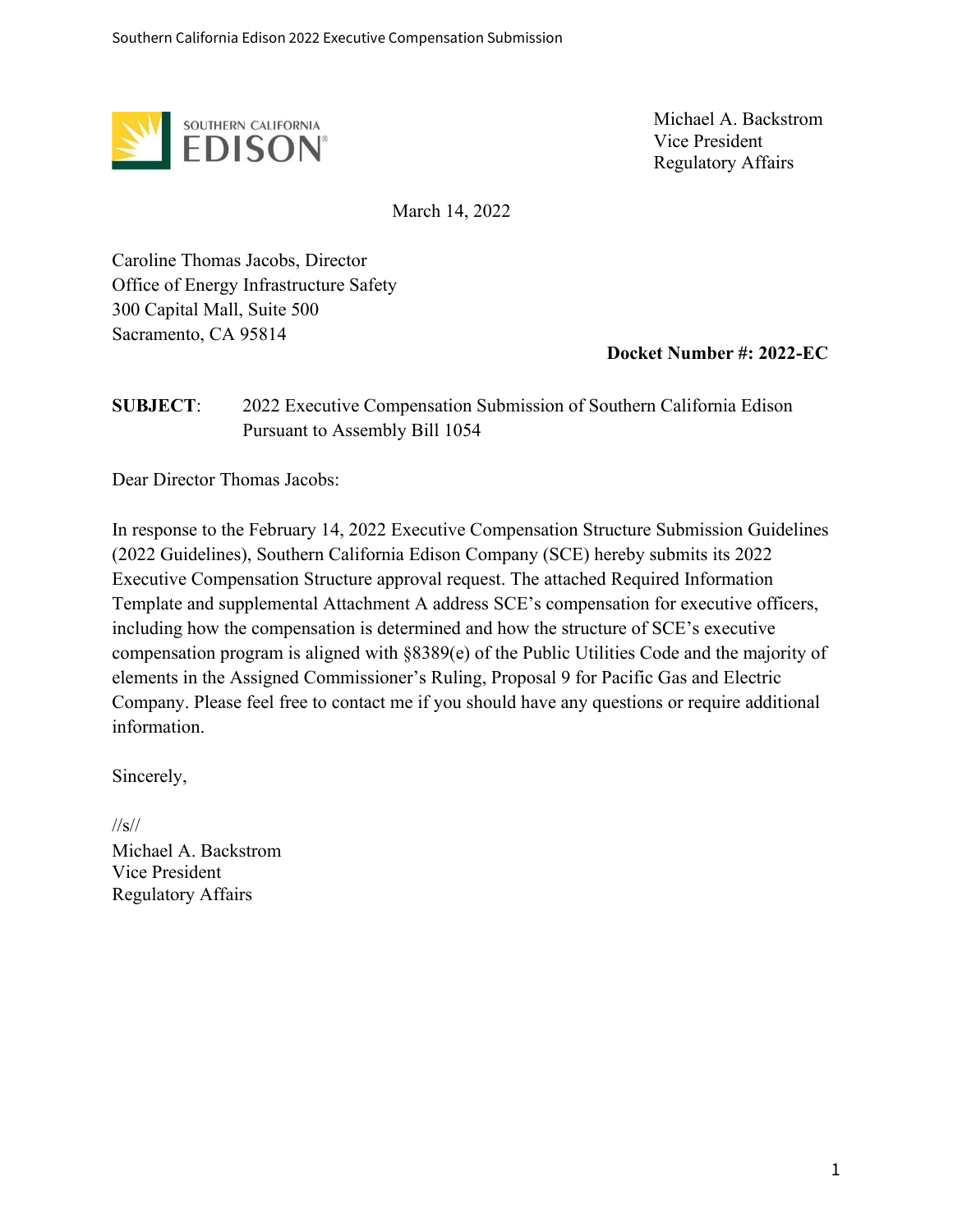# Pub. Util. Code § 8389(e)(4): Sections 1-4

To aid Energy Safety in assessing compliance with Pub. Util. Code § 8389(e)(4), electrical corporations must complete Sections 1-4 below for all executive officers as defined in Pub. Util. Code § 451.5(c).

# Section 1: Incentive Compensation Components

Rationale: Pub. Util. Code § 8389(e)(4) requires that electrical corporations' executive incentive compensation structures include "incentive compensation based on meeting performance metrics that are measurable and enforceable, for all executive officers... ." To evaluate an electrical corporation's compliance with this requirement, Energy Safety needs to know: (a) who are the electrical corporation's executive officers and (b) what incentive compensation structure exists.

**Definition:** "Executive officer" is defined in Pub. Util. Code § 451.5(c) and "means any person who performs policy making functions and is employed by the public utility subject to the approval of the board of directors, and includes the president, secretary, treasurer, and any vice president in charge of a principal business unit, division, or function of the public utility." Energy Safety considers divisions or units responsible for electrical operations, gas operations or wildfire-related functions principal business units, divisions or functions of the public utility.

Instructions: In Table 1.1, for each executive officer subject to the executive compensation filing requirements, provide the executive title and function, the executive name (if the executive is classified as an Officer of the Company per the Company's website), the target percentage of Short-Term Incentives (STIP) and Long-Term Incentives (LTIP) as a proportion of Total Incentive Compensation (TIC) for the appropriate 2022 filing year. See the definition of the proceeding terms in Attachment 2.

For purposes of calculating the percentage of TIC, use the grant value of the compensation as determined for accounting purposes. Grant value is the value that is disclosed in proxy statement summary compensation tables for executive officers who are proxy officers. Percentages must be specified for each executive officer and not a range for various position levels.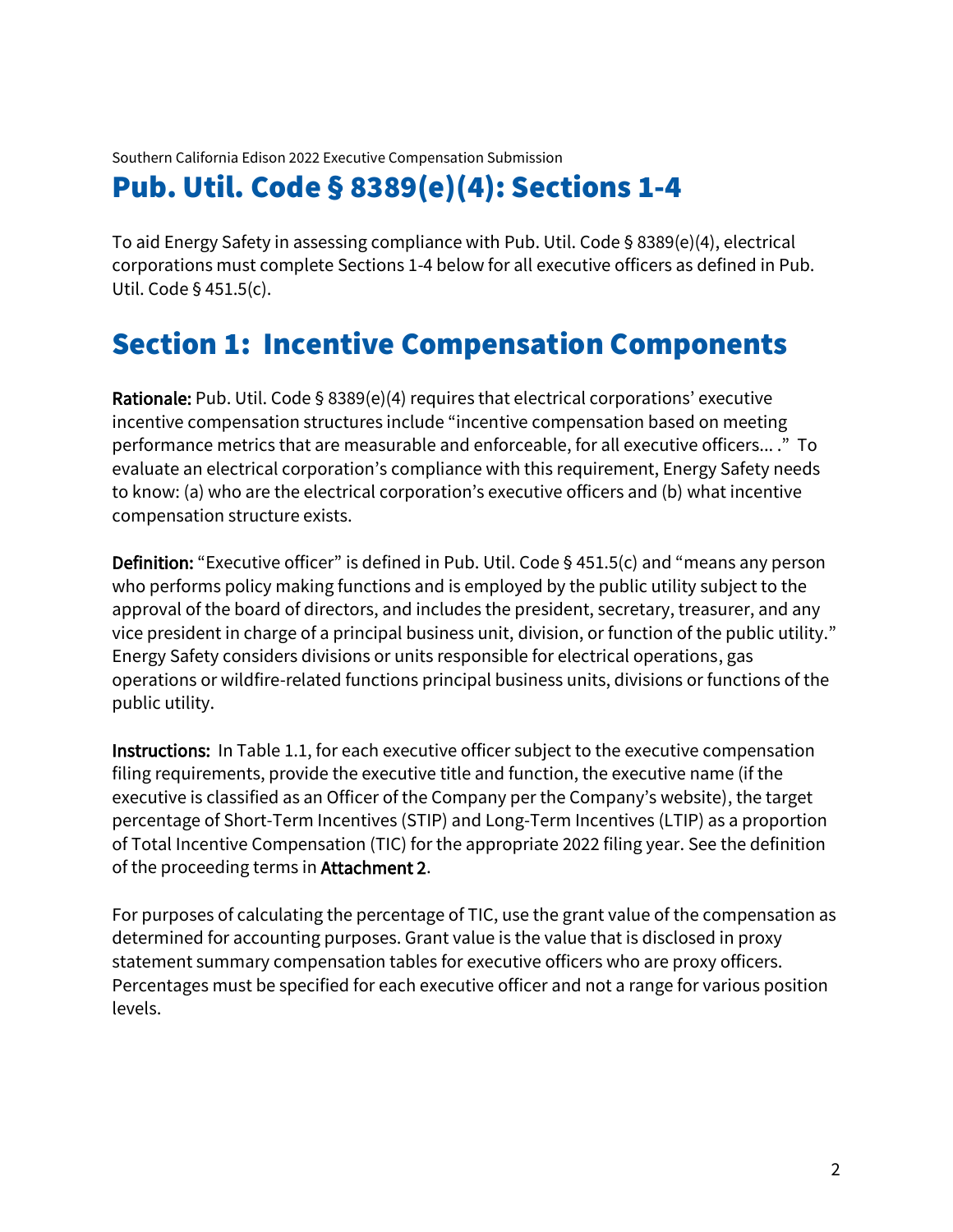| Table 1.1                                  |
|--------------------------------------------|
| Incentive Compensation at the Target Level |

| <b>Executive Title/ Function and Name</b><br>(where applicable) | Target STIP as a<br><b>Percent of TIC</b> | Target LTIP as a<br>Percent of TIC |
|-----------------------------------------------------------------|-------------------------------------------|------------------------------------|
| <b>Electrical Corporation Actual Data</b>                       |                                           |                                    |
| <b>SCE President and Chief Executive</b>                        | 26.6%                                     | 73.4%                              |
| Officer - Steven D. Powell                                      |                                           |                                    |
| <b>SCE Executive or Senior Vice President</b>                   | 34.3%                                     | 65.7%                              |
| <b>SCE Executive or Senior Vice President</b>                   | 37.9%                                     | 62.1%                              |
| <b>SCE Executive or Senior Vice President</b>                   | 36.7%                                     | 63.3%                              |
| <b>SCE Executive or Senior Vice President</b>                   | 34.6%                                     | 65.4%                              |
| <b>SCE Executive or Senior Vice President</b>                   | 33.3%                                     | 66.7%                              |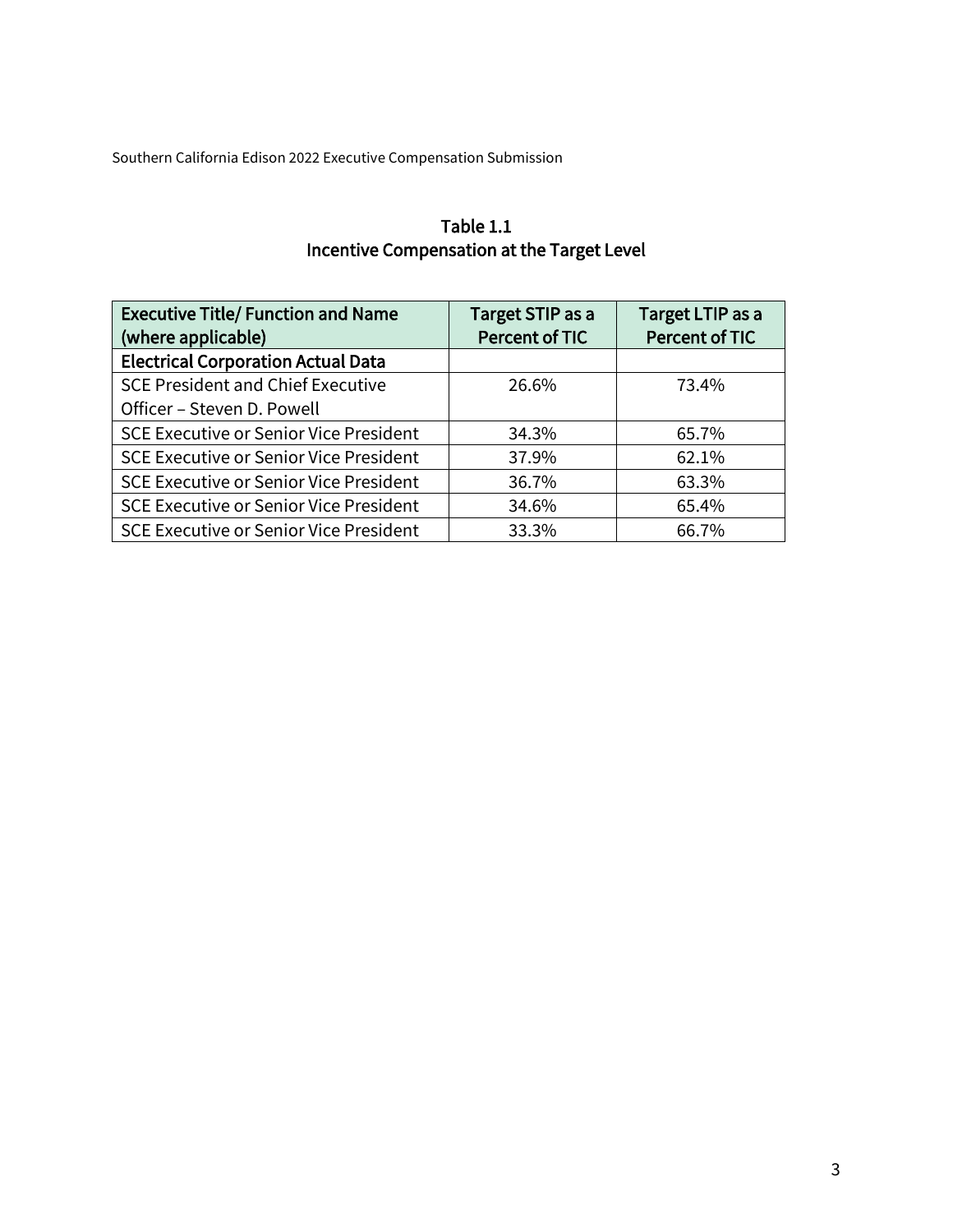# Section 2: Executive Officer Exclusion Rationale

Rationale: Pub. Util. Code § 8389(e)(4) requires that electrical corporations' executive incentive compensation structures include "incentive compensation based on meeting performance metrics that are measurable and enforceable, for all executive officers... ." To ensure incentive compensation is used for all executive officers, Energy Safety must understand why certain top-level officials do not fit within the definition of "executive officers" as defined in Pub. Util. Code § 451.5(c).

Instructions: For the purpose of completing Table 2.1, include all the positions of the highest three tiers of the executives or officers of the electrical corporation that do not fit within the definition of "executive officers" as defined in Pub. Util. Code § 451.5(c). For those positions, provide a simple explanation regarding why the executives holding those positions are not considered "executive officers" as set forth in Pub. Util. Code § 451.5(c). Examples:

- This position does not perform policy making functions.
- This position is not employed by the public utility.
- This position is not subject to approval of the board of directors.

| <b>Electrical Corporation Actual Data*</b>   |                                                        |
|----------------------------------------------|--------------------------------------------------------|
| SCE Senior Vice President, Corporate Affairs | This individual is not in charge of a <i>principal</i> |
|                                              | business unit, division, or function of SCE            |
|                                              | and does not otherwise perform a policy-               |
|                                              | making function                                        |
| <b>SCE Senior Vice President, Human</b>      | This individual is not in charge of a <i>principal</i> |
| <b>Resources</b>                             | business unit, division, or function of SCE            |
|                                              | and does not otherwise perform a policy-               |
|                                              | making function                                        |
| <b>SCE Senior Vice President and Chief</b>   | This individual is not in charge of a <i>principal</i> |
| <b>Information Officer</b>                   | business unit, division, or function of SCE            |
|                                              | and does not otherwise perform a policy-               |
|                                              | <i>making</i> function                                 |

## Table 2.1 Pub. Util. Code § 451.5(c) Exclusion Rationales

\* The three highest tiers of executives or officers of SCE are:

- 1. President and Chief Executive Officer
- 2. Executive Vice President
- 3. Senior Vice President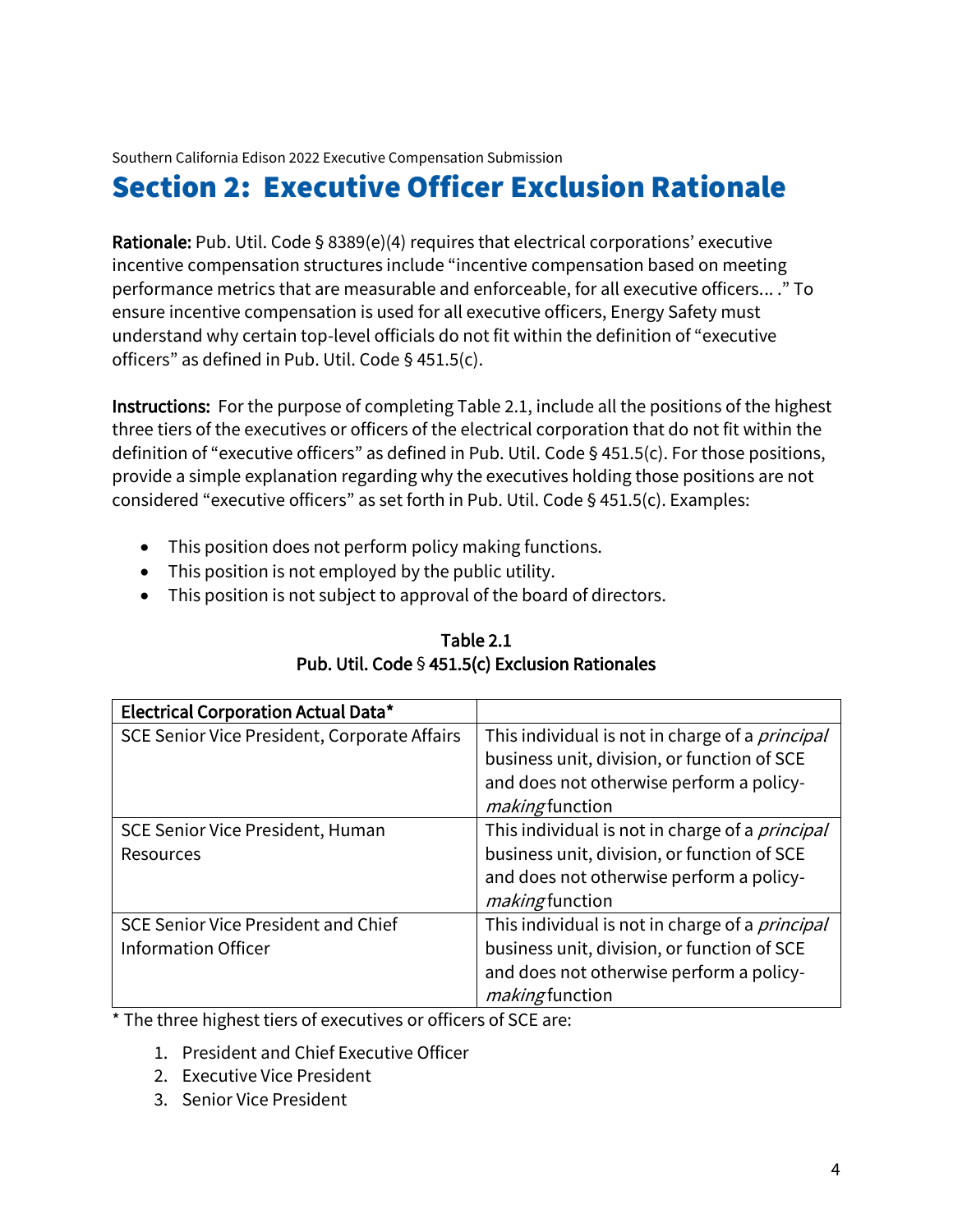With the exception of the Senior Vice Presidents listed in Table 2.1, all of SCE's executives and officers in these three highest tiers are "executive officers" of SCE as defined Pub. Util. Code § 451.5(c). None of SCE's executives or officers below these three highest tiers are "executive officers" of SCE as defined Pub. Util. Code § 451.5(c). See pages 2-4 of the October 15, 2021 letter from SCE to Energy Safety (Southern California Edison Company's Comments on September 29, 2021 Executive Compensation Guidance Workshop) for additional information regarding the determination of "executive officers," including the exclusion of SCE's Secretary and Treasurer, both of whom are below the Senior Vice President level and therefore are not addressed in Table 2.1.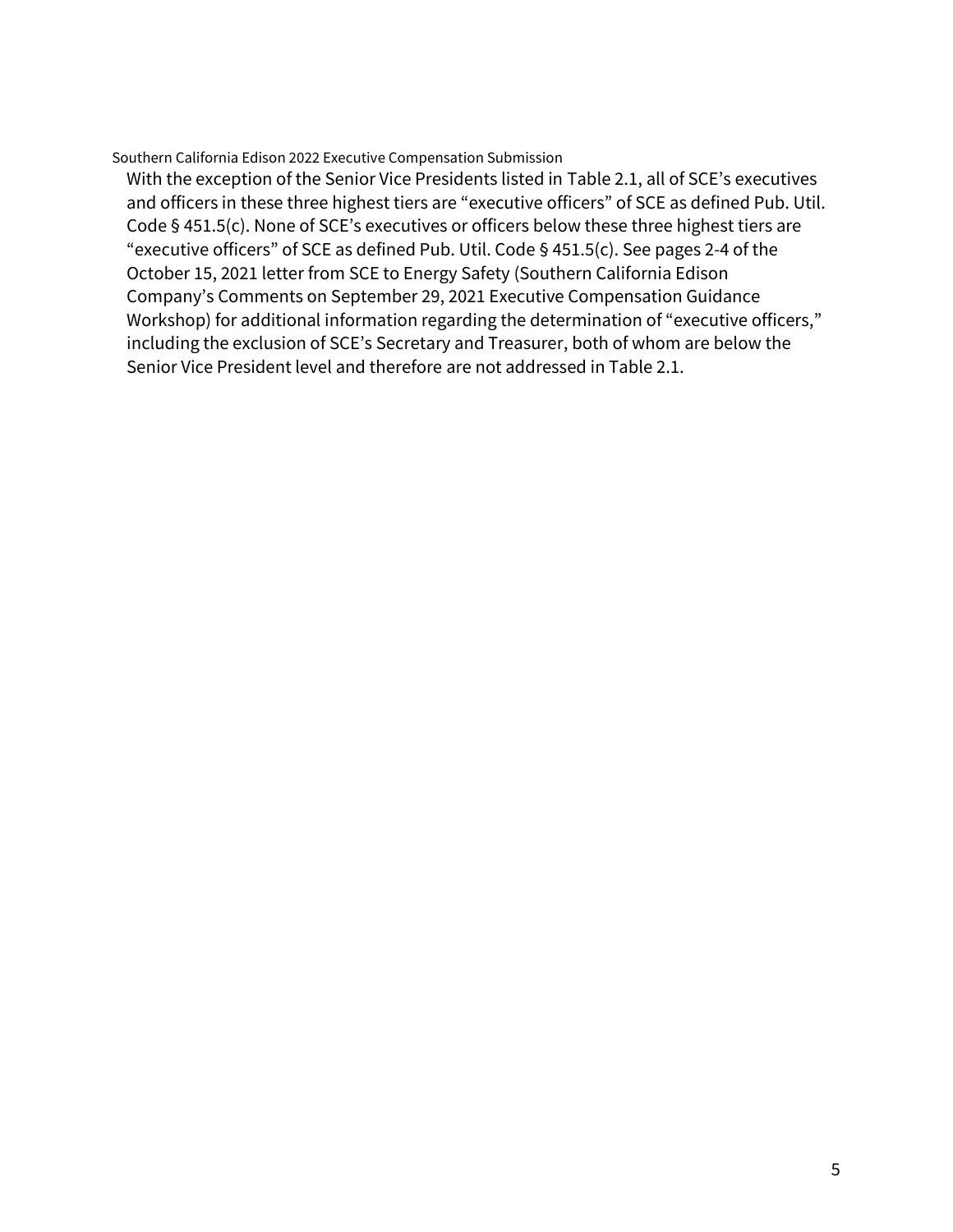# Section 3: Short-Term Incentive Program (STIP)

Rationale: Pub. Util. Code  $\S$  8389(e)(4) requires that electrical corporations' executive incentive compensation structures are "structured to promote safety as a priority and to ensure public safety and utility financial stability with performance metrics, including incentive compensation based on meeting performance metrics that are measurable and enforceable, for all executive officers... ." To ensure that the executive compensation structure for electrical corporation executive officers is structured to promote safety as a priority and ensure public safety and utility financial stability, Energy Safety must have an indepth understanding of:

- The performance-based components of an executive compensation structure.
- How that structure is promoting safety.
- How effective metrics are in changing safety and financial outcomes.
- How adjustments to metrics are tied to performance.

Instructions: The STIP includes all performance-based compensation awarded on a performance term of less than three years. If the electrical corporation uses more than one short-term incentive mechanism, repeat this information for each mechanism (e.g., Quarterly and Annually).

# **Section 3a: STIP Structure**

Instructions: Provide the requested 2022 STIP information regarding payment type, triggers, deductions, the use of performance individual performance modifiers, the use of company performance modifiers, the use of thresholds, targets, and maximums and the associated percentages, and how performance between categories is interpolated.

#### i) STIP Payment Type (check one):

| Cash: $\boxtimes$ |  | Other: $\square$ |
|-------------------|--|------------------|
|-------------------|--|------------------|

#### If other, please describe:

ii) Use of Any Performance Triggers

Does the electrical corporation's 2022 STIP use any performance triggers (e.g., must achieve annual earnings per share of at least XYZ before any STIP payments are made)? Check one: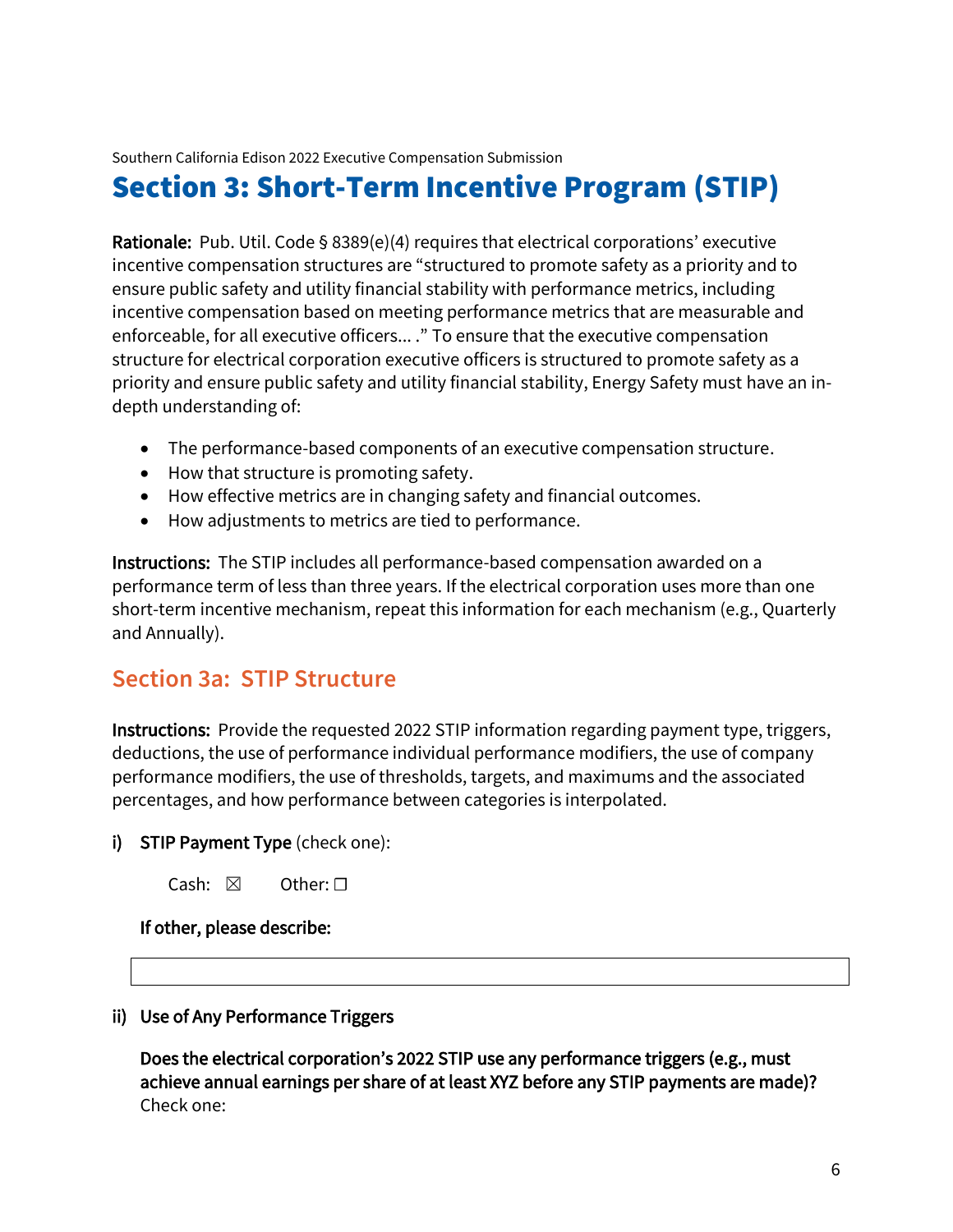Yes: ⊠ No: □

## If "Yes", please describe any performance triggers:

Performance triggers are an aspect of our foundational goals and core earnings goal.

Foundational goals are a deduct-only category. Safety and compliance are foundational and events such as fatalities or significant non-compliance issues can result in meaningful or full elimination of short-term incentive compensation ("STIP"), depending on the severity of the lapse, as determined by the Compensation and Executive Personnel Committee of the SCE Board of Directors ("Compensation Committee"). The Compensation Committee has exercised its authority in this area multiple times to reduce STIP awards for safety performance, including eliminating STIP awards for 2018 for certain executive officers in light of the impact of wildfires on SCE's service area.

The core earnings goal provides that the STIP payout may be zero if core earnings fall below the threshold level.

## iii) Use of Any Automatic Deductions

Does the electrical corporation's 2022 STIP have any automatic deductions (e.g., failure to achieve WMP targets results in X% reduction, catastrophic wildfire results in zeroing out all safety metrics)? Check one:

Yes:  $\boxtimes$  No:  $\Box$ 

If "Yes", please describe all automatic deductions:

See Section 3a.ii for the criteria for deductions under the STIP.

iv) Use of a Performance Range - 2021

Were the 2021 STIP payouts based on a performance range (i.e., below minimum/threshold, minimum/threshold, target, maximum)? Check one:

Yes:  $\boxtimes$  No:  $\Box$ 

Did the electrical corporation use one range for all 2021 STIP metrics or differing ranges based on the category of metric)? Check one:

One range for all metrics:  $\Box$  Multiple ranges:  $\boxtimes$ 

Provide the 2021 STIP metric performance range(s):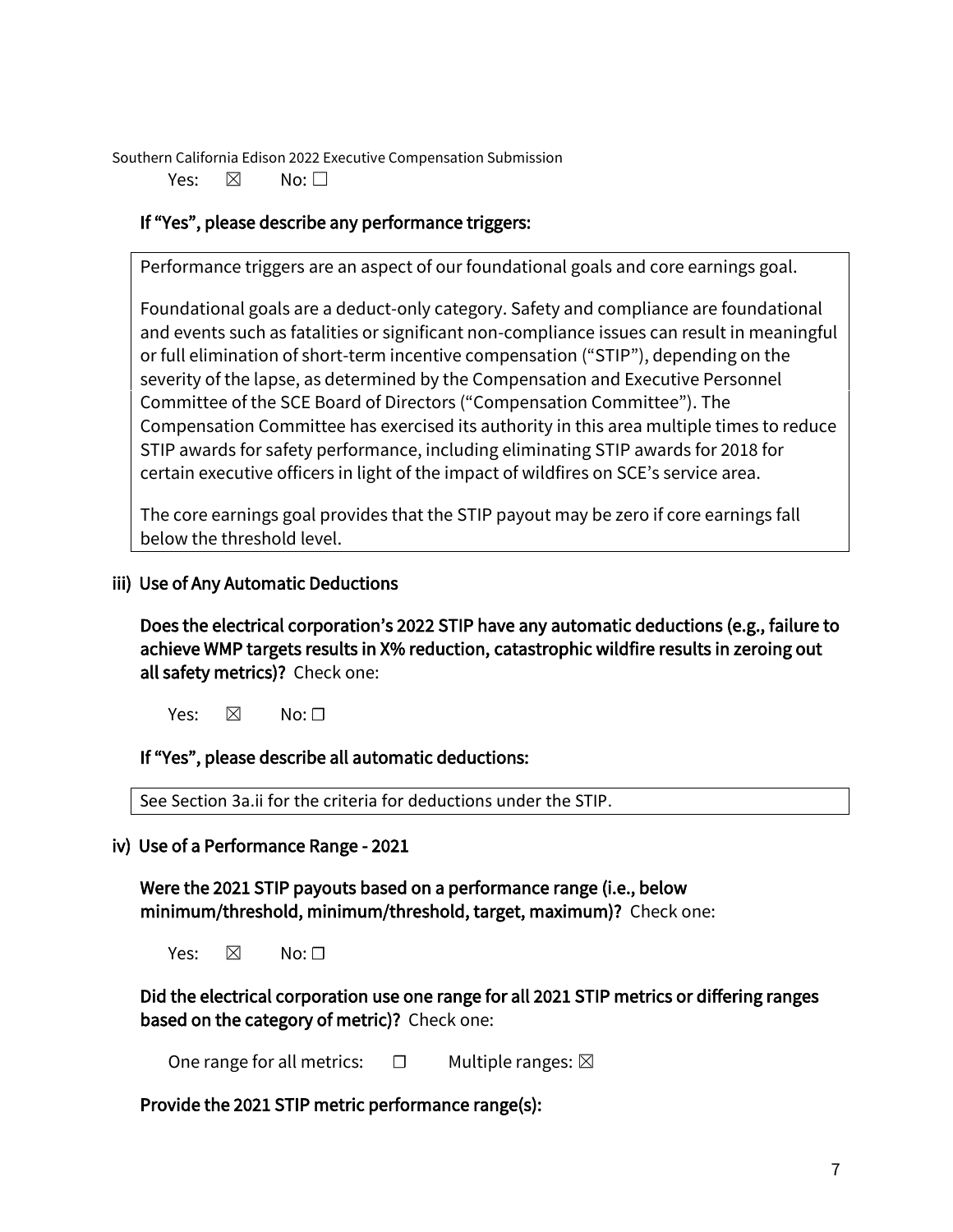|                                           | <b>Below Minimum</b> | Minimum | <b>Target</b> | Maximum |  |  |  |  |  |  |
|-------------------------------------------|----------------------|---------|---------------|---------|--|--|--|--|--|--|
| <b>Electrical Corporation Actual Data</b> |                      |         |               |         |  |  |  |  |  |  |
| Foundational                              | Up to                | N/A     | N/A           | N/A     |  |  |  |  |  |  |
| Goals*                                    | $-100%$              |         |               |         |  |  |  |  |  |  |
| <b>Core Earnings</b>                      | $-100%$              | $0\%$   | 100%          | 200%    |  |  |  |  |  |  |
| Goal*                                     |                      |         |               |         |  |  |  |  |  |  |
| <b>Other Performance</b>                  | $0\%$                | 0%      | 100%          | 200%    |  |  |  |  |  |  |
| Goals*                                    |                      |         |               |         |  |  |  |  |  |  |

### Table 3a.1 2021 STIP Metric Performance Range(s)

## Describe the interpolation method between categories (e.g., straight line):

\*As discussed above in Section 3a.ii, the Compensation Committee established certain safety and compliance goals that it views as foundational. Significant lapses can result in either a reduction or an elimination of STIP awards for all or some plan participants, depending upon severity, as determined by the Compensation Committee.

For the core earnings goal, performance between the specified levels (Unmet/Minimum; Met/Target; and Exceeded/Maximum) is scored using linear interpolation. The core earnings goal is scored at zero for performance at or worse than Unmet/Minimum. In addition, the STIP payout may be zero if core earnings fall below Threshold. The Threshold level is set at 80% of the core earnings target, while the Unmet/Minimum level is set at 90% of the core earnings target.

For other quantitative performance goals that have specified Unmet/Minimum, Met/Target, and Exceeded/Maximum performance levels, scoring generally ranges from zero to 200% depending on performance relative to those levels. The Compensation Committee considers both what was accomplished and the manner in which it was accomplished, with significant weight given to the efficacy and prudency of the efforts as well as the absolute outcomes. See Section 3a.vi for more information about Compensation Committee discretion in determining STIP scoring and payouts.

### v) Use of a Performance Range - 2022

Do the 2022 STIP payouts include a performance range (i.e., below minimum/threshold, minimum/threshold, target, maximum)? Check one:

Yes:  $\boxtimes$  No:  $\Box$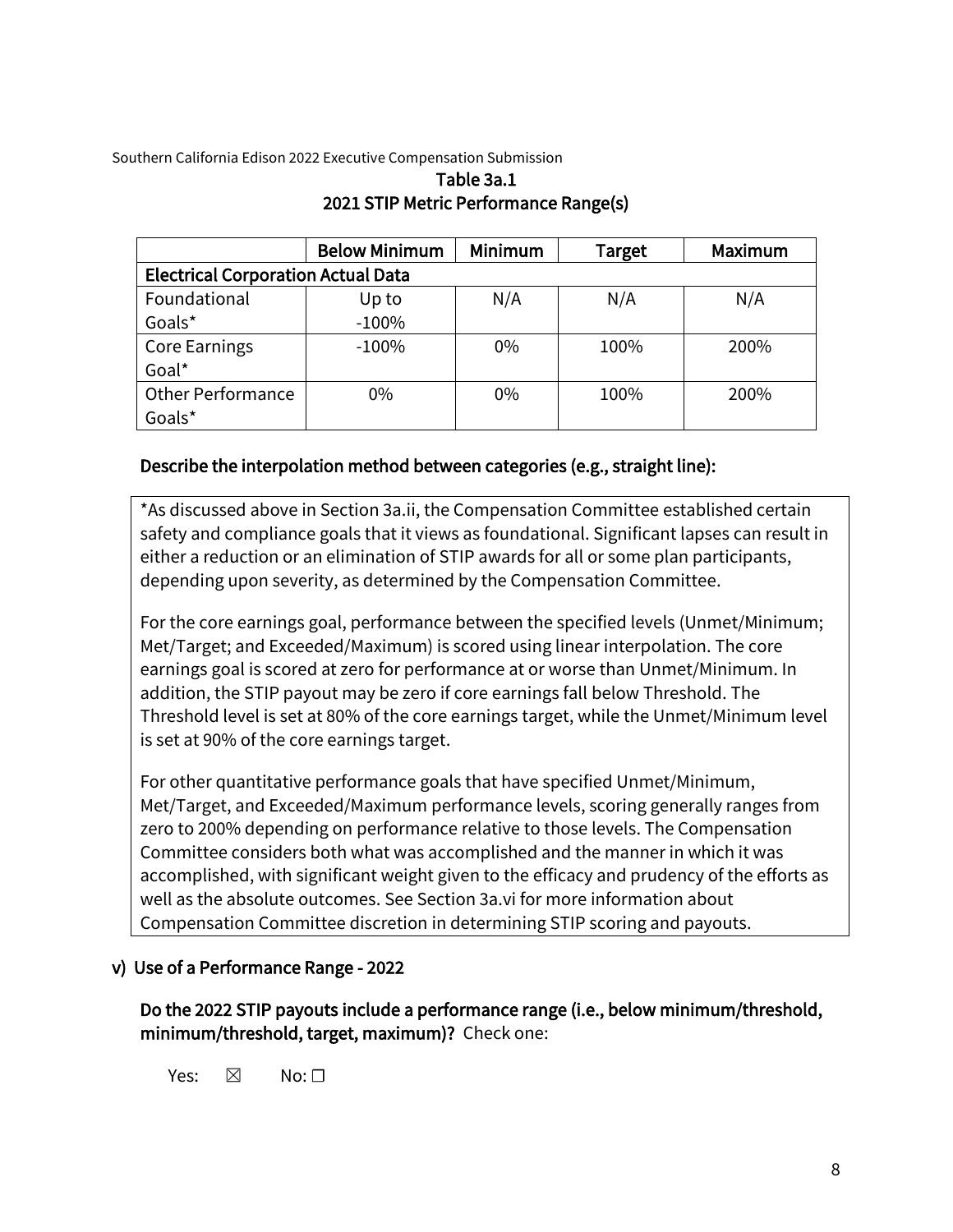#### Is the electrical corporation using one range for all 2022 STIP metrics or differing ranges based on the category of metric)? Check one:

One range for all metrics:  $□$  Multiple ranges:  $□$ 

#### Provide the 2022 STIP metric performance range(s):

| Table 3a.2                            |
|---------------------------------------|
| 2022 STIP Metric Performance Range(s) |

|                                           | <b>Below</b>   | Minimum | <b>Target</b> | Maximum |
|-------------------------------------------|----------------|---------|---------------|---------|
|                                           | <b>Minimum</b> |         |               |         |
| <b>Electrical Corporation Actual Data</b> |                |         |               |         |
| Foundational Goals*                       | Up to          | N/A     | N/A           | N/A     |
|                                           | $-100%$        |         |               |         |
| Core Earnings Goal*                       | $-100%$        | 0%      | 100%          | 200%    |
| Other Performance Goals*                  | 0%             | $0\%$   | 100%          | 200%    |

#### Describe the interpolation method between categories (e.g., straight line):

\*The explanation provided in Section 3a.iv also applies to this Table 3a.2.

#### vi) Use of Performance Modifiers

Does the electrical corporation's STIP involve the use of any of the following types of performance modifiers? If so, please describe.

#### Individual Performance Modifier:

Yes:  $\boxtimes$  No:  $\Box$ 

#### If Yes, Describe and Quantify for Each Individual:

The 2022 STIP payout for an executive officer will equal the target payout for the executive officer established by the Compensation Committee times (i) the company multiplier determined by the Compensation Committee after assessing SCE's performance on 2022 goals and (ii) an individual performance modifier ("IPM") for the executive officer determined by the Compensation Committee based on its evaluation of the executive officer's 2022 performance. The range for the STIP payout is 0% to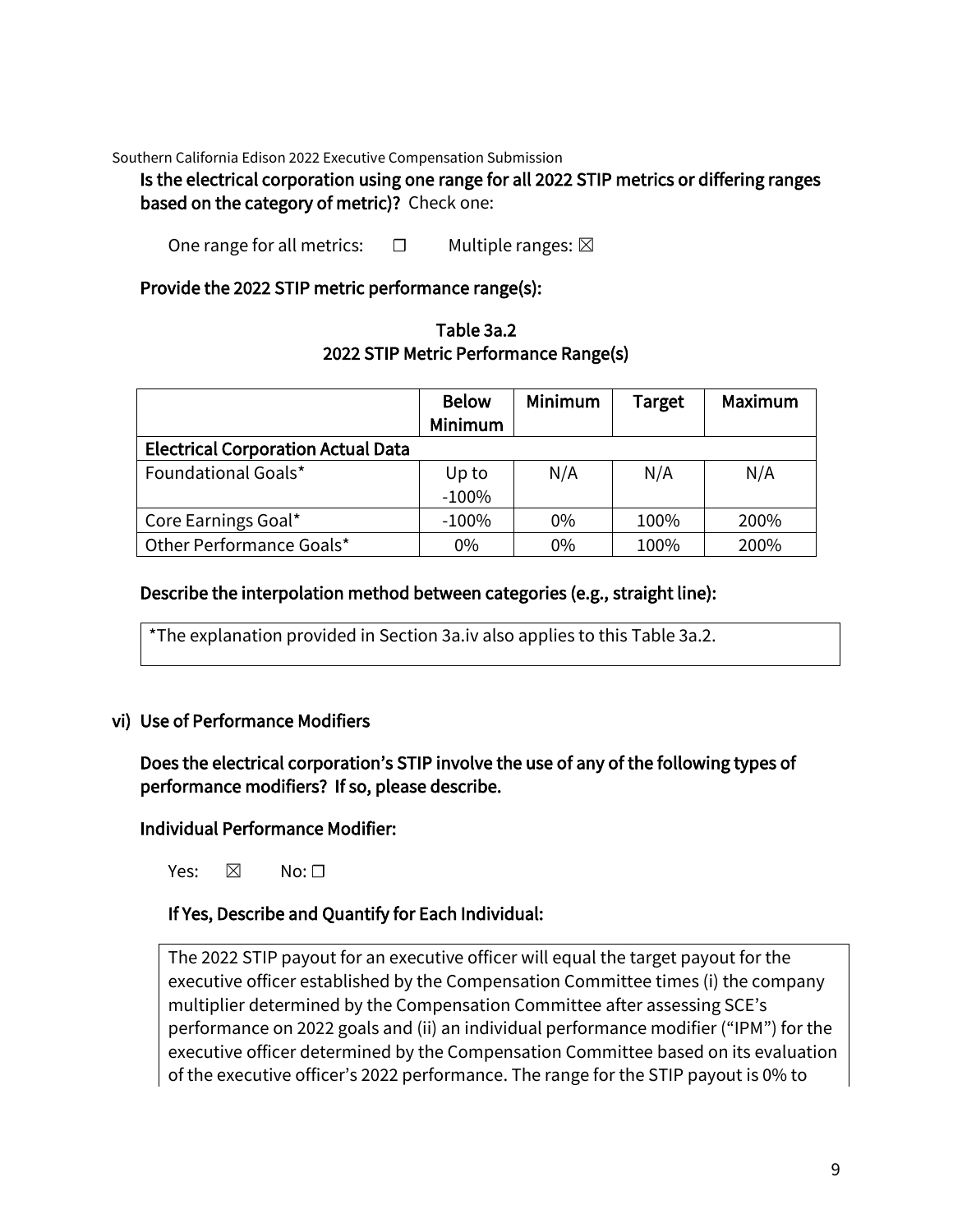200% of the target payout. The range for the IPM is 0% to 150%, although 125% is generally the ceiling for IPMs for executive officers.

# Company Performance Modifier:

Yes:  $\boxtimes$  No:  $\square$ 

# If Yes, Describe and Quantify:

As explained above, the 2022 STIP payout for an executive officer will equal the target payout for the executive officer established by the Compensation Committee times (i) the company multiplier and (ii) the IPM. The company multiplier is determined by the Compensation Committee after assessing SCE's performance on 2022 goals. The company multiplier applies to all employees, including executive officers and represented employees. The range for the company multiplier is technically 0% to 200%, but as noted above, the range for the STIP payout (after taking into account the company multiplier and the IPM) is 0% to 200% of the target payout. The Compensation Committee has discretion to make any adjustments within this range it deems advisable should circumstances warrant (see below for additional information about Compensation Committee discretion).

### Board Discretion:

Yes:  $\boxtimes$  No:  $\Box$ 

### If Yes, Describe and Quantify:

SCE's Board of Directors has delegated authority and responsibility for the STIP to the Compensation Committee, which is composed solely of independent Board members who have significant experience and qualifications and bring a variety of perspectives to the Compensation Committee's deliberations. No officers or other employees serve on the Compensation Committee. The Compensation Committee retains an independent compensation consultant, Pay Governance, to assist in evaluating executive officer compensation.

At the Compensation Committee meeting in February following the end of the goal year, the Compensation Committee assesses all the representative success measures that were approved for the STIP at the beginning of the goal year, as well as other important activities and developments during the year.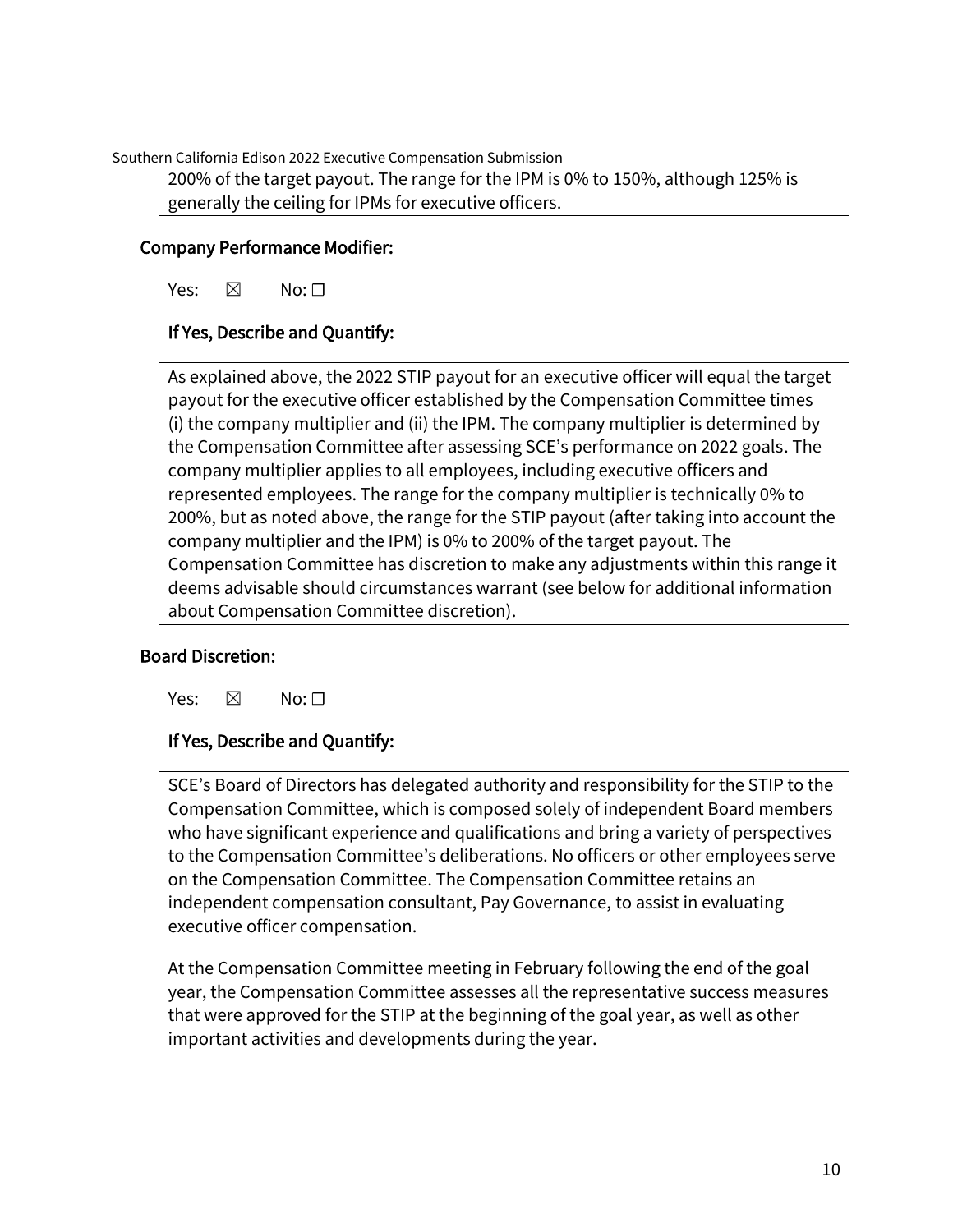The Compensation Committee evaluates the relative importance of the various success measures and scores the subcategories, depending on the extent to which the goals were Unmet, Met or Exceeded, to establish the company multiplier.

In the scoring process, the Compensation Committee considers both what was accomplished and the manner in which it was accomplished. The goals must be achieved while living the Company's values, which include safety. Significant consideration is given to the efficacy and prudency of the efforts and impacts from external events when evaluating absolute outcomes. Based on the judgment of the Compensation Committee, this may result in a score that varies from the target. The Compensation Committee can exercise discretion to reduce or increase STIP payouts within the range of zero to 200% of target should circumstances warrant.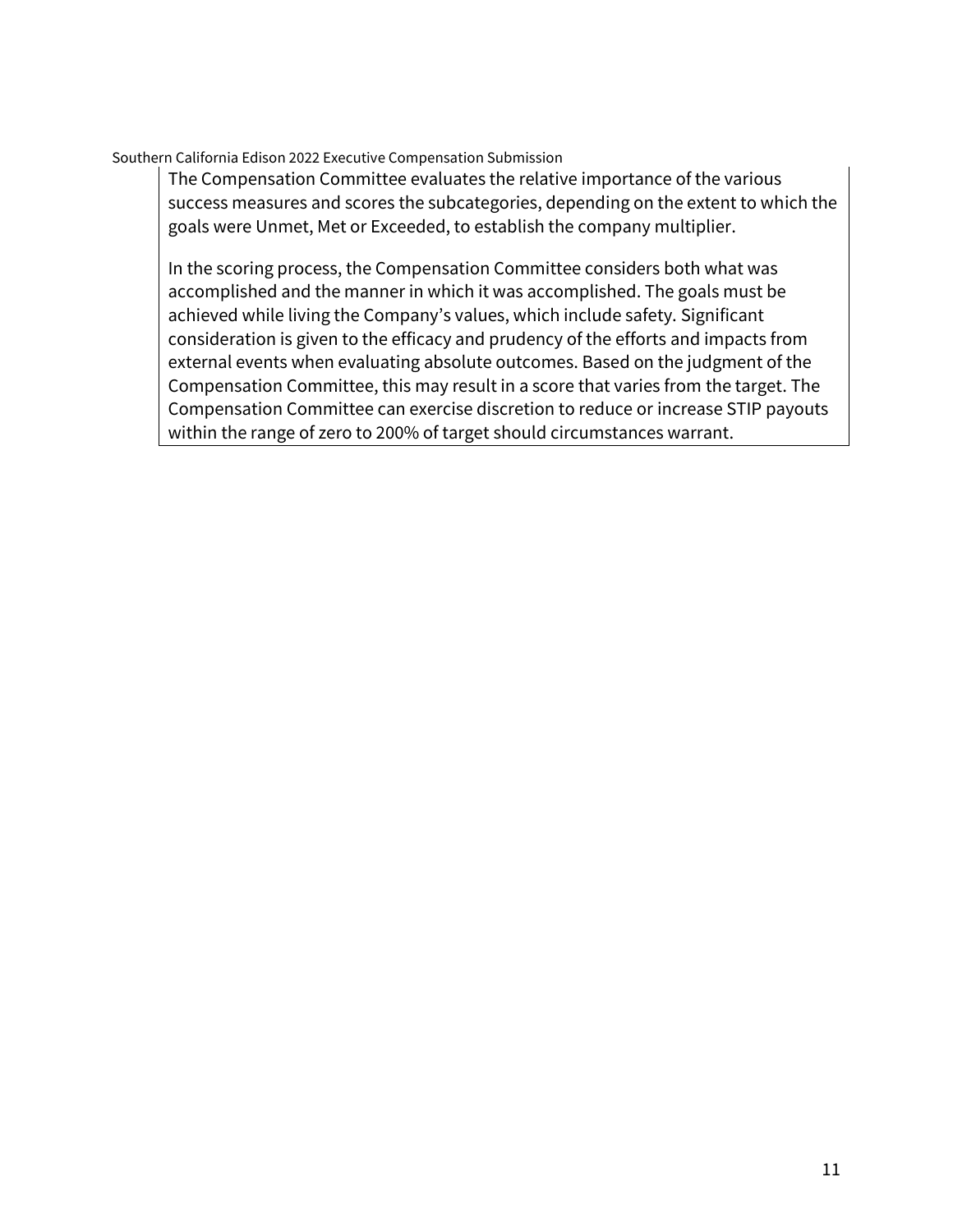# **Section 3b: 2021 STIP Metrics – Minimum, Target, Maximum and Actual**

Instructions: Complete Table 3b.1 for the 2021 STIP metrics, adding lines as necessary. See Attachment 3 for a discussion of categories and sub-categories. Add lines as needed.

| <b>Category</b>        | <b>Sub-Category</b>                                     | <b>Metric</b>                                           | <b>Metric Type</b>                        | Weight         | <b>Min</b> | <b>Target</b>           | <b>Max</b> | <b>Actual</b><br><b>Perform</b> | Weighted<br><b>Contribution</b> |
|------------------------|---------------------------------------------------------|---------------------------------------------------------|-------------------------------------------|----------------|------------|-------------------------|------------|---------------------------------|---------------------------------|
|                        |                                                         |                                                         |                                           |                |            |                         |            | ance                            |                                 |
|                        |                                                         |                                                         | <b>Electrical Corporation Actual Data</b> |                |            |                         |            |                                 |                                 |
| Safety and<br>Security | Public Safety,<br>Employee Safety,<br>and Cybersecurity | Foundational Goals <sup>1</sup>                         | Lagging<br>Outcome                        | Deduct<br>Only | N/A        | No.<br><b>Deduction</b> | N/A        | Met-No<br><b>Deduction</b>      | 0                               |
| <b>Subtotal</b>        |                                                         |                                                         |                                           | Deduct<br>only |            |                         |            |                                 | $\mathbf 0$                     |
|                        |                                                         | Employee Edison<br>Electric Institute (EEI)<br>SIF Rate | Lagging<br>Outcome                        |                | 0.110      | 0.086                   | 0.062      | 0.062                           |                                 |
| Safety                 | <b>Employee Safety</b>                                  | Employee DART Injury<br>Rate                            | Lagging<br>Outcome                        | 10%            | 0.90       | 0.77                    | 0.64       | 1.05                            | 12                              |
|                        |                                                         | <b>Enhanced Worker</b><br>Safety Program                | Activity-based <sup>2</sup>               |                | N/A        | N/A                     | N/A        | N/A                             |                                 |

Table 3b.1 2021 STIP – Minimum, Target and Maximum Versus Actual

 $1$  The foundational goals had the following success measures: no employee fatalities; no serious injuries to public from system failure; no significant noncompliance events; and maintain effective controls and cybersecurity measures to prevent and mitigate significant disruption, data breach or system failure. See explanation provided in Section 3a.ii for additional information about potential deductions.

<sup>2</sup> Activity-based metrics are qualitative in nature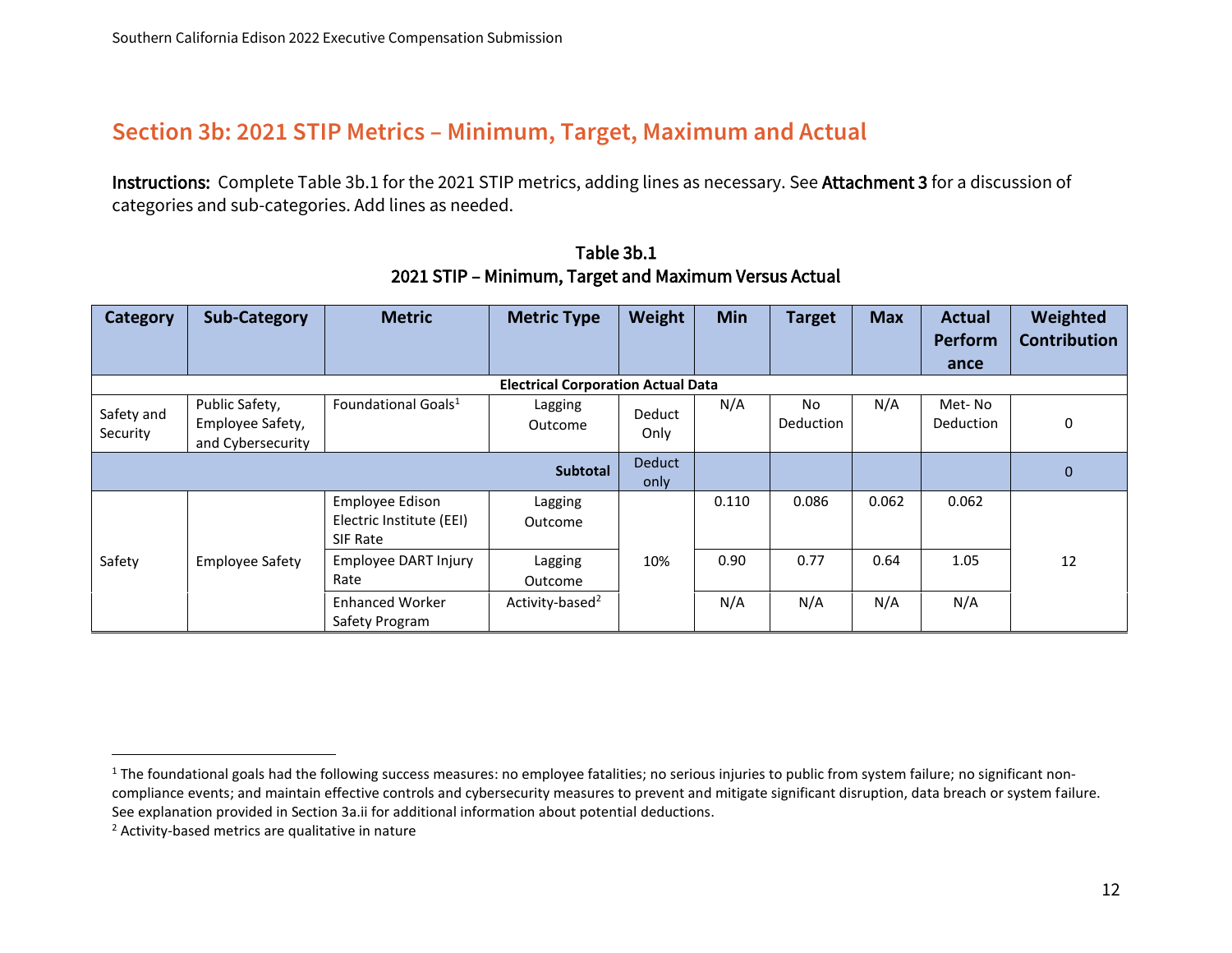| <b>Category</b>     | <b>Sub-Category</b>        | <b>Metric</b>                                                           | <b>Metric Type</b>                        | Weight | Min       | <b>Target</b> | <b>Max</b> | <b>Actual</b><br>Perform | Weighted<br><b>Contribution</b> |
|---------------------|----------------------------|-------------------------------------------------------------------------|-------------------------------------------|--------|-----------|---------------|------------|--------------------------|---------------------------------|
|                     |                            |                                                                         |                                           |        |           |               |            | ance                     |                                 |
| Safety              |                            | <b>Public Awareness of</b><br>Safety                                    | Leading                                   |        | 45%       | 47%           | 49%        | 52%                      |                                 |
|                     | <b>Public Safety</b>       | Overhead Conductor<br>Program                                           | Leading                                   | 6%     | 100       | 130           | 160        | 146                      | $\boldsymbol{6}$                |
|                     |                            | <b>Vegetation Line</b><br>Clearing                                      | Leading                                   |        | 80%       | 85%           | 90%        | 79%                      |                                 |
| Safety              |                            | CPUC reportable<br>ignitions in High Fire<br><b>Risk Areas</b>          | Leading / Lagging<br>Outcome <sup>3</sup> |        | $\leq 50$ | $\leq 42$     | $\leq$ 34  | 48                       |                                 |
|                     | <b>Wildfire Resiliency</b> | Execute PSPS plan to<br>enhance notifications<br>and other capabilities | Activity-based <sup>2</sup>               | 20%    | N/A       | N/A           | N/A        | N/A                      | 18                              |
|                     |                            | <b>Covered Conductor</b>                                                | Leading                                   |        | 1,000     | 1,400         | 1,800      | 1,454                    |                                 |
|                     |                            | Overhead Inspections<br>and Remediations in<br><b>HFRA</b>              | Leading                                   |        | 60%       | 70%           | 80%        | 74%                      |                                 |
|                     |                            | Hazard Tree & Drought<br>Relief                                         | Leading                                   |        | 85%       | 90%           | 95%        | 82%                      |                                 |
|                     |                            | <b>Cyber Tools Saturation</b><br>• Laptop/Desktop                       | Leading                                   |        | 97%       | 98%           | 99%        | 99%                      |                                 |
| Security            | Cybersecurity              | • Servers                                                               |                                           | 4%     | 86%       | 90%           | 94%        | 95%                      | 8                               |
|                     |                            | Mature Enterprise-<br>wide Phishing Program                             | Leading                                   |        | ≤6%       | ≤4%           | ≤2%        | 0.64%                    |                                 |
| Subtotal            |                            | 40%                                                                     |                                           |        |           |               | 44         |                          |                                 |
| Customer<br>Service | Reliability                | SAIDI, Repair                                                           | Lagging Outcome                           | 2%     | 97        | 86            | 75         | 102                      | $\mathbf{1}$                    |
| Customer<br>Service | Satisfaction               | <b>Customer Service Re-</b><br>Platform                                 | Activity-based <sup>2</sup>               | 3%     | N/A       | N/A           | N/A        | N/A                      | 4                               |

<sup>&</sup>lt;sup>3</sup> Ignitions is a lagging/outcome metric for reducing wildfire risk but a leading indicator for reducing public safety serious injuries and fatalities.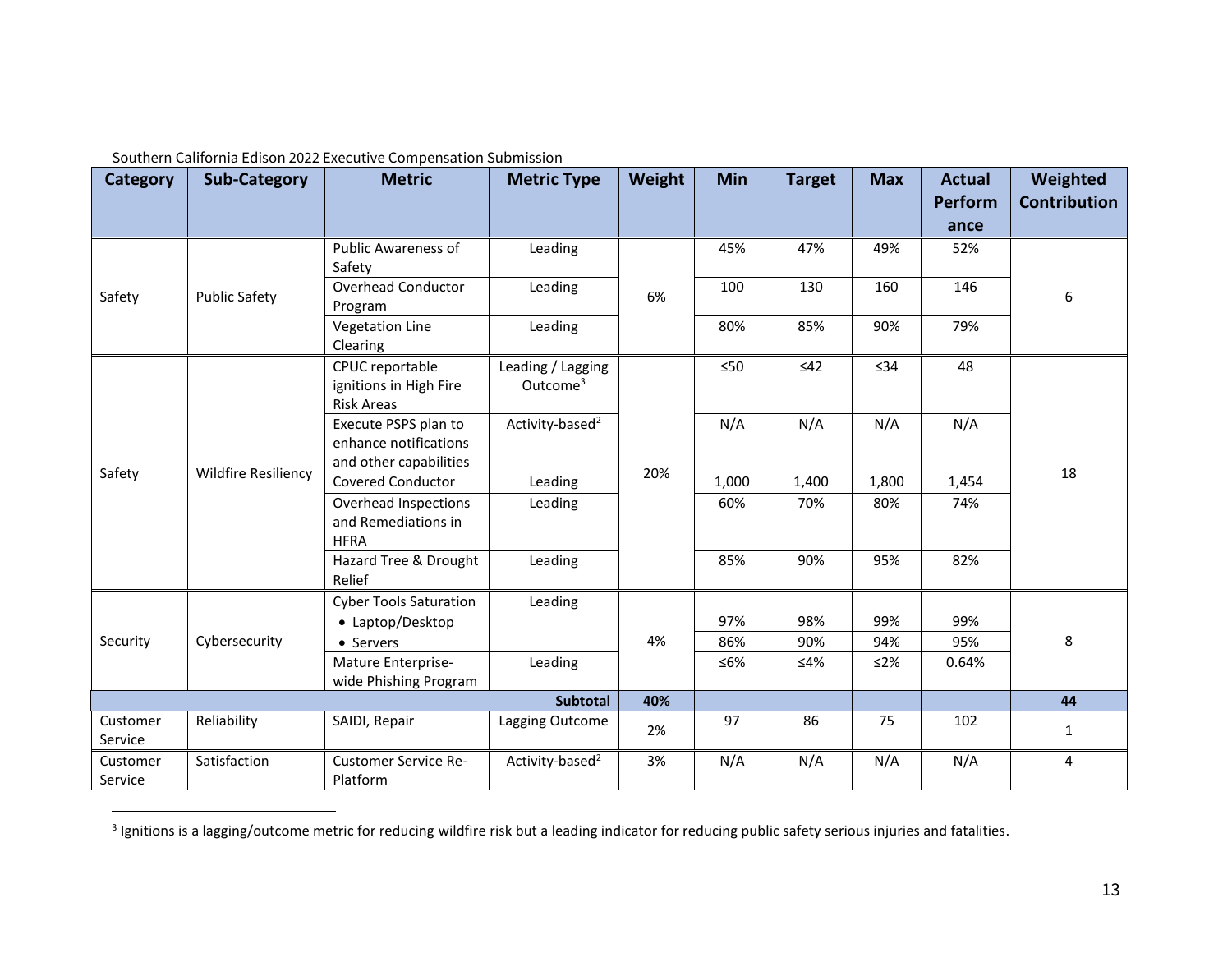| <b>Category</b>      | <b>Sub-Category</b> | <b>Metric</b>                                                                                                                                   | <b>Metric Type</b>                             | Weight | <b>Min</b>        | <b>Target</b>     | <b>Max</b>        | <b>Actual</b><br><b>Perform</b> | Weighted<br><b>Contribution</b> |
|----------------------|---------------------|-------------------------------------------------------------------------------------------------------------------------------------------------|------------------------------------------------|--------|-------------------|-------------------|-------------------|---------------------------------|---------------------------------|
|                      |                     |                                                                                                                                                 |                                                |        |                   |                   |                   | ance                            |                                 |
|                      |                     |                                                                                                                                                 | Subtotal                                       | 5%     |                   |                   |                   |                                 | 5                               |
| ESG                  | Policy              | <b>Policy Outcomes</b><br>• WMP & Safety<br>Certification<br>• Cost Recovery<br>• Clean Power                                                   | Activity-based <sup>2</sup>                    | 10%    | N/A<br>N/A<br>N/A | N/A<br>N/A<br>N/A | N/A<br>N/A<br>N/A | N/A<br>N/A<br>N/A               | 16                              |
| DEI                  |                     | Improve internal<br>/external diversity<br>• Implement DEI Plan<br>• Diverse Business<br>Enterprise (DBE)<br>spend                              | Activity-based <sup>2</sup><br>Lagging Outcome | 4%     | N/A<br>36%        | N/A<br>38%        | N/A<br>40%        | N/A<br>38%                      | $\overline{4}$                  |
|                      |                     |                                                                                                                                                 | Subtotal                                       | 14%    |                   |                   |                   |                                 | 20                              |
| Other<br>Operational |                     | Safety and Resiliency<br>Capabilities<br>• Electric Asset Data<br>• Critical Business<br>Records<br>• Field and Work<br><b>Management Tools</b> | Activity-based <sup>2</sup>                    | 6%     | N/A<br>N/A<br>N/A | N/A<br>N/A<br>N/A | N/A<br>N/A<br>N/A | N/A<br>N/A<br>N/A               | 5                               |
| Other<br>Operational |                     | <b>Implement Contractor</b><br>Management Plan                                                                                                  | Activity-based <sup>2</sup>                    | 4%     | N/A               | N/A               | N/A               | N/A                             | $\overline{2}$                  |
| Other<br>Operational |                     | SONGS<br>Decommissioning                                                                                                                        | Activity-based <sup>2</sup>                    | 2%     | N/A               | N/A               | N/A               | N/A                             | $\overline{2}$                  |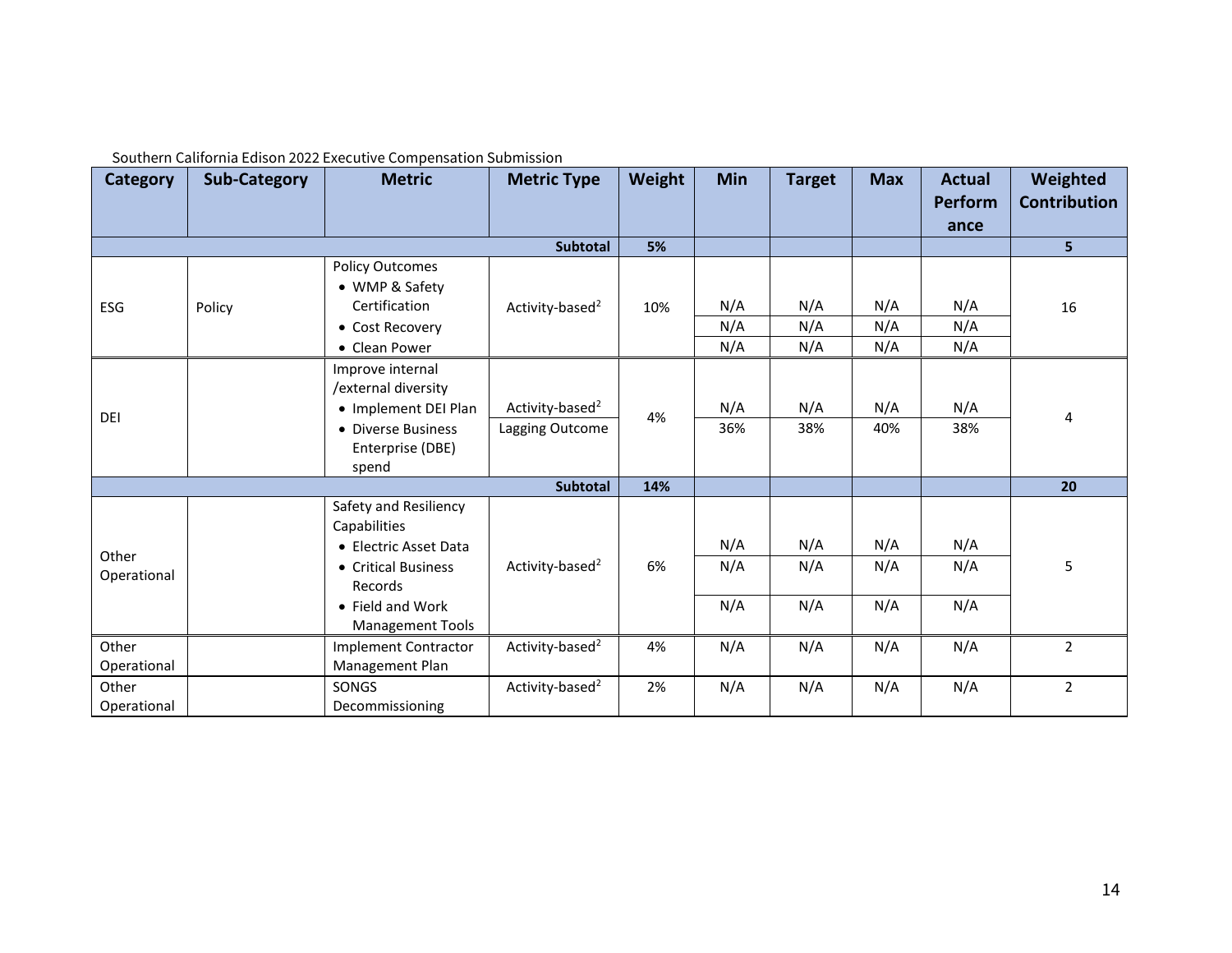| <b>Category</b>      | <b>Sub-Category</b> | <b>Metric</b>                                                                                                                                                  | <b>Metric Type</b>          | Weight | Min                | <b>Target</b>      | <b>Max</b>         | <b>Actual</b><br>Perform<br>ance | Weighted<br><b>Contribution</b> |
|----------------------|---------------------|----------------------------------------------------------------------------------------------------------------------------------------------------------------|-----------------------------|--------|--------------------|--------------------|--------------------|----------------------------------|---------------------------------|
| Other<br>Operational |                     | Execute grid,<br>technology,<br>electrification and<br>improvements to<br>deliver safe, reliable,<br>clean and affordable<br>energy for customers <sup>4</sup> | Activity-based <sup>2</sup> | 4%     | N/A                | N/A                | N/A                | N/A                              | 4                               |
|                      |                     |                                                                                                                                                                | Subtotal                    | 16%    |                    |                    |                    |                                  | 13                              |
| Financial            | Core Earnings       | Achieve SCE core<br>Earnings <sup>5</sup>                                                                                                                      | Lagging Outcome             | 25%    | \$1,663<br>million | \$1,848<br>million | \$2,033<br>million | \$1,943<br>million               | 38                              |
| Subtotal             |                     |                                                                                                                                                                |                             | 25%    |                    |                    |                    |                                  | 38                              |
| <b>Total</b>         |                     |                                                                                                                                                                |                             | 100%   |                    |                    |                    |                                  | 120                             |

Note: The "Category" and "Sub-Category" categorization in Table 3b.1 reflects the Metric Categorization Requirements set forth in Attachment 3 of Energy Safety's 2022 Executive Compensation Structure Submission Guidelines. SCE's categorization of its 2021 goal categories, goals, and success measures is reflected in the 2021 Southern California Edison Goals table included in SCE's March 1, 2021 Executive Compensation Supplemental Submission to the Wildfire Safety Division.

<sup>&</sup>lt;sup>4</sup> Represents scope of executing SCE's authorized capital plan, which is a measure of work performed, consistent with appropriate regulatory direction. Level of spend associated with the capital plan serves as a guide indicator of completion of scope. 2021 annual capital plan budget is \$5.5 billion. Actual spend was 97% of capital plan (\$5.4 billion) in 2021.

<sup>&</sup>lt;sup>5</sup> There may be no payout on the entire STIP if performance falls at or below Threshold (\$1,478 million).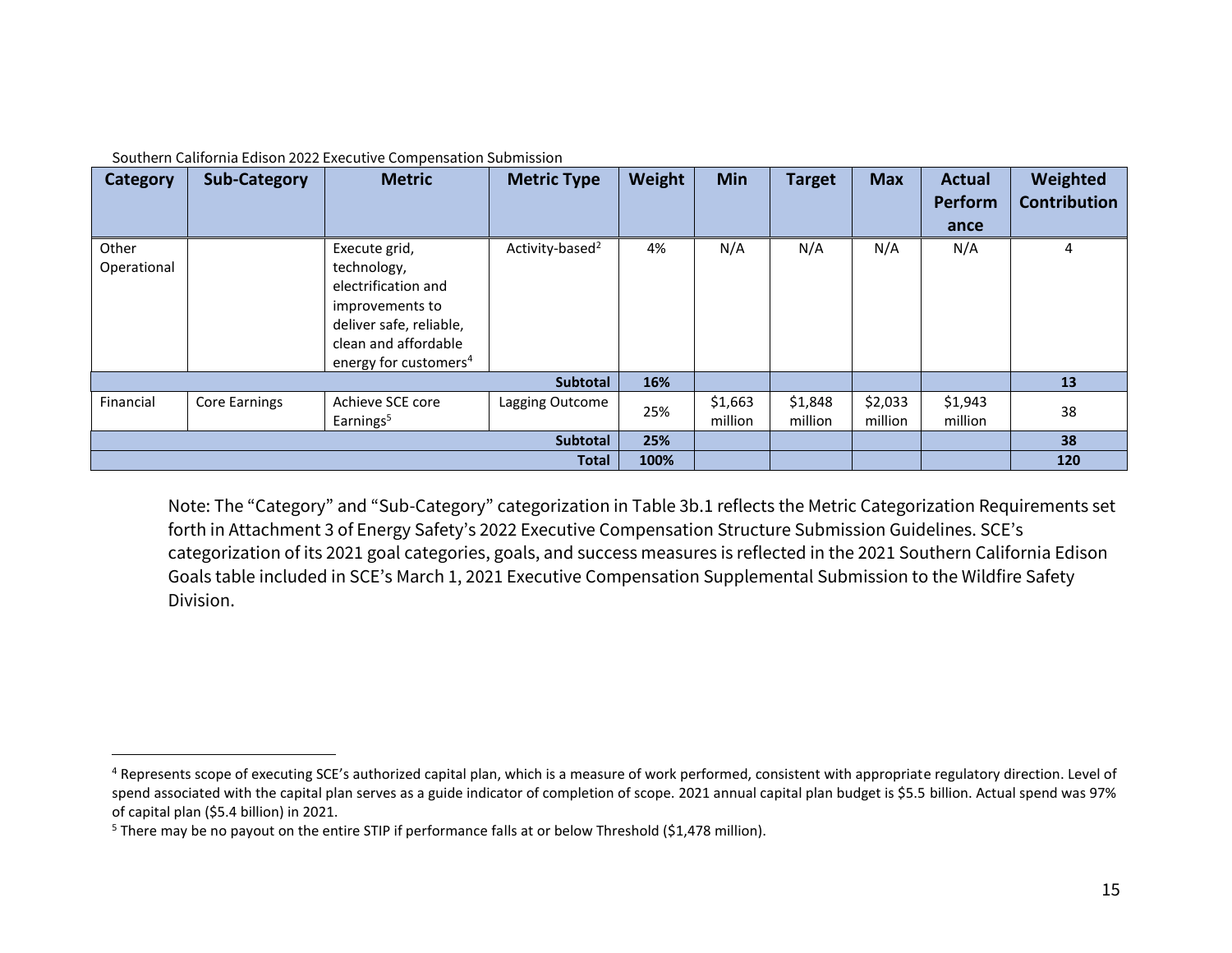# Southern California Edison 2022 Executive Compensation Submission **Section 3c: 2022 Short-Term Incentive Program**

Instructions: Complete Table 3c.1 for the 2022 STIP. Provide details of the STIP metrics and minimum, target and maximum performance values for the filing year. Add additional lines as needed.

| <b>Class</b>             | Sub-Class      | <b>Metric</b>                   | <b>Metric Type</b> | Weight        | <b>Min</b> | <b>Target</b> | Max   |
|--------------------------|----------------|---------------------------------|--------------------|---------------|------------|---------------|-------|
| <b>Performance Range</b> |                |                                 |                    |               |            |               |       |
|                          | Public Safety, | Foundational Goals <sup>6</sup> | Lagging            | Deduct        | N/A        | No            | N/A   |
| Safety and               | Employee       |                                 | Outcome            | Only          |            | deduct        |       |
| Security                 | Safety, and    |                                 |                    |               |            |               |       |
|                          | Cybersecurity  |                                 |                    |               |            |               |       |
|                          |                |                                 |                    | <b>Deduct</b> |            |               |       |
|                          |                |                                 | <b>Subtotal</b>    | Only          |            |               |       |
|                          |                | Employee Edison Electric        | Lagging            |               | 0.087      | 0.072         | 0.058 |
|                          | Employee       | Institute (EEI) SIF Rate        | Outcome            |               |            |               |       |
| Safety                   | Safety         | Employee DART Injury Rate       | Lagging            | 10%           | 1.13       | 0.98          | 0.84  |
|                          |                |                                 | Outcome            |               |            |               |       |

# Table 3c.1 2022 STIP Metrics

<sup>&</sup>lt;sup>6</sup> The foundational goals have the following success measures: no employee fatalities; no serious injuries to public from system failure; no significant noncompliance events; and maintain effective controls and cybersecurity measures to prevent and mitigate significant disruption, data breach or system failure. See explanation provided in Section 3a.ii for additional information about potential deductions.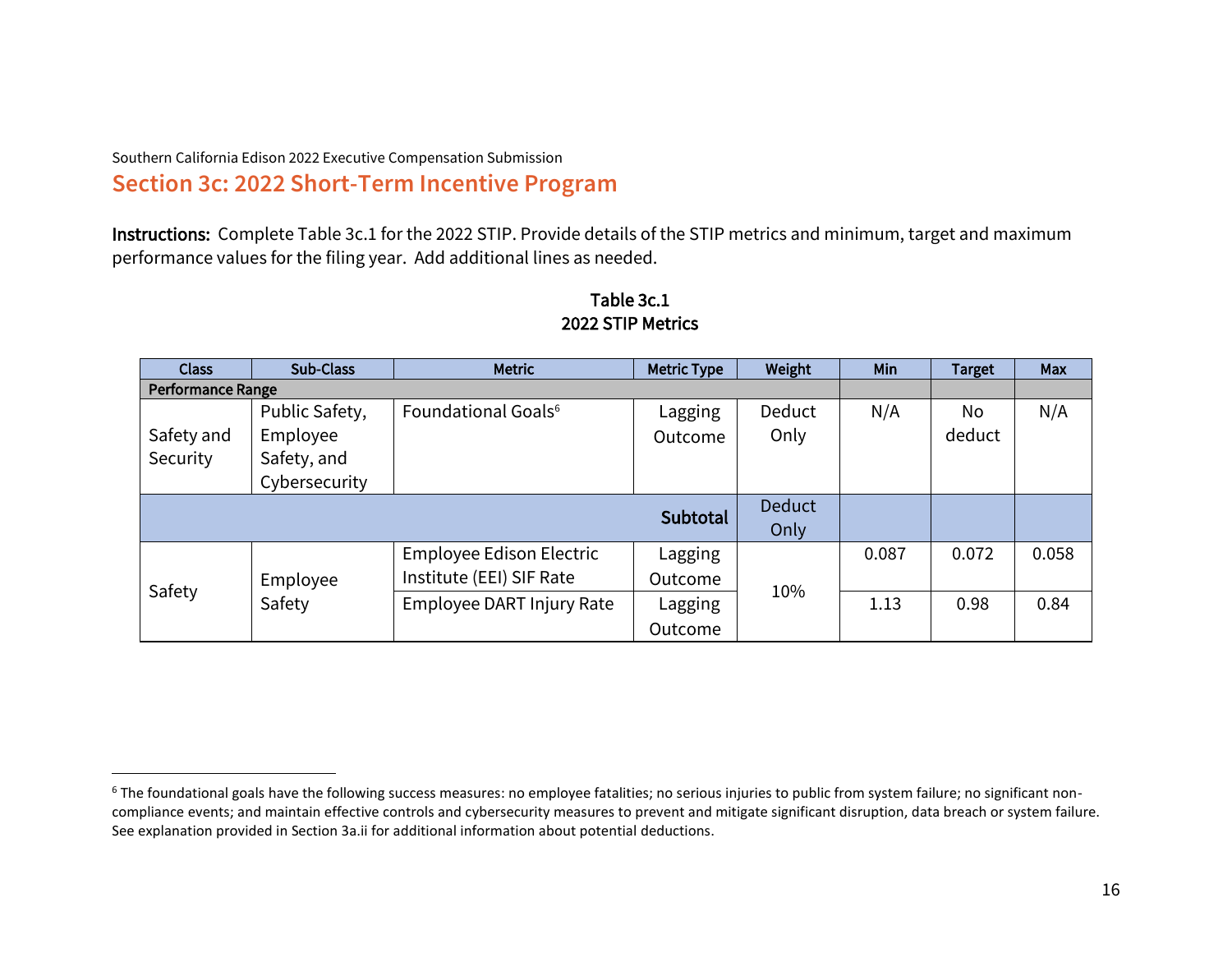| Southern California Edison 2022 Executive Compensation Submission |
|-------------------------------------------------------------------|
|-------------------------------------------------------------------|

| <b>Class</b>         | <b>Sub-Class</b>                  | <b>Metric</b>                                                                              | <b>Metric Type</b>              | Weight     | Min       | <b>Target</b> | Max       |
|----------------------|-----------------------------------|--------------------------------------------------------------------------------------------|---------------------------------|------------|-----------|---------------|-----------|
|                      |                                   | CPUC reportable ignitions in                                                               | Leading/                        |            | 49        | 41            | 33        |
|                      |                                   | High Fire Risk Areas                                                                       | Lagging                         |            |           |               |           |
|                      |                                   |                                                                                            | Outcome <sup>7</sup>            |            |           |               |           |
|                      |                                   | <b>Covered Conductor</b>                                                                   | Leading                         |            | 1,100     | 1,250         | 1,400     |
|                      | <b>Public Safety</b><br>&Wildfire | Overhead Inspections and<br><b>Remediations in HFRA</b>                                    | Leading                         |            | 60%       | 70%           | 80%       |
| Safety               |                                   | <b>Vegetation Line Clearing</b>                                                            | Leading                         |            | 75%       | 80%           | 85%       |
|                      | Resiliency                        | <b>Public Safety Power Shutoff</b><br>(PSPS): Reduced duration of<br>customer PSPS outages | Leading                         | 11%<br>17% |           | 23%           |           |
|                      |                                   | <b>Public Safety Power Shutoff</b><br>(PSPS): Customer<br>notifications                    | Leading                         | 45%        | 91%       | 95%           | 99%       |
| Security             | Cybersecurity                     | Mature Enterprise-wide<br>Phishing Program:<br>• Click Rate<br>• Reporting Rate            | Leading                         |            | 4%<br>31% | 3%<br>36%     | 2%<br>41% |
| Other                | Quality                           | Sustain quality performance                                                                | Lagging                         |            | 87%       | 90%           | 93%       |
| Operational          |                                   | in key programs                                                                            | Outcome                         |            |           |               |           |
| Other<br>Operational |                                   | Execute grid, technology,<br>electrification and                                           | Activity-<br>based <sup>9</sup> |            | N/A       | N/A           | N/A       |
|                      |                                   | improvements to deliver                                                                    |                                 |            |           |               |           |
|                      |                                   | safe, reliable, clean and                                                                  |                                 |            |           |               |           |
|                      |                                   | affordable energy for                                                                      |                                 |            |           |               |           |
|                      |                                   | customers <sup>8</sup>                                                                     |                                 |            |           |               |           |
|                      |                                   |                                                                                            | Subtotal                        | 55%        |           |               |           |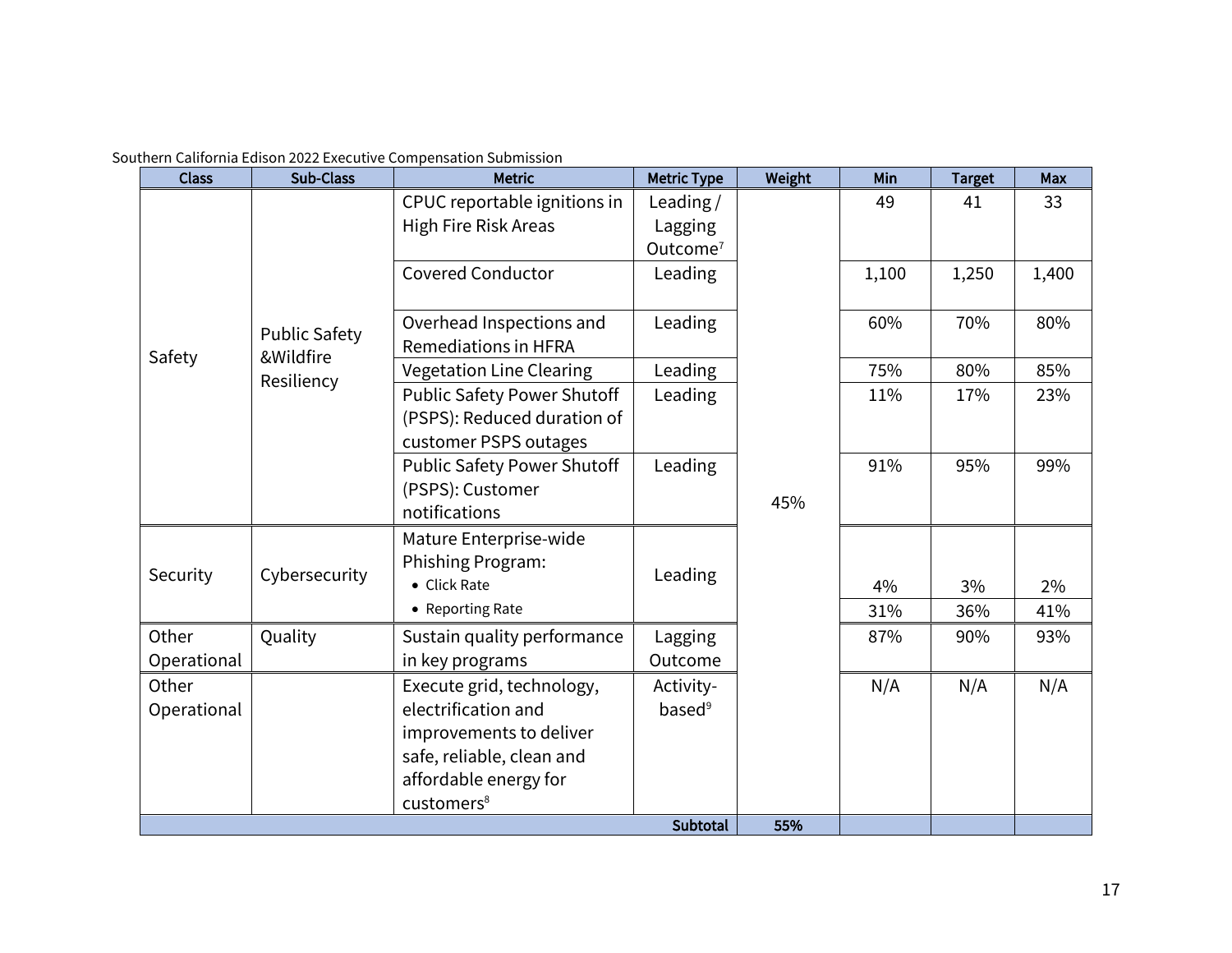| <b>Class</b> | Sub-Class                | <b>Metric</b>                                                                                                                                                                                                                                          | <b>Metric Type</b>              | Weight | Min                        | <b>Target</b>                | Max                          |
|--------------|--------------------------|--------------------------------------------------------------------------------------------------------------------------------------------------------------------------------------------------------------------------------------------------------|---------------------------------|--------|----------------------------|------------------------------|------------------------------|
|              | <b>Performance Range</b> |                                                                                                                                                                                                                                                        |                                 |        |                            |                              |                              |
| Customer     | Reliability              | SAIDI, Repair                                                                                                                                                                                                                                          | Lagging                         |        | 110                        | 98                           | 86                           |
| Service      |                          |                                                                                                                                                                                                                                                        | Outcome                         |        |                            |                              |                              |
| Customer     | Satisfaction             | Billing & Payment (B&P) Net                                                                                                                                                                                                                            | Lagging                         |        | 16                         | 28                           | 40                           |
| Service      |                          | Score                                                                                                                                                                                                                                                  | Outcome                         |        |                            |                              |                              |
| <b>ESG</b>   | <b>Clean Power</b>       | Transportation<br>Electrification (TE) and<br>Other Initiatives:<br>• Transportation Electrification<br>(TE) Light Duty Installs<br>• TE Medium/Heavy Duty<br>(MDHD) Conversions<br>• Building Electrification Installs<br>• Demand Response Resources | Leading                         | 20%    | 800<br>365<br>5,500<br>720 | 1,000<br>460<br>7,000<br>775 | 1,200<br>555<br>8,500<br>830 |
|              |                          | <b>Build DEI action plans</b>                                                                                                                                                                                                                          | Activity-<br>based <sup>9</sup> |        | N/A                        | N/A                          | N/A                          |
| DEI          |                          | Diverse Business Enterprise<br>(DBE) spend                                                                                                                                                                                                             | Lagging<br>Outcome              |        | 30%                        | 33%                          | 36%                          |
|              |                          | Subtotal                                                                                                                                                                                                                                               | 20%                             |        |                            |                              |                              |

 $^7$  Ignitions is a lagging/outcome metric for reducing wildfire risk but a leading indicator for reducing public safety serious injuries and fatalities.

<sup>&</sup>lt;sup>8</sup> Represents scope of executing SCE's authorized capital plan, which is a measure of work performed, consistent with appropriate regulatory direction. Level of spend associated with the capital plan serves as a guide indicator of completion of scope. 2022 annual capital plan budget is \$6.2 billion.

<sup>9</sup> Activity-based metrics are qualitative in nature.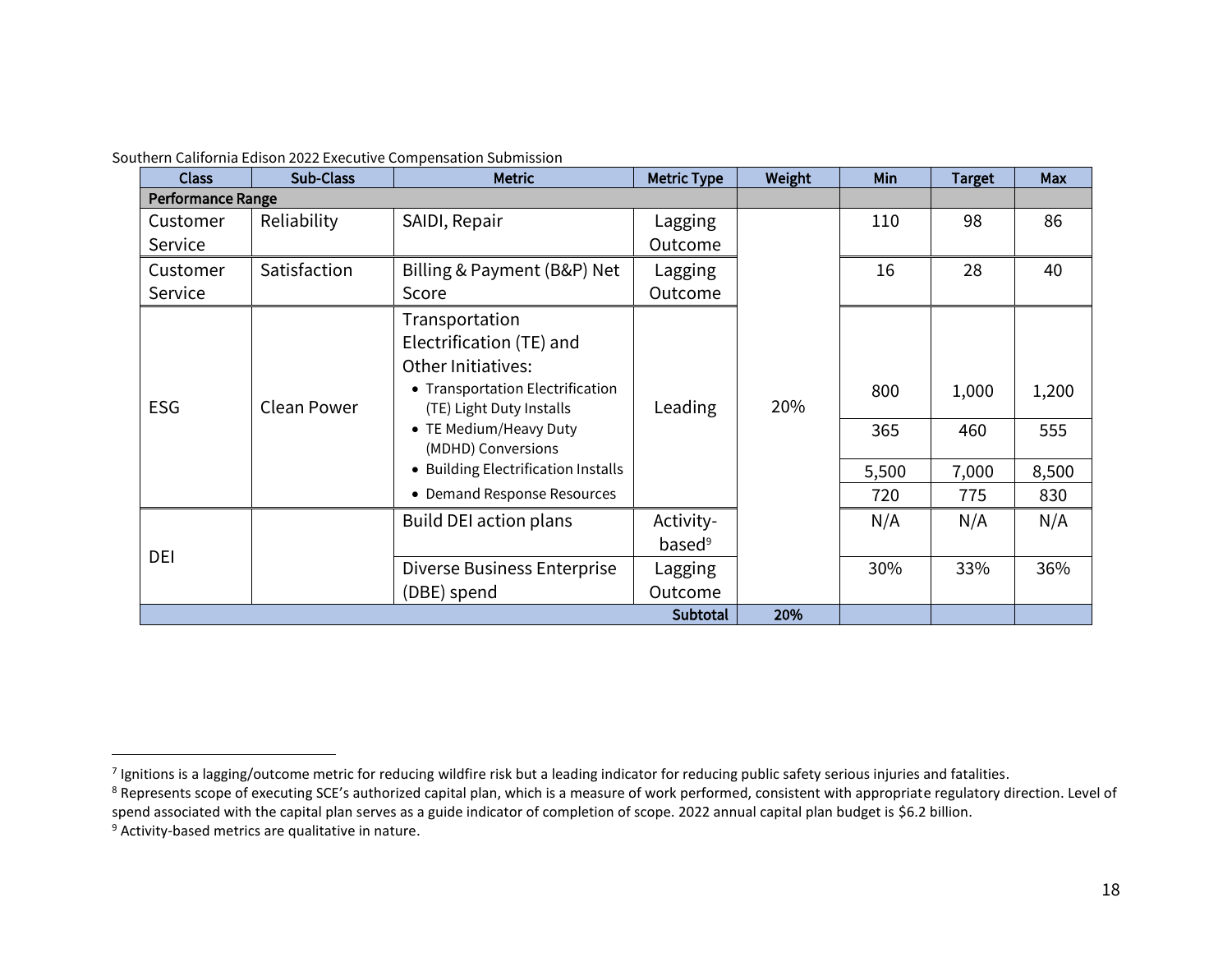| Southern California Edison 2022 Executive Compensation Submission |  |  |
|-------------------------------------------------------------------|--|--|
|                                                                   |  |  |

| <b>Class</b>      | Sub-Class       | <b>Metric</b>                           | <b>Metric Type</b> | Weight | Min    | <b>Target</b>      | Max   |
|-------------------|-----------------|-----------------------------------------|--------------------|--------|--------|--------------------|-------|
| Performance Range |                 |                                         |                    |        |        |                    |       |
| Financial         | <b>Earnings</b> | Achieve SCE core earnings <sup>10</sup> | Lagging            | 25%    | 90% of | Core               | 110%  |
|                   |                 |                                         | Outcome            |        | Target | Earnings           | of    |
|                   |                 |                                         |                    |        |        | Goal <sup>11</sup> | arget |
|                   |                 |                                         | Subtotal           | 25%    |        |                    |       |
|                   |                 |                                         | <b>Total</b>       | 100%   |        |                    |       |

Note: The "Class" and "Sub-Class" categorization in Table 3c.1 reflects the Metric Categorization Requirements set forth in Attachment 3 of Energy Safety's 2022 Executive Compensation Structure Submission Guidelines. SCE's categorization of its 2022 goal categories, goals, and success measures is reflected in the 2022 Southern California Edison Goals table that is part of Attachment A to this SCE submission.

<sup>&</sup>lt;sup>10</sup> The STIP payout may be zero if core earnings performance falls below the Threshold level. The Threshold level is 80% of the core earnings target). <sup>11</sup> EIX's publicly issued earnings per share guidance range for 2022 reflects a range for SCE's 2022 core earnings from approximately \$1,955 million to approximately \$2,060 million. SCE's 2022 core earnings goal for STIP is within that range, but the specific target is material nonpublic information.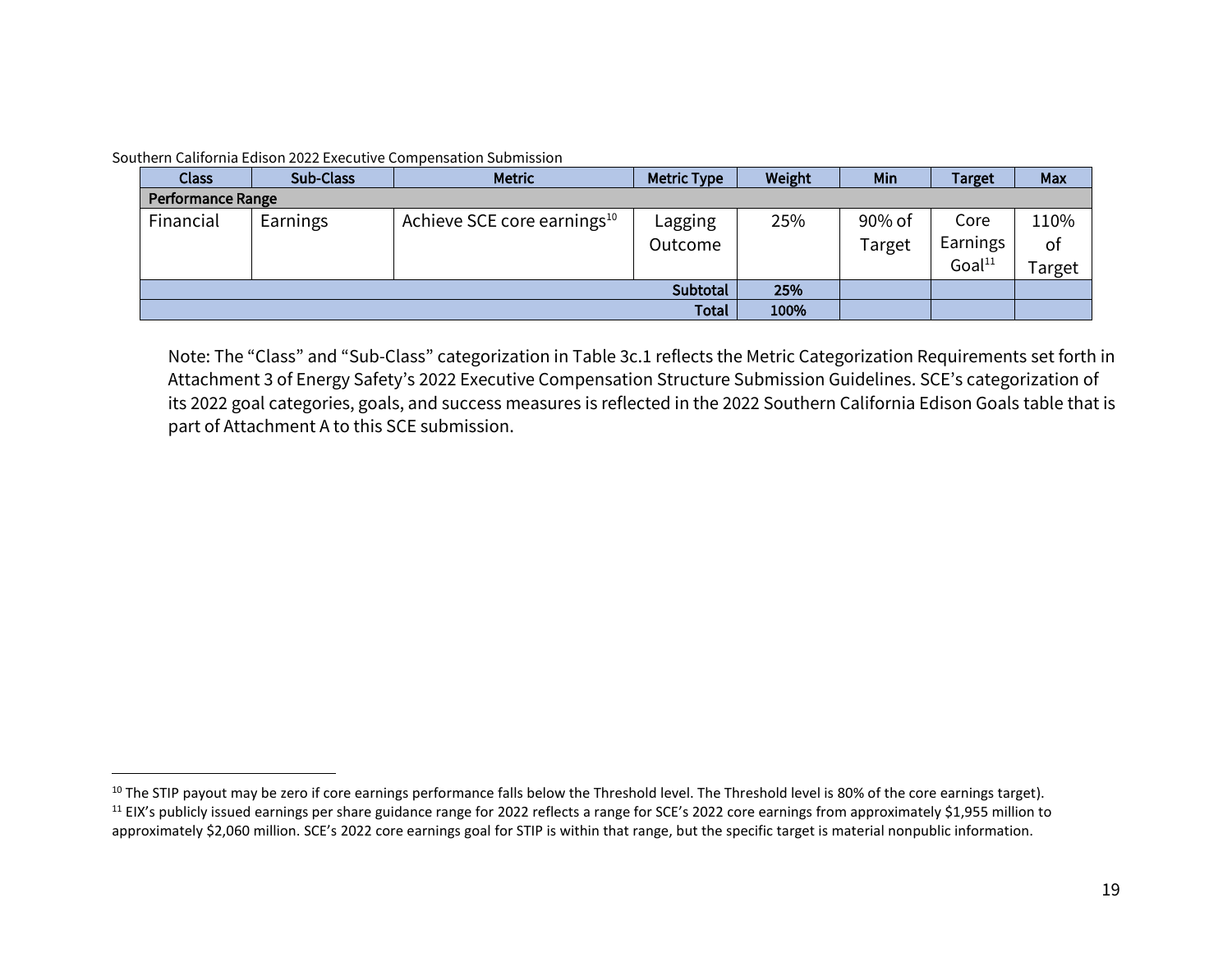# **Section 3d: 2022 STIP Metric Definition and Calculation**

Instructions: Provide detailed definitions, whether the metric is leading, lagging or outcome, and calculations for the 2022 STIP metrics. For each metric, provide a detailed definition of the metric, any adjustments or exclusions, the basis for the definition and the actual calculation such that if Energy Safety requested the source data/inputs, it would be able to derive the reported results.

| Measure/<br><b>Metric</b>       | <b>Detailed Definition</b>                                                                                                                                                                                                                             | <b>Calculation Methodology</b>                                                                                                                                                                                                                                                                   | Any Adjustment/<br><b>Exclusions</b>                            |
|---------------------------------|--------------------------------------------------------------------------------------------------------------------------------------------------------------------------------------------------------------------------------------------------------|--------------------------------------------------------------------------------------------------------------------------------------------------------------------------------------------------------------------------------------------------------------------------------------------------|-----------------------------------------------------------------|
|                                 | <b>Electrical Corporation Actual Data</b>                                                                                                                                                                                                              |                                                                                                                                                                                                                                                                                                  |                                                                 |
| Employee EEI<br>SIF Rate        | Edison Electric Institute (EEI)<br>serious injury and fatality<br>(SIF) rate measures the<br>number of serious injuries<br>and fatalities normalized by<br>the actual hours worked. This<br>is a lagging/outcome-based<br>metric.                      | The total number of EEI serious<br>injury and fatalities. Multiply this<br>number by 200,000 (base hours<br>worked for 100 full-time equivalent<br>employees). Divide the result by the<br>total number of hours worked.                                                                         | Employees only,<br>excludes contractor and<br>temporary workers |
| Employee<br>DART Injury<br>Rate | Days away, restricted or<br>transferred as measured by<br>OSHA.<br>Days away = Time away from<br>work<br>Restricted = Restricted job<br>roles<br>Transferred = permanent<br>transfer to a new position.<br>This is a lagging/outcome-<br>based metric. | Total number of reportable injuries<br>and illnesses resulting in days<br>away, restrictions or transfers as<br>measured by OSHA. Multiply this<br>number by 200,000 (base hours<br>worked for 100 full-time equivalent<br>employees). Divide the result by the<br>total number of hours worked. | Employees only,<br>excludes contractor and<br>temporary workers |

Table 3d.1 2022 STIP – Metric Definitions and Calculation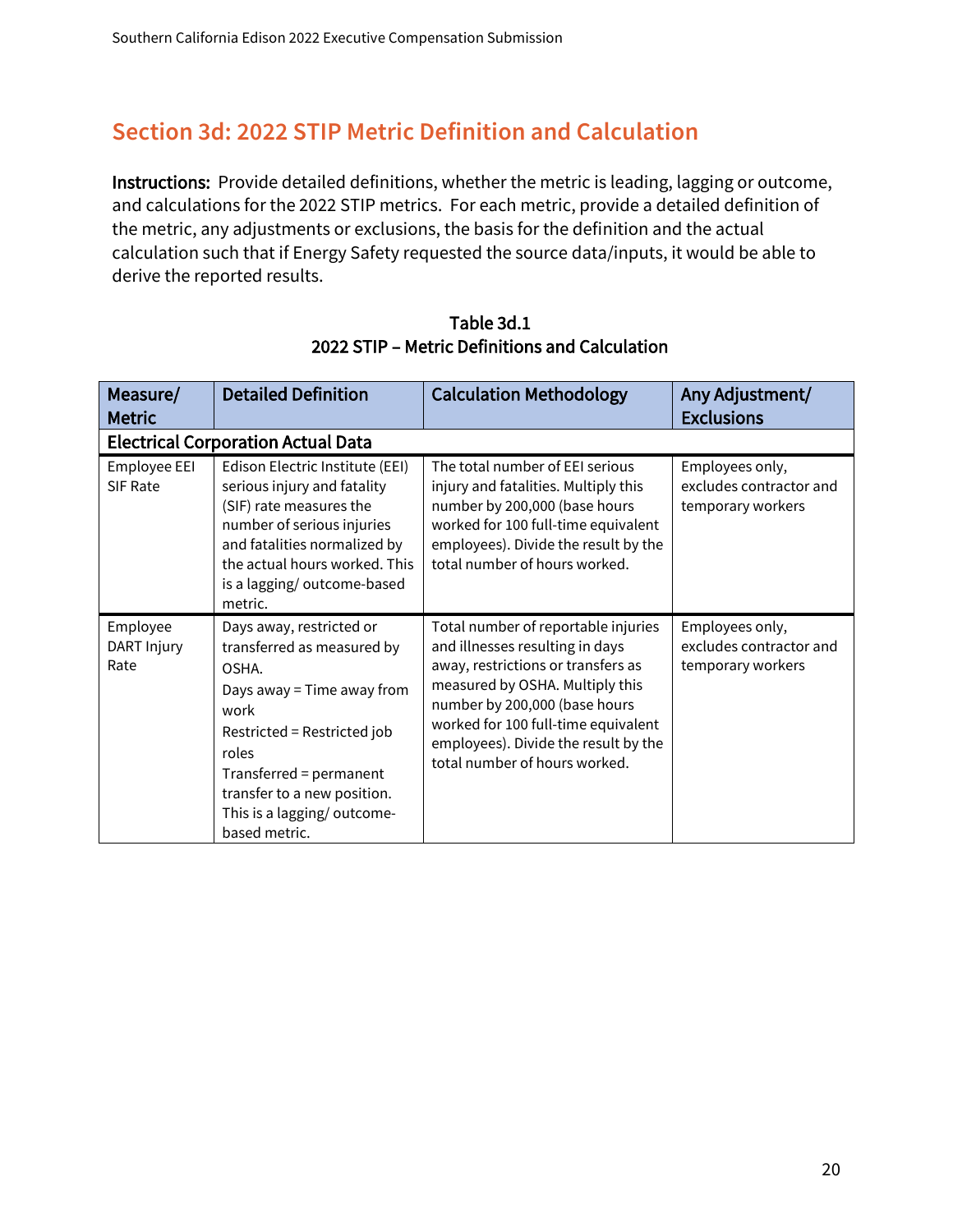| Measure/<br><b>Metric</b>                                 | <b>Detailed Definition</b>                                                                                                                                                                             | <b>Calculation Methodology</b>                                                                                                                                                                                                                                                                                                                                                                                                                                                                                                                                                                                              | Any Adjustment/<br><b>Exclusions</b>                                                                                                                                                                                                                                                                                                                                                                                                                                                                          |
|-----------------------------------------------------------|--------------------------------------------------------------------------------------------------------------------------------------------------------------------------------------------------------|-----------------------------------------------------------------------------------------------------------------------------------------------------------------------------------------------------------------------------------------------------------------------------------------------------------------------------------------------------------------------------------------------------------------------------------------------------------------------------------------------------------------------------------------------------------------------------------------------------------------------------|---------------------------------------------------------------------------------------------------------------------------------------------------------------------------------------------------------------------------------------------------------------------------------------------------------------------------------------------------------------------------------------------------------------------------------------------------------------------------------------------------------------|
| CPUC<br>reportable<br>ignitions in<br>HFRA <sup>12</sup>  | Ignitions within SCE's High<br>Fire Risk Area (HFRA) that are<br>associated with SCE<br>equipment and meet CPUC<br>reportable ignition criteria.<br>This is a leading/lagging<br>outcome-based metric. | Total number of Ignitions within<br>SCE's High Fire Risk Area (HFRA)<br>that are associated with SCE<br>equipment and meet CPUC<br>reportable ignition criteria.                                                                                                                                                                                                                                                                                                                                                                                                                                                            | Ignitions do not include<br>events not associated<br>with SCE equipment,<br>events that are pending<br>legal claims resolution,<br>or events reported via<br><b>Electric Safety Incident</b><br>Reports (ESIR) filed with<br>CPUC per CPUC<br>Resolution E-4184                                                                                                                                                                                                                                               |
| Covered<br>Conductor                                      | Install Covered conductor<br>within SCE's HFRA under the<br>Wildfire Covered Conductor<br>Program as well as other<br>programs that install covered<br>conductor in HFRA. This is a<br>leading metric. | Total number of Covered conductor<br>miles installed within SCE's HFRA<br>under the Wildfire Covered<br>Conductor Program as well as other<br>programs that install covered<br>conductor in HFRA                                                                                                                                                                                                                                                                                                                                                                                                                            | N/A                                                                                                                                                                                                                                                                                                                                                                                                                                                                                                           |
| Overhead<br>Inspections<br>and<br>Remediations<br>in HFRA | Complete ground- and aerial-<br>based inspections of<br>overhead infrastructure in<br>SCE's HFRA and remediate<br>associated findings. This is a<br>leading metric.                                    | Inspection: Complete all ground<br>and aerial overhead inspections of<br>the riskiest structures as outlined in<br>the 2022 Wildfire Mitigation Plan.<br>Remediation: The percentage of all<br>Priority 2 findings due in 2022 in<br>High Fire Risk Areas (HFRA)<br>remediated 30 days or more before<br>a given compliance due date,<br>measured on a cumulative basis.<br>Priority 2 findings refer to safety<br>and/or reliability risks with variable<br>requirements in terms of time to<br>remediate per California General<br>Order 95 (CA GO 95) Rule 18. On<br>time refers to the CA GO 95<br>compliance due date. | Priority 1 findings are<br>excluded from the<br>calculation because they<br>require immediate<br>action in accordance<br>with CA GO 95. Findings<br>generated or brought<br>back into the queue after<br>the assigned due date as<br>a result of data cleanup,<br>adjustments in HFRA,<br>and technology issues<br>will also be excluded.<br>Priority 2 findings that<br>qualify for GO 95<br>exceptions or are<br>delayed due to worker<br>and/or safety conditions<br>will be excluded from the<br>measure. |

<sup>&</sup>lt;sup>12</sup> Ignitions is a lagging/outcome metric for reducing wildfire risk but a leading indicator for reducing public safety serious injuries and fatalities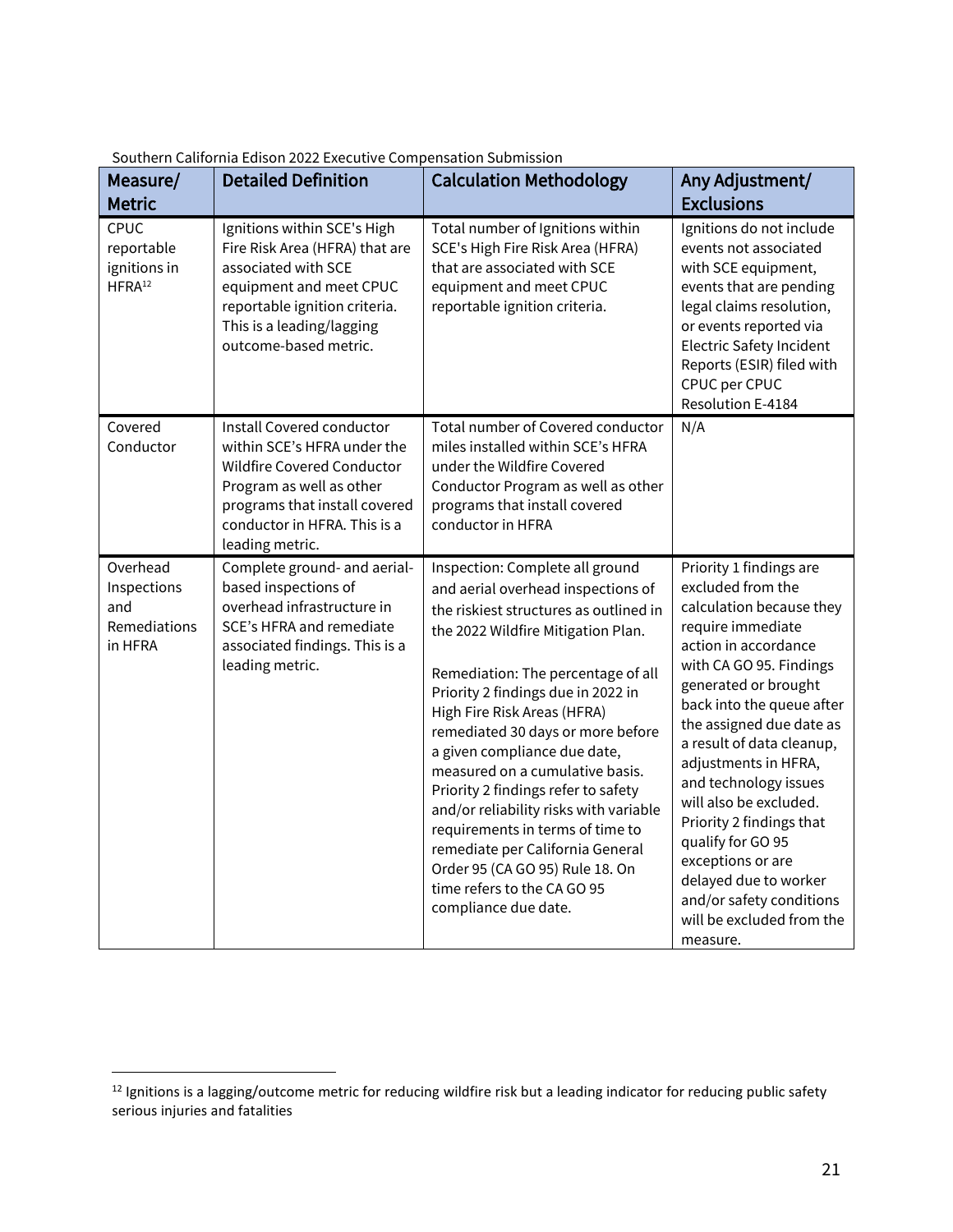| Measure/                                                                                              | <b>Detailed Definition</b>                                                                                                                                                                                                                                                                                                                                           | <b>Calculation Methodology</b>                                                                                                                                                                                                                                                                                                                                                                                                                                                                                                                                       | Any Adjustment/                                                                                                                                                                                                                                                                                         |
|-------------------------------------------------------------------------------------------------------|----------------------------------------------------------------------------------------------------------------------------------------------------------------------------------------------------------------------------------------------------------------------------------------------------------------------------------------------------------------------|----------------------------------------------------------------------------------------------------------------------------------------------------------------------------------------------------------------------------------------------------------------------------------------------------------------------------------------------------------------------------------------------------------------------------------------------------------------------------------------------------------------------------------------------------------------------|---------------------------------------------------------------------------------------------------------------------------------------------------------------------------------------------------------------------------------------------------------------------------------------------------------|
| <b>Metric</b>                                                                                         |                                                                                                                                                                                                                                                                                                                                                                      |                                                                                                                                                                                                                                                                                                                                                                                                                                                                                                                                                                      | <b>Exclusions</b>                                                                                                                                                                                                                                                                                       |
| Vegetation<br>Line Clearing                                                                           | Complete trimming of<br>vegetation near power lines<br>across SCE's service area<br>within planned schedule to<br>support compliance with CA<br>GO 95 requirements. This is a<br>leading metric.                                                                                                                                                                     | The percentage of trims completed<br>within planned schedule to support<br>compliance with CA GO 95<br>requirements, measured on a<br>cumulative basis. GO 95 does not<br>specify a timeframe for trimming<br>vegetation. Instead, SCE on its own<br>establishes an aggressive trimming<br>schedule. Within planned schedule<br>trims are defined as being complete<br>within 60 days of planned trim<br>month if the tree is not subject to<br>Environmental Holds and within 90<br>days of planned trim month if the<br>tree is subject to Environmental<br>Holds. | Trees that are reviewed<br>and identified for rework<br>through the quality<br>control process are<br>excluded to avoid double<br>counting. Trees that<br>require work multiple<br>times in an annual cycle<br>in order to maintain<br>clearance distances are<br>also excluded for the<br>same reason. |
| <b>Public Safety</b><br>Power Shutoff<br>(PSPS):<br>Reduce<br>duration of<br>customer<br>PSPS outages | <b>Execute PSPS mitigations</b><br>through grid hardening<br>expected to reduce 2022<br>PSPS calculated customer<br>minutes of interruption (CMI)<br>as compared to 2019-2021<br>baseline average, assuming<br>the same weather and fuel<br>conditions. Three-year<br>average baseline accounts<br>for year-over-year CMI<br>variation. This is a leading<br>metric. | Sum of Calculated CMI benefits of<br>2022 deployed PSPS mitigations<br>through grid hardening. Divide the<br>result by average annual CMI from<br>2019-2021. Multiply the result by<br>100 to convert to percentage.<br>Calculated CMI benefits are based<br>on 2022 WMP activity - Circuit<br>Evaluation for PSPS-Driven Grid<br>Hardening Work (SH-7). Calculated<br>CMI benefits consists of outages<br>from 2020 that would not have<br>occurred with 2022 mitigations in<br>place.                                                                              | N/A                                                                                                                                                                                                                                                                                                     |
| PSPS:<br>Customer<br>Notification                                                                     | Percentage of PSPS impacted<br>customers who receive<br>notification before de-<br>energization. This is a leading<br>metric.                                                                                                                                                                                                                                        | Number of PSPS impacted<br>customers who receive notification<br>before de-energization. Divide the<br>result by total number of PSPS<br>impacted customers de-energized.<br>Multiply the result by 100 to convert<br>to percentage.                                                                                                                                                                                                                                                                                                                                 | N/A                                                                                                                                                                                                                                                                                                     |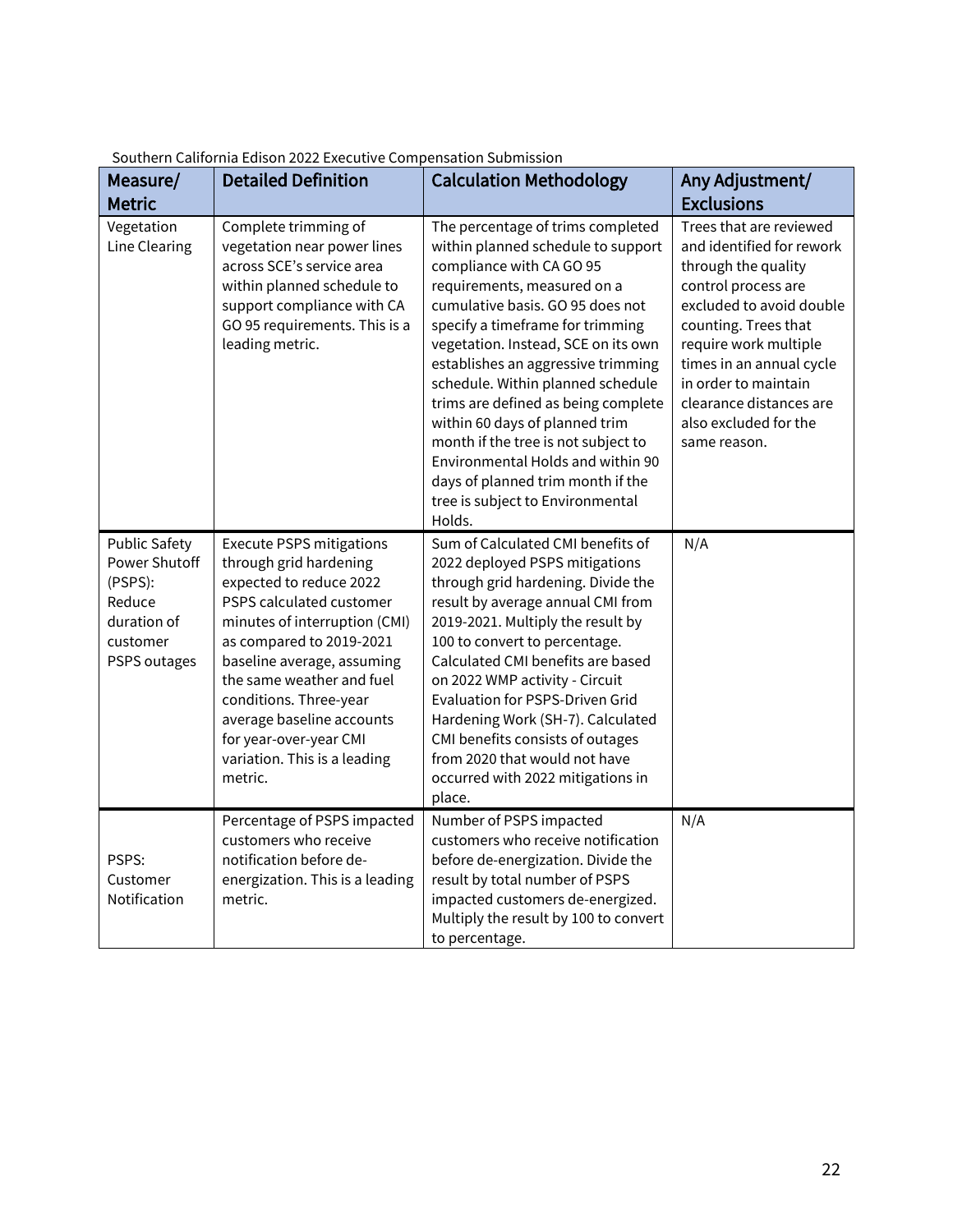| Measure/                                             | <b>Detailed Definition</b>                                                                                                                                                                                                                                                                | <b>Calculation Methodology</b>                                                                                                                                                                                                                                                                                                                                                                                                                                                                                                                                                                                                                                                                            | Any Adjustment/                                                                                                                                                                                                                                                                                                                                                                    |
|------------------------------------------------------|-------------------------------------------------------------------------------------------------------------------------------------------------------------------------------------------------------------------------------------------------------------------------------------------|-----------------------------------------------------------------------------------------------------------------------------------------------------------------------------------------------------------------------------------------------------------------------------------------------------------------------------------------------------------------------------------------------------------------------------------------------------------------------------------------------------------------------------------------------------------------------------------------------------------------------------------------------------------------------------------------------------------|------------------------------------------------------------------------------------------------------------------------------------------------------------------------------------------------------------------------------------------------------------------------------------------------------------------------------------------------------------------------------------|
| <b>Metric</b>                                        |                                                                                                                                                                                                                                                                                           |                                                                                                                                                                                                                                                                                                                                                                                                                                                                                                                                                                                                                                                                                                           | <b>Exclusions</b>                                                                                                                                                                                                                                                                                                                                                                  |
| Mature<br>Enterprise-<br>wide Phishing<br>Program    | Click rate of workers that<br>have been sent a simulated<br>email phish. This is a leading<br>metric.                                                                                                                                                                                     | Percentage of workforce who<br>clicked on a simulated email phish<br>in each quarter. Then take the<br>average of this percentage for the<br>four quarters in the year.                                                                                                                                                                                                                                                                                                                                                                                                                                                                                                                                   | Includes only Level 2<br>simulations as defined<br>by SCE but informed by<br>industry benchmark.<br>Level 2 simulations<br>(attributes include: 1-2<br>grammatical errors,<br>some urgency or<br>deadline, some business<br>relevance) are harder<br>than Level 1 simulations<br>(attributes include: 3+<br>grammatical errors, low<br>urgency, no business<br>relevance, generic) |
|                                                      | Reporting rate of workers<br>that have been sent a<br>simulated email phish This is<br>a leading metric.                                                                                                                                                                                  | Percentage of workforce who<br>reported the simulated email phish<br>in each quarter. Then take the<br>average of this percentage for the<br>four quarters in the year.                                                                                                                                                                                                                                                                                                                                                                                                                                                                                                                                   | Includes only Level 2<br>simulations as defined<br>by SCE                                                                                                                                                                                                                                                                                                                          |
| Sustain quality<br>performance<br>in key<br>programs | Quality conformance rate<br>index based on a weighted<br>average of quality<br>conformance rates across 4<br>key programs: Distribution<br>Construction, Transmission<br>Construction, Overhead<br>Inspection and Vegetation<br>Management. This is a<br>lagging/outcome-based<br>metric. | For Distribution Construction,<br>Transmission Construction, and<br>Overhead Inspection programs<br>determine the quality conformance<br>rate by multiplying the number of<br>conforming structures by 100 and<br>dividing the result by the number of<br>inspections. For Vegetation<br>Management program determine<br>the quality conformance rate by<br>multiplying the number of<br>conforming trees by 100 and<br>dividing the result by number of<br>trees inspected. Quality<br>conformance rate index is a<br>weighted average of: Distribution<br>construction (35%), Overhead<br>Inspection (25%), Vegetation<br>Management (25%) and<br>Transmission Construction (15%)<br>conformance rates. | Findings which pose a<br>risk of low potential<br>impact to safety or<br>reliability are excluded                                                                                                                                                                                                                                                                                  |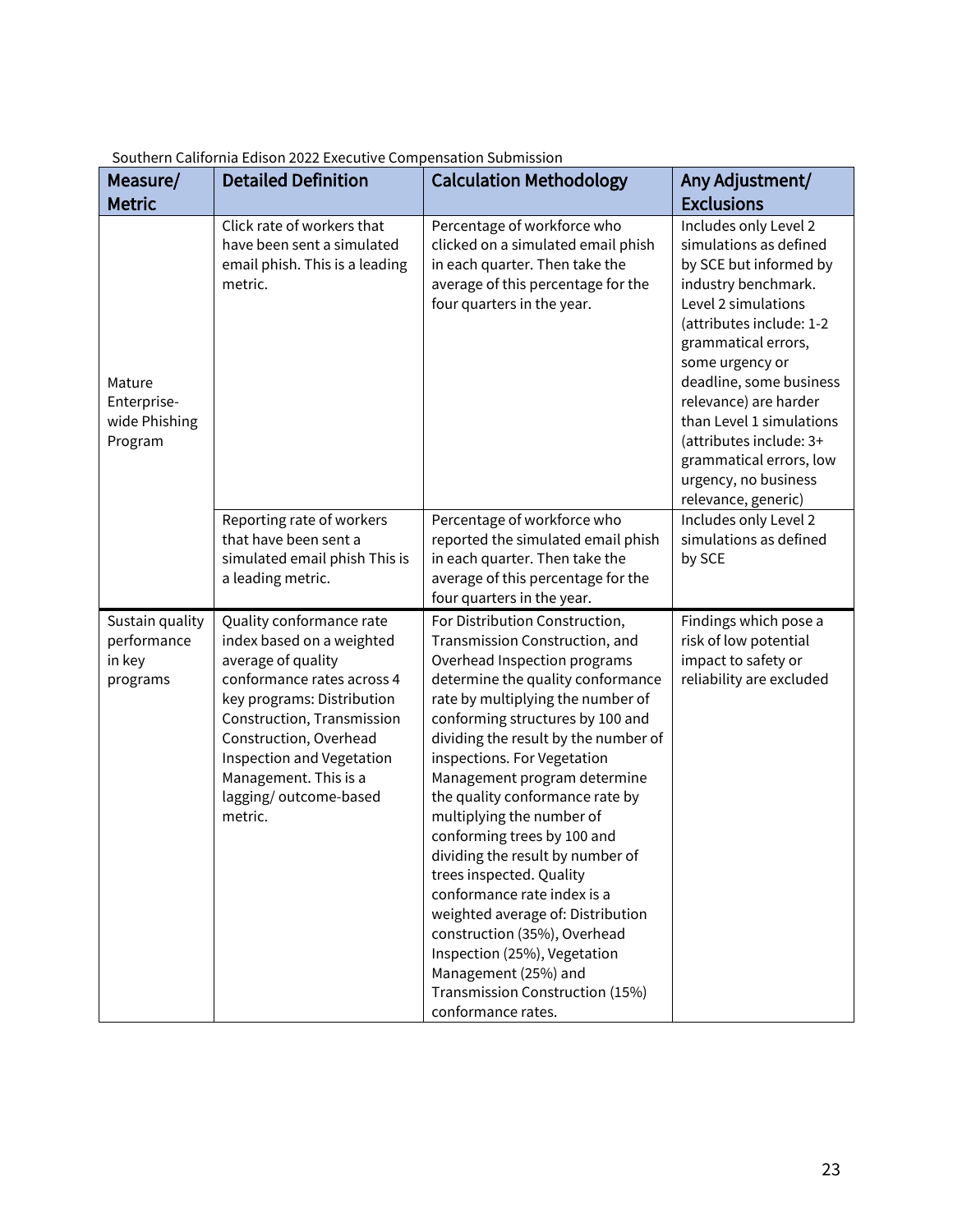| Measure/<br><b>Metric</b>                                                                                                                                  | <b>Detailed Definition</b>                                                                                                                                                                                                   | <b>Calculation Methodology</b>                                                                                                                                                      | Any Adjustment/<br><b>Exclusions</b>                                                                                                                                                                                                                                                                                                                                                                                                                                                                                                                                                                                                                                                   |
|------------------------------------------------------------------------------------------------------------------------------------------------------------|------------------------------------------------------------------------------------------------------------------------------------------------------------------------------------------------------------------------------|-------------------------------------------------------------------------------------------------------------------------------------------------------------------------------------|----------------------------------------------------------------------------------------------------------------------------------------------------------------------------------------------------------------------------------------------------------------------------------------------------------------------------------------------------------------------------------------------------------------------------------------------------------------------------------------------------------------------------------------------------------------------------------------------------------------------------------------------------------------------------------------|
| Execute grid,<br>technology,<br>electrification<br>and<br>improvements<br>to deliver safe,<br>reliable, clean<br>and affordable<br>energy for<br>customers | Achieve CPUC and FERC<br>jurisdictional capital<br>improvement plan execution,<br>which is a measure of work<br>performed, consistent with<br>appropriate regulatory<br>direction. This is an activity-<br>based metric.     | Capital deployment amount<br>reflects 2021 GRC authorized spend<br>levels as specified in Final Decision.<br>Includes delivery of utility owned<br>storage commitments.             |                                                                                                                                                                                                                                                                                                                                                                                                                                                                                                                                                                                                                                                                                        |
| <b>Core Earnings</b>                                                                                                                                       | See section 3a.iv                                                                                                                                                                                                            | See values in Table 3c.1                                                                                                                                                            | The Compensation<br>Committee may adjust<br>the Core Earnings goal<br>levels to the extent (if<br>any) it determines<br>appropriate to mitigate<br>(i) the impact of any<br>differential between the<br>actual result of SCE's<br>Cost of Capital<br>application for 2022 and<br>the Cost of Capital<br>assumptions upon which<br>the current Core<br>Earnings goal levels are<br>based, and (ii) the<br>impact of any differential<br>between the actual<br>result of SCE's<br>application(s) to recover<br><b>Customer Service Re-</b><br>Platform (CSRP) costs<br>and the assumptions for<br>CSRP cost recovery upon<br>which the current Core<br>Earnings goal levels are<br>based |
| System<br>Average<br>Interruption<br><b>Duration Index</b><br>(SAIDI), Repair                                                                              | Number of minutes, on<br>average, a customer was<br>without power in a year due<br>to sustained interruptions<br>from unplanned or emergent<br>outages lasting five minutes<br>or more. This is an outcome-<br>based metric. | Sum of all sustained customer<br>interruption durations from<br>unplanned or emergent outages<br>lasting five minutes or more<br>divided by the total number of<br>customers served | Excludes major event<br>days (MEDs) and Public<br>Safety Power Shut Off<br>(PSPS) events.                                                                                                                                                                                                                                                                                                                                                                                                                                                                                                                                                                                              |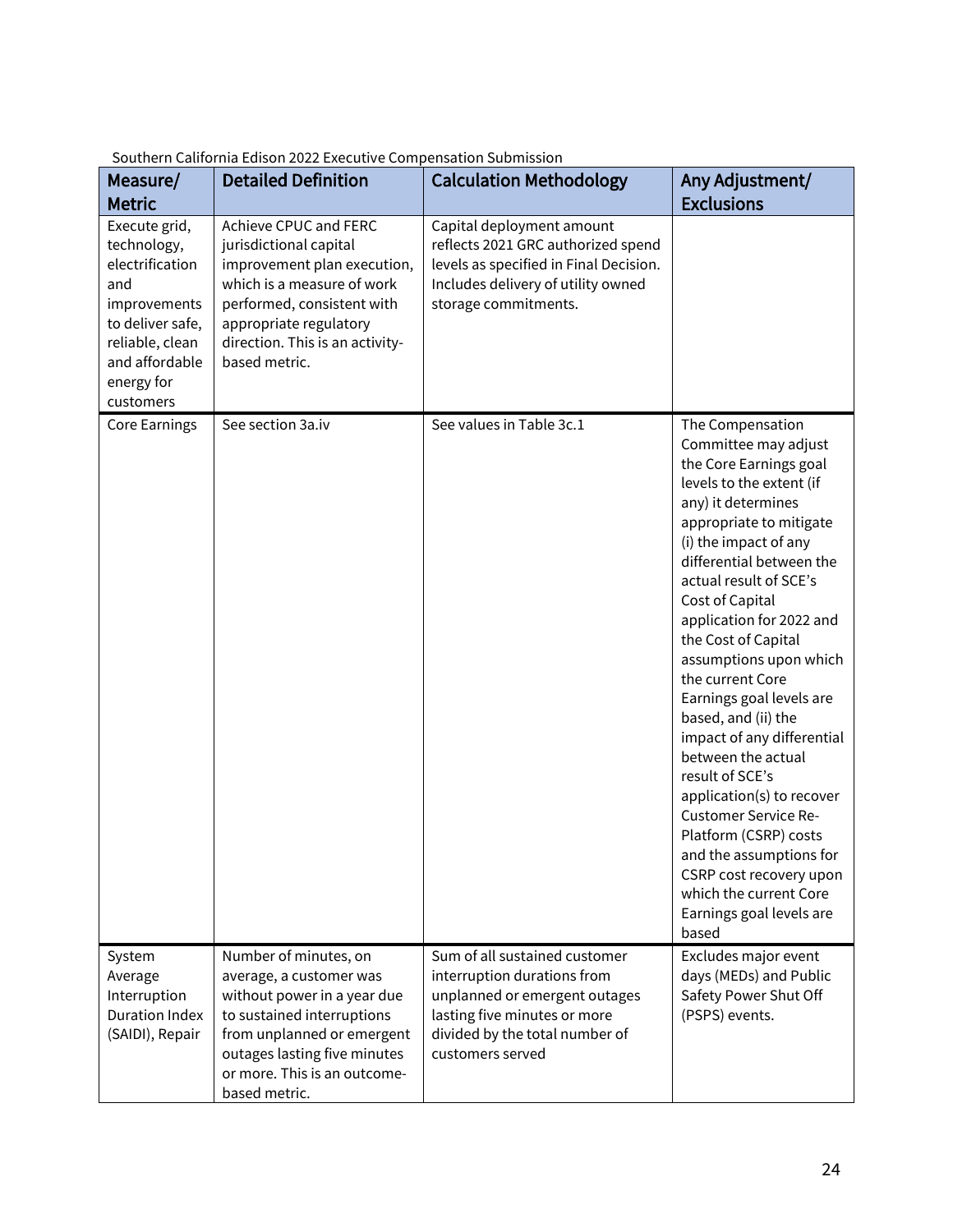| Measure/<br><b>Metric</b>                                                   | <b>Detailed Definition</b>                                                                                                                                               | <b>Calculation Methodology</b>                                                                                                                                                                                                          | Any Adjustment/<br><b>Exclusions</b>                                                                                                                                                                                                                                                                                                                                                                                                                                                                                                                                                                                        |
|-----------------------------------------------------------------------------|--------------------------------------------------------------------------------------------------------------------------------------------------------------------------|-----------------------------------------------------------------------------------------------------------------------------------------------------------------------------------------------------------------------------------------|-----------------------------------------------------------------------------------------------------------------------------------------------------------------------------------------------------------------------------------------------------------------------------------------------------------------------------------------------------------------------------------------------------------------------------------------------------------------------------------------------------------------------------------------------------------------------------------------------------------------------------|
| <b>Build DEI</b><br>action plans                                            | <b>Build Organizational Unit</b><br>level DEI action plans. This is<br>an activity-based metric.                                                                         | Improve DEI through plans with<br>focus areas of accountability by<br>Organizational Units (OU) within<br>SCE to target specific DEI<br>opportunities which differ by OU.                                                               |                                                                                                                                                                                                                                                                                                                                                                                                                                                                                                                                                                                                                             |
| Diverse<br><b>Business</b><br>Enterprise<br>(DBE) Spend                     | Measures SCE performance<br>in procuring goods and<br>services from diverse<br>suppliers in compliance with<br>CA GO 156 guidelines. This is<br>an outcome-based metric. | Sum of DBE PO Spend, DBE Non-PO<br>Spend, DBE Credit Card Spend and<br>DBE Tier 2 Spend multiplied by 100.<br>Divide the result by the sum of<br>Total PO Spend, Total Non-PO<br>Spend and Total Credit Card Spend                      | <b>Excludes DBE Suppliers</b><br>with recorded spend that<br>do not have a valid 2022<br>certificate with the<br><b>Supplier Clearinghouse</b><br>or spend that is not<br>categorized as a product<br>or service. "Product and<br>service categories"<br>means product and<br>service categories as<br>defined by the Standard<br><b>Industrial Classification</b><br>(SIC) system maintained<br>by the US Department of<br>Labor, Occupational<br>Safety and Health<br>Admin, as they currently<br>read or as amended or as<br>defined by any other<br>updated classification<br>system that supersedes<br>the SIC system. |
|                                                                             | Transportation<br>Electrification: charging port<br>installations. This is an<br>input/activity-based metric.                                                            | Number of charging port<br>installations. Scope includes ports<br>from Charge Ready Light Duty and<br>Charge Ready schools. Installation<br>scope includes completing SCE<br>infrastructure                                             | N/A                                                                                                                                                                                                                                                                                                                                                                                                                                                                                                                                                                                                                         |
| Clean Power:<br>Transportation<br>Electrification<br>& Other<br>Initiatives | Transportation<br>Electrification:<br>Medium/Heavy Duty electric<br>vehicle conversions. This is<br>an input/activity-based<br>metric.                                   | Number of Medium/Heavy Duty<br>electric vehicle conversions. Scope<br>includes electric vehicle<br>conversions from Charge Ready<br>Transport program. Electric vehicle<br>conversions scope includes<br>completing SCE infrastructure. | N/A                                                                                                                                                                                                                                                                                                                                                                                                                                                                                                                                                                                                                         |
|                                                                             | <b>Building Electrification:</b><br>residential heat pump<br>retrofits. This is an<br>input/activity-based metric.                                                       | Number of residential heat pump<br>retrofit installations. Installations<br>are defined as heat equipment<br>installed in the SCE service area.                                                                                         | The goal does not count<br>heat pumps that may be<br>installed through the<br>statewide EE HVAC or                                                                                                                                                                                                                                                                                                                                                                                                                                                                                                                          |

Southern California Edison 2022 Executive Compensation Submission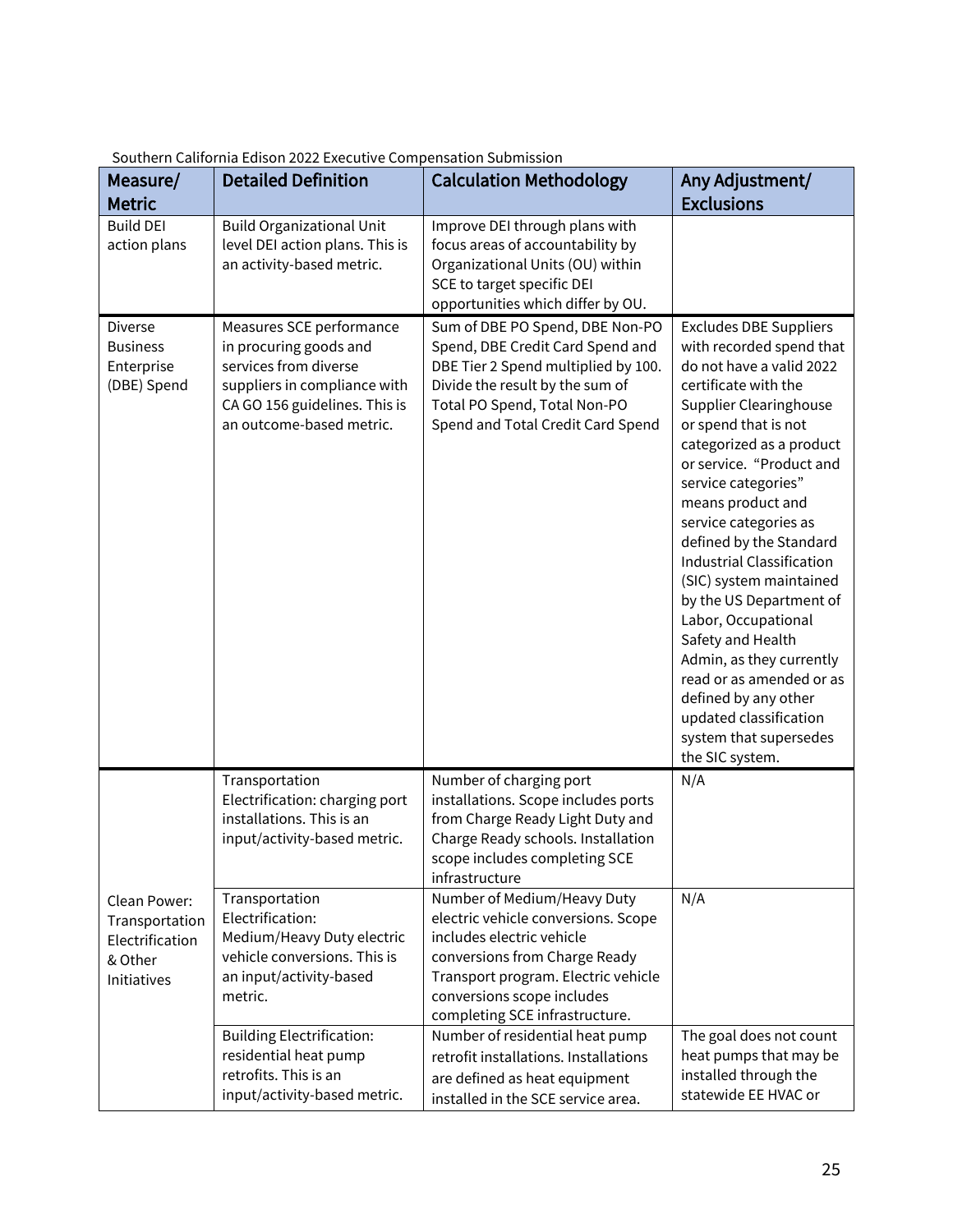| Measure/<br><b>Metric</b>                  | <b>Detailed Definition</b>                                                                                                                                                                                                                                                                                                                        | <b>Calculation Methodology</b>                                                                                                                                                                                                                                                                                                                                                                                                                                                                                                                                                                                                                                                                                                                                                                                | Any Adjustment/<br><b>Exclusions</b>                                                                                                                                                |
|--------------------------------------------|---------------------------------------------------------------------------------------------------------------------------------------------------------------------------------------------------------------------------------------------------------------------------------------------------------------------------------------------------|---------------------------------------------------------------------------------------------------------------------------------------------------------------------------------------------------------------------------------------------------------------------------------------------------------------------------------------------------------------------------------------------------------------------------------------------------------------------------------------------------------------------------------------------------------------------------------------------------------------------------------------------------------------------------------------------------------------------------------------------------------------------------------------------------------------|-------------------------------------------------------------------------------------------------------------------------------------------------------------------------------------|
|                                            |                                                                                                                                                                                                                                                                                                                                                   | Scope includes 4 customer<br>programs: San Joaquin Valley<br>Disadvantaged Community Pilot,<br><b>Energy Savings Assistance</b><br>programs, statewide Technology<br>and Equipment for Clean Heating<br>Initiatives (SB 1477), and Energy<br>Efficiency (EE) local programs.                                                                                                                                                                                                                                                                                                                                                                                                                                                                                                                                  | Plug Load & Appliance<br>programs currently<br>being administered by<br>SDG&E                                                                                                       |
|                                            | Provision of resource<br>availability for summer<br>readiness, adjusted for<br>anticipated year end<br>attrition. This is an<br>input/activity-based metric.                                                                                                                                                                                      | Peak Demand Response Load<br>Reduction measured by multiplying<br>August 2021 ex-ante program Peak<br>load reduction values by final<br>December 2022 enrollment counts.<br>Ex ante values established as part<br>of the annual load impact<br>evaluation conducted by<br>independent 3rd Party evaluators<br>and reported via CPUC compliance<br>filings. Scope includes the<br>following: Agricultural & Pumping<br>Interruptible Program, Base<br>Interruptible Program, Capacity<br><b>Bidding Program, Critical Peak</b><br>Pricing Program, Smart Energy<br>Program, Summer Discount Plan.<br>Pilots: Virtual Power Plan,<br>Residential Emergency Load<br>Reduction Program, and<br><b>Emergency Load Reduction</b><br>Program. Contracts: Local Capacity<br>Resource and Demand Response<br>Contracts | <b>Excluding Governor</b><br>Order 2021 program<br>California State<br>Emergency Program,<br><b>Optional Binding</b><br>Mandatory Curtailment,<br>and Real Time Pricing<br>programs |
| Billing &<br>Payment<br>(B&P) Net<br>Score | <b>Customer Satisfaction metric</b><br>which measures 2 unique<br>experiences: (1) The Bill<br>Questions experience, where<br>customers call in to SCE's call<br>center to ask questions about<br>their bill and (2) The Payment<br>experience, where customers<br>are surveyed when they<br>successfully complete a<br>payment on SCE.com or via | Net score is measured on a -100 to<br>+100 point scale and is calculated<br>by taking the % of customers who<br>gave us 9's and 10's (considered<br>promoters) on our survey minus the<br>% of customers who gave us a 1-6<br>on our survey (considered<br>detractors)                                                                                                                                                                                                                                                                                                                                                                                                                                                                                                                                        | Excludes non-mass<br>market business<br>customers                                                                                                                                   |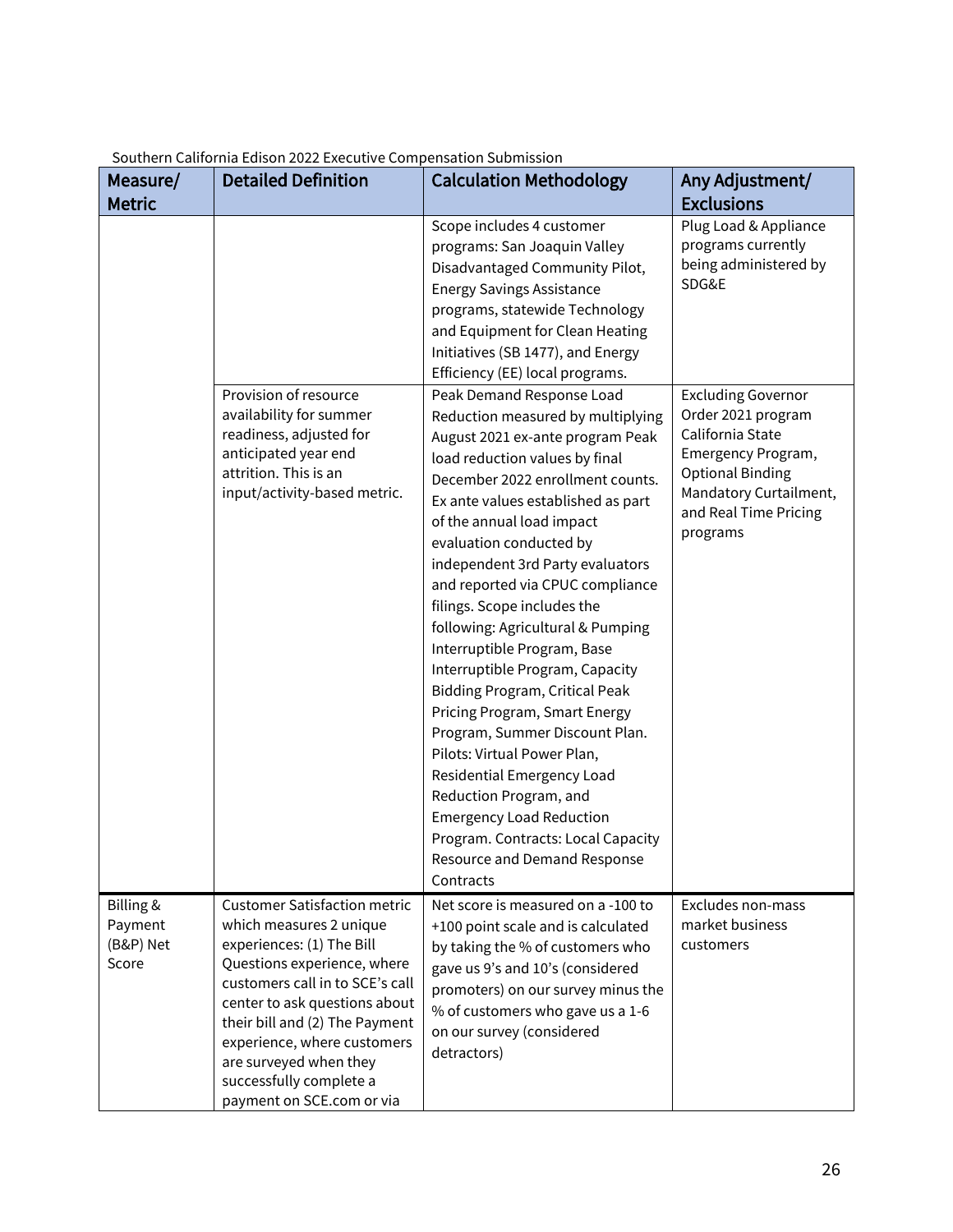| Measure/<br><b>Metric</b> | <b>Detailed Definition</b>                                         | <b>Calculation Methodology</b> | Any Adjustment/<br><b>Exclusions</b> |
|---------------------------|--------------------------------------------------------------------|--------------------------------|--------------------------------------|
|                           | Interactive Voice Response.<br>This is an outcome-based<br>metric. |                                |                                      |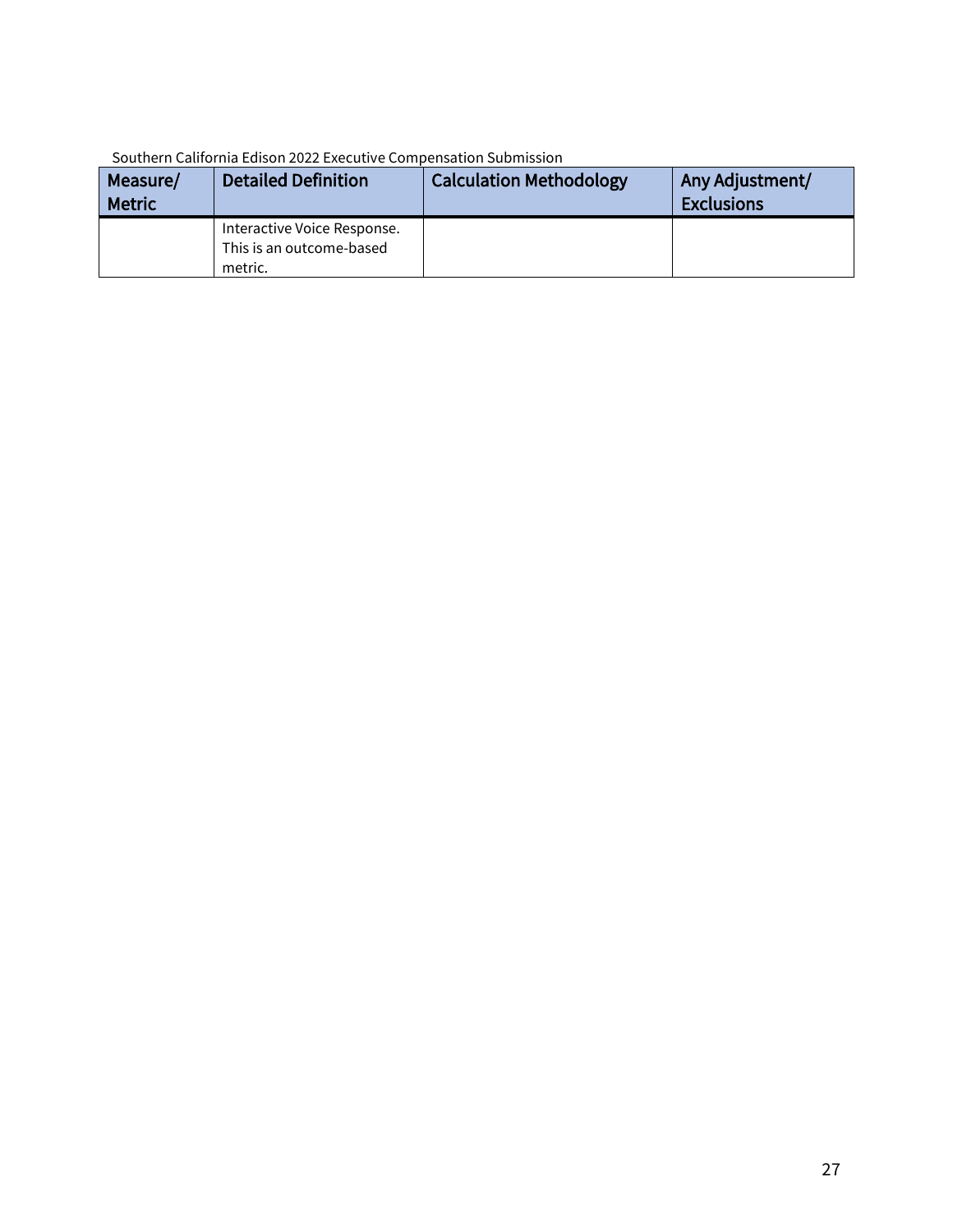# **Section 3e: STIP Changes**

**Instructions:** Describe any changes between 2021 and 2022 in terms of STIP eligibility, structure, modifiers, metrics (including changes to minimum/threshold, target and maximum performance values), weightings and definitions. Explain the reason for the change(s).

Each year, SCE engages in an extensive goal development process that begins in June with a strategic refresh of company priorities by the Board and concludes in February of the goal year when final goals and success measures are approved by the Compensation Committee. During this process, SCE reviews internal and external developments such as regulatory commitments (e.g., Wildfire Mitigation Plan) and guidance (e.g., Energy Safety's guidance for SCE's 2022 executive compensation structure), progress on current goals, performance gaps, budgetary issues, external factors impacting the company, and evolving best practices. Success measures are adjusted to account for recent and historical performance, availability of internal resources, improvements in measuring performance, and other developments.

The result of this process, in terms of STIP changes from 2021 to 2022, was a reduction in the number of goals and success measures, the elimination of most qualitative success measures and an increase in the number of quantitative success measures (thereby making STIP scoring more transparent), more outcome-based success measures, more alignment with Wildfire Mitigation Plan scope and metrics, and new goals addressing:

- Field work quality (new quantitative goal to focus on quality performance in key programs),
- **EXECUSTER:** Customer experience (replaced Customer Service Re-platform implementation goal, since that project has been completed, with a quantitative goal to improve Billing and Payment Net score levels), and
- **Execution-focused clean energy and electrification activities (new quantitative** goal to support Pathway 2045).

The goal development process described above also resulted in certain changes to target weights and metrics (*compare* Table 3b.1 with Table 3c.1), and to definitions used for success measures (*compare* Table 3d.1 of this submission with the Appendix of SCE's March 1, 2021 Executive Compensation Supplemental Submission to the Wildfire Safety Division).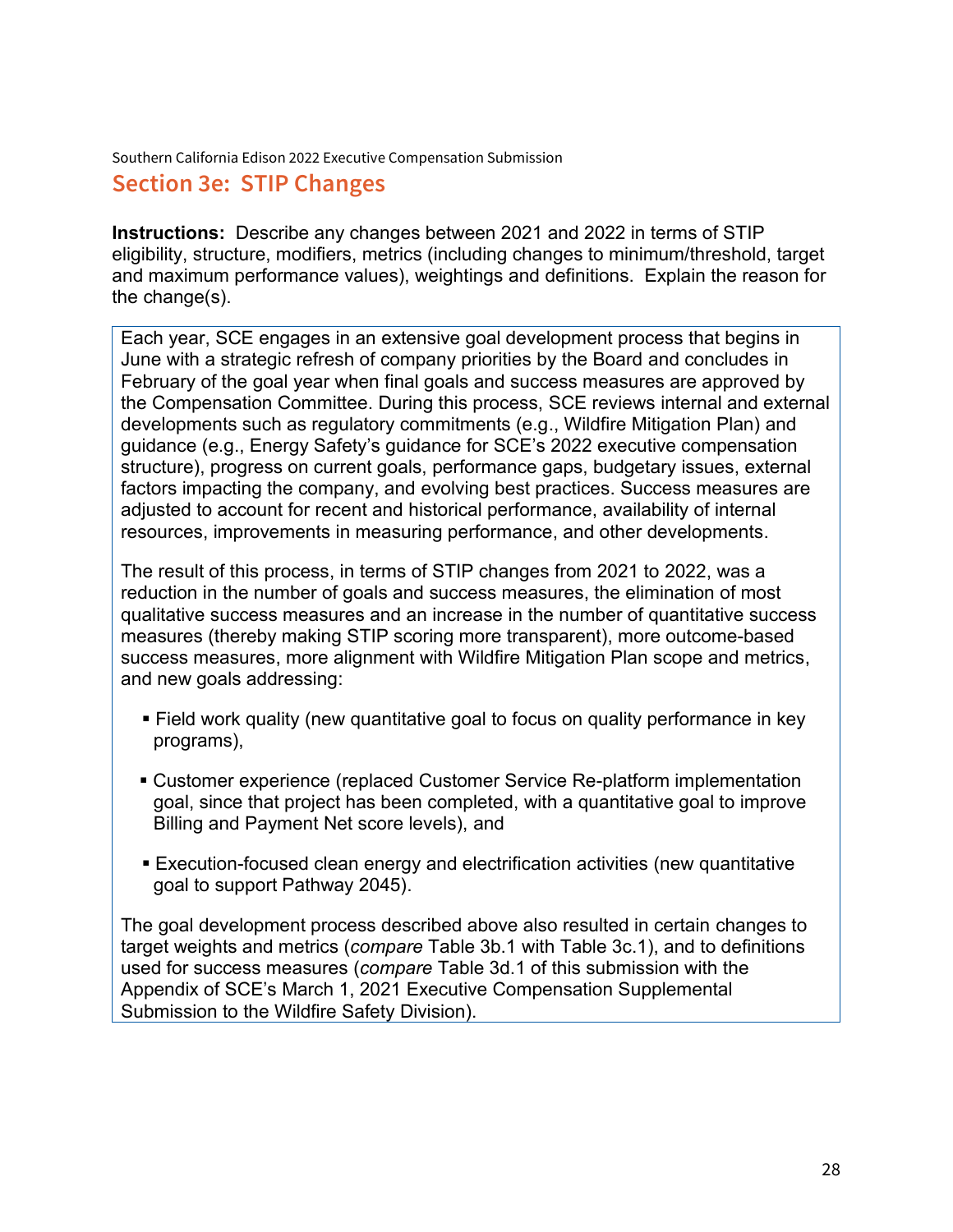# Southern California Edison 2022 Executive Compensation Submission **Section 3f: Historical STIP Data**

Instructions: Provide historical performance data (five years) for 2022 STIP metrics. If data is lacking, or should be considered in a certain context, explain in the Notes/Context field provided why there is no data for a given year(s) and the relevant context. Add rows as necessary.

| Metric/Measure                                                               | 2017 | 2018 | 2019 | 2020 | 2021 |
|------------------------------------------------------------------------------|------|------|------|------|------|
| Employee EEI SIF<br>Rate                                                     | 0.11 | 0.11 | 0.05 | 0.12 | 0.06 |
| <b>Employee DART</b><br>Injury Rate                                          | 0.99 | 0.98 | 1.17 | 0.90 | 1.05 |
| CPUC reportable<br>ignitions in HFRA                                         | 35   | 37   | 38   | 50   | 48   |
| Covered<br>Conductor <sup>14</sup>                                           | N/A  | 151  | 372  | 965  | 1454 |
| Overhead<br>Inspections and<br>Remediations in<br>HFRA <sup>14</sup>         | N/A  | N/A  | N/A  | 72%  | 74%  |
| <b>Vegetation Line</b><br>Clearing <sup>14</sup>                             | N/A  | N/A  | N/A  | 82%  | 79%  |
| <b>PSPS: Reduce</b><br>duration of<br>customer PSPS<br>outages <sup>14</sup> | N/A  | N/A  | N/A  | N/A  | N/A  |
| PSPS: Improve<br>Customer<br>Notification <sup>14</sup>                      | N/A  | N/A  | N/A  | 75%  | 90%  |

#### Table 3f.1 STIP Metric Historical Actual Performance<sup>13</sup>

<sup>&</sup>lt;sup>13</sup> Shaded cells represent historical performance values for years in which the metric was not used as a STIP metric. See the note below this Table 3f.1 for additional information.

 $14$  "N/A" is used in this row for years where the collected data (if any) reflects a different methodology or definition than is being applied to the calculation for the current year.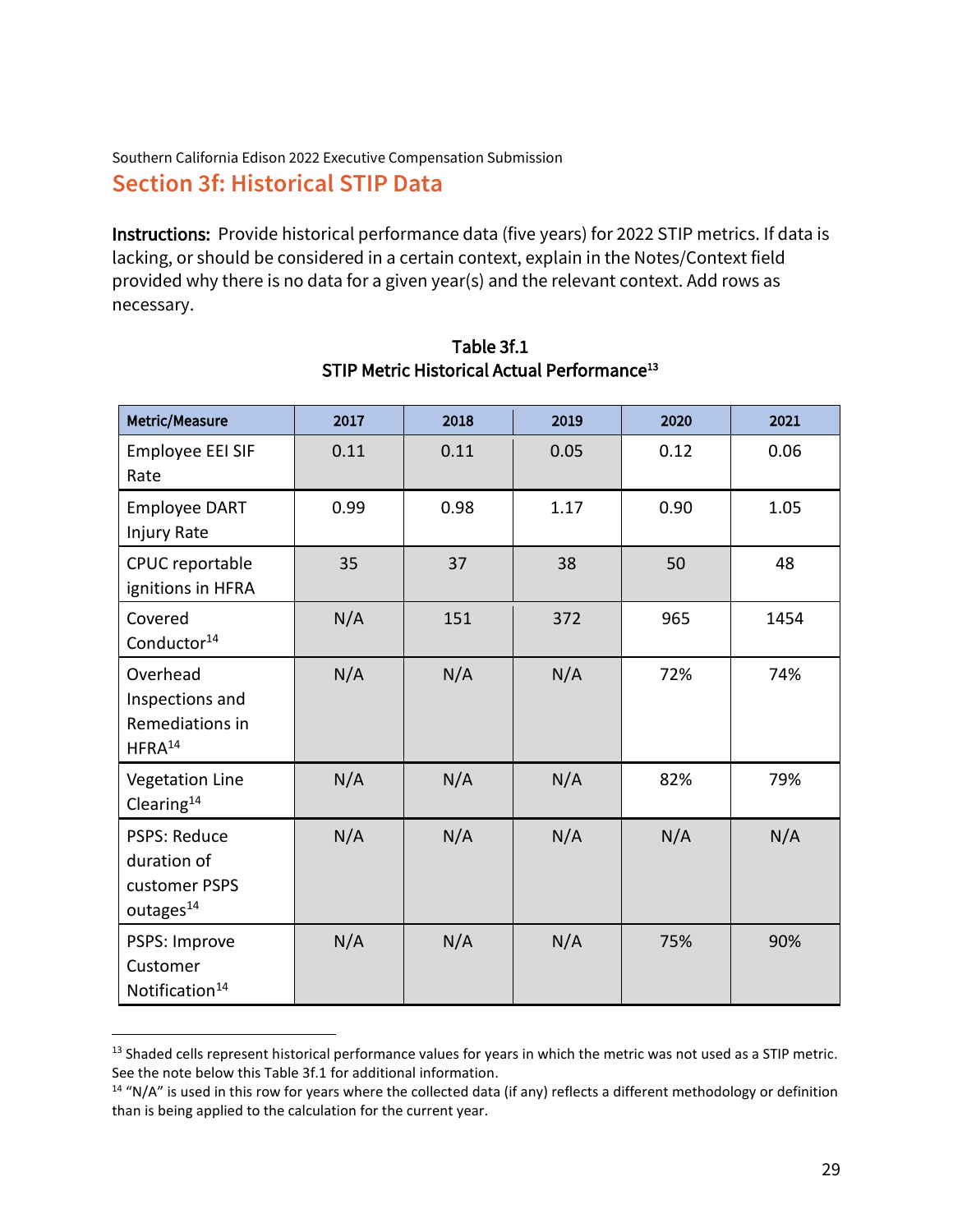| Metric/Measure                                                                                                                                                         | 2017  | 2018  | 2019  | 2020  | 2021  |
|------------------------------------------------------------------------------------------------------------------------------------------------------------------------|-------|-------|-------|-------|-------|
| Mature Enterprise-<br>wide Phishing<br>Program (Level 2<br>Phishes):                                                                                                   |       |       |       |       |       |
| $\bullet$ Click Rate <sup>14</sup>                                                                                                                                     | N/A   | N/A   | N/A   | 2.9%  | 3.2%  |
| • Reporting<br>Rate <sup>14</sup>                                                                                                                                      | N/A   | N/A   | 16.0% | 32.8% | 34.6% |
| Sustain quality<br>performance in key<br>programs <sup>14</sup>                                                                                                        | N/A   | N/A   | N/A   | N/A   | N/A   |
| Execute grid,<br>technology,<br>electrification and<br>improvements to<br>deliver safe, reliable,<br>clean and affordable<br>energy for<br>customers <sup>15, 16</sup> | N/A   | N/A   | N/A   | N/A   | N/A   |
| System Average<br>Interruption<br><b>Duration Index</b><br>(SAIDI), Repair                                                                                             | 92    | 71    | 89    | 87    | 102   |
| Implement DEI<br>Plan <sup>15</sup>                                                                                                                                    | N/A   | N/A   | N/A   | N/A   | N/A   |
| <b>Diverse Business</b><br><b>Enterprise Spend</b>                                                                                                                     | 43.9% | 46.7% | 40.1% | 37.7% | 38.1% |

<sup>&</sup>lt;sup>15</sup> Activity-based success measure that is qualitative in nature.

<sup>&</sup>lt;sup>16</sup> Represents scope of executing SCE's authorized capital plan, which is a measure of work performed, consistent with appropriate regulatory direction. Level of spend associated with the capital plan serves as a guide indicator of work execution consistent with work planned. Historical annual capital spend was \$3.8B in 2017, \$4.4B in 2018, \$4.8B in 2019, \$5.5B in 2020 and \$5.4B in 2021.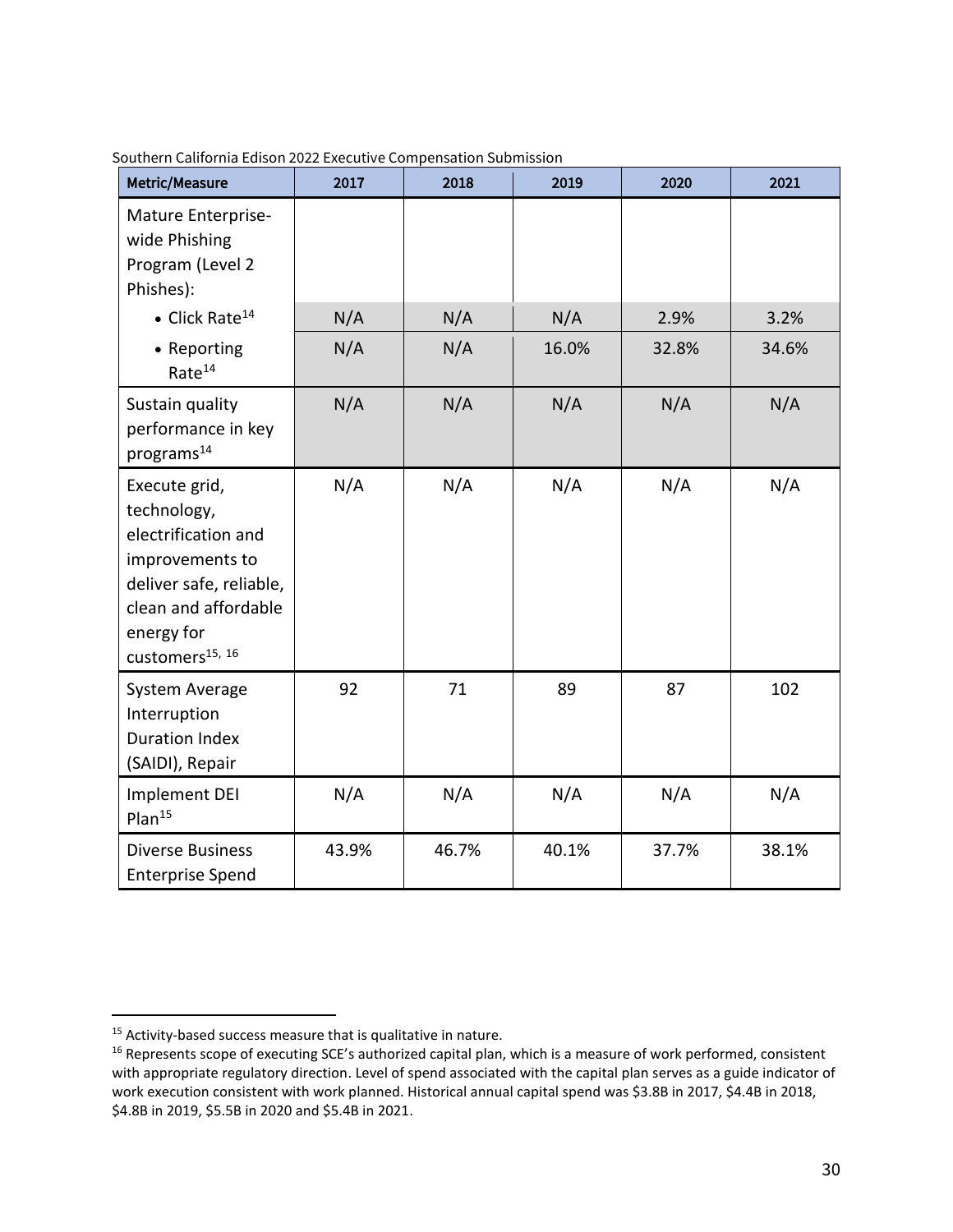| Metric/Measure                                                           | 2017 | 2018 | 2019 | 2020 | 2021 |
|--------------------------------------------------------------------------|------|------|------|------|------|
| Clean Power:<br>Transportation<br>Electrification &<br>Other Initiatives |      |      |      |      |      |
| • TE Charge<br>Ready Installs <sup>14</sup>                              | N/A  | N/A  | N/A  | 61   | 37   |
| • TE MDHD<br>Conversions <sup>14</sup>                                   | N/A  | N/A  | N/A  | 76   | 235  |
| • Building<br>Electrification<br>Installs <sup>14</sup>                  | N/A  | N/A  | N/A  | N/A  | N/A  |
| • Demand<br>Response<br>Resources <sup>17</sup>                          | 647  | 553  | 557  | 434  | 451  |
| Achieve Billing &<br>Payment (B&P) Net<br>Score                          | 48   | 54   | 48   | 56   | 27   |

#### Notes/Context:

A shaded cell in Table 3f.1 represents a year for which SCE tracked the same metric that is being used for the 2022 STIP, but the metric was not used for the STIP that year. SCE typically evaluates the maturity of metrics, including tracking their behavior over a period of time, in order to develop confidence in understanding the variables that drive the behavior of the metric before adopting them as STIP metrics.

<sup>&</sup>lt;sup>17</sup> Composition of included programs as well as growth and attrition rate assumptions vary year-over-year such that annual results may not be directly comparable.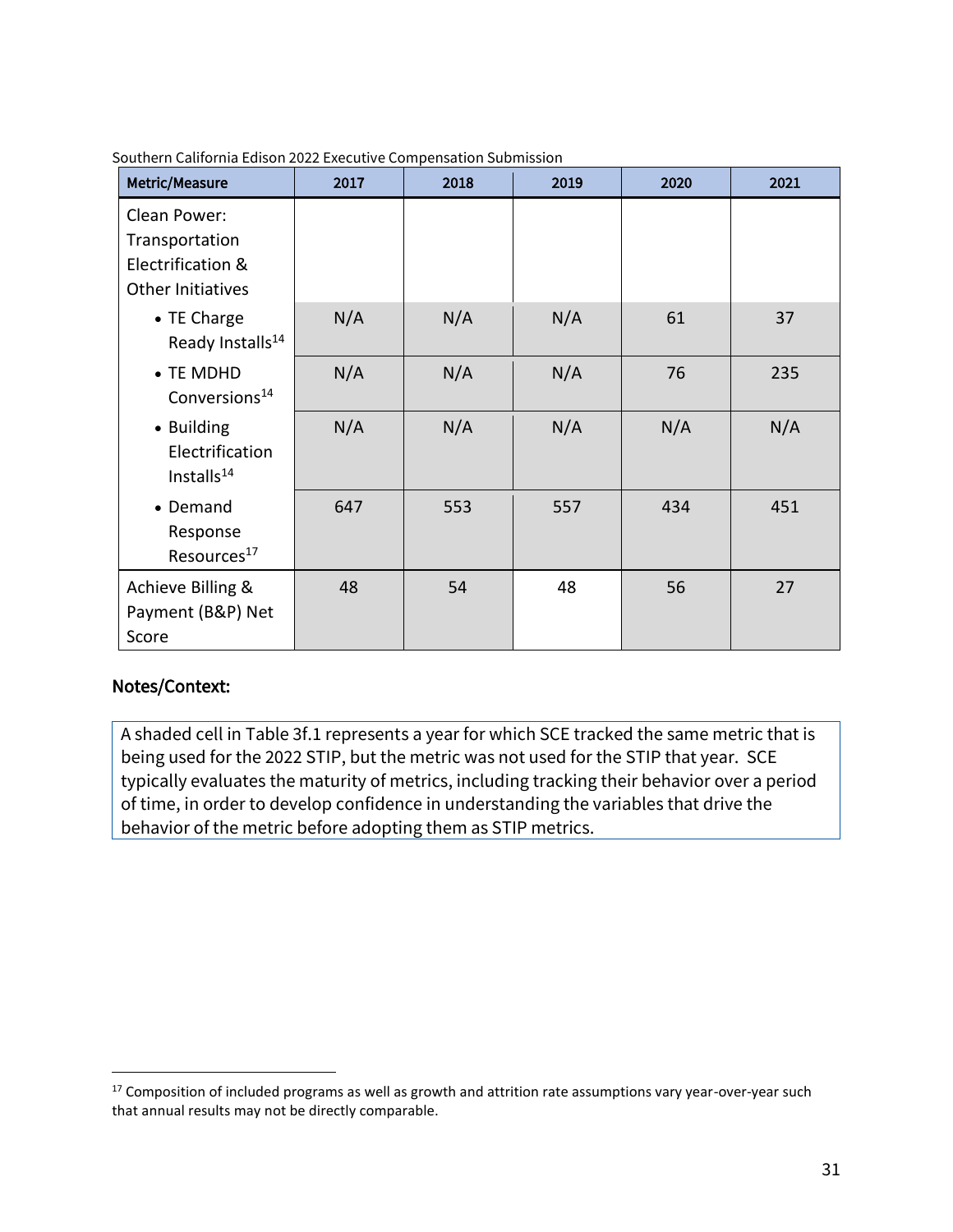Southern California Edison 2022 Executive Compensation Submission **Section 3g: 2021 STIP Adjustments**

Instructions: Provide a detailed explanation of any increases and decreases in STIP compensation in 2021 due to failure to meet safety or other targets. Separately describe any adjustments to STIP compensation levels made by the Compensation Committee or executive management and the amount and reason for the reduction. Detail any adjustments made to increase compensation beyond the levels warranted by the actual performance (in any metric classification) and the reasons for the adjustments.\*

### i) Actual performance lower than target due to failure to meet safety target(s):

2021 Corporate Goal measures where performance was worse than target:

- Quantitative success measure: Employee DART Injury Rate: Target at 0.77; Actual at 1.05.
- Quantitative success measure: Vegetation Line Clearing: Target at 85% of trims within SCE's aggressive trimming schedule; Actual at 79%.
- Quantitative success measure: CPUC reportable ignitions in HFRA: Target at 42; Actual at 48.
- Qualitative success measure: Improve PSPS customer experience by executing comprehensive improvement plan focused on enhancing notification and other PSPS capabilities. Mix of abovetarget and below-target performance. Largest PSPS event in November accounted for more than 97% of 2021 fire season's customer minutes of interruption (CMI). CMI reduction, adjusted for weather, at 51% vs. baseline of 48%. Notifications prior to de-energization were below target. Critical Care Back-up Battery program deployed 6,014 units, exceeding year-end baseline of 5,000 units.

#### ii) Actual performance lower than target due to failure to meet other target(s):

- Qualitative success measure: Advance inspection and vegetation management applications and build digital work order system. Mix of above-target and below-target performance. Ground inspection, vegetation management and digital work order objectives not met. Aerial digital inspection tool met objectives for the year.
- Qualitative success measure: Strengthen contractor management to improve safety and quality performance. Mix of above-target and below-target performance. Implemented redesign of contractor scorecards, enhanced contractor conditional status process to embed performance consequences and managed contractor accountability via use of control stages across a variety of outcomes, such as safety and environmental compliance. Full deployment of an end-to-end performance management process carried over to 2022.
- Quantitative success measure: SAIDI for repair outages: Target at 86 minutes; Actual at 102 minutes.

#### iii) Any additional deductions made by the Compensation Committee or Executive Management:

N/A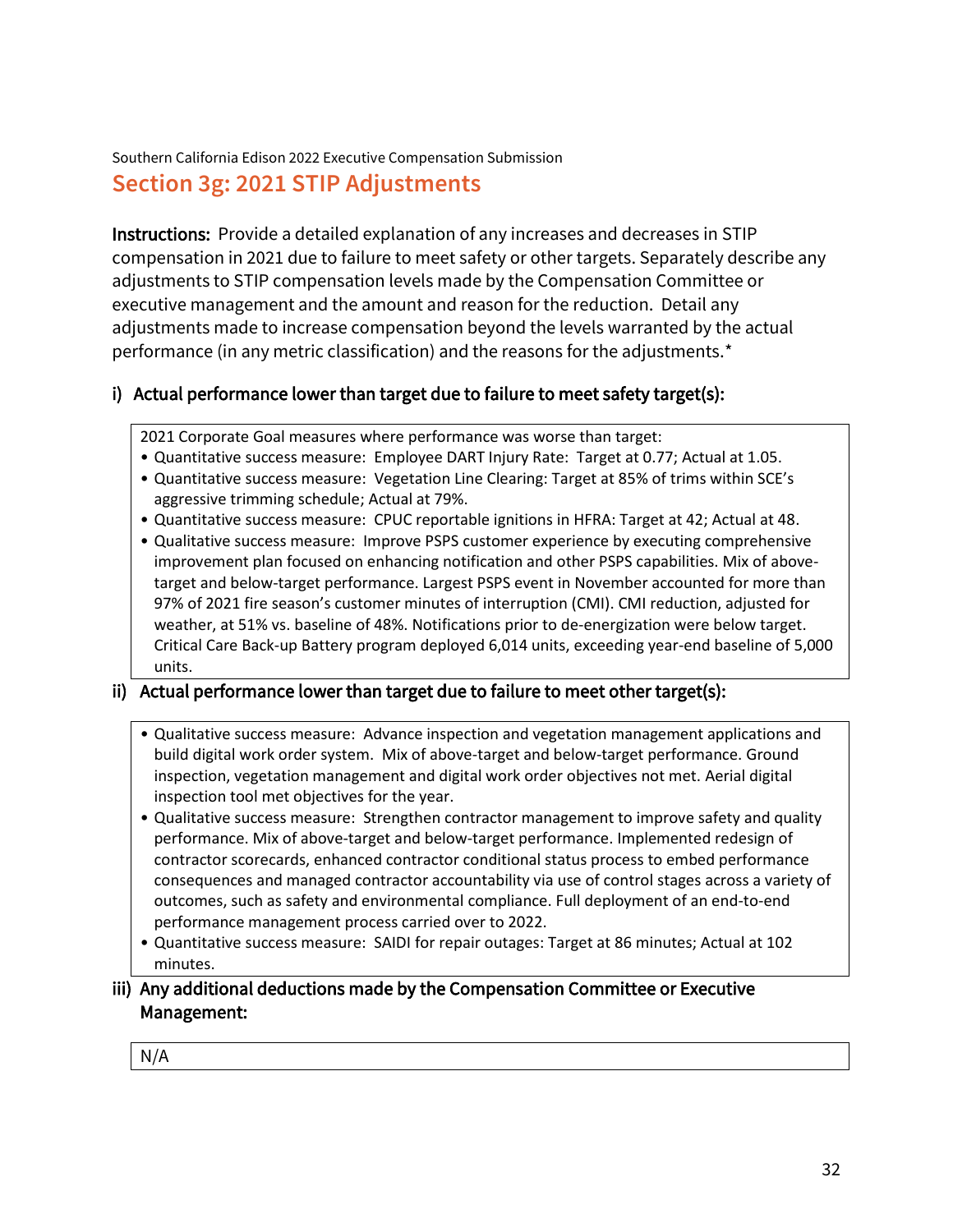Southern California Edison 2022 Executive Compensation Submission iv) Any upward adjustments:

| N/A |  |  |
|-----|--|--|
|     |  |  |

\*The Compensation Committee establishes an adjustment framework each year when it sets a core earnings target. See Table 3d.1 for a summary of the adjustment framework for 2022. The Compensation Committee did made adjustments in accordance with the framework it established for 2021, but it did not make any "additional deductions" and it did not make "any adjustments… to increase compensation beyond the levels warranted by the actual performance."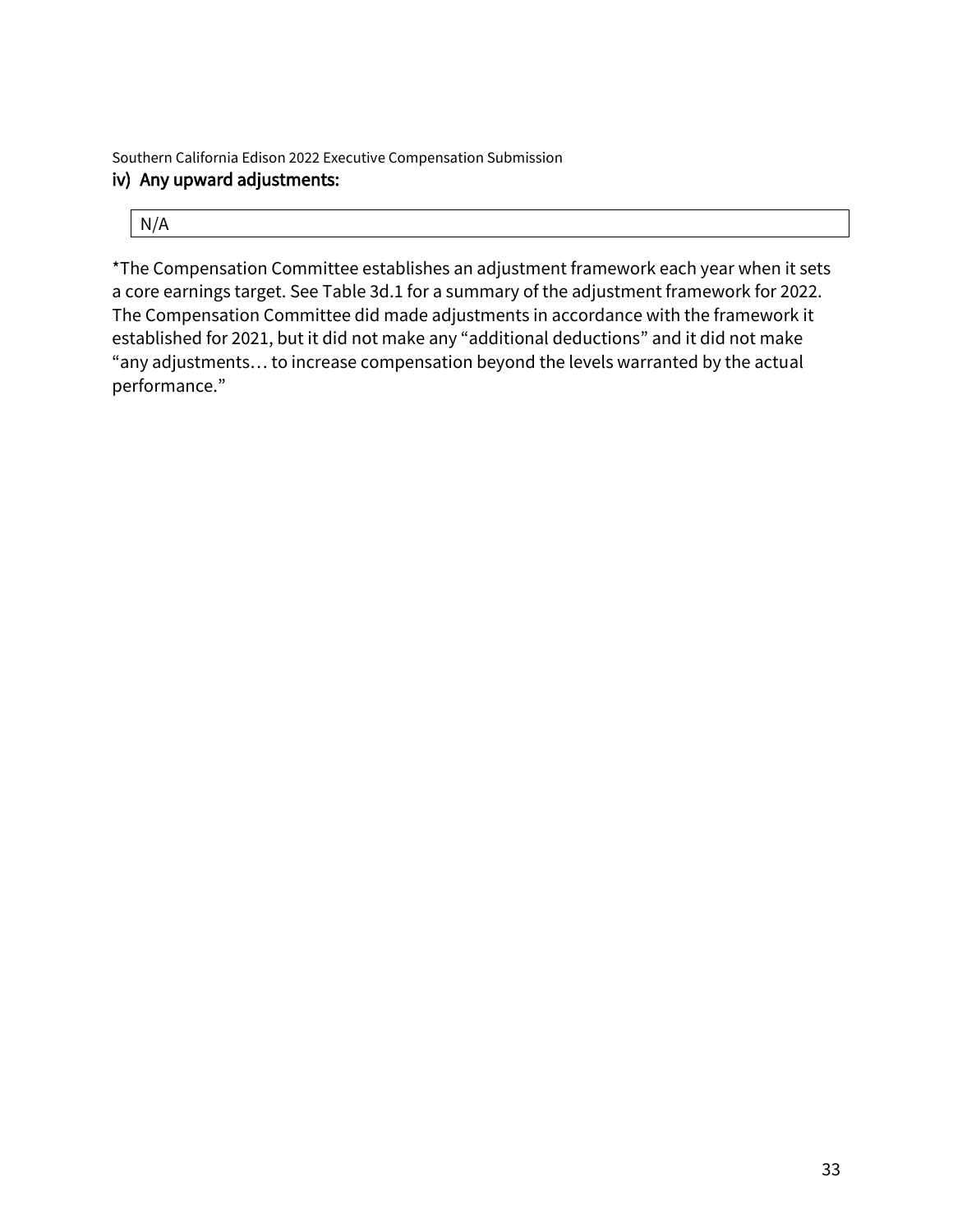# Section 4: Long-Term Incentive Program (LTIP)

Rationale: Pub. Util. Code § 8389(e)(4) requires that electrical corporations' executive incentive compensation structures include are "structured to promote safety as a priority and to ensure public safety and utility financial stability with performance metrics, including incentive compensation based on meeting performance metrics that are measurable and enforceable, for all executive officers... ." To ensure that the executive compensation structure for electrical corporation executive officers is structured to promote safety as a priority and ensure public safety and utility financial stability, Energy Safety must have an indepth understanding of the performance-based components of an executive compensation structure.

Instructions: The LTIP includes all performance-based compensation awarded on a performance term of three or more years. If the electrical corporation uses more than one long-term incentive mechanism, repeat this information for each mechanism (e.g., Threeyear, Four-Year).

# **Section 4a: LTIP Structure**

Instructions: Provide name, title/function, grant date and estimated award percentage of TIC for each executive officer listed in Table 1.1 that receives or is expected to receive direct compensation under a LTIP for the applicable years. For purposes of calculating the Grant Value as a percentage of TIC, use the grant value of the compensation as determined for accounting purposes. Grant value is the value that is disclosed in proxy statement summary compensation tables for executive officers who are proxy officers. For purposes of calculating Earned Value as a percentage of TIC, use the value at the date of vesting. Percentages must be specified for each executive officer and not a range for various position levels. Provide a table for each executive officer. Make copies of the Table 4a.1 table as necessary.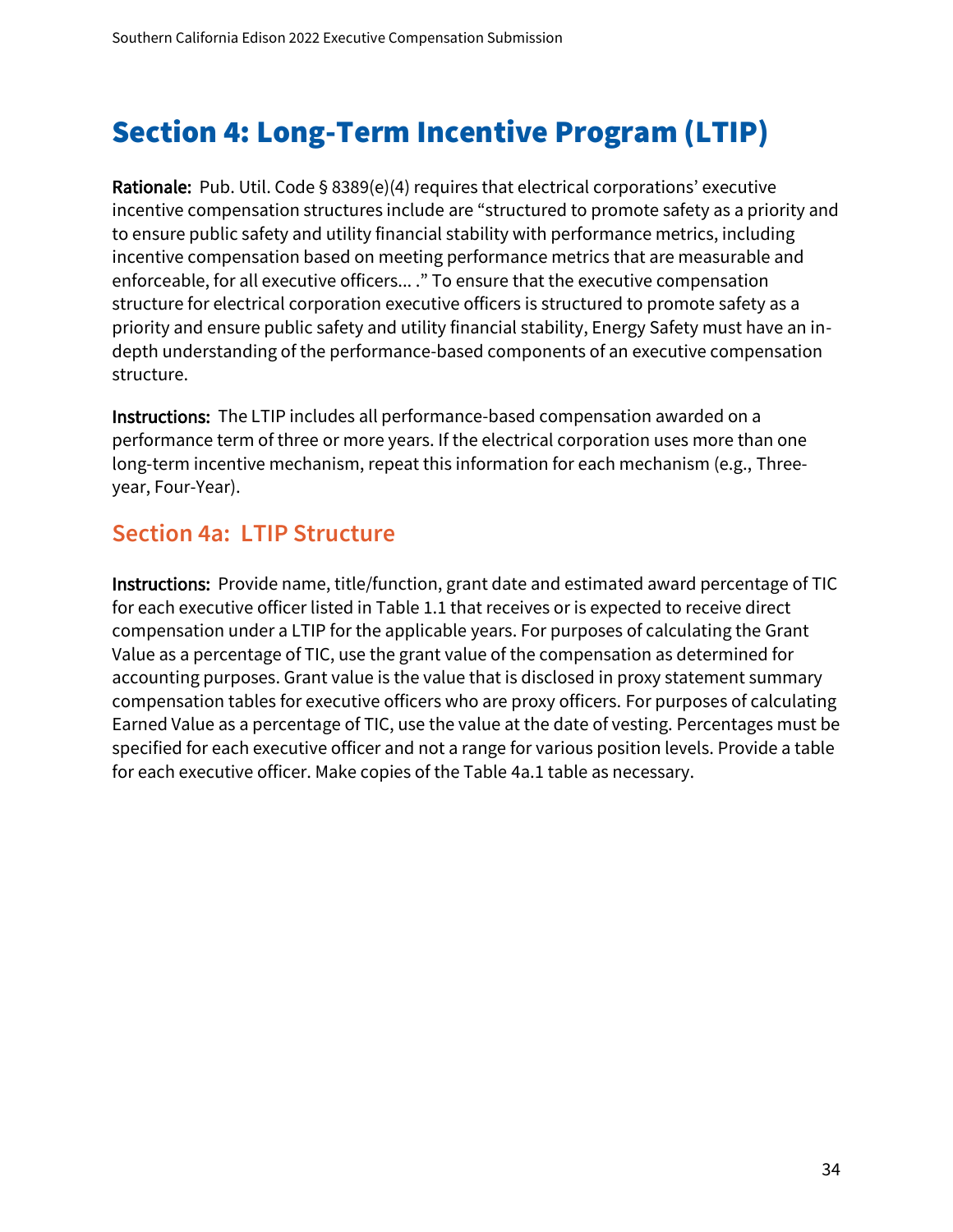## Table 4a.1 2021 and 2022 LTIP Grants

| <b>Executive Title/ Function and Name:</b><br>SCE President and Chief Executive Officer – Steven D. Powell |                                               |                               |  |  |
|------------------------------------------------------------------------------------------------------------|-----------------------------------------------|-------------------------------|--|--|
|                                                                                                            | 2021 Performance Year                         | 2022 Performance<br>Year      |  |  |
| <b>LTI Type</b>                                                                                            | <b>Grant Date Fair Value as</b><br>a % of TIC | Target Value as a % of<br>TIC |  |  |
| <b>Stock Grant</b>                                                                                         | 0%                                            | $0\%$                         |  |  |
| <b>Stock Option</b>                                                                                        | 36.3%                                         | 18.4%                         |  |  |
| <b>Restricted Stock Unit (RSU)</b>                                                                         | 18.1%                                         | 18.4%                         |  |  |
| Performance Share Unit (PSU)/<br><b>Performance Restricted Stock</b><br>Unit (PRSU)                        | 18.1%                                         | 36.7%                         |  |  |
| Cash Performance Payment                                                                                   | $0\%$                                         | $0\%$                         |  |  |
| Other                                                                                                      | $0\%$                                         | $0\%$                         |  |  |

| <b>Executive Title/ Function and Name:</b><br><b>SCE Executive or Senior Vice President</b> |                                               |                               |  |  |
|---------------------------------------------------------------------------------------------|-----------------------------------------------|-------------------------------|--|--|
|                                                                                             | 2021 Performance Year                         | 2022 Performance<br>Year      |  |  |
| <b>LTI Type</b>                                                                             | <b>Grant Date Fair Value as</b><br>a % of TIC | Target Value as a % of<br>TIC |  |  |
| <b>Stock Grant</b>                                                                          | 0%                                            | $0\%$                         |  |  |
| <b>Stock Option</b>                                                                         | 33.0%                                         | 16.4%                         |  |  |
| Restricted Stock Unit (RSU)                                                                 | 16.5%                                         | 16.4%                         |  |  |
| Performance Share Unit (PSU)/<br>Performance Restricted Stock<br>Unit (PRSU)                | 16.5%                                         | 32.9%                         |  |  |
| Cash Performance Payment                                                                    | $0\%$                                         | $0\%$                         |  |  |
| Other                                                                                       | $0\%$                                         | $0\%$                         |  |  |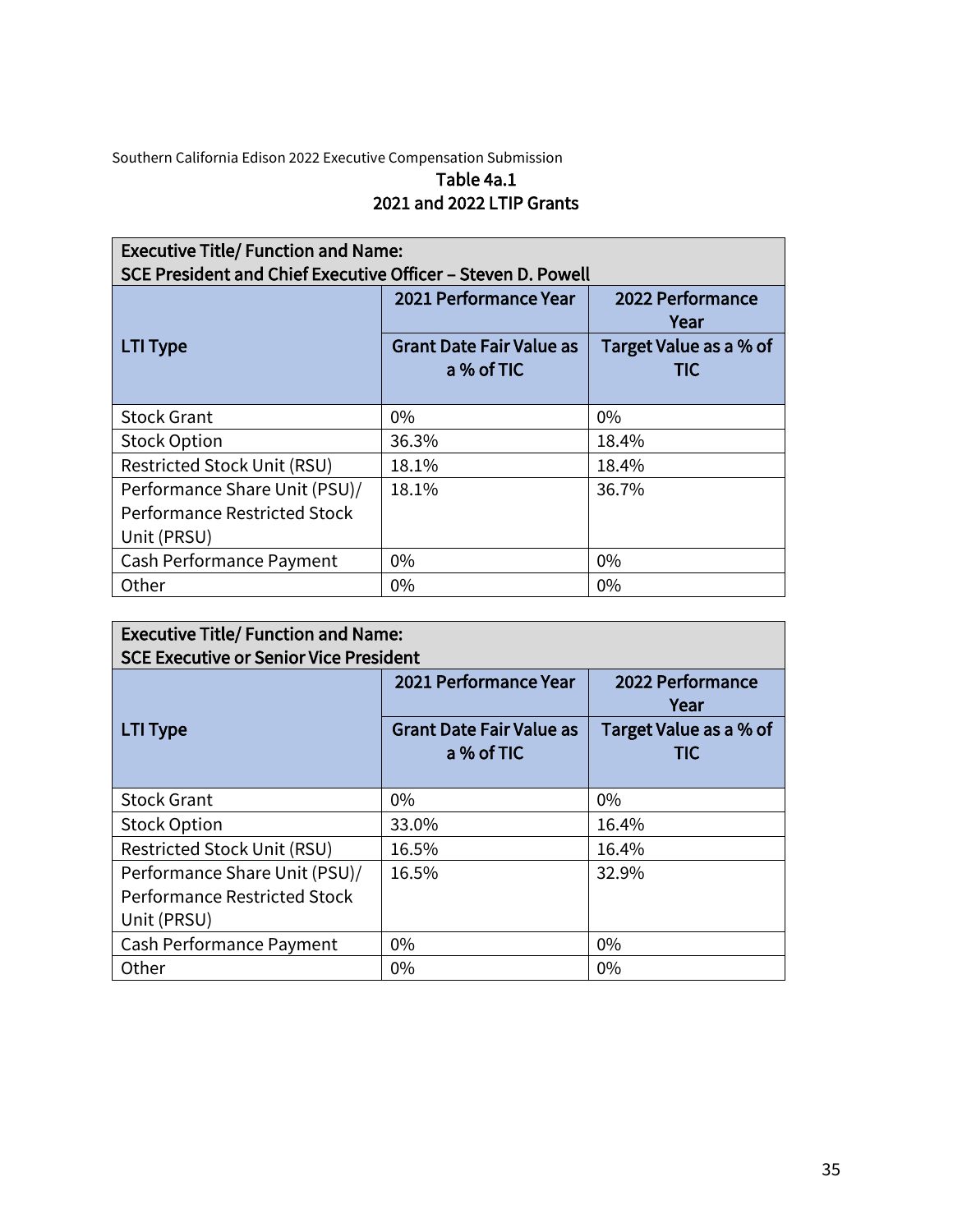| <b>Executive Title/ Function and Name:</b><br><b>SCE Executive or Senior Vice President</b> |                                               |                               |  |  |
|---------------------------------------------------------------------------------------------|-----------------------------------------------|-------------------------------|--|--|
|                                                                                             | 2021 Performance Year                         | 2022 Performance<br>Year      |  |  |
| <b>LTI Type</b>                                                                             | <b>Grant Date Fair Value as</b><br>a % of TIC | Target Value as a % of<br>TIC |  |  |
| <b>Stock Grant</b>                                                                          | 0%                                            | $0\%$                         |  |  |
| <b>Stock Option</b>                                                                         | 31.0%                                         | 15.5%                         |  |  |
| Restricted Stock Unit (RSU)                                                                 | 15.5%                                         | 15.5%                         |  |  |
| Performance Share Unit (PSU)/<br>Performance Restricted Stock<br>Unit (PRSU)                | 15.5%                                         | 31.0%                         |  |  |
| Cash Performance Payment                                                                    | 0%                                            | $0\%$                         |  |  |
| Other                                                                                       | 0%                                            | 0%                            |  |  |

# Executive Title/ Function and Name:

| <b>SCE Executive or Senior Vice President</b>                                       |                                               |                                      |  |  |  |
|-------------------------------------------------------------------------------------|-----------------------------------------------|--------------------------------------|--|--|--|
|                                                                                     | 2021 Performance Year                         | 2022 Performance<br>Year             |  |  |  |
| <b>LTI Type</b>                                                                     | <b>Grant Date Fair Value as</b><br>a % of TIC | Target Value as a % of<br><b>TIC</b> |  |  |  |
| <b>Stock Grant</b>                                                                  | 0%                                            | $0\%$                                |  |  |  |
| <b>Stock Option</b>                                                                 | 32.8%                                         | 15.8%                                |  |  |  |
| <b>Restricted Stock Unit (RSU)</b>                                                  | 16.4%                                         | 15.8%                                |  |  |  |
| Performance Share Unit (PSU)/<br><b>Performance Restricted Stock</b><br>Unit (PRSU) | 16.4%                                         | 31.7%                                |  |  |  |
| Cash Performance Payment                                                            | 0%                                            | $0\%$                                |  |  |  |
| Other                                                                               | $0\%$                                         | $0\%$                                |  |  |  |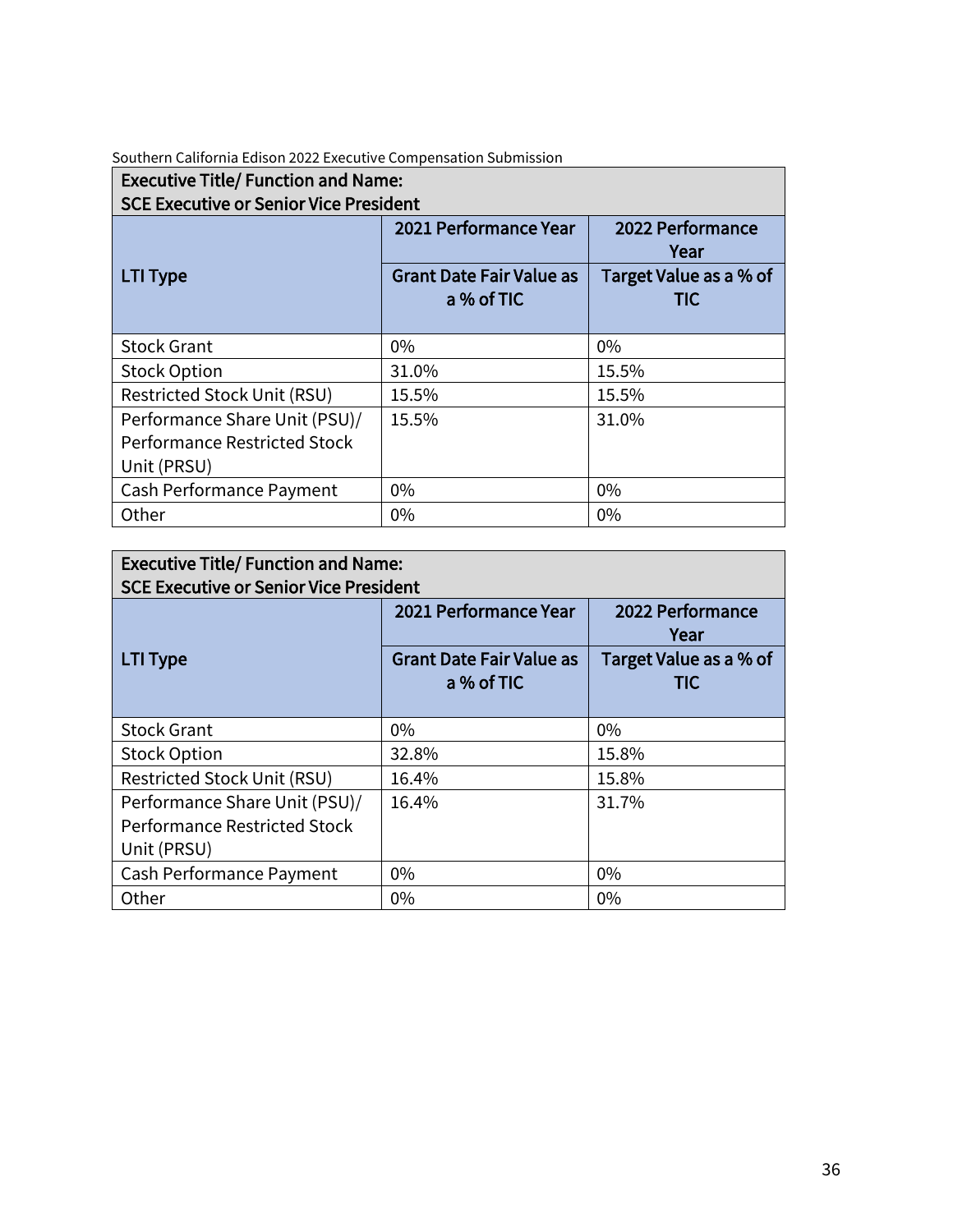| Southern California Edison 2022 Executive Compensation Submission |  |  |
|-------------------------------------------------------------------|--|--|
|                                                                   |  |  |

| <b>Executive Title/ Function and Name:</b><br><b>SCE Executive or Senior Vice President</b> |                                               |                               |
|---------------------------------------------------------------------------------------------|-----------------------------------------------|-------------------------------|
|                                                                                             | 2021 Performance Year                         | 2022 Performance<br>Year      |
| <b>LTI Type</b>                                                                             | <b>Grant Date Fair Value as</b><br>a % of TIC | Target Value as a % of<br>TIC |
| <b>Stock Grant</b>                                                                          | $0\%$                                         | $0\%$                         |
| <b>Stock Option</b>                                                                         | 32.1%                                         | 16.3%                         |
| Restricted Stock Unit (RSU)                                                                 | 16.1%                                         | 16.3%                         |
| Performance Share Unit (PSU)/<br><b>Performance Restricted Stock</b><br>Unit (PRSU)         | 16.1%                                         | 32.7%                         |
| Cash Performance Payment                                                                    | $0\%$                                         | $0\%$                         |
| Other                                                                                       | 0%                                            | 0%                            |

#### Executive Title/ Function and Name: SCE Executive or Senior Vice President 2021 Performance Year | 2022 Performance Year LTI Type Grant Date Fair Value as a % of TIC Target Value as a % of TIC Stock Grant 0% 0% Stock Option 16.7% Restricted Stock Unit (RSU) 23.9% 16.7% Performance Share Unit (PSU)/ Performance Restricted Stock Unit (PRSU) 23.9% 33.4% Cash Performance Payment 0% 0% Other 20% 0% 0% 0% 0%

## If "Other" LTIP Type indicated, provide explanation:

N/A

## i) Is any LTIP compensation not at risk?

Yes: □ No: ⊠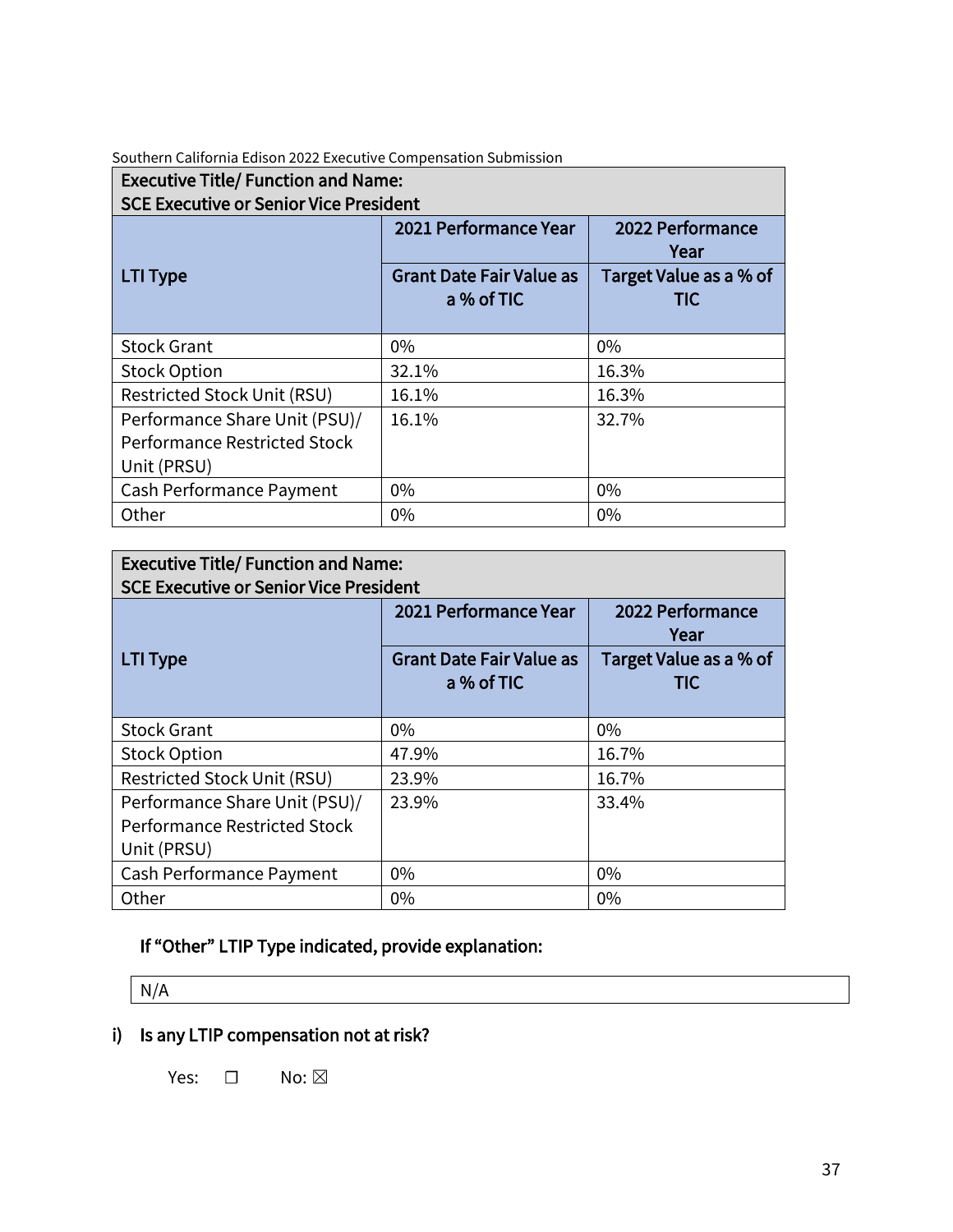#### Describe/Explain:

All of SCE's LTIP compensation (stock options, RSUs, and PSUs) is equity-based and at risk because the value the grant recipient will ultimately receive will depend on EIX's stock performance. A company's stock can lose value, even all its value.

All of SCE's LTIP compensation is also at-risk because it is subject to time-based vesting conditions.

In addition, stock options and PSUs are subject to performance conditions that may result in zero payout or below-target payouts.

- ii) Were the 2021 LTIP payouts determined based on a performance range (i.e., below minimum/threshold, minimum/threshold, target, maximum)? Check one:
	- Yes:  $\boxtimes$  No:  $\Box$

## iii) Did the electrical corporation use one range for all 2021 LTIP metrics or differing ranges based on the category of metric)? Check one:

One range for all metrics:  $□$  Multiple ranges:  $□$ 

## iv) Provide the 2021 LTIP metric range(s):

|                                           | <b>Below</b><br><b>Minimum</b> | Minimum | <b>Target</b> | <b>Maximum</b> |
|-------------------------------------------|--------------------------------|---------|---------------|----------------|
| <b>Electrical Corporation Actual Data</b> |                                |         |               |                |
| <b>Total Shareholder</b>                  | $0\%$                          | 25%     | 100%          | 200%           |
| Return (TSR)                              |                                |         |               |                |
| Performance                               |                                |         |               |                |
| Shares*                                   |                                |         |               |                |
| <b>Earnings Per Share</b>                 | $0\%$                          | 25%     | 100%          | 200%           |
| (EPS) Performance                         |                                |         |               |                |
| Shares*                                   |                                |         |               |                |
| Stock Options*                            | 0%                             | 0%      | N/A           | N/A            |

## Table 4a.2 2021 LTIP Performance Range(s)

Describe the interpolation method between categories (e.g., straight line):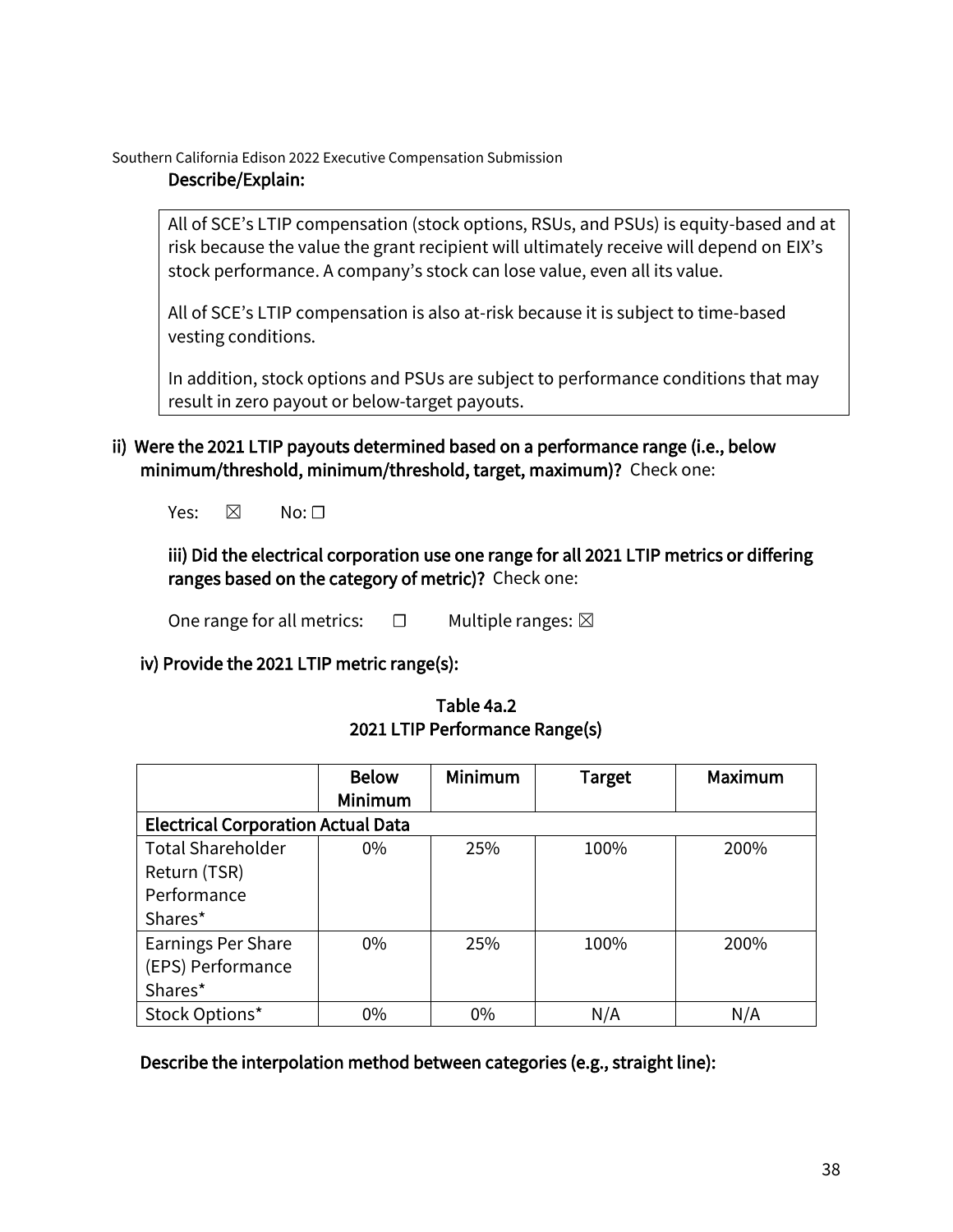\*For TSR Performance Shares, if EIX achieves a TSR ranking between the 25th percentile (Minimum) and the 50th percentile (Target) or between the 50th percentile (Target) and the 75th percentile (Maximum), the number of shares paid is interpolated on a straightline basis.

For EPS Performance Shares, if EIX's EPS for a year as a percentage of target EPS is between 80% (Minimum) and 100% (Target) or between 100% (Target) and 120% (Maximum), the EPS performance multiple is interpolated on a straight-line basis, with discrete intervals at every 4th percentage point.

The exercise price for a stock option (which is equal to the closing price of a share of EIX Common Stock on the grant date) is the minimum level of performance. If EIX Common Stock is trading at or below that exercise price, then the stock option cannot be exercised for any value at that time. If EIX Common Stock is trading above that exercise price, then the stock option (if vested) can be exercised with a payout based on the difference between the market price at exercise and the exercise price.

## v) Provide the 2022 LTIP metric range(s):

|                                           | <b>Below</b><br>Minimum | Minimum | Target | Maximum |
|-------------------------------------------|-------------------------|---------|--------|---------|
| <b>Electrical Corporation Actual Data</b> |                         |         |        |         |
| <b>EPS Performance</b>                    | $0\%$                   | 25%     | 100%   | 200%    |
| Shares*                                   |                         |         |        |         |
| <b>TSR Performance</b>                    | $0\%$                   | 25%     | 100%   | 200%    |
| Shares*                                   |                         |         |        |         |
| Stock Options*                            | $0\%$                   | $0\%$   | N/A    | N/A     |
|                                           |                         |         |        |         |

## Table 4a.3 2022 LTIP Performance Range(s)

#### Describe the interpolation method between categories (e.g., straight line):

\*There is no change in the interpolation method. It is the same as described above for Table 4a.2 – 2021 LTIP Performance Range(s).

#### i) Use of Any Performance Triggers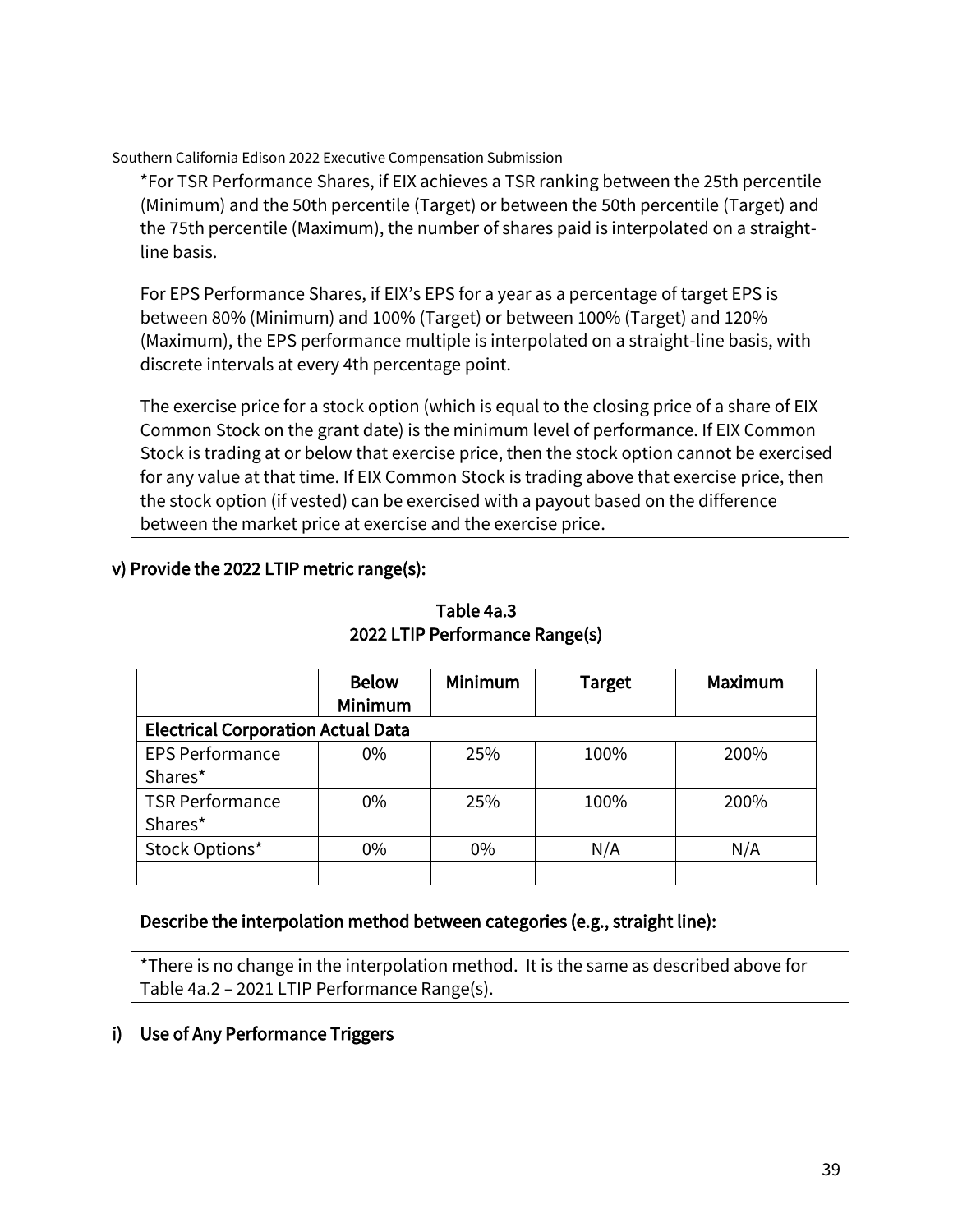Does the electrical corporation's 2022 LTIP use any performance triggers (e.g., must achieve annual earnings per share of at least XYZ before any LTIP payments are made)? Check one:

Yes:  $\boxtimes$  No:  $\Box$ 

#### If "Yes", please describe any performance triggers:

As described above for Table 4a.2 – 2021 LTIP Performance Range(s), performance shares and options have minimum performance thresholds, and performance below those minimum thresholds results in zero payout.

#### vii) Use of Any Automatic Deductions

Does the electrical corporation's 2022 LTIP have any automatic deductions (e.g., Failure to achieve WMP targets results in X% reduction, Catastrophic wildfire results in zeroing out all safety metrics)? Check one:

Yes:  $\Box$  No:  $\boxtimes$ 

#### If "Yes", please describe all automatic deductions:

N/A

# **Section 4b: LTIP General Eligibility**

Instructions: Provide a general description of the executive officers eligible for the electrical corporation's long-term incentive program. Add additional lines as needed.

#### Table 4b.1 LTIP Eligibility

#### Electrical Corporation Actual Data All SCE executives, including all SCE executive officers, participate in the LTIP and are subject to the same terms and conditions.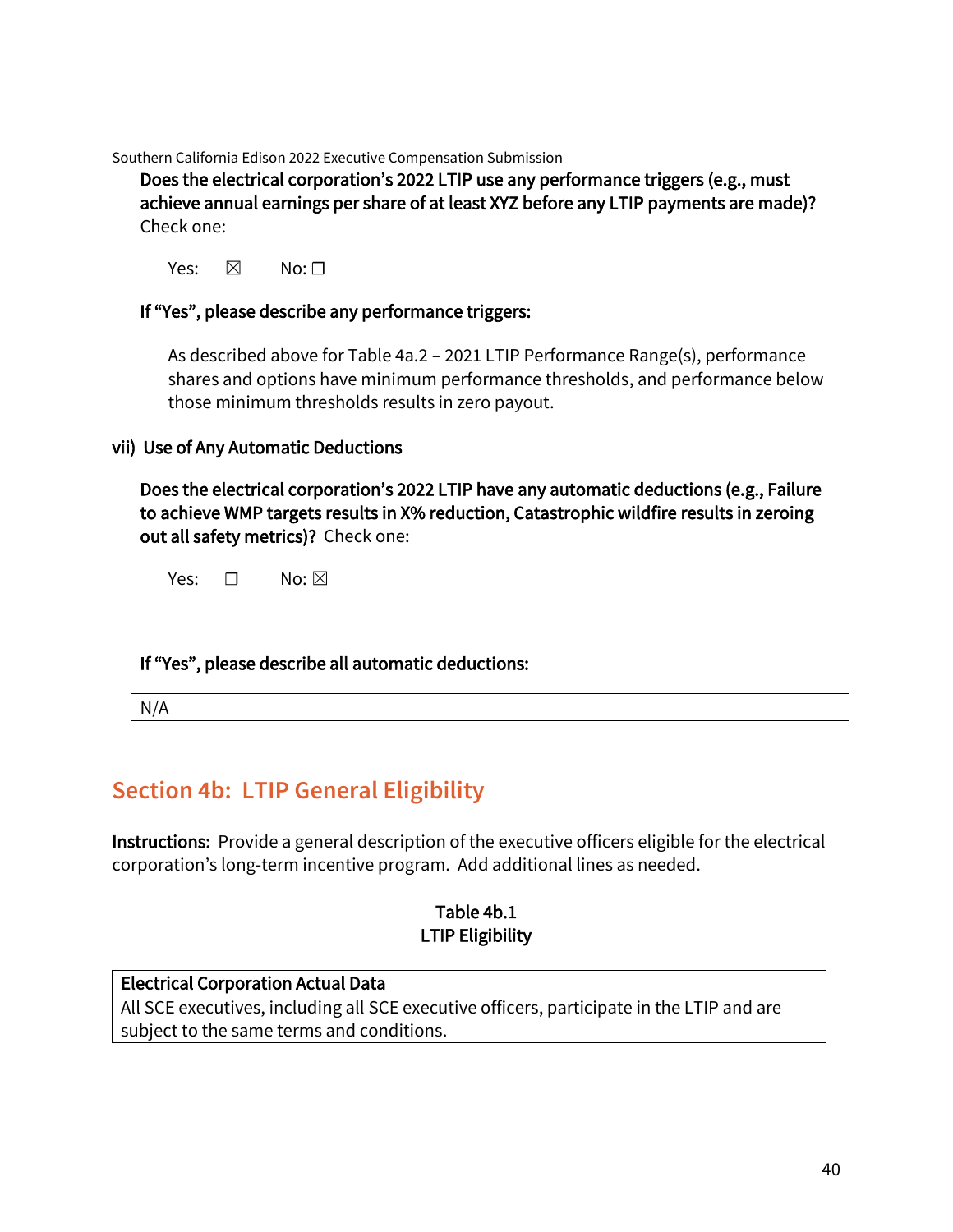## Southern California Edison 2022 Executive Compensation Submission **Section 4c: LTIP Measures, Weighting and Award Basis**

Instructions: For each LTIP Type, indicate weighting and basis of award. If basis of award differs amongst position or person, copy Table 4c.1 and Table 4c.2 as necessary and indicate who the table applies to in space provided at the top of the table. Add additional tables if LTIP varies for certain officer classifications.

|                                       |        | <b>Executive Title/ Function and Name: All Executive Officers</b> |
|---------------------------------------|--------|-------------------------------------------------------------------|
| LTI Type                              | 2021   | 2021 Performance Year LTIP Award Basis                            |
|                                       | Weight |                                                                   |
| <b>Electrical Corporation Actuals</b> |        |                                                                   |
| <b>Stock Grant</b>                    | $0\%$  |                                                                   |
| <b>Stock Option</b>                   | 50%    | Stock Options (weighted at 50%)                                   |
|                                       |        | • See the description under Table 4a.2 - 2021 LTIP                |
|                                       |        | Performance Range(s)                                              |
| <b>RSU</b>                            | 25%    | Restricted Stock Units (weighted at 25%)                          |
|                                       |        | Payout value depends on EIX stock performance                     |
|                                       |        | and dividends                                                     |
| <b>PSU/PRSU</b>                       | 25%    | Performance Shares (collectively weighted at 25%)                 |
|                                       |        | 12.5% based on EIX's 3-year TSR compared to the                   |
|                                       |        | other companies in the Philadelphia Utility Index                 |
|                                       |        | ("UTY")                                                           |
|                                       |        | 12.5% based on EIX's 3-year average annual core<br>$\bullet$      |
|                                       |        | EPS measured against target levels                                |
| Cash                                  | $0\%$  |                                                                   |
| Other                                 | $0\%$  |                                                                   |
| <b>Weighting Total:</b>               | 100%   |                                                                   |

Table 4c.1 2021 LTIP Measures, Weighting and Award Basis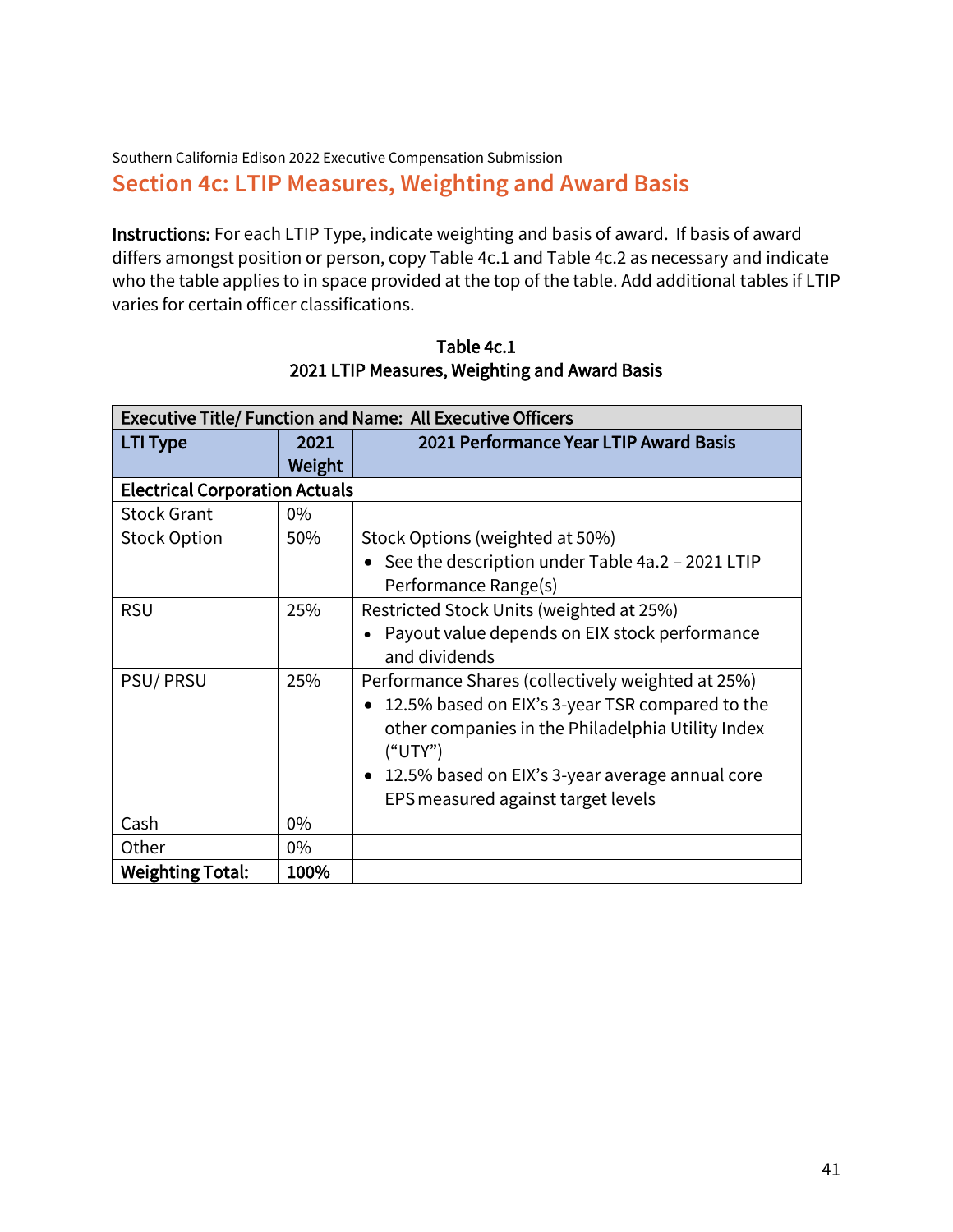## Table 4c.2 2022 LTIP Measures, Weighting and Award Basis

|                                       |        | <b>Executive Title/ Function and Name: All Executive Officers</b> |
|---------------------------------------|--------|-------------------------------------------------------------------|
| <b>LTI Type</b>                       | 2022   | 2022 Performance Year LTIP Award Basis                            |
|                                       | Weight |                                                                   |
| <b>Electrical Corporation Actuals</b> |        |                                                                   |
| <b>Stock Grant</b>                    | $0\%$  |                                                                   |
| <b>Stock Option</b>                   | 25%    | Stock Options (weighted at 25%)                                   |
|                                       |        | • See the description under Table 4a.2 - 2021 LTIP                |
|                                       |        | Performance Range(s)                                              |
| <b>RSU</b>                            | 25%    | Restricted Stock Units (weighted at 25%)                          |
|                                       |        | • Payout value depends on EIX stock performance and<br>dividends  |
| <b>PSU/PRSU</b>                       | 50%    | Performance Shares (collectively weighted at 50%)                 |
|                                       |        | 25% based on EIX's 3-year TSR compared to the                     |
|                                       |        | other companies in the UTY                                        |
|                                       |        | 25% based on EIX's 3-year average annual core EPS                 |
|                                       |        | measured against target levels                                    |
| Cash                                  | $0\%$  |                                                                   |
| Other                                 | $0\%$  |                                                                   |
| <b>Weighting Total:</b>               | 100%   |                                                                   |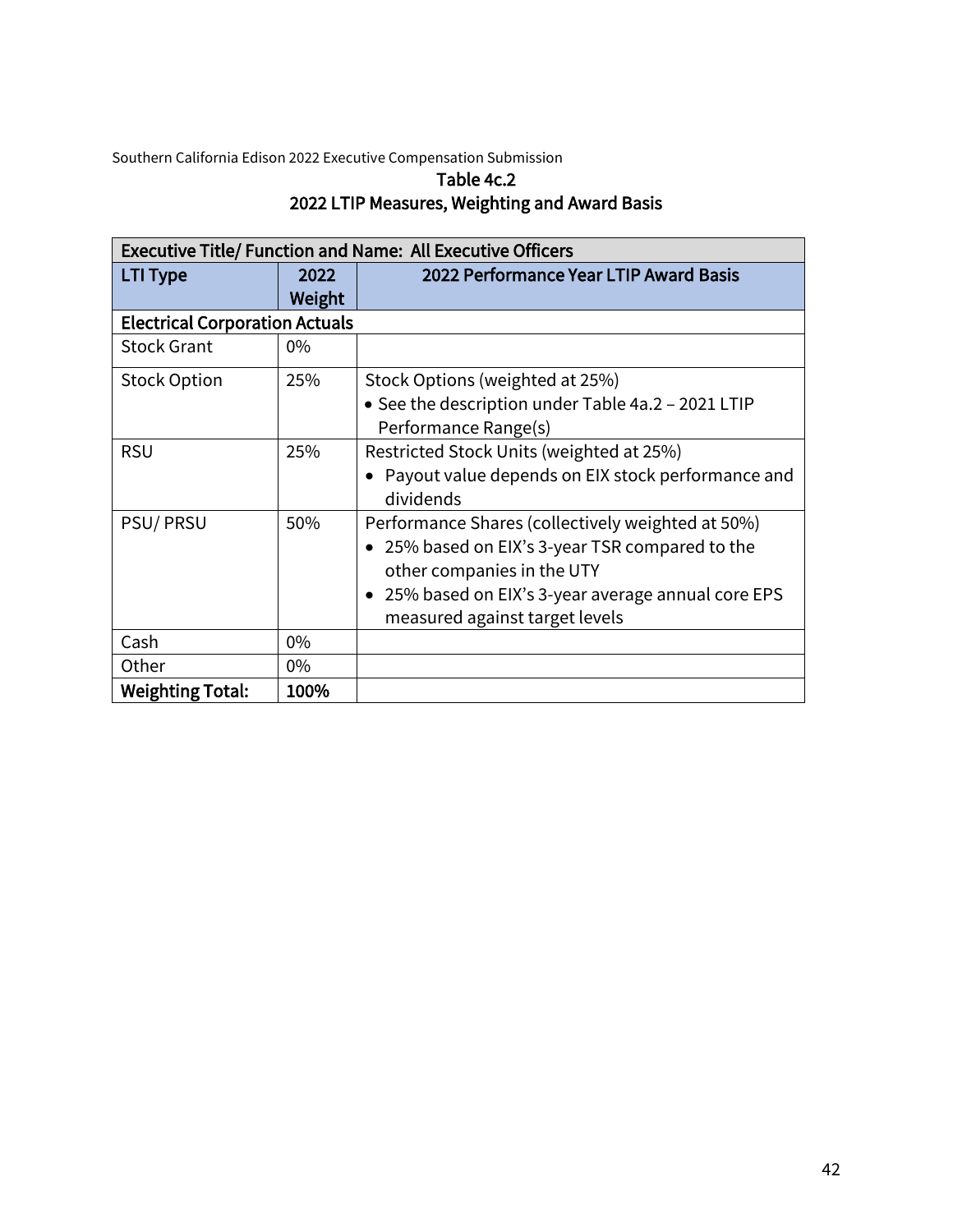## **Section 4d: 2022 LTIP Measures, Definitions and Calculations**

Instructions: Provide detailed definitions and calculations for the 2022 LTIP metrics. For each metric, provide a detailed definition of the metric, any adjustments or exclusions, the basis for the definition and the actual calculation such that if Energy Safety requested the source data/ inputs, it would be able to derive the reported results. Also provide the weight given to the metric and the minimum, target and maximum values for the metric.

| Measure/<br><b>Metric</b>                                 | <b>Detailed</b><br><b>Definition</b>                                                                                                                                                                                                                                         | <b>Calculation</b><br>Methodology                                                                                                                                                                                                                                                                                                                                                                                                                                                                                                                                                  | Any Adjustment/<br><b>Exclusions</b>                                                                                                                                           | Weight | Min.                           | <b>Target</b>                  | Max.                                |
|-----------------------------------------------------------|------------------------------------------------------------------------------------------------------------------------------------------------------------------------------------------------------------------------------------------------------------------------------|------------------------------------------------------------------------------------------------------------------------------------------------------------------------------------------------------------------------------------------------------------------------------------------------------------------------------------------------------------------------------------------------------------------------------------------------------------------------------------------------------------------------------------------------------------------------------------|--------------------------------------------------------------------------------------------------------------------------------------------------------------------------------|--------|--------------------------------|--------------------------------|-------------------------------------|
|                                                           | <b>Electrical Corporation Actual Data</b>                                                                                                                                                                                                                                    |                                                                                                                                                                                                                                                                                                                                                                                                                                                                                                                                                                                    |                                                                                                                                                                                |        |                                |                                |                                     |
| Total<br>Shareholder<br>Return<br>(Performance<br>Shares) | EIX's TSR over a<br>three-calendar-<br>year<br>performance<br>period<br>compared to<br>the other<br>companies that<br>are in the UTY at<br>the beginning of<br>the<br>performance<br>period and<br>continue to be<br>publicly traded<br>through the<br>performance<br>period | TSR is calculated using the<br>difference between (i) the<br>average closing stock price<br>for the stock for the 20<br>trading days ending with<br>the last NYSE trading day<br>preceding the first day of<br>the performance period<br>and (ii) the average closing<br>stock price for the stock for<br>the 20 trading days ending<br>with the last trading day of<br>the performance period,<br>and assumes all dividends<br>are reinvested on the ex-<br>dividend date. The discrete<br>percentile ranking<br>methodology is used to<br>determine EIX's percentile<br>ranking. | Adjustments may be made in<br>response to certain mergers or<br>other significant corporate<br>transactions during the<br>performance period involving a<br>company in the UTY | 25%    | 25 <sup>th</sup><br>Percentile | 50 <sup>th</sup><br>Percentile | $\geq 75^{\text{th}}$<br>Percentile |

## Table 4d.1 2022 LTIP Measures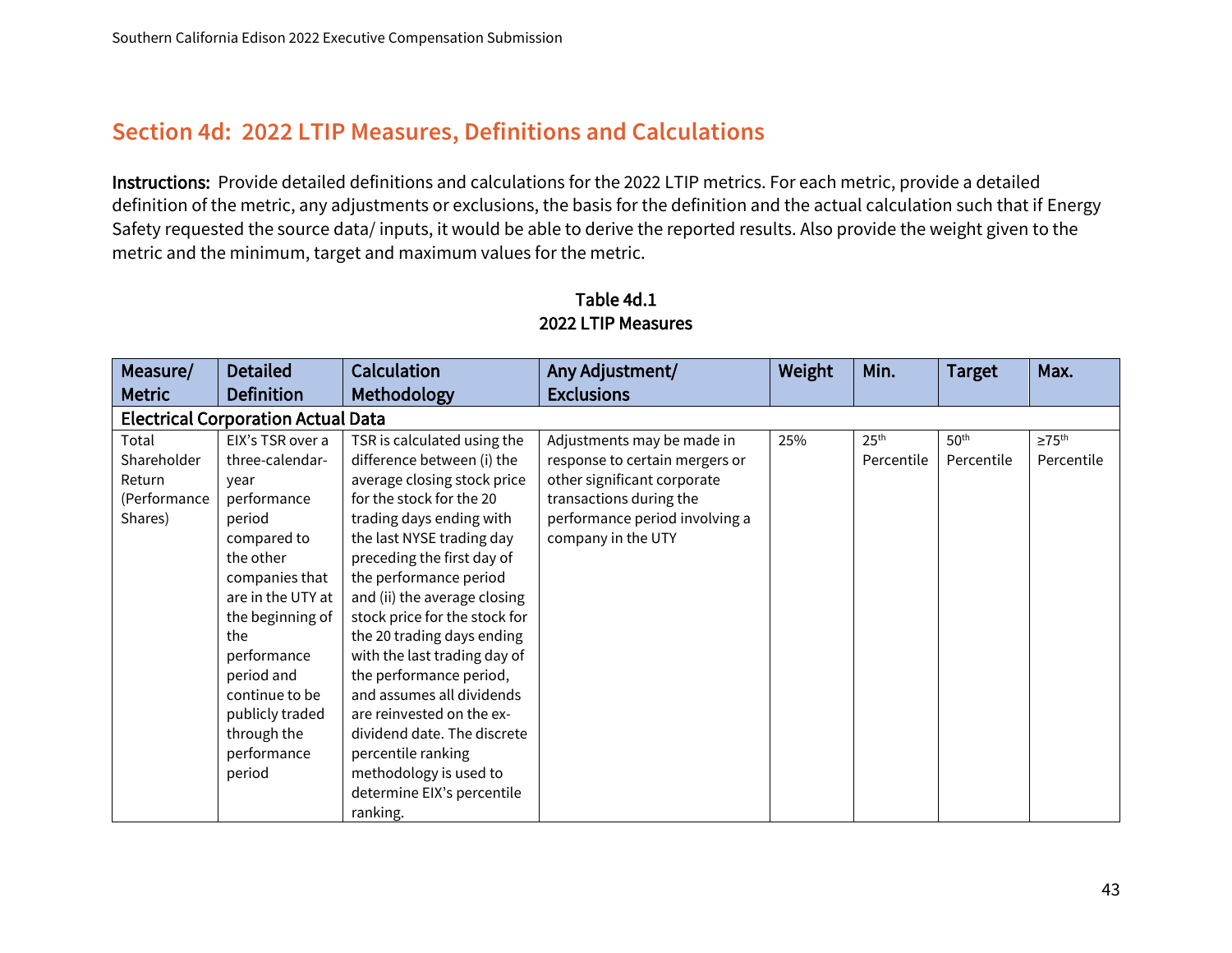| Measure/            | <b>Detailed</b>   | <b>Calculation</b>           | Any Adjustment/                     | Weight | Min. | <b>Target</b>        | Max.  |
|---------------------|-------------------|------------------------------|-------------------------------------|--------|------|----------------------|-------|
| <b>Metric</b>       | <b>Definition</b> | Methodology                  | <b>Exclusions</b>                   |        |      |                      |       |
| <b>Earnings Per</b> | EIX's three-year  | The Compensation             | The 2022 EPS Target is based on     | 25%    | 80%  | <b>EIX Core</b>      | ≥120% |
| Share               | average annual    | Committee establishes the    | the shares of EIX common stock      |        |      | <b>EPS</b>           |       |
| (Performance        | core earnings     | core EPS target for the year | outstanding on Jan. 1, 2022 and     |        |      | Target <sup>18</sup> |       |
| Shares)             | per share         | in February of year during   | a specified amount of pro forma     |        |      |                      |       |
|                     | measured          | the performance period.      | dividends on EIX preferred stock.   |        |      |                      |       |
|                     | against pre-      | The performance multiple     | The shares of common stock and      |        |      |                      |       |
|                     | established       | for a year is based on EIX's | amount of pro forma preferred       |        |      |                      |       |
|                     | target levels     | actual EPS performance for   | dividends used to set the 2022      |        |      |                      |       |
|                     |                   | that year as a percentage    | EPS Target will also be used to     |        |      |                      |       |
|                     |                   | of the EPS target for that   | calculate 2022 EPS performance      |        |      |                      |       |
|                     |                   | year. The final payout       | for purposes of EPS Performance     |        |      |                      |       |
|                     |                   | multiple for the 3-year      | Shares. The 2022 EPS Target         |        |      |                      |       |
|                     |                   | period is the average of the | shall be adjusted to the extent (if |        |      |                      |       |
|                     |                   | performance multiples for    | any) necessary to mitigate (i) the  |        |      |                      |       |
|                     |                   | each year within the 3-year  | impact of a differential between    |        |      |                      |       |
|                     |                   | period.                      | the actual result of SCE's Cost of  |        |      |                      |       |
|                     |                   |                              | Capital application for 2022 and    |        |      |                      |       |
|                     |                   |                              | the Cost of Capital assumptions     |        |      |                      |       |
|                     |                   |                              | upon which the 2022 EPS Target      |        |      |                      |       |
|                     |                   |                              | is based, and (ii) the impact of a  |        |      |                      |       |
|                     |                   |                              | differential between the actual     |        |      |                      |       |
|                     |                   |                              | result of SCE's application(s) to   |        |      |                      |       |
|                     |                   |                              | recover Customer Service Re-        |        |      |                      |       |
|                     |                   |                              | Platform ("CSRP") costs and the     |        |      |                      |       |
|                     |                   |                              | assumptions for CSRP cost           |        |      |                      |       |
|                     |                   |                              | recovery upon which the 2022        |        |      |                      |       |
|                     |                   |                              | EPS Target is based                 |        |      |                      |       |

<sup>&</sup>lt;sup>18</sup> EIX's publicly issued core earnings per share guidance range for 2022 is \$4.40 to \$4.70, based on a weighted average shares assumption of 381.4 million shares. The EIX Core EPS Target for 2022 is within that range, but the specific target is material nonpublic information.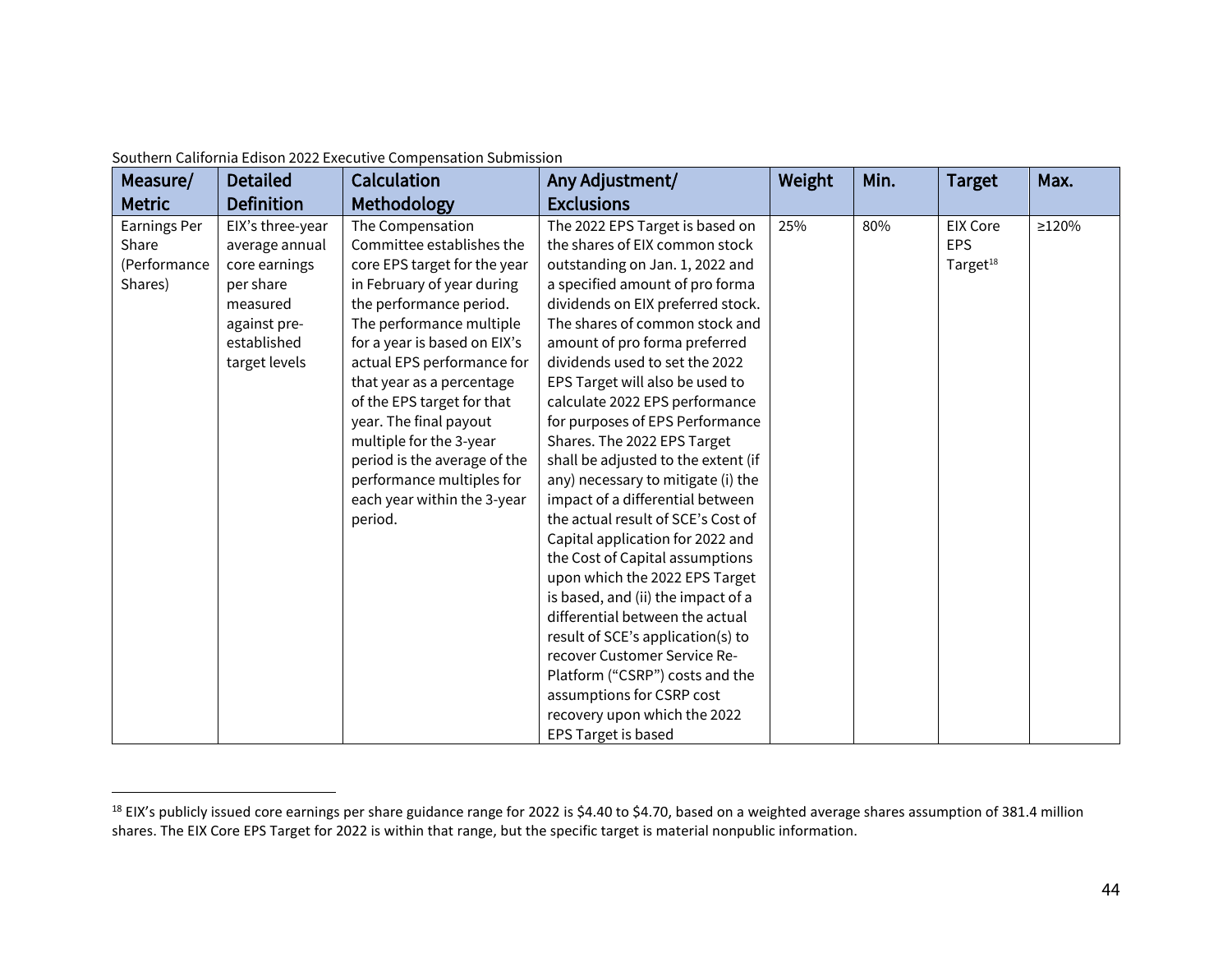| Measure/      | <b>Detailed</b>     | <b>Calculation</b>         | Any Adjustment/   | Weight | Min.     | <b>Target</b> | Max. |
|---------------|---------------------|----------------------------|-------------------|--------|----------|---------------|------|
| <b>Metric</b> | <b>Definition</b>   | Methodology                | <b>Exclusions</b> |        |          |               |      |
| Stock         | A stock option      | Value at exercise = market | None              | 25%    | Stock    | N/A           | N/A  |
| Options       | may be              | price at exercise minus    |                   |        | price at |               |      |
|               | exercised to        | price at grant             |                   |        | grant    |               |      |
|               | purchase one        |                            |                   |        |          |               |      |
|               | share of EIX        |                            |                   |        |          |               |      |
|               | <b>Common Stock</b> |                            |                   |        |          |               |      |
|               | at an exercise      |                            |                   |        |          |               |      |
|               | price equal to      |                            |                   |        |          |               |      |
|               | the closing price   |                            |                   |        |          |               |      |
|               | of a share of EIX   |                            |                   |        |          |               |      |
|               | <b>Common Stock</b> |                            |                   |        |          |               |      |
|               | on the grant        |                            |                   |        |          |               |      |
|               | date                |                            |                   |        |          |               |      |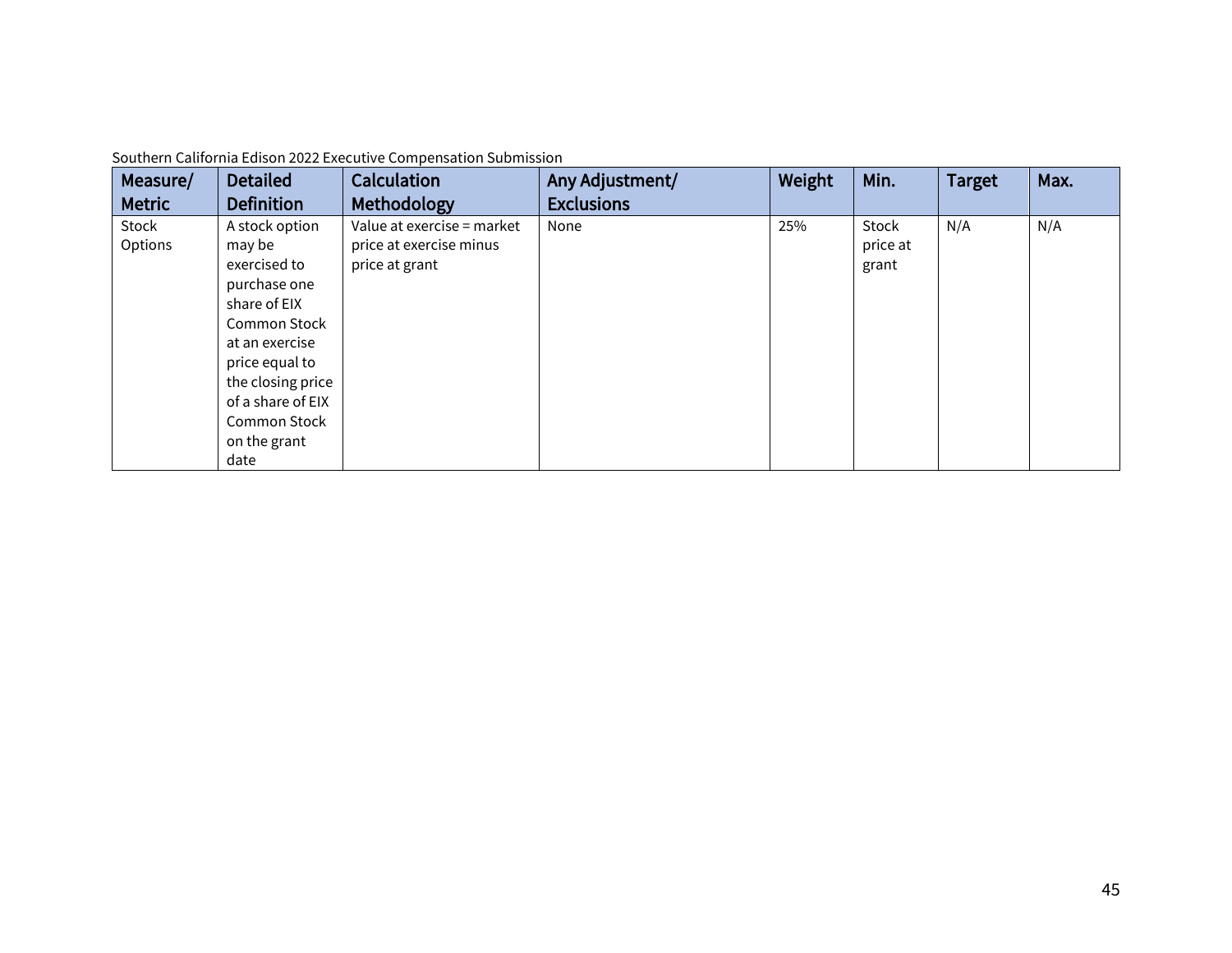## **Section 4e: Historical LTIP Data**

Instructions: Provide historical performance data (five years) for 2022 LTIP metrics. If data is lacking, or should be considered in a certain context, explain in the Notes/Context field provided why there is no data for a given year(s) and the relevant context. Add rows as necessary.

| Metric/Measure       | 2017            | 2018            | 2019             | 2020        | 2021             |
|----------------------|-----------------|-----------------|------------------|-------------|------------------|
| Total                | 5 <sup>th</sup> | 5 <sup>th</sup> | 75 <sup>th</sup> | 21st        | 37 <sup>th</sup> |
| Shareholder          | percentile      | percentile      | percentile       | percentile  | percentile       |
| Return               | among UTY       | among UTY       | among UTY        | among UTY   | among UTY        |
| (Performance)        |                 |                 |                  |             |                  |
| Shares)              |                 |                 |                  |             |                  |
| <b>Earnings Per</b>  | 109% of         | 103% of         | 104% of          | 102% of     | $106\%$ of       |
| Share                | target          | target          | target           | target      | target           |
| (Performance         |                 |                 |                  |             |                  |
| Shares)              |                 |                 |                  |             |                  |
| <b>Stock Options</b> | 12%             | 11%             | 34%              | 16%         | 9% increase      |
|                      | decrease in     | decrease in     | increase in      | decrease in | in stock         |
|                      | stock price     | stock price     | stock price      | stock price | price            |

Table 4e.1 LTIP Metric Historical Actual Performance

#### Notes/Context:

The performance data shown for TSR Performance Shares is EIX's TSR for the year relative to the UTY comparison group of companies for performance shares granted in that year, as calculated in accordance with the terms and conditions for TSR Performance Shares.

The performance data shown for EPS Performance Shares is EIX's EPS for the year compared to target for that year, as calculated in accordance with the terms and conditions for EPS Performance Shares.

The performance data shown for Stock Options is the change in stock price from the beginning of the year to the end of that same year.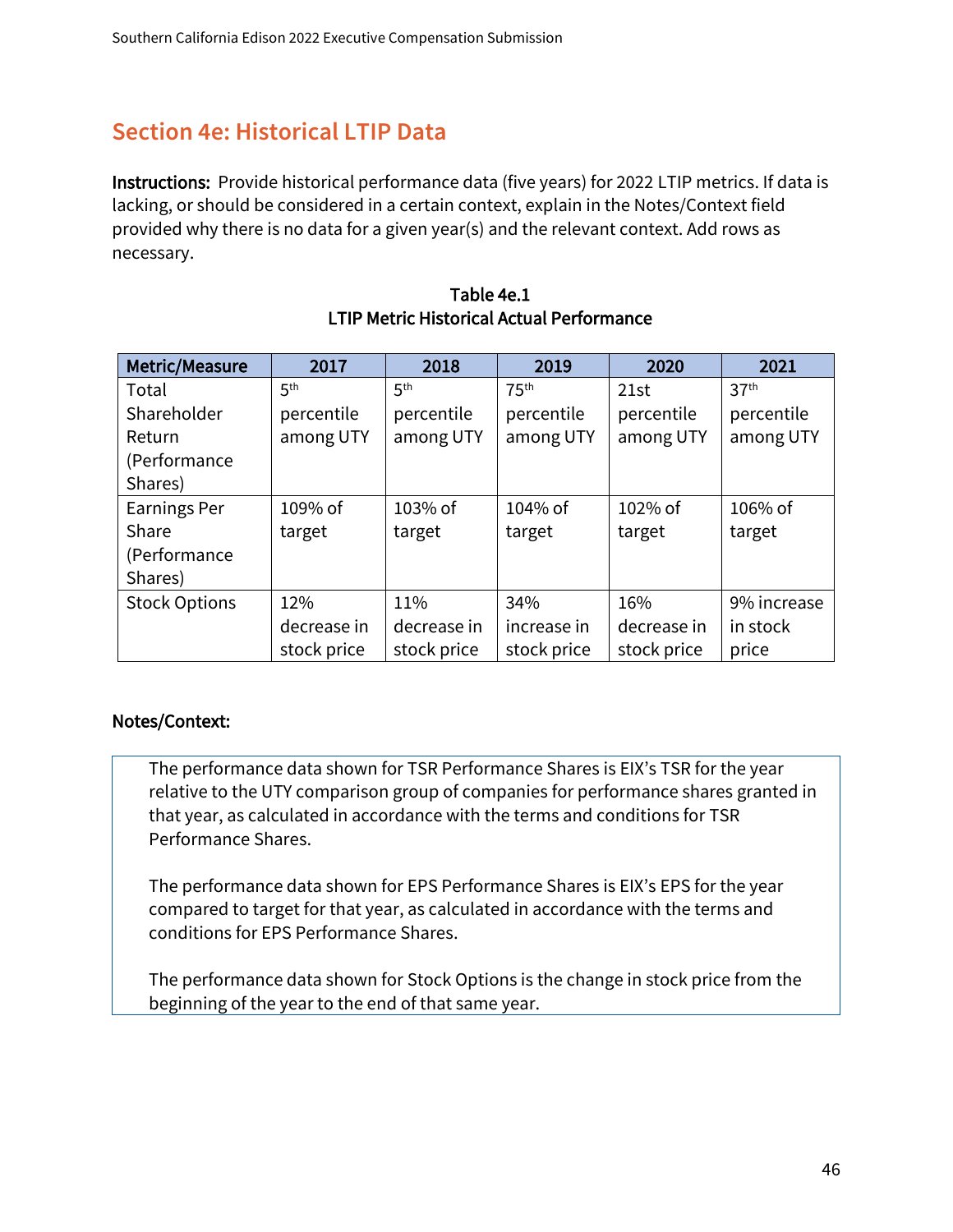Southern California Edison 2022 Executive Compensation Submission **Section 4f: 2021 LTIP Adjustments**

Instructions: Provide a detailed explanation of any increases and decreases in 2021 LTIP compensation due to failing to meet safety or other targets. Separately describe any adjustments to LTIP compensation levels made by the Compensation Committee or executive management and the amount and reason for the reduction. Detail any adjustments made to increase compensation beyond the levels warranted by the corporation's actual performance (in any metric classification) and the reasons for the adjustments.\*

#### i) Actual performance lower than target due to failure to meet safety target(s):

| N/A |
|-----|
|-----|

- ii) Actual performance lower than target due to failure to meet other target(s):
	- N/A
- iii) Any additional deductions made by the Compensation Committee or Executive Management:
	- N/A

#### iv) Any upward adjustments:

|--|

\*The Compensation Committee establishes an adjustment framework each year when it sets an EPS target for EPS performance shares. See Table 4d.1 for a summary of the adjustment framework for 2022. The Compensation Committee did made adjustments in accordance with the framework it established for 2021, but it did not make any "additional deductions" and it did not make "any adjustments… to increase compensation beyond the levels warranted by the corporation's actual performance."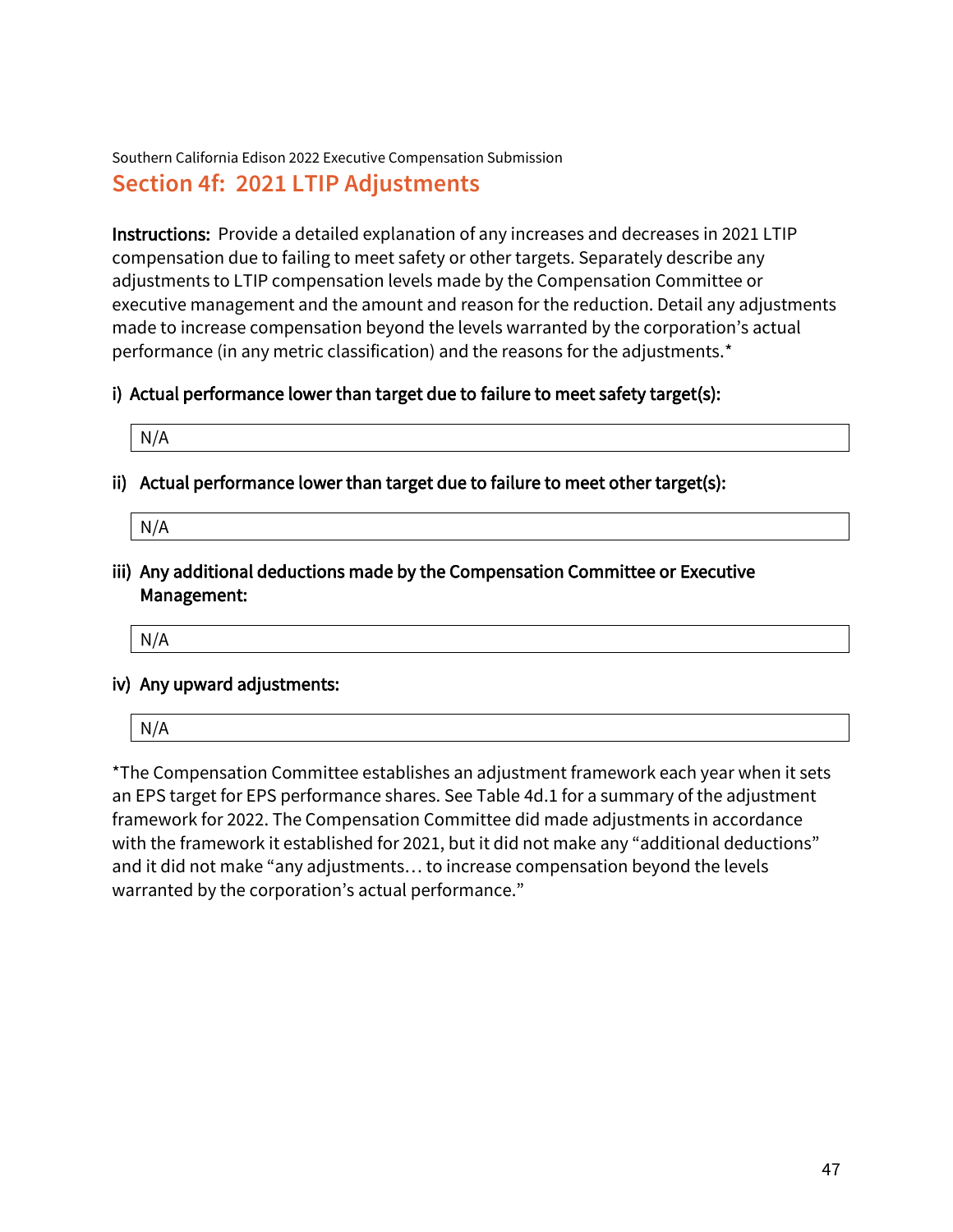Southern California Edison 2022 Executive Compensation Submission **Section 4g: LTIP Prior Year Actuals**

Instructions: For any prior year LTIP programs that vested in 2021, provide details of projected and actual payouts/performance.

| <b>LTIP Program</b>                     | Performance               | Projected % of TIC | Actual % of TIC at  |
|-----------------------------------------|---------------------------|--------------------|---------------------|
| <b>Name</b>                             | <b>Measure</b>            | at Time of Grant   | <b>Vesting Date</b> |
| <b>Electric Corporation Actual Data</b> |                           |                    |                     |
| 2018 RSUs                               | Stock price               | 15.63%             | 17.46%              |
| 2019 Performance                        | <b>Earnings Per Share</b> | 8.13%              | 11.10%              |
| <b>Shares</b>                           |                           |                    |                     |
| 2019 Performance                        | <b>Total Shareholder</b>  | 8.14%              | 6.91%               |
| <b>Shares</b>                           | Return                    |                    |                     |
|                                         |                           |                    |                     |
| 2017 Stock Options                      | Stock price               | 5.19%              | 0%                  |
| 2018 Stock Options                      | Stock price               | 7.81%              | $0\%$               |
| 2019 Stock Options                      | Stock price               | 8.13%              | $0\%$               |
| 2020 Stock Options                      | Stock price               | 8.08%              | 0%                  |

Table 4g.1 LTIP Program Vesting in 2021

Notes: The data in this table reflects TIC values for 2017 (for 2017 Stock Options), 2018 (for 2018 RSUs and 2018 Stock Options), 2019 (for 2019 Performance Shares and 2019 Stock Options), and 2020 (for 2020 Stock Options), respectively. The same TIC value for a year is used for both the Projected % of TIC at Time of Grant column and the Actual % of TIC at Vesting Date column. The Actual % of TIC at Vesting Date reflects actual value realized at payout, if any, for the respective LTIP program: payout value for 2018 RSUs; payout value for 2019 Performance Shares; and payout value for any exercised Stock Options (none were exercised in 2021).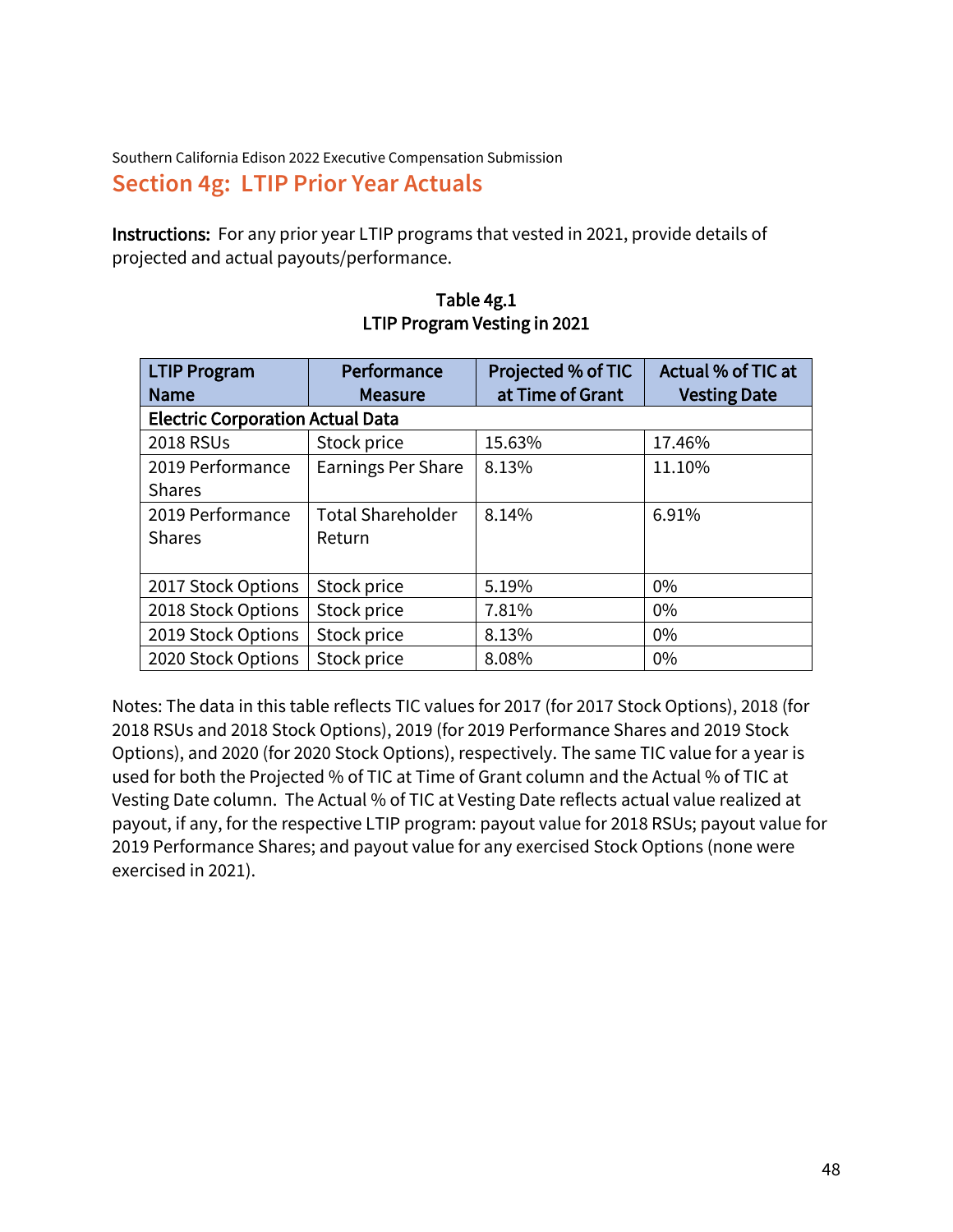# Pub. Util. Code §8389(e)(6): Sections 5-7

To aid Energy Safety in assessing compliance with Pub. Util. Code § 8389(e)(6), electrical corporations must complete Sections 5-7 below for any new or amended contracts for executive officers as defined in Pub. Util. Code § 451.5(c).

# Section 5: Fixed versus Incentive Compensation

Rationale: Pub. Util. Code § 8389(e)(6)(A)(i)(I) requires for the issuance of safety certification, that "the electrical corporation has established a compensation structure for any new or amended contracts for executive officers" that meets several principles, including "strict limits on guaranteed cash compensation, with the primary portion of the executive officers' compensation based on achievement of objective performance metrics." To evaluate an electrical corporation's compliance with this requirement, Energy Safety needs to know: (a) who are the electrical corporation's executive officers and (b) what compensation structure exists.

Definition: "Executive officer" is defined in Pub. Util. Code § 451.5(c) and "means any person who performs policy making functions and is employed by the public utility subject to the approval of the board of directors, and includes the president, secretary, treasurer, and any vice president in charge of a principal business unit, division, or function of the public utility." Energy Safety considers divisions or units responsible for electrical operations, gas operations or wildfire-related functions principal business units, divisions or functions of the public utility.

Instructions: In Table 5.1, for each executive officer with new or amended contracts, provide the executive title and function, the executive name (if the executive is classified as an Officer of the Company per the Company's website), the target percentage of Base Salary, Short-Term Incentives (STIP), Long-Term Incentives (LTIP), and Indirect and Ancillary Compensation as a proportion of Total Compensation (TC) for the appropriate 2022 filing year. See the definition of the proceeding terms in **Attachment 2.** 

For purposes of calculating the percentage of TC, use the grant value of the compensation as determined for accounting purposes. Grant value is the value that is disclosed in proxy statement summary compensation tables for executive officers who are proxy officers. Percentages must be specified for each executive officer and not a range for various position levels.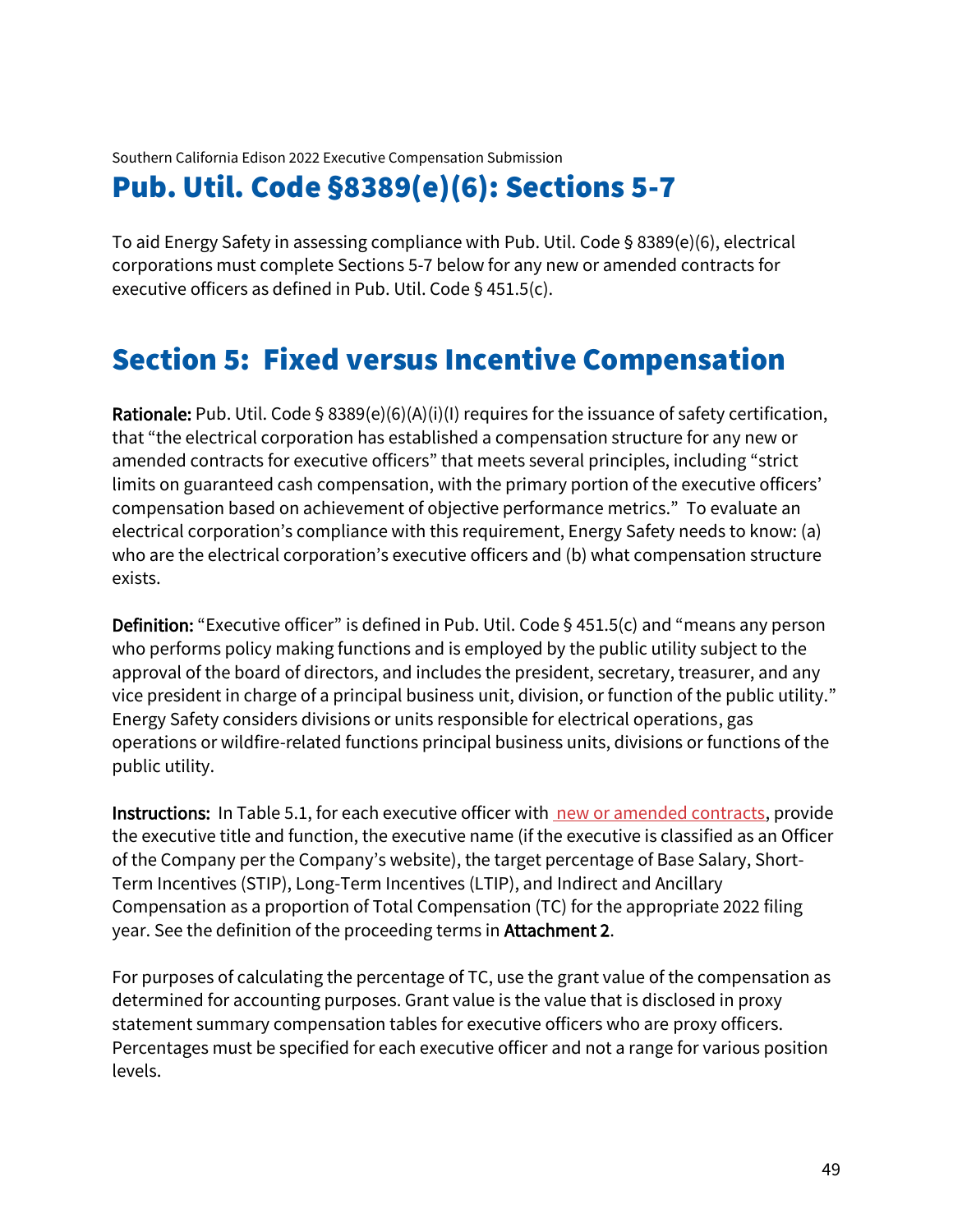SCE OBJECTION TO SECTIONS 5, 6 AND 7: SCE objects to Sections 5, 6, and 7 of Attachment 1: Required Information Template of these 2022 Executive Compensation Structure Submission Guidelines ( "2022 Guidelines") on a number of grounds.

First, Sections 5-7 do not follow the statutory text of AB 1054. Pub. Util. Code 8389(e)(6)(A) specifies certain requirements that apply to the extent an electrical corporation "has established a compensation structure for any new or amended contracts for executive officers, as defined in Pub. Util. Code 451.5." As SCE has previously explained, SCE understood through discussions in mid-2019, when the language for Pub. Util. Code 8389(e)(6)(A) was being developed, that Pub. Util. Code 8389(e)(6)(A) was intended to apply solely to new or amended employment contracts that commit to a specific compensation structure for an executive officer.

Sections 5-7 are intended to assess compliance with Pub. Util. Code 8389(e)(6)(A). However, the 2022 Guidelines state that Section 5 applies "for each executive officer with new or amended contracts." Sections 6 and 7 of the 2022 Guidelines use similar phrasing. This phrasing switches the order of the relevant prepositional phrases in Pub. Util. Code 8389(e)(6)(A) and uses a different preposition, and those changes result in a different meaning not supported by the statutory text. The statute was not drafted to apply to a "compensation structure" "for each executive officer with new or amended contracts." [Emphasis added.] Rather, Pub. Util. Code 8389(e)(6)(A) applies when an electrical corporation "has established" "a compensation structure" "for any new or amended contracts" "for executive officers." Establishing a "compensation structure" for "contracts" is appropriately interpreted as meaning that an electrical corporation has specified an entire compensation structure for which it has made a contractual commitment, such as through a term employment agreement and the contracts for components of compensation incorporated by reference in the employment agreement. In contrast, if an executive officer and electrical corporation enter into a new or amended contract with respect to one component of compensation (e.g., an agreement to the terms and conditions for a new long-term incentive grant), but that contract is not part of a contractual commitment to an entire compensation structure, then that contract does not establish a compensation structure and does not trigger the application of Pub. Util. Code 8389(e)(6)(A).

SCE advises its executive officers, and they agree, that SCE may modify their compensation at any time in SCE's discretion. As a result, SCE has not established a specific compensation structure for which it has made a contractual commitment for executive officers. Therefore, the requirements of Pub. Util. Code 8389(e)(6)(A) do not apply to SCE's executive officers and neither should the requirements of Sections 5-7.

The requirements of Sections 5-7 are also overly broad, vague and burdensome.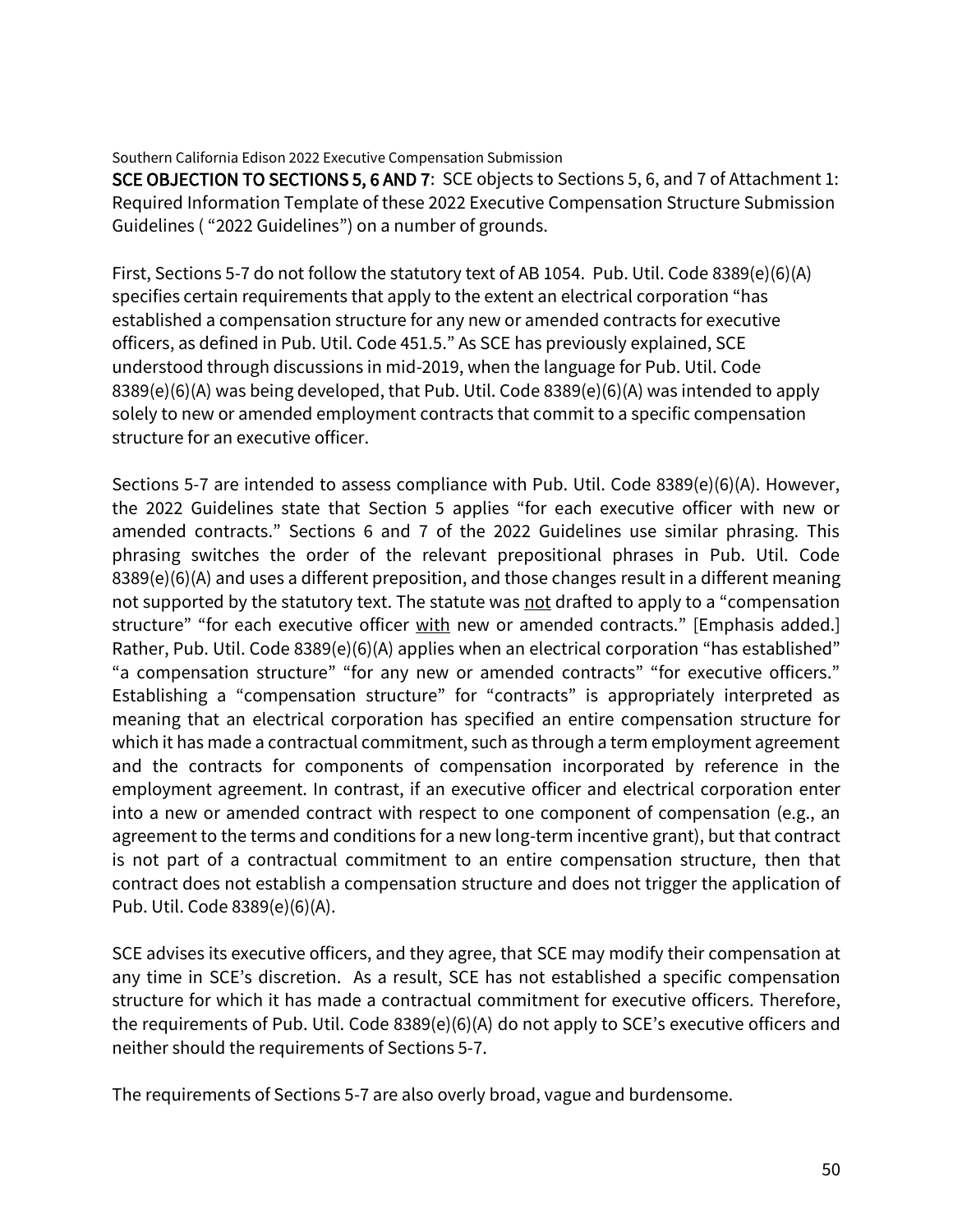Subject to and without waiver of the foregoing objections, SCE has completed Sections 5-7.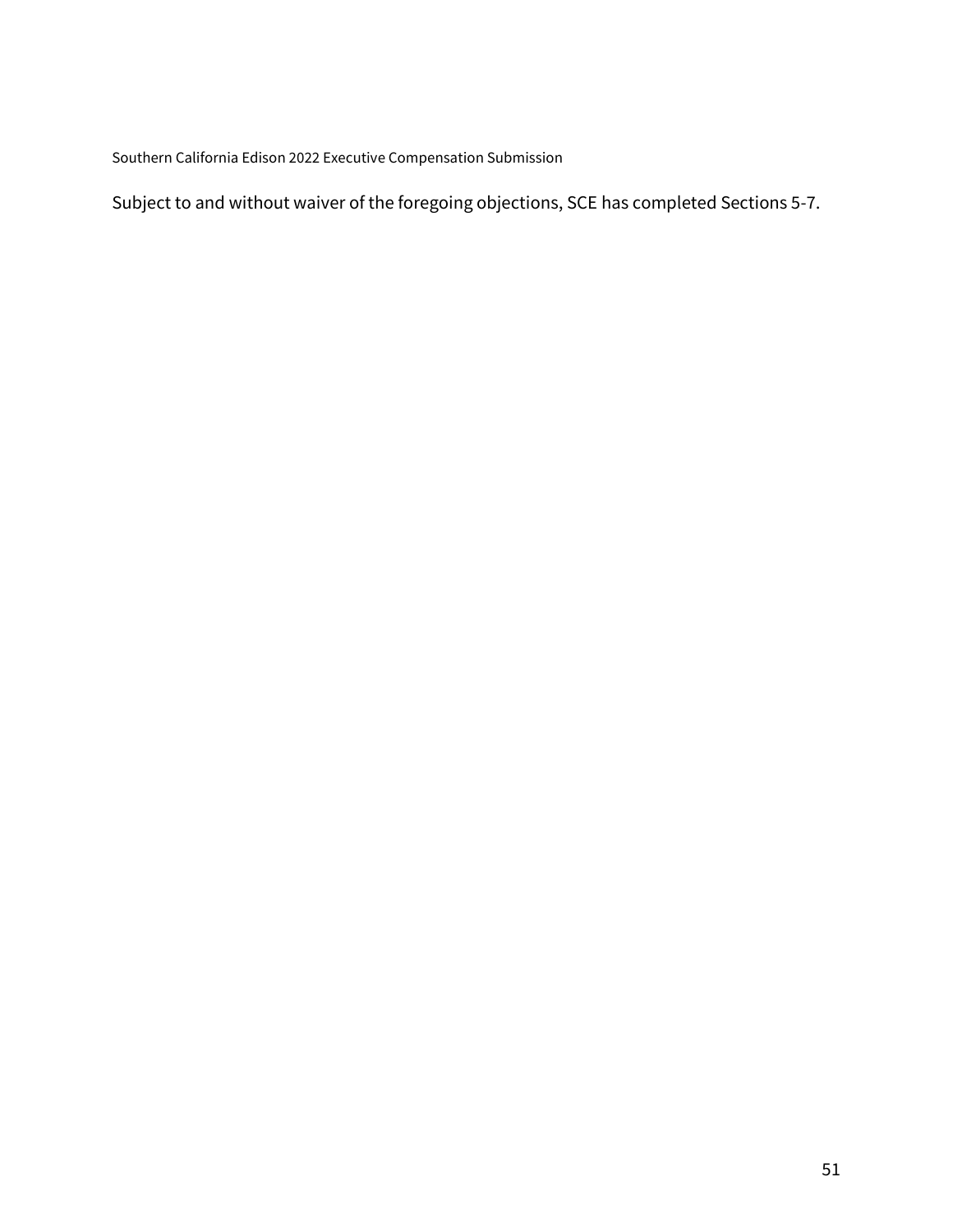#### Table 5.1 Fixed versus Incentive Compensation at the Target Level

| <b>Executive Title/</b><br><b>Function and Name</b><br>(where applicable) | <b>Target Base</b><br>Salary as a<br>Percent of TC | <b>Target STIP</b><br>as a Percent<br>of TC | <b>Target LTIP</b><br>as a Percent<br>of TC | Indirect and<br>Ancillary<br>Compensation<br>as a Percent of<br>$TC^*$ |
|---------------------------------------------------------------------------|----------------------------------------------------|---------------------------------------------|---------------------------------------------|------------------------------------------------------------------------|
| <b>Electrical Corporation Actual Data</b>                                 |                                                    |                                             |                                             |                                                                        |
| <b>SCE President and Chief</b><br>Executive Officer - Steven D.<br>Powell | 23.1%                                              | 19.7%                                       | 54.3%                                       | 2.9%                                                                   |
| <b>SCE Executive or Senior Vice</b><br>President                          | 35.6%                                              | 21.4%                                       | 41.0%                                       | 2.1%                                                                   |
| <b>SCE Executive or Senior Vice</b><br>President                          | 38.5%                                              | 21.2%                                       | 34.7%                                       | 5.6%                                                                   |
| <b>SCE Executive or Senior Vice</b><br>President                          | 38.0%                                              | 20.9%                                       | 36.2%                                       | 4.9%                                                                   |
| <b>SCE Executive or Senior Vice</b><br>President                          | 41.4%                                              | 18.6%                                       | 35.2%                                       | 4.8%                                                                   |
| <b>SCE Executive or Senior Vice</b><br>President                          | 36.4%                                              | 20.0%                                       | 40.1%                                       | 3.4%                                                                   |

\* When the Compensation Committee was evaluating and setting executive officer target compensation for 2022, its evaluation included an annualized value for the Executive Retirement Plan ("ERP" or "SERP") benefit for each executive officer ("ERP Annualized Value"). All Indirect and Ancillary Compensation and Total Compensation calculations in Sections 5-7 that incorporate a SERP value reflect this ERP Annualized Value for 2022. The ERP Annualized Value is calculated each year by the company's actuaries and the Compensation Committee's independent compensation consultant based on interest rate and other assumptions that remain constant. As a result of these constant assumptions, the ERP Annualized Value is fairly stable year-to-year and changes are driven by the executive officer's compensation rather than changes in interest rates or other assumptions. In contrast, the change in pension value that is disclosed in proxy statements is calculated based on an accounting-based methodology that is sensitive to interest rate levels and other assumptions, and changes in those assumptions often result in large swings year-to-year in the change in pension value calculation. Not only do the assumptions for the change in pension value change frequently, but many of them vary from the assumptions and payment elections used to calculate actual SERP benefit amounts and payment streams. Due to the volatility of the change in pension value, it is not used for setting target compensation for SCE's executive officers. We do not even have our actuaries calculate the change in pension value until the end of the year, since accounting assumptions and the resulting change in pension value may change meaningfully from the beginning of the year to the end of the year. Any signing bonuses paid or payable to executive officers are not considered base salary, STIP, LTIP, or Indirect and Ancillary Compensation, and are therefore not included in the calculations in Sections 5-7.

# Section 6: Indirect or Ancillary Compensation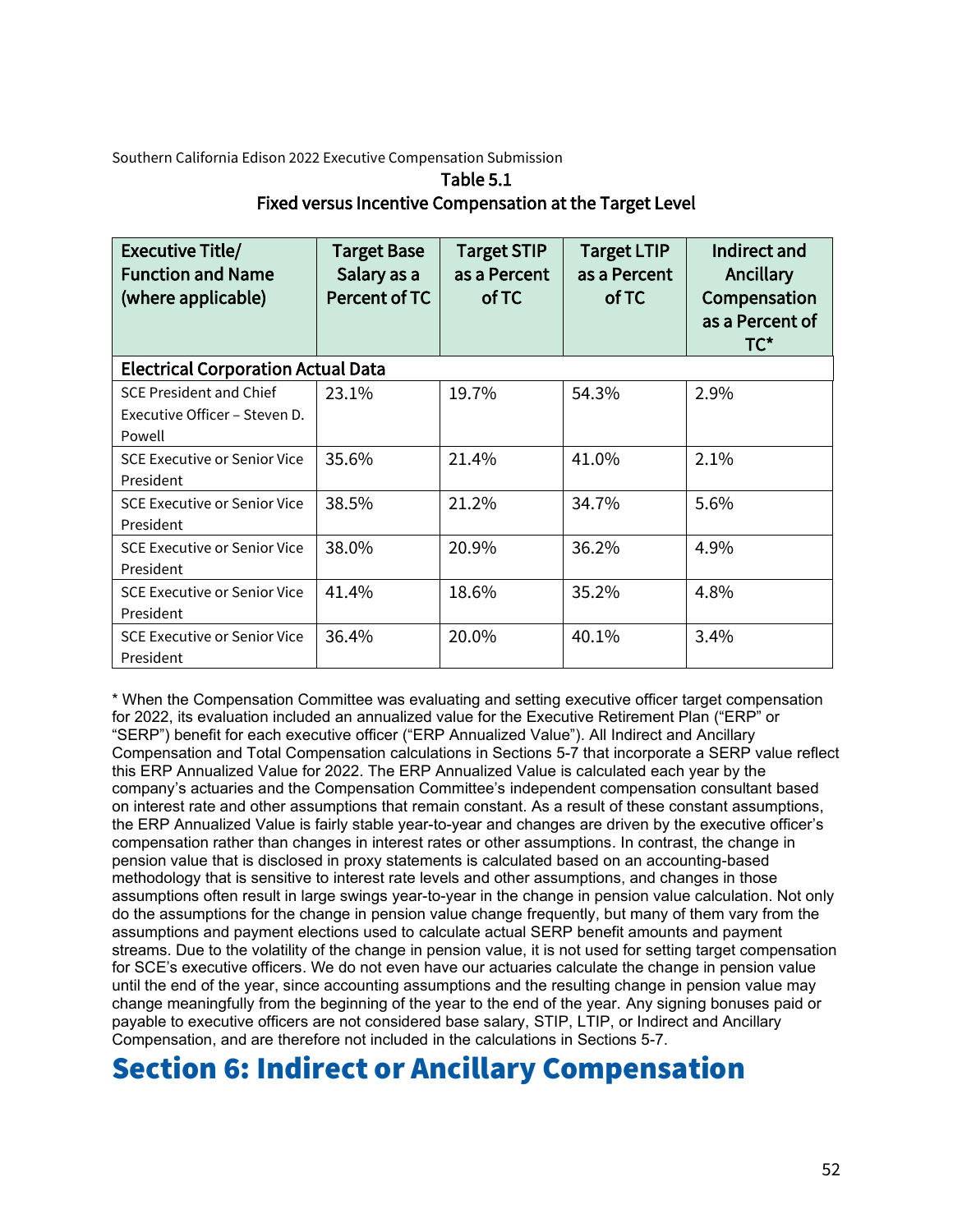Rationale: Pub. Util. Code § 8389(e)(6)(A)(iv) requires for the issuance of safety certification, that "the electrical corporation has established a compensation structure for any new or amended contracts for executive officers" that meets several principles, including "minimization or elimination of indirect or ancillary compensation that is not aligned with shareholder and taxpayer interest in the electrical corporation." To ensure that the compensation structure for new or amended contracts for executive officers is based on this principle of minimization of indirect or ancillary compensation, Energy Safety needs to understand what indirect or ancillary compensation are given to executive officers with new or amended contracts.

Instructions: Please list all indirect and ancillary compensation provided to executive officers with new or amended contracts. See **Appendix A** for the definition of and a list of typical indirect or ancillary compensation. If the electrical corporation provides indirect or ancillary compensation, provide the current estimated proportion of TC for each executive officer. For purposes of calculating the percentage of TC, use the grant value of the compensation as determined for accounting purposes. Grant value is the value that is disclosed in proxy statement summary compensation tables for executive officers who are proxy officers. Percentages must be specified for each executive officer and not a range for various position levels. Add rows as necessary. Add explanatory notes as appropriate.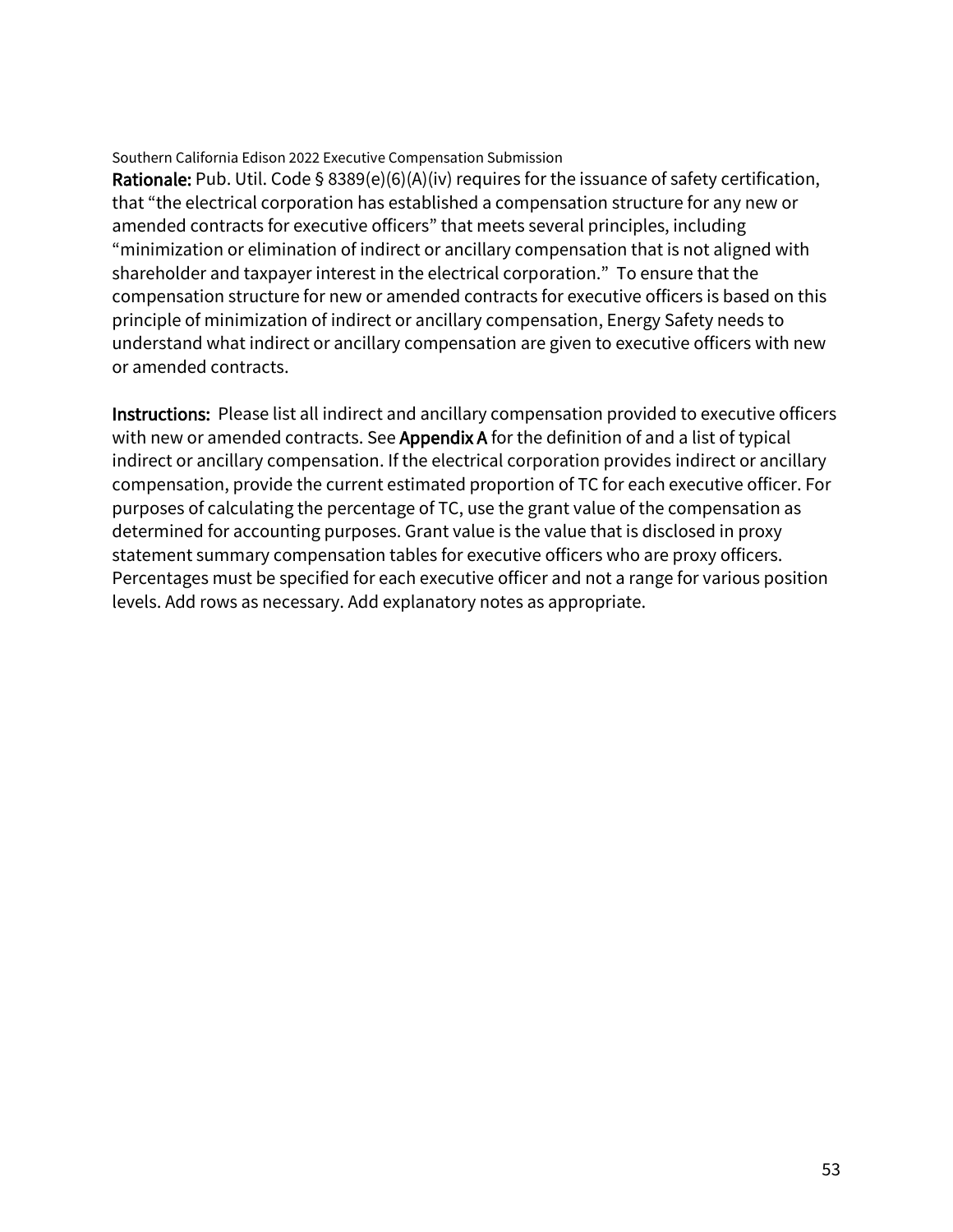## Table 6.1 Indirect or Ancillary Compensation Example

| <b>Title</b>                                                                           | Indirect or<br>Ancillary<br>Compensation<br>Element | <b>Eligibility</b><br><b>Requirements</b> | Frequency<br>(One-Time, Annual,<br>Other)                      | Current<br><b>Estimated</b><br>Proportion<br>of TC |
|----------------------------------------------------------------------------------------|-----------------------------------------------------|-------------------------------------------|----------------------------------------------------------------|----------------------------------------------------|
|                                                                                        | <b>Electrical Corporation Actual Data</b>           |                                           |                                                                |                                                    |
| <b>SCE President</b><br>and Chief<br><b>Executive Officer</b><br>- Steven D.<br>Powell | Security<br><b>Services</b>                         | Exception<br>basis                        | Periodically<br>evaluated<br>depending on<br>security concerns | $~10\%$                                            |
| <b>SCE President</b><br>and Chief<br><b>Executive Officer</b><br>- Steven D.<br>Powell | Executive<br>Retirement<br>Plan                     | All executives                            | Annual accrual                                                 | 2.8%                                               |
| <b>SCE Executive or</b><br><b>Senior Vice</b><br>President                             | Security<br><b>Services</b>                         | Exception<br>basis                        | Periodically<br>evaluated<br>depending on<br>security concerns | $~10\%$                                            |
| <b>SCE Executive or</b><br><b>Senior Vice</b><br>President                             | Executive<br>Retirement<br>Plan                     | All executives                            | Annual accrual                                                 | 2%                                                 |
| <b>SCE Executive or</b><br>Senior Vice<br>President                                    | Executive<br>Retirement<br>Plan                     | All executives                            | Annual accrual                                                 | 5.6%                                               |
| <b>SCE Executive or</b><br>Senior Vice<br>President                                    | Executive<br>Retirement<br>Plan                     | All executives                            | Annual accrual                                                 | 4.9%                                               |
| <b>SCE Executive or</b><br>Senior Vice<br>President                                    | Relocation<br>Costs                                 | Exception<br>basis                        | One-time                                                       | 1.2%                                               |
| <b>SCE Executive or</b><br>Senior Vice<br>President                                    | Executive<br>Retirement<br>Plan                     | All executives                            | Annual accrual                                                 | 3.7%                                               |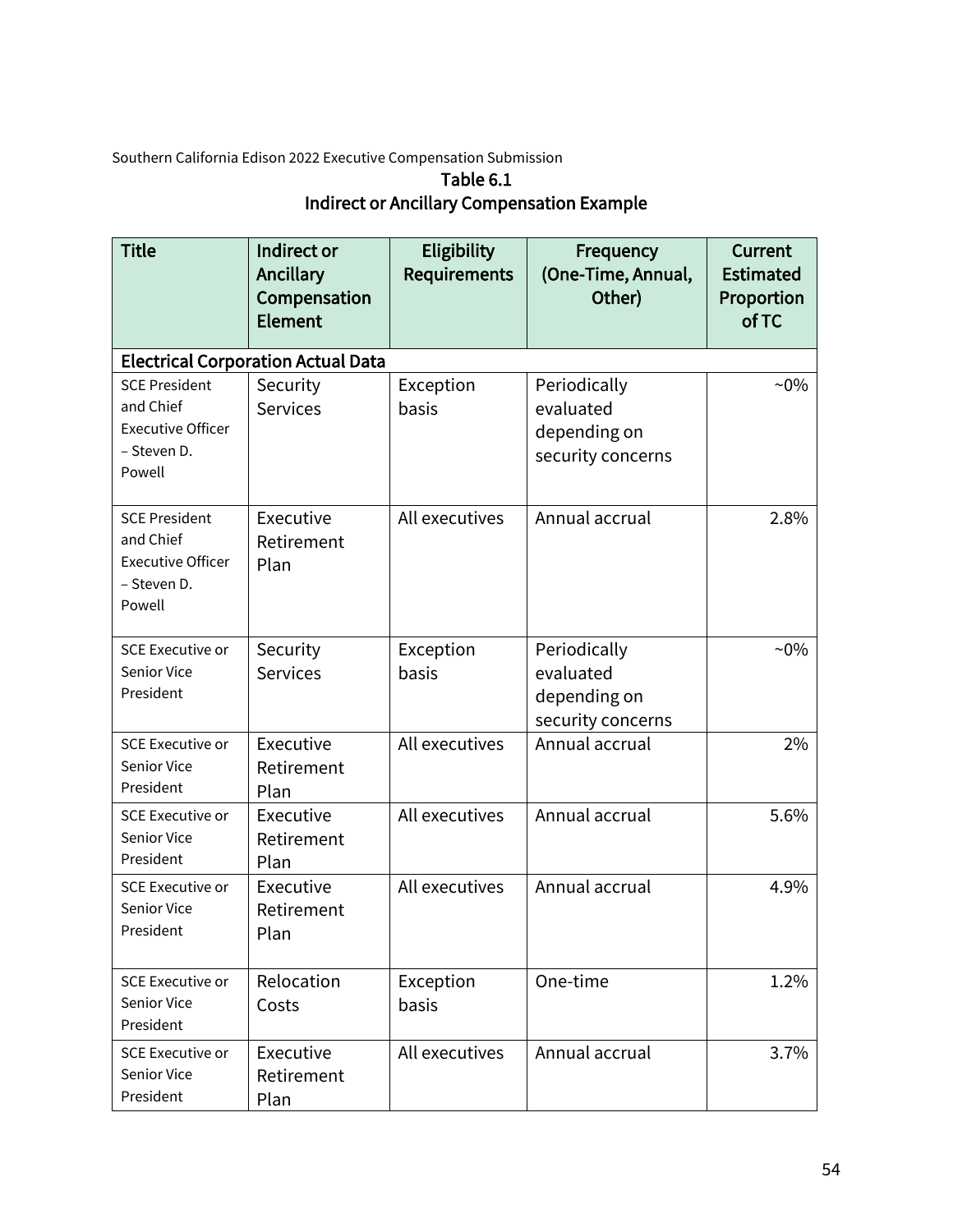| <b>Title</b>                                               | Indirect or<br>Ancillary<br>Compensation<br>Element | Eligibility<br><b>Requirements</b> | Frequency<br>(One-Time, Annual,<br>Other) | Current<br><b>Estimated</b><br>Proportion<br>of TC |
|------------------------------------------------------------|-----------------------------------------------------|------------------------------------|-------------------------------------------|----------------------------------------------------|
| <b>SCE Executive or</b><br><b>Senior Vice</b><br>President | Relocation<br>Costs                                 | Exception<br><b>basis</b>          | One-time                                  | $< 1\%$                                            |
| <b>SCE Executive or</b><br>Senior Vice<br>President        | Executive<br>Retirement<br>Plan                     | <b>All Executives</b>              | Annual accrual                            | 3.3%                                               |

## i) Availability of Supplemental Retirement Plans

Does the electrical corporation have supplemental retirement plans for non-Executive Officers? Check one:

Yes:  $\boxtimes$  No:  $\square$ 

#### If "Yes", please describe the eligibility requirements for the plan(s):

All executives, including executive officers, participate in the Executive Retirement Plan.

#### ii) Structure of Supplemental Retirement Plans

If supplemental retirement plans are available, please describe:

- The eligibility requirements for participation in the plan(s).
- The award basis for plan(s) (e.g., years of service, company stock performance over the period of service, etc.).
- The type of payment made (e.g., cash, stock, combination of cash and stock).
- The award schedule for the plan(s).

The Executive Retirement Plan is an unfunded benefit plan permitted by ERISA and designed to allow Executive Officers and other executives to receive benefits that would be paid under the SCE Retirement Plan or 401(k) Plan but for limitations under ERISA and the Internal Revenue Code, and certain additional benefits.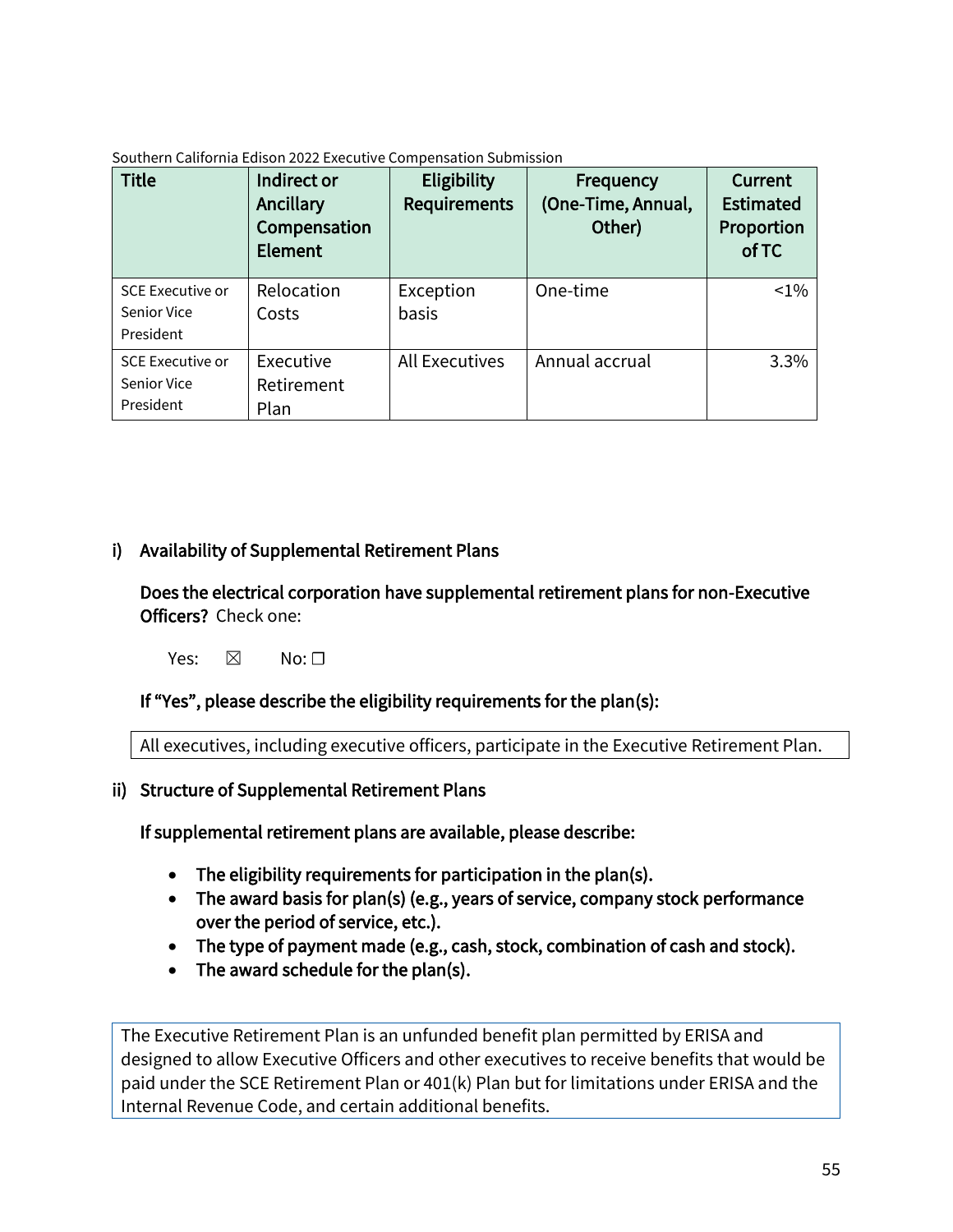## Eligibility, Vesting and Payment Form

Company executives, including the Executive Officers, are eligible to participate in the Executive Retirement Plan. Benefits vest after five years of service, upon death or disability, or upon a qualifying severance. Executive Retirement Plan benefits are paid in cash.

## Final Average Pay Benefit Formula Prior to 2018

Executives who participated in the Executive Retirement Plan prior to January 1, 2018, including all the NEOs, accrued an age 65 benefit calculated using the following final average pay formula:

•  $(1.75\% \times \text{Total Comparison for each year up to 30 years}) + (1\% \times \text{Total})$ Compensation for each year over 30 years).

Total Compensation is the Executive Officer's base salary and STIP award earned in the 36 consecutive months when the total of these payments was the highest.

The actual benefit payable is reduced and offset by (i) all amounts payable under the SCE Retirement Plan, the company's qualified defined benefit pension plan, (ii) up to 40% of the executive's primary Social Security benefits and (iii) the value of 401(k) Plan accounts derived from company profit sharing contributions, if any.

## Executive Retirement Account Formula for New Executives After 2017

The Compensation Committee changed the Executive Retirement Plan benefit effective January 1, 2018. An individual who first participates in the plan on or after January 1, 2018 will not receive a final average pay benefit. Instead, the individual's Executive Retirement Plan benefit will be based on the total credits in his or her Executive Retirement Account ("ERA").

Executives first participating in the Executive Retirement Plan on or after January 1, 2018 receive the following ERA credits: (i) ERA Salary Credits equal to 12% of the differential between the executive's actual salary for a year and the executive's earnings taken into account for purposes of determining deferrals under the 401(k) Plan for that year (unless the executive was employed as a non-executive by the Company prior to 2018 and is receiving cash balance credits under the SCE Retirement Plan, in which case the ERA Salary Credits are calculated in the same manner as described in Benefit Formula for Other Executives below); (ii) 12% of the executive's STIP payout ("ERA Bonus Credits"); and (iii) interest on the ERA balance ("ERA Interest Credits").

## Benefit Formula for Other Executives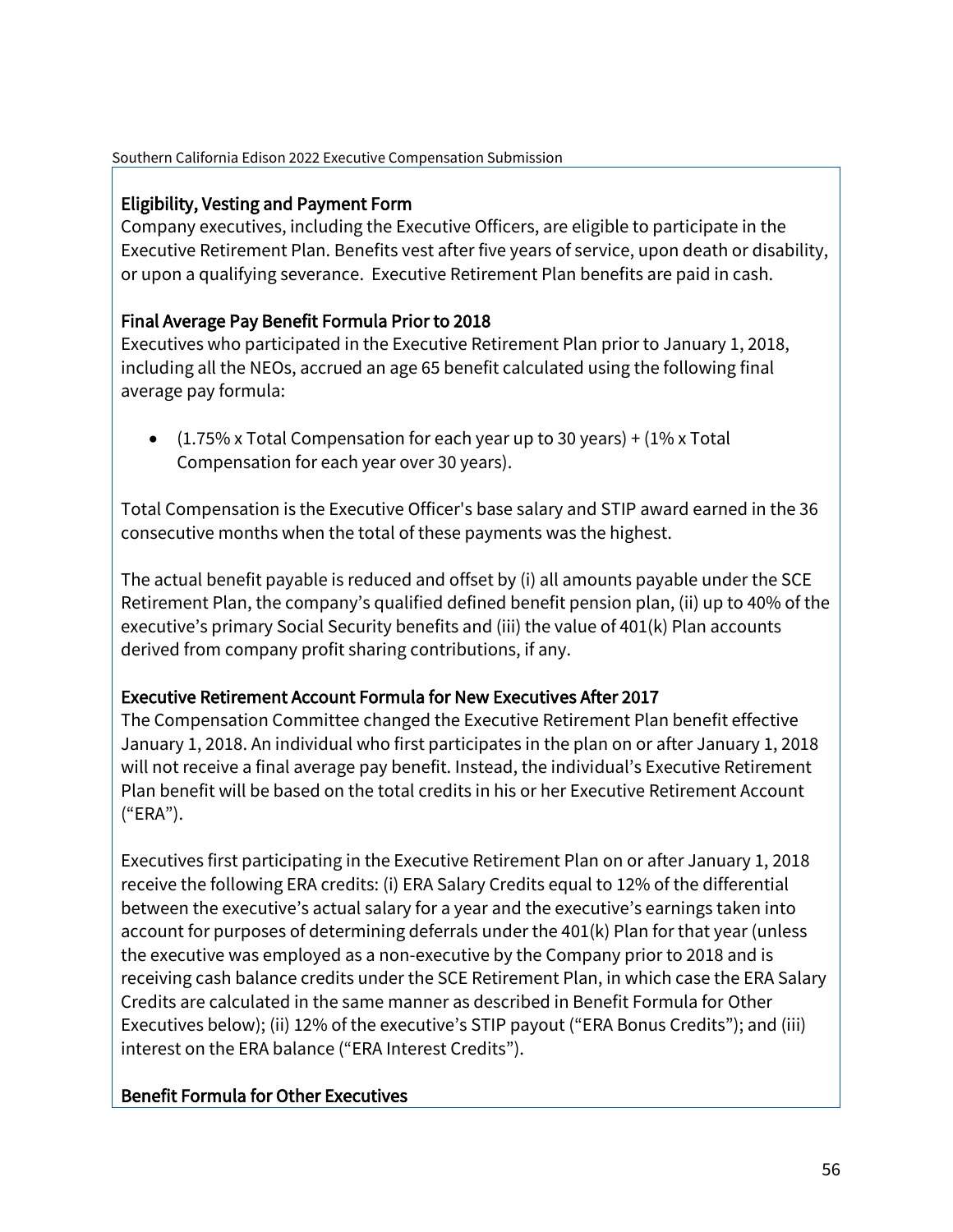Individuals who participated in the Executive Retirement Plan prior to 2018 and were executives on January 1, 2018, will receive a benefit that is the lesser of: (i) the lump sum value of the final average pay benefit determined as described above in Final Average Pay Benefit Formula Prior to 2018 (determined taking into account service before and after January 1, 2018); or (ii) the sum of (x) the lump sum value of the final average pay benefit determined as described above in Final Average Pay Benefit Formula Prior to 2018 but substituting 1% for 1.75% and 0.5% for 1% in the final average pay benefit formula as to years of service accrued after 2017 and (y) the total credits in the participant's Executive Retirement Account. The aggregate benefit under the Executive Retirement Plan (i.e., totaling the final average pay benefit, if applicable, and the ERA benefit) is expected to be reduced for most executives and will be unchanged for the rest.

Executives who participated in the Executive Retirement Plan prior to 2018 received the following ERA credits for 2021:

- 2021 Trued-Up Salary Credits equal to: 12% of the executive's actual salary for 2021; minus an assumed match of 6% of the executive's earnings taken into account for purposes of determining deferrals under the 401(k) Plan for 2021; minus the executive's cash balance pay credits for 2021 under the SCE Retirement Plan. If this calculation resulted in a negative number ("Bonus Adjustment"), the executive received no 2021 Trued-Up Salary Credits and the Bonus Adjustment was applied to the executive's 2021 Trued-Up Bonus Credits.
- 2021 Trued-Up Bonus Credits equal to: 12% of the executive's actual bonus for 2021 under the EICP; as adjusted downward by applying any Bonus Adjustment.
- ERA Interest Credits.

## Payment of Plan Benefits

Benefits are generally payable as follows. Participants have sub- accounts for annual accruals for which they may elect payment in the form of a single lump-sum, annual installments, a normal life annuity with a 50% spousal survivor benefit following the participant's death, or a contingent annuity. Participants may elect to have their designated form of payment triggered by their separation from service; however, payment will not occur before a participant reaches age 55 other than in the case of death. Payments triggered by separation from service begin upon a specified time following the applicable triggering event.

The final average pay benefit formula includes benefit reductions for termination prior to age 55, or early retirement after attaining age 55 but prior to age 61, similar to the formula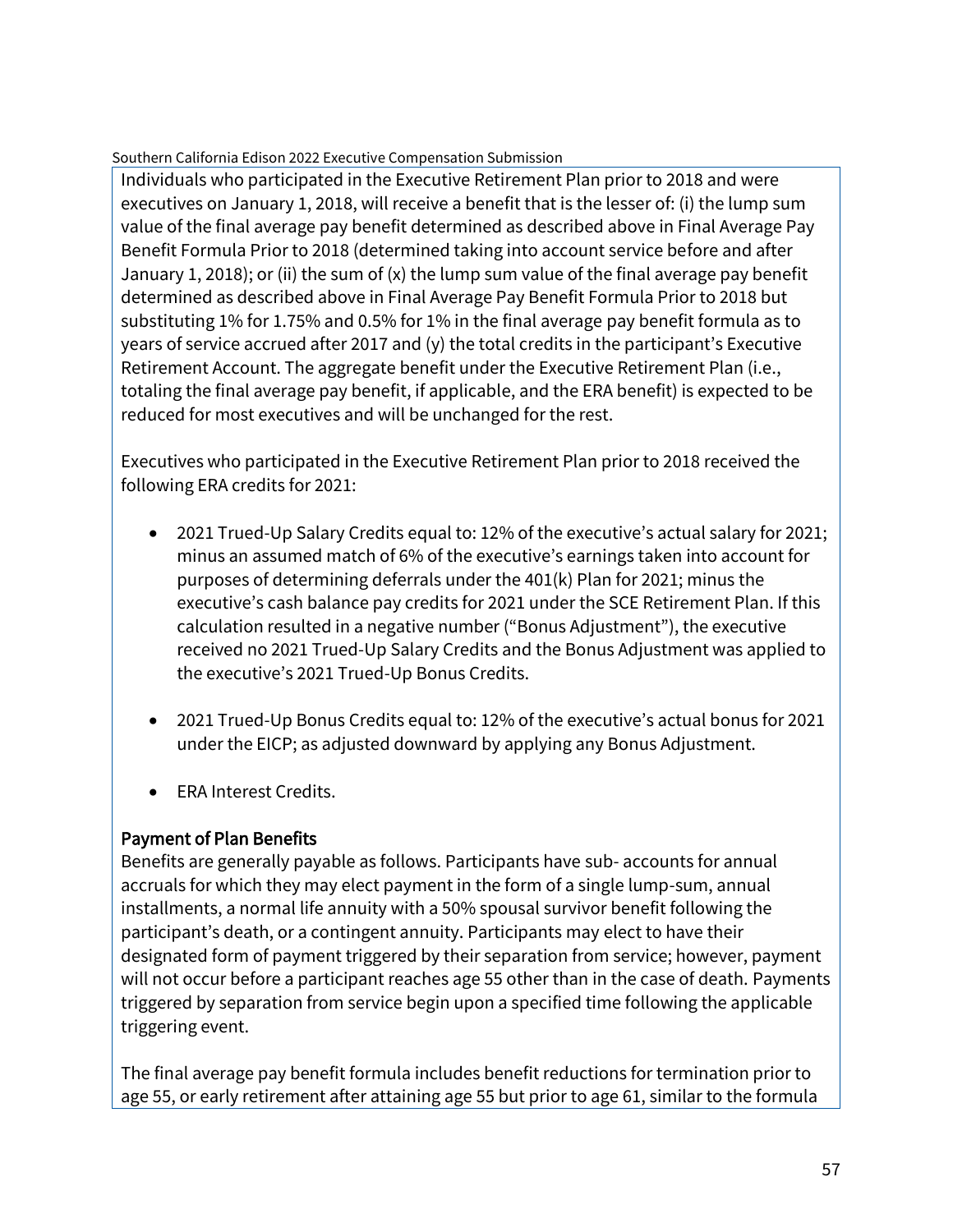for the SCE Retirement Plan. If an Executive Officer terminates prior to age 55 but with a total of 68 years of age and service, the benefit formula includes a special early retirement benefit reduction based on the SCE Retirement Plan formula for early retirement. An unreduced early retirement benefit is available for retirement at age 61 through age 64.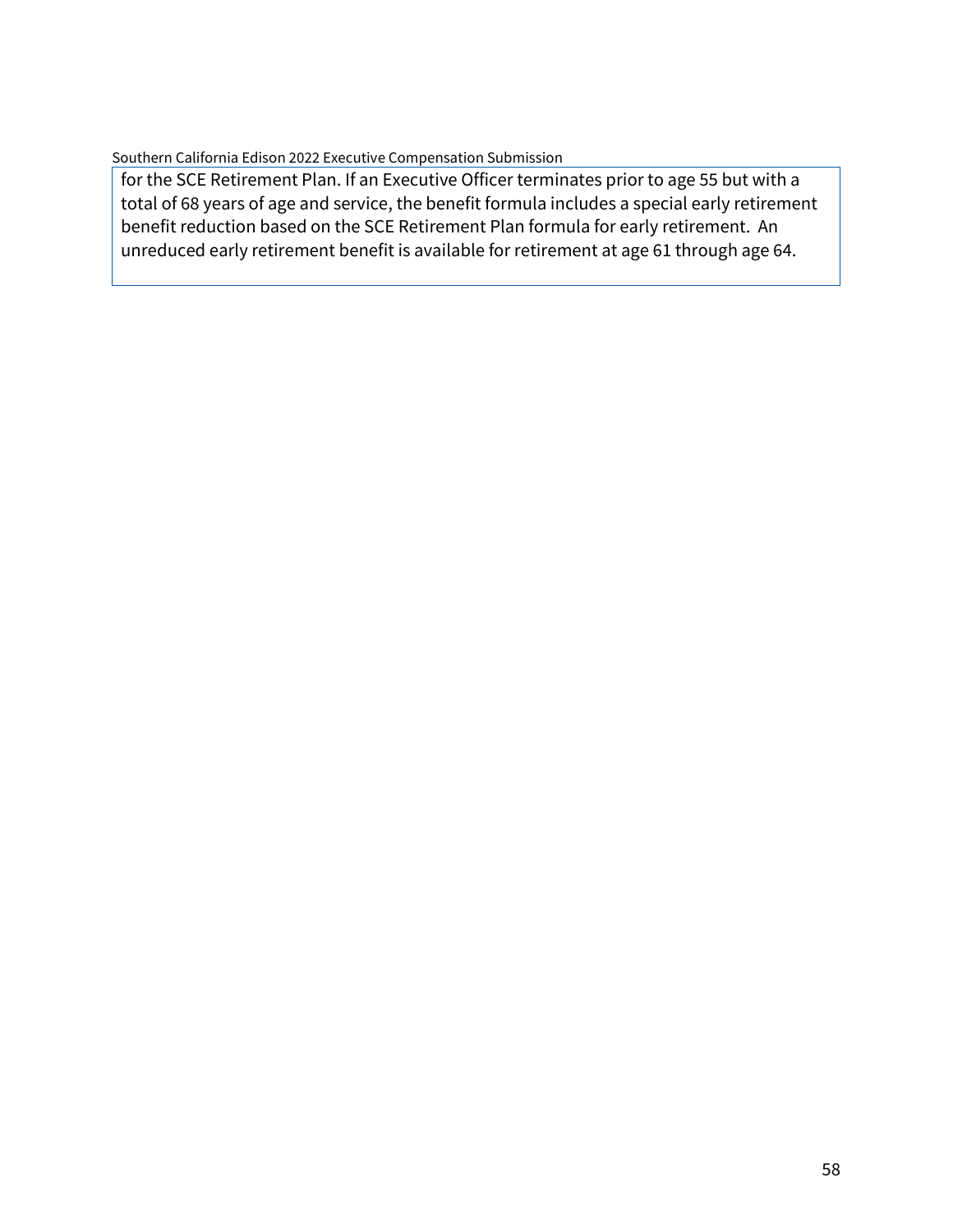# Section 7: Long-Term Incentive Program (LTIP)

Rationale: Pub. Util. Code § 8389(e)(6)(A)(iii) requires for the issuance of safety certification, that "the electrical corporation has established a compensation structure for any new or amended contracts for executive officers" that meets several principles, including "a long-term structure that provides a significant portion of compensation, which may take the form of grants of the electrical corporation's stock, based on the electrical corporation's long-term performance and value. This compensation shall be held or deferred for a period of at least three years." To ensure that the executive compensation structure for electrical corporation executive officers is structured to provide a significant proportion of the compensation based on the electrical corporations long-term performance and value, held or deferred for a period of at least three years, as well as to promote safety as a priority and ensure public safety and utility financial stability, Energy Safety must have an in-depth understanding of the long-term compensation components of an executive compensation structure.

Instructions: The LTIP includes all performance-based compensation awarded on a performance term of three or more years. If the electrical corporation uses more than one long-term incentive mechanism, repeat this information for each mechanism (e.g., Three-year, Four-Year).

## **Section 7a: LTIP Structure**

Instructions: Provide name, title/function, grant date, vesting schedule and estimated award percentage of TC for each executive officer with any new or amended contracts that receives or is expected to receive direct compensation under a LTIP for the applicable years. For purposes of calculating the Grant Value as a percentage of TC, use the grant value of the compensation as determined for accounting purposes. Grant value is the value that is disclosed in proxy statement summary compensation tables for executive officers who are proxy officers. For purposes of calculating Earned Value as a percentage of TC, use the value at the date of vesting. Percentages must be specified for each executive officer and not a range for various position levels. Provide a table for each executive officer. Make copies of the Table 7a.1 table as necessary.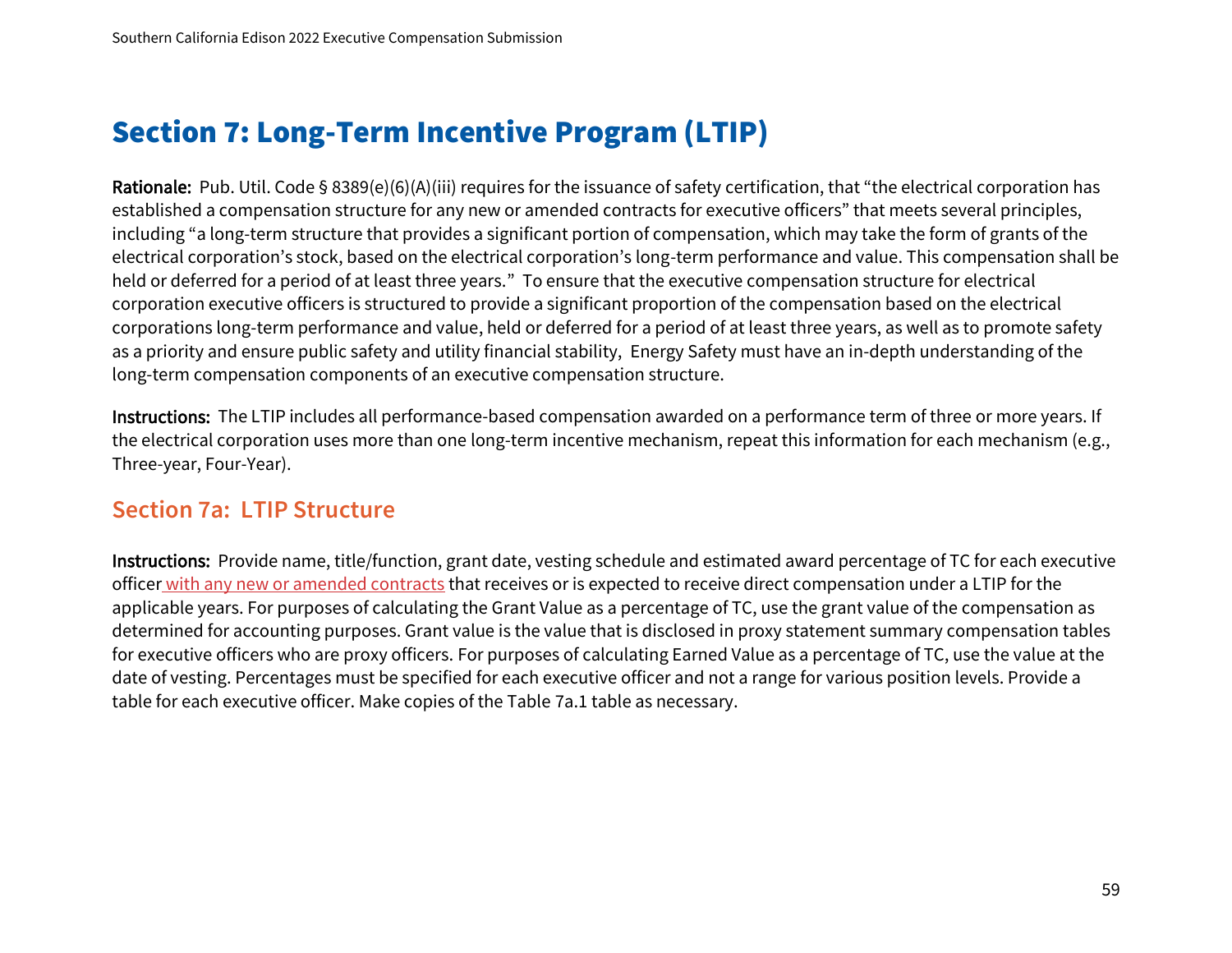## Table 7a.1 2021 and 2022 LTIP Grants

| Executive Title/ Function and Name: President and Chief Executive Officer - Steven D. Powell |                   |                                    |                                                        |                                  |                                          |                                     |  |
|----------------------------------------------------------------------------------------------|-------------------|------------------------------------|--------------------------------------------------------|----------------------------------|------------------------------------------|-------------------------------------|--|
|                                                                                              |                   | 2021 Performance Year              |                                                        |                                  | 2022 Performance Year                    |                                     |  |
| <b>LTI Type</b>                                                                              | <b>Grant Date</b> | <b>Vesting Schedule</b>            | <b>Grant Date</b><br><b>Fair Value as</b><br>a % of TC | Anticipated<br><b>Grant Date</b> | <b>Vesting Schedule</b>                  | <b>Target Value</b><br>as a % of TC |  |
| <b>Stock Grant</b>                                                                           | N/A               |                                    |                                                        | N/A                              |                                          |                                     |  |
| <b>Stock Option</b>                                                                          | 3/1/2021          | Four-year ratable<br>(25%/year)    | 19.5%                                                  | 3/1/2022                         | Three-year ratable<br>$(33-1/3%)$ /year) | 13.6%                               |  |
| <b>Stock Option</b>                                                                          | 12/31/2021*       | Four-year ratable<br>$(25\%/year)$ | 5.6%                                                   |                                  |                                          |                                     |  |
| <b>Restricted Stock Unit</b><br>(RSU)                                                        | 3/1/2021          | Three-year Cliff                   | 9.8%                                                   | 3/1/2022                         | Three-year Cliff                         | 13.6%                               |  |
| <b>RSU</b>                                                                                   | 12/31/2021*       | Three-year Cliff                   | 2.8%                                                   |                                  |                                          |                                     |  |
| Performance Share<br>Unit (PSU)/<br>Performance<br><b>Restricted Stock Unit</b><br>(PRSU)    | 3/1/2021          | Three-year Cliff                   | 9.8%                                                   | 3/1/2022                         | Three-year Cliff                         | 27.2%                               |  |
| <b>PSU/PRSU</b>                                                                              | 12/31/2021*       | Three-year Cliff                   | 2.8%                                                   |                                  |                                          |                                     |  |
| Cash Performance<br>Payment                                                                  | N/A               |                                    |                                                        | N/A                              |                                          |                                     |  |
| Other                                                                                        | N/A               |                                    |                                                        | N/A                              |                                          |                                     |  |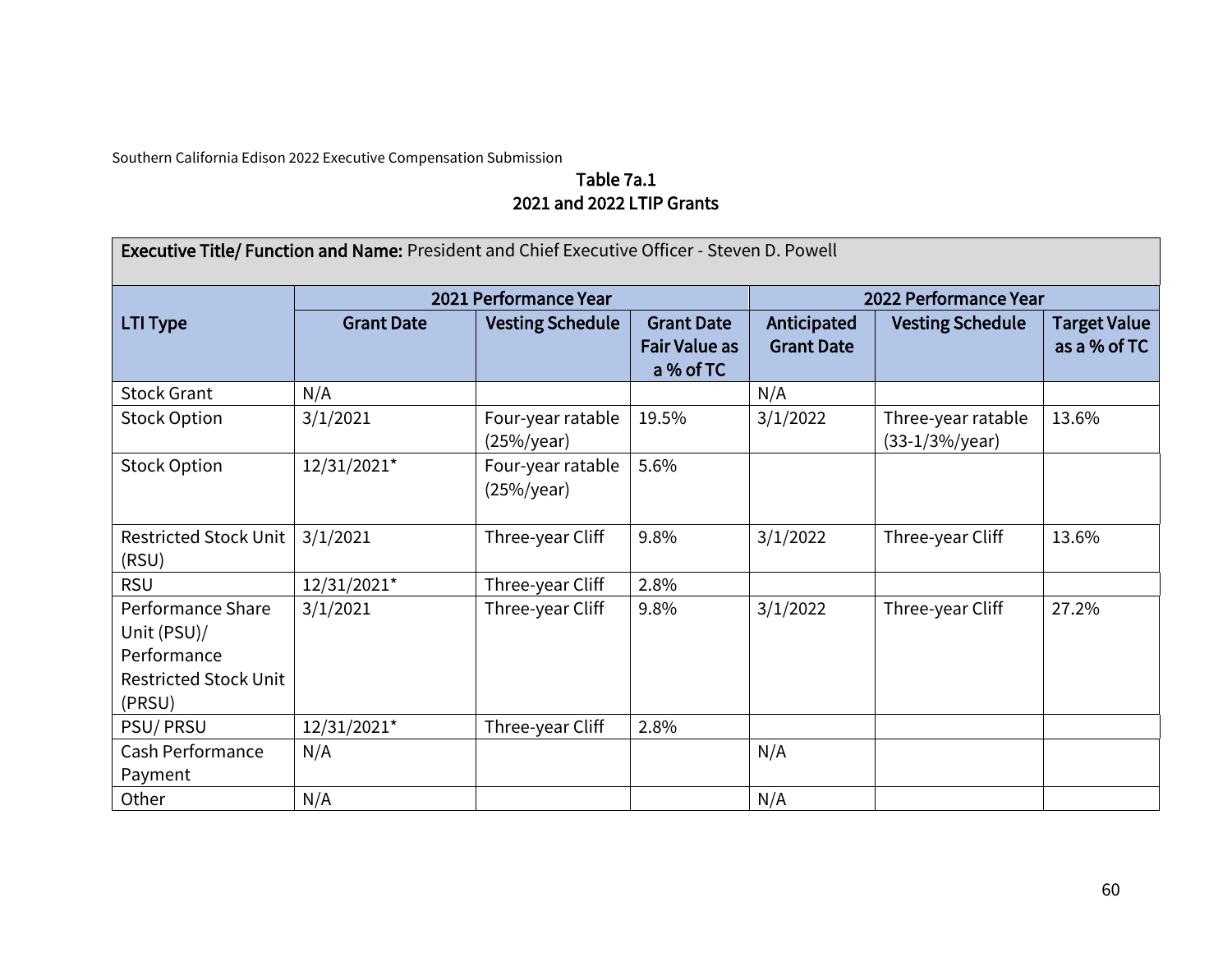\* Additional LTI grant made on 12/31/21 because Mr. Powell was promoted to President and Chief Executive Officer in the fourth quarter of 2021.

| <b>Executive Title/ Function and Name: SCE Executive or Senior Vice President</b> |                   |                         |                      |                       |                         |               |  |
|-----------------------------------------------------------------------------------|-------------------|-------------------------|----------------------|-----------------------|-------------------------|---------------|--|
|                                                                                   |                   | 2021 Performance Year   |                      | 2022 Performance Year |                         |               |  |
| <b>LTI Type</b>                                                                   | <b>Grant Date</b> | <b>Vesting Schedule</b> | <b>Grant Date</b>    | Anticipated           | <b>Vesting Schedule</b> | <b>Target</b> |  |
|                                                                                   |                   |                         | <b>Fair Value as</b> | <b>Grant Date</b>     |                         | Value as a    |  |
|                                                                                   |                   |                         | a % of TC            |                       |                         | % of TC       |  |
| <b>Stock Grant</b>                                                                | N/A               |                         |                      | N/A                   |                         |               |  |
| <b>Stock Option</b>                                                               | [Redacted]        | Four-year ratable       | 16.1%                | 3/1/2022              | Three-year ratable      | 10.2%         |  |
|                                                                                   |                   | (25%/year)              |                      |                       | (33-1/3%/year)          |               |  |
| <b>Stock Option</b>                                                               | [Redacted]*       | Four-year ratable       | 3.2%                 |                       |                         |               |  |
|                                                                                   |                   | (25%/year)              |                      |                       |                         |               |  |
| <b>Restricted Stock Unit</b>                                                      | [Redacted]        | Three-year Cliff        | 8%                   | 3/1/2022              | Three-year Cliff        | 10.2%         |  |
| (RSU)                                                                             |                   |                         |                      |                       |                         |               |  |
| <b>RSU</b>                                                                        | [Redacted]*       | Three-year Cliff        | 1.6%                 |                       |                         |               |  |
|                                                                                   |                   |                         |                      |                       |                         |               |  |
| Performance Share                                                                 | [Redacted]        | Three-year Cliff        | 8%                   | 3/1/2022              | Three-year Cliff        | 20.5%         |  |
| Unit (PSU)/                                                                       |                   |                         |                      |                       |                         |               |  |
| Performance                                                                       |                   |                         |                      |                       |                         |               |  |
| <b>Restricted Stock Unit</b>                                                      |                   |                         |                      |                       |                         |               |  |
| (PRSU)                                                                            |                   |                         |                      |                       |                         |               |  |
| PSU/PRSU                                                                          | [Redacted]*       | Three-year Cliff        | 1.6%                 |                       |                         |               |  |
|                                                                                   |                   |                         |                      |                       |                         |               |  |
| <b>Cash Performance</b>                                                           | N/A               |                         |                      | N/A                   |                         |               |  |
| Payment                                                                           |                   |                         |                      |                       |                         |               |  |
| Other                                                                             | N/A               |                         |                      | N/A                   |                         |               |  |

\*[Redacted].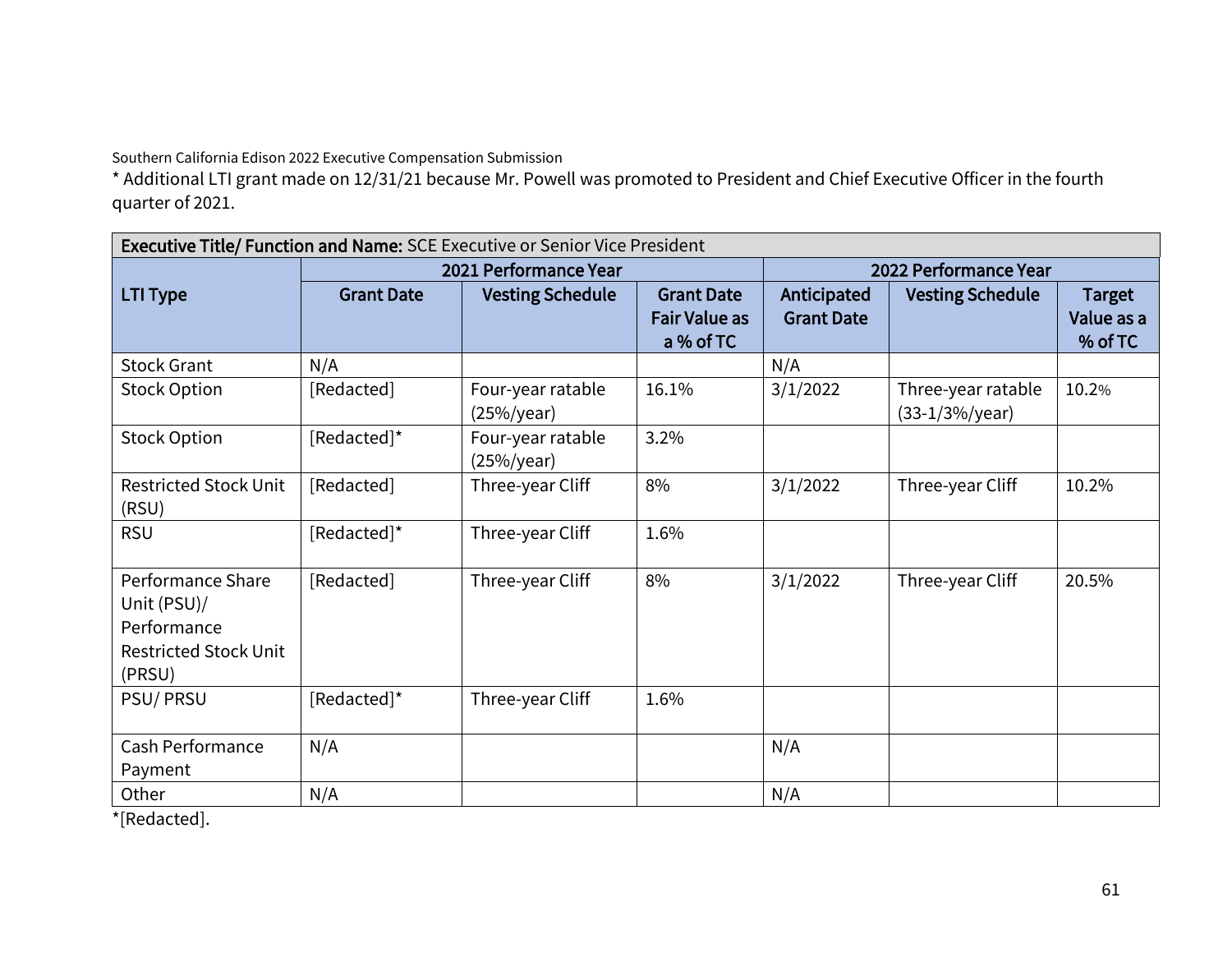| <b>Executive Title/ Function and Name: SCE Executive or Senior Vice President</b>         |                   |                                 |                                              |                                  |                                         |                                     |  |
|-------------------------------------------------------------------------------------------|-------------------|---------------------------------|----------------------------------------------|----------------------------------|-----------------------------------------|-------------------------------------|--|
|                                                                                           |                   | 2021 Performance Year           |                                              |                                  | 2022 Performance Year                   |                                     |  |
| <b>LTI Type</b>                                                                           | <b>Grant Date</b> | <b>Vesting Schedule</b>         | <b>Grant Date Fair</b><br>Value as a % of TC | Anticipated<br><b>Grant Date</b> | <b>Vesting Schedule</b>                 | <b>Target Value</b><br>as a % of TC |  |
| <b>Stock Grant</b>                                                                        | N/A               |                                 |                                              | N/A                              |                                         |                                     |  |
| <b>Stock Option</b>                                                                       | [Redacted]        | Four-year ratable<br>(25%/year) | 17.4%                                        | 3/1/2022                         | Three-year ratable<br>$(33-1/3%)/year)$ | 8.7%                                |  |
| <b>Restricted Stock</b><br>Unit (RSU)                                                     | [Redacted]        | Three-year Cliff                | 8.7%                                         | 3/1/2022                         | Three-year Cliff                        | 8.7%                                |  |
| Performance<br>Share Unit (PSU)/<br>Performance<br><b>Restricted Stock</b><br>Unit (PRSU) | [Redacted]        | Three-year Cliff                | 8.7%                                         | 3/1/2022                         | Three-year Cliff                        | 17.4%                               |  |
| Cash Performance<br>Payment                                                               | N/A               |                                 |                                              | N/A                              |                                         |                                     |  |
| Other                                                                                     | N/A               |                                 |                                              | N/A                              |                                         |                                     |  |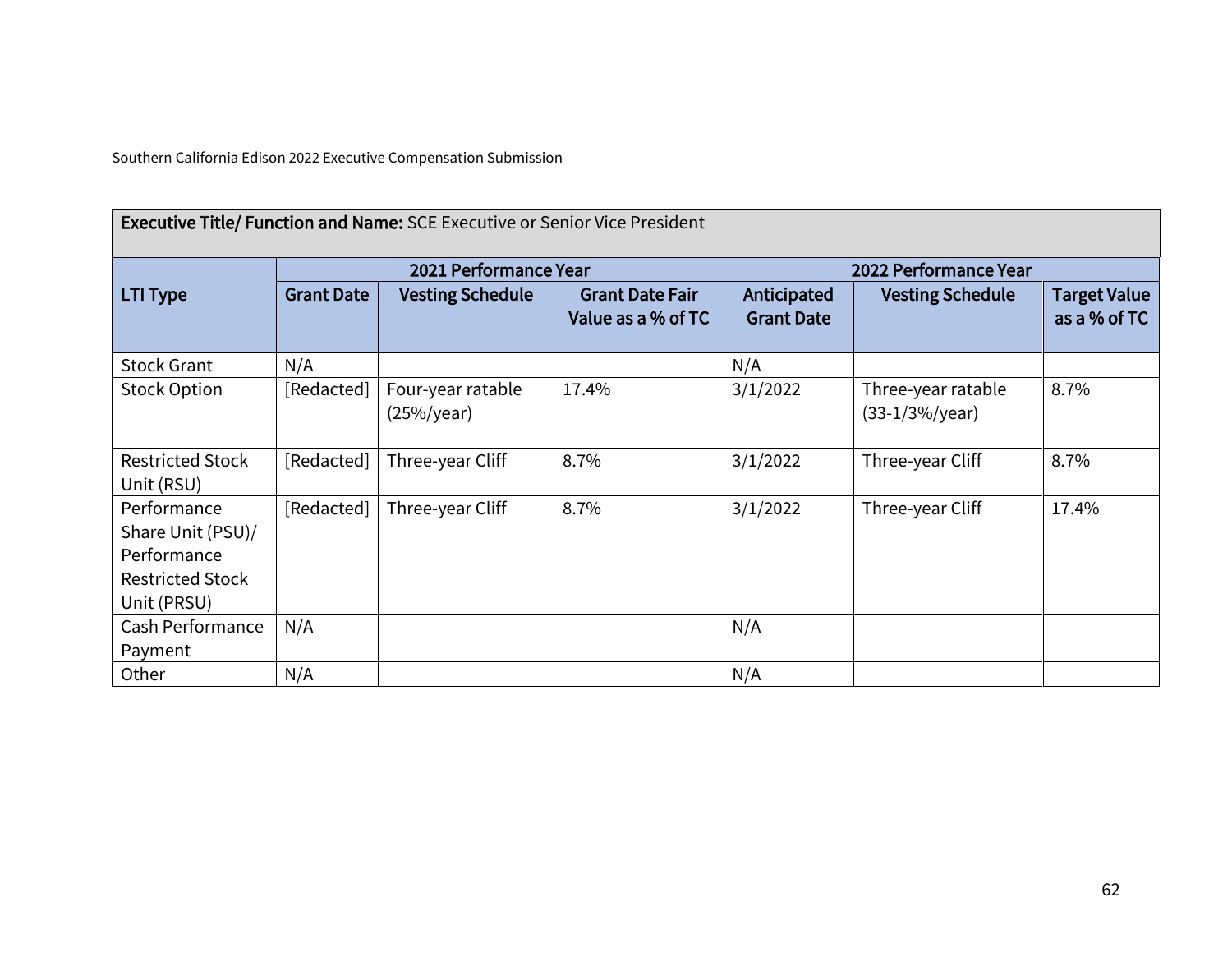| <b>Executive Title/ Function and Name: SCE Executive or Senior Vice President</b>         |                   |                                    |                                              |                                  |                                         |                                     |  |
|-------------------------------------------------------------------------------------------|-------------------|------------------------------------|----------------------------------------------|----------------------------------|-----------------------------------------|-------------------------------------|--|
|                                                                                           |                   | 2021 Performance Year              |                                              |                                  | 2022 Performance Year                   |                                     |  |
| <b>LTI Type</b>                                                                           | <b>Grant Date</b> | <b>Vesting Schedule</b>            | <b>Grant Date Fair</b><br>Value as a % of TC | Anticipated<br><b>Grant Date</b> | <b>Vesting Schedule</b>                 | <b>Target Value</b><br>as a % of TC |  |
| <b>Stock Grant</b>                                                                        | N/A               |                                    |                                              | N/A                              |                                         |                                     |  |
| <b>Stock Option</b>                                                                       | [Redacted]        | Four-year ratable<br>$(25\%/year)$ | 19.2%                                        | 3/1/2022                         | Three-year ratable<br>$(33-1/3%)/year)$ | 9%                                  |  |
| <b>Restricted Stock</b><br>Unit (RSU)                                                     | [Redacted]        | Three-year Cliff                   | 9.6%                                         | 3/1/2022                         | Three-year Cliff                        | 9%                                  |  |
| Performance<br>Share Unit (PSU)/<br>Performance<br><b>Restricted Stock</b><br>Unit (PRSU) | [Redacted]        | Three-year Cliff                   | 9.6%                                         | 3/1/2022                         | Three-year Cliff                        | 18.1%                               |  |
| Cash Performance<br>Payment                                                               | N/A               |                                    |                                              | N/A                              |                                         |                                     |  |
| Other                                                                                     | N/A               |                                    |                                              | N/A                              |                                         |                                     |  |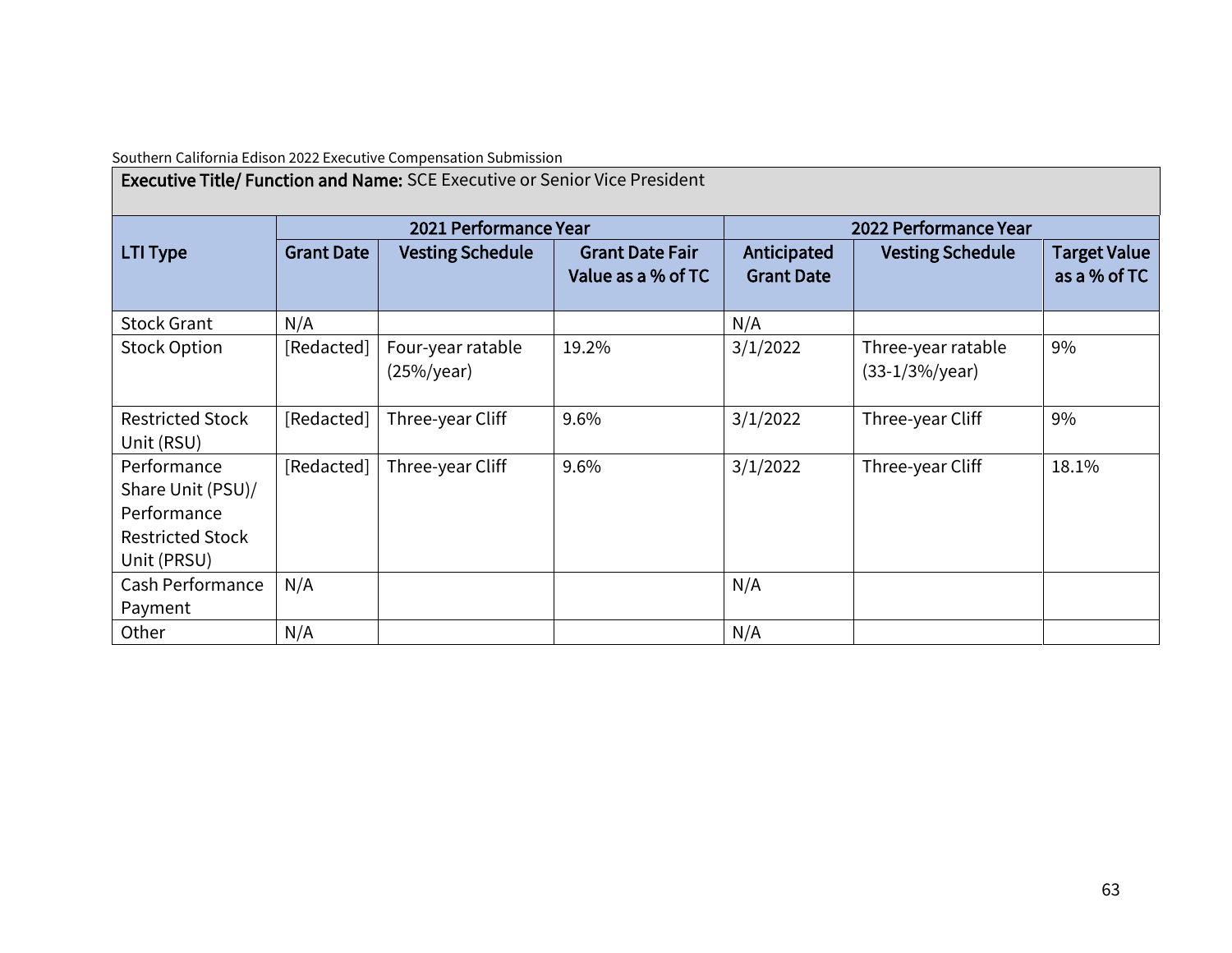| <b>Executive Title/ Function and Name: SCE Executive or Senior Vice President</b>         |                   |                                    |                                              |                                  |                                         |                                     |  |
|-------------------------------------------------------------------------------------------|-------------------|------------------------------------|----------------------------------------------|----------------------------------|-----------------------------------------|-------------------------------------|--|
|                                                                                           |                   | 2021 Performance Year              |                                              |                                  | 2022 Performance Year                   |                                     |  |
| <b>LTI Type</b>                                                                           | <b>Grant Date</b> | <b>Vesting Schedule</b>            | <b>Grant Date Fair</b><br>Value as a % of TC | Anticipated<br><b>Grant Date</b> | <b>Vesting Schedule</b>                 | <b>Target Value</b><br>as a % of TC |  |
| <b>Stock Grant</b>                                                                        | N/A               |                                    |                                              | N/A                              |                                         |                                     |  |
| <b>Stock Option</b>                                                                       | [Redacted]*       | Four-year ratable<br>$(25\%/year)$ | 11.4%                                        | 3/1/2022                         | Three-year ratable<br>$(33-1/3%)/year)$ | 8.8%                                |  |
| <b>Restricted Stock</b><br>Unit (RSU)                                                     | [Redacted]*       | Three-year Cliff                   | 5.7%                                         | 3/1/2022                         | Three-year Cliff                        | 8.8%                                |  |
| Performance<br>Share Unit (PSU)/<br>Performance<br><b>Restricted Stock</b><br>Unit (PRSU) | [Redacted]*       | Three-year Cliff                   | 5.8%                                         | 3/1/2022                         | Three-year Cliff                        | 17.6%                               |  |
| Cash Performance<br>Payment                                                               | N/A               |                                    |                                              | N/A                              |                                         |                                     |  |
| Other                                                                                     | N/A               |                                    |                                              | N/A                              |                                         |                                     |  |

\*[Redacted].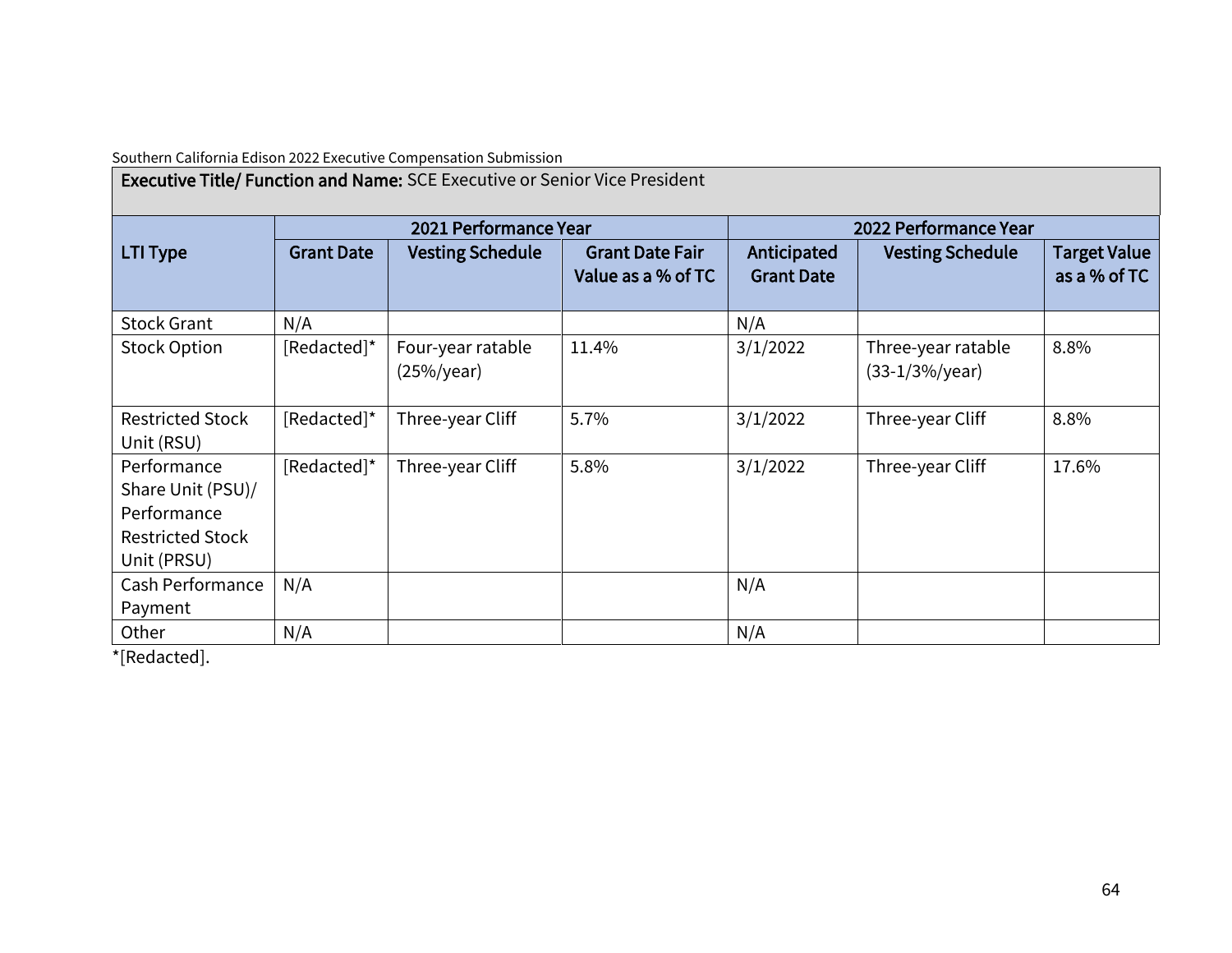| <b>Executive Title/ Function and Name: SCE Executive or Senior Vice President</b>         |                   |                                    |                                              |                                  |                                         |                                     |  |
|-------------------------------------------------------------------------------------------|-------------------|------------------------------------|----------------------------------------------|----------------------------------|-----------------------------------------|-------------------------------------|--|
|                                                                                           |                   | 2021 Performance Year              |                                              |                                  | 2022 Performance Year                   |                                     |  |
| <b>LTI Type</b>                                                                           | <b>Grant Date</b> | <b>Vesting Schedule</b>            | <b>Grant Date Fair</b><br>Value as a % of TC | Anticipated<br><b>Grant Date</b> | <b>Vesting Schedule</b>                 | <b>Target Value</b><br>as a % of TC |  |
| <b>Stock Grant</b>                                                                        | N/A               |                                    |                                              | N/A                              |                                         |                                     |  |
| <b>Stock Option</b>                                                                       | [Redacted]*       | Four-year ratable<br>$(25\%/year)$ | 41.6%                                        | 3/1/2022                         | Three-year ratable<br>$(33-1/3%)/year)$ | 10%                                 |  |
| <b>Restricted Stock</b><br>Unit (RSU)                                                     | [Redacted]*       | Three-year Cliff                   | 20.8%                                        | 3/1/2022                         | Three-year Cliff                        | 10%                                 |  |
| Performance<br>Share Unit (PSU)/<br>Performance<br><b>Restricted Stock</b><br>Unit (PRSU) | [Redacted]*       | Three-year Cliff                   | 20.8%                                        | 3/1/2022                         | Three-year Cliff                        | 20.1%                               |  |
| Cash Performance<br>Payment                                                               | N/A               |                                    |                                              | N/A                              |                                         |                                     |  |
| Other                                                                                     | N/A               |                                    |                                              | N/A                              |                                         |                                     |  |

\*[Redacted].

## If "Other" LTIP Type indicated, provide explanation:

N/A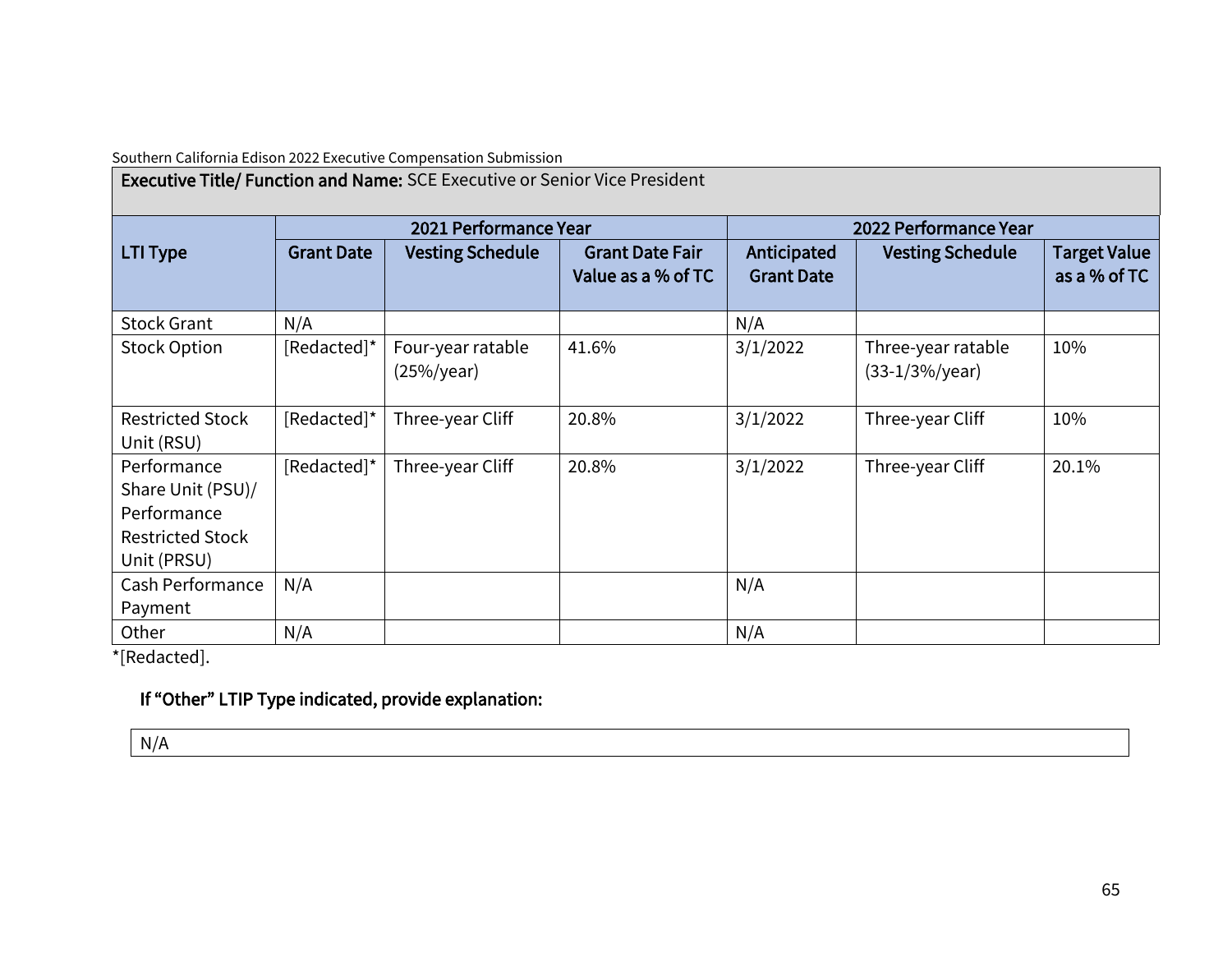#### ii) Is any LTIP compensation not at risk?

Yes: <del>□</del> No: ⊠

#### Describe/Explain:

All of SCE's LTIP compensation (stock options, RSUs, and PSUs) is equity-based and at risk because the value the grant recipient will ultimately receive will depend on EIX's stock performance. A company's stock can lose value, even all its value.

All of SCE's LTIP compensation is also at-risk because it is subject to time-based vesting conditions.

In addition, stock options and PSUs are subject to performance conditions that may result in zero payout or below-target payouts.

#### iii) Were the 2021 LTIP payouts determined based on a performance range (i.e., below minimum/threshold, minimum/threshold, target, maximum)? Check one:

Yes:  $\boxtimes$  No:  $\Box$ 

iv) Did the electrical corporation use one range for all 2021 LTIP metrics or differing ranges based on the category of metric)? Check one:

One range for all metrics:  $□$  Multiple ranges:  $□$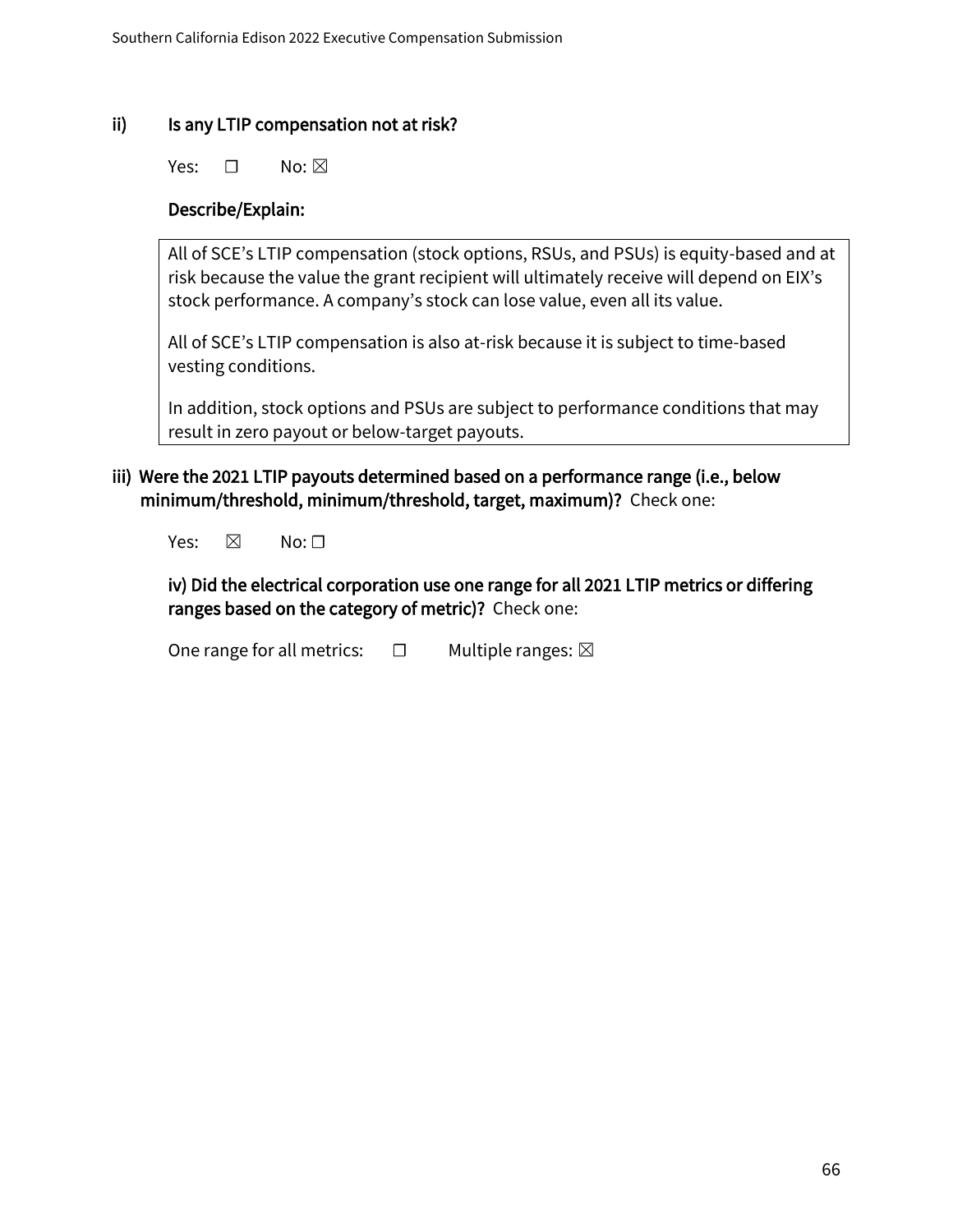Southern California Edison 2022 Executive Compensation Submission v) Provide the 2021 LTIP metric range(s):

|                                           | <b>Below</b> | Minimum | <b>Target</b> | Maximum |
|-------------------------------------------|--------------|---------|---------------|---------|
|                                           | Minimum      |         |               |         |
| <b>Electrical Corporation Actual Data</b> |              |         |               |         |
| <b>Total Shareholder</b>                  | $0\%$        | 25%     | 100%          | 200%    |
| Return (TSR)                              |              |         |               |         |
| Performance                               |              |         |               |         |
| Shares*                                   |              |         |               |         |
| <b>Earnings Per Share</b>                 | $0\%$        | 25%     | 100%          | 200%    |
| (EPS) Performance                         |              |         |               |         |
| Shares*                                   |              |         |               |         |
| Stock Options*                            | 0%           | $0\%$   | N/A           | N/A     |

#### Table 7a.2 2021 LTIP Performance Range(s)

## Describe the interpolation method between categories (e.g., straight line):

\*For TSR Performance Shares, if EIX achieves a TSR ranking between the 25th percentile (Minimum) and the 50th percentile (Target) or between the 50th percentile (Target) and the 75th percentile (Maximum), the number of shares paid is interpolated on a straightline basis.

For EPS Performance Shares, if EIX's EPS for a year as a percentage of target EPS is between 80% (Minimum) and 100% (Target) or between 100% (Target) and 120% (Maximum), the EPS performance multiple is interpolated on a straight-line basis, with discrete intervals at every 4th percentage point.

The exercise price for a stock option (which is equal to the closing price of a share of EIX Common Stock on the grant date) is the minimum level of performance. If EIX Common Stock is trading at or below that exercise price, then the stock option cannot be exercised for any value at that time. If EIX Common Stock is trading above that exercise price, then the stock option (if vested) can be exercised with a payout based on the difference between the market price at exercise and the exercise price.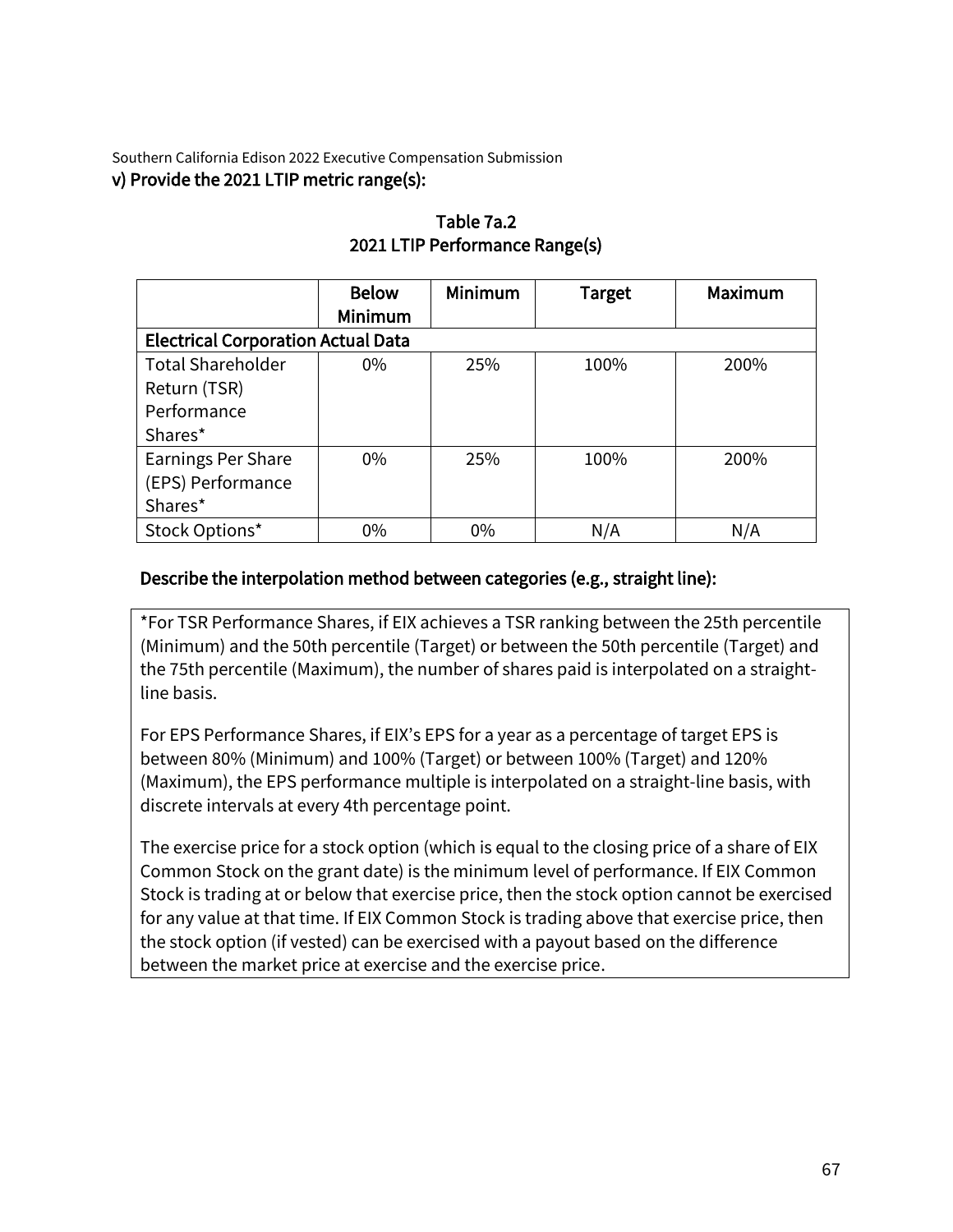Southern California Edison 2022 Executive Compensation Submission vi) Provide the 2022 LTIP metric range(s):

|                                           | <b>Below</b>   | Minimum | <b>Target</b> | <b>Maximum</b> |
|-------------------------------------------|----------------|---------|---------------|----------------|
|                                           | <b>Minimum</b> |         |               |                |
| <b>Electrical Corporation Actual Data</b> |                |         |               |                |
| <b>Total Shareholder</b>                  | $0\%$          | 25%     | 100%          | 200%           |
| Return (TSR)                              |                |         |               |                |
| Performance                               |                |         |               |                |
| Shares*                                   |                |         |               |                |
| Earnings Per Share                        | $0\%$          | 25%     | 100%          | 200%           |
| (EPS) Performance                         |                |         |               |                |
| Shares*                                   |                |         |               |                |
| Stock Options*                            | $0\%$          | $0\%$   | N/A           | N/A            |

## Table 7a.3 2022 LTIP Performance Range(s)

## Describe the interpolation method between categories (e.g., straight line):

\*There is no change in the interpolation method. It is the same as described above for Table 7a.2 – 2021 LTIP Performance Range(s).

## i) Use of Any Performance Triggers

Does the electrical corporation's 2022 LTIP use any performance triggers (e.g., must achieve annual earnings per share of at least XYZ before any LTIP payments are made)? Check one:

Yes:  $\boxtimes$  No:  $\square$ 

#### If "Yes", please describe any performance triggers:

As described above for Table 7a.2 – 2021 LTIP Performance Range(s), performance shares and options have minimum performance thresholds, and performance below those minimum thresholds results in zero payout.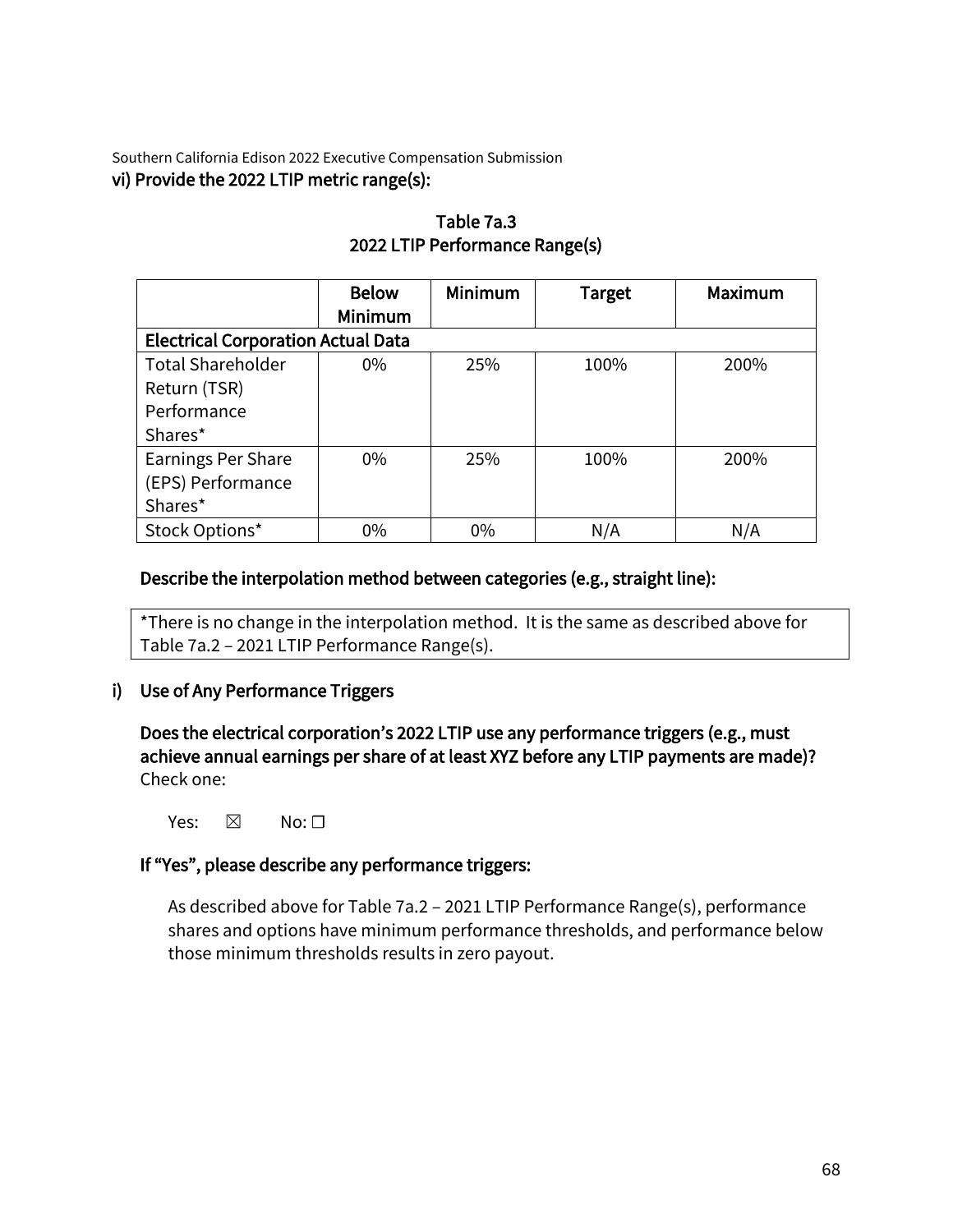## vii) Use of Any Automatic Deductions

Does the electrical corporation's 2022 LTIP have any automatic deductions (e.g., Failure to achieve WMP targets results in X% reduction, Catastrophic wildfire results in zeroing out all safety metrics)? Check one:

Yes: □ No: ⊠

If "Yes", please describe all automatic deductions:

N/A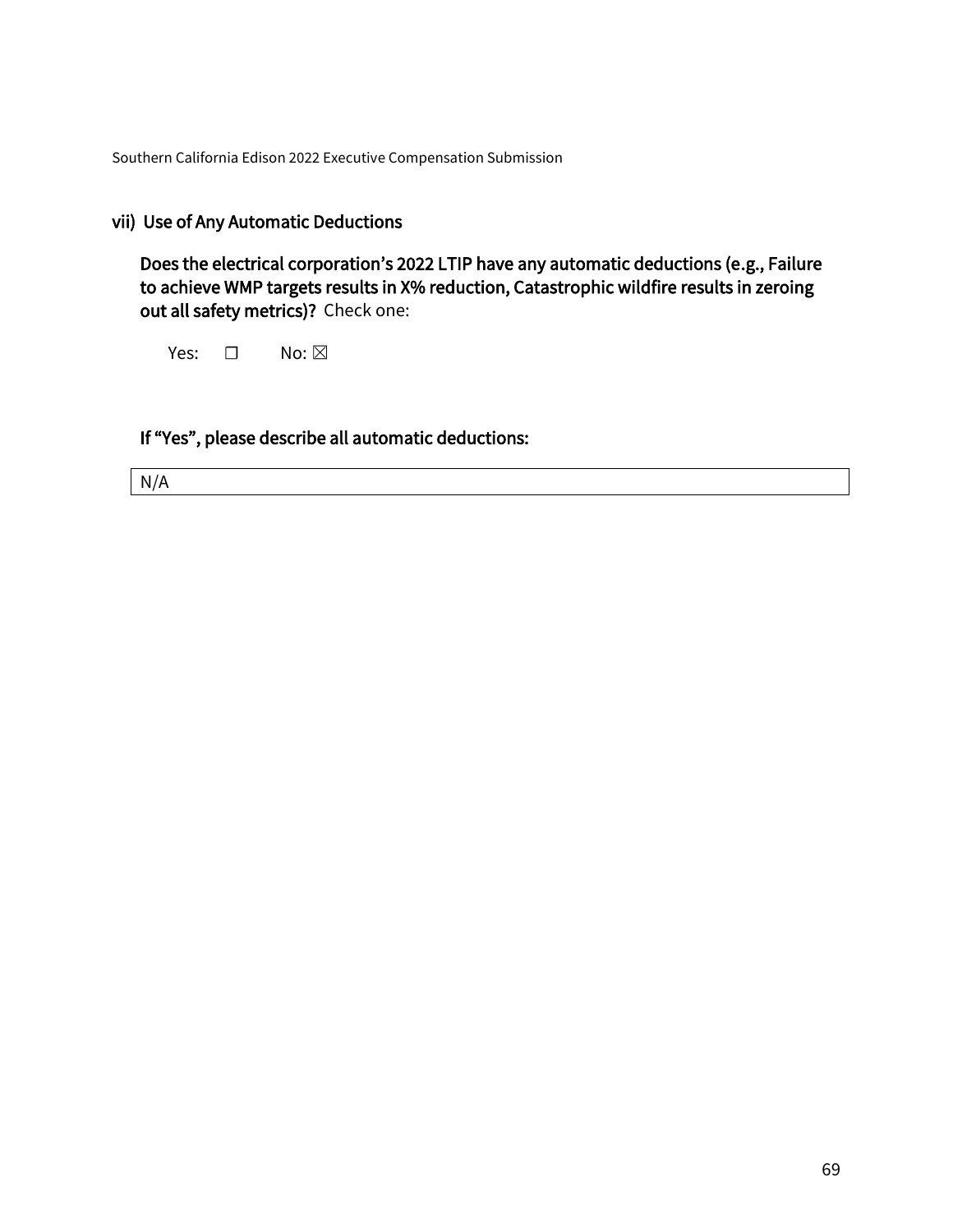## Southern California Edison 2022 Executive Compensation Submission **Section 7c: LTIP Measures, Weighting and Vesting**

Instructions: For each LTIP Type, indicate vesting period and type. If basis of award differs amongst position or person, copy Table 7c.1 and Table 7c.2 as necessary and indicate who the table applies to in space provided at the top of the table. Add additional tables if LTIP varies for certain officer classifications.

| <b>Executive Title/ Function and Name: All Executive Officers</b> |                                |
|-------------------------------------------------------------------|--------------------------------|
| LTI Type                                                          | <b>Vesting Period and Type</b> |
| Electrical                                                        |                                |
| Corporation                                                       |                                |
| <b>Actuals</b>                                                    |                                |
| <b>Stock Grant</b>                                                | N/A                            |
| <b>Stock Option</b>                                               | Four-year ratable (25%/year)   |
| <b>RSU</b>                                                        | Three-year cliff vesting       |
| PSU/PRSU                                                          | Three-year cliff vesting       |
| Cash                                                              | N/A                            |
| Other                                                             | N/A                            |
| <b>Weighting Total:</b>                                           |                                |

Table 7c.1 2021 LTIP Measures Vesting\*

\* Stock ownership requirements for executive officers require significant equity holdings to be maintained and prohibit or limit sales of stock.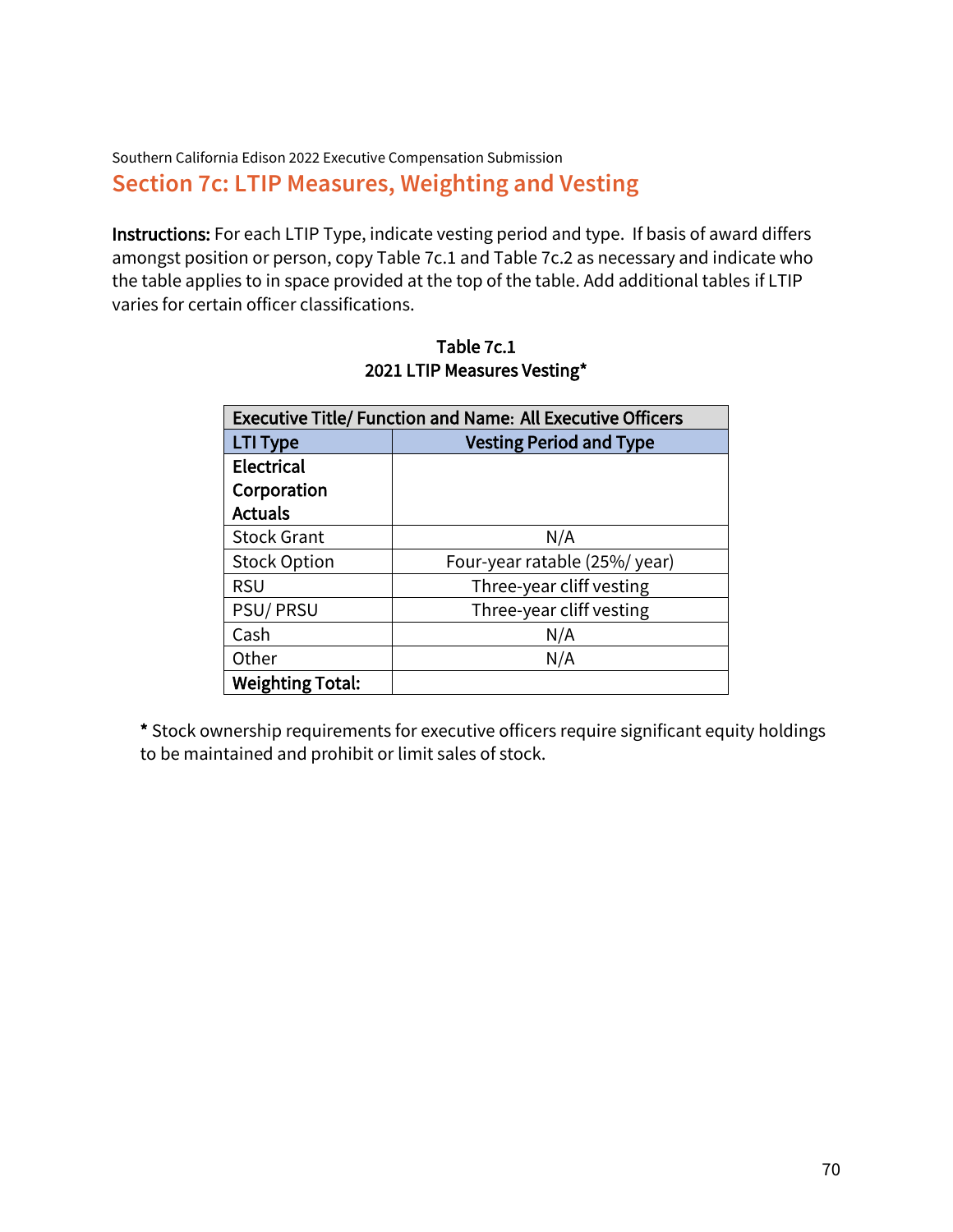## Table 7c.2 2022 LTIP Measures Vesting\*

| <b>Executive Title/ Function and Name: All Executive Officers</b> |                                   |  |
|-------------------------------------------------------------------|-----------------------------------|--|
| <b>LTI Type</b>                                                   | <b>Vesting Period and Type</b>    |  |
| <b>Electrical Corporation Actuals</b>                             |                                   |  |
| <b>Stock Grant</b>                                                | N/A                               |  |
| <b>Stock Option</b>                                               | Three-year ratable (33-1/3%/year) |  |
| <b>RSU</b>                                                        | Three-year cliff vesting          |  |
| PSU/PRSU                                                          | Three-year cliff vesting          |  |
| Cash                                                              | N/A                               |  |
| Other                                                             | N/A                               |  |
| <b>Weighting Total:</b>                                           |                                   |  |

\* Stock ownership requirements for executive officers require significant equity holdings to be maintained and prohibit or limit sales of stock.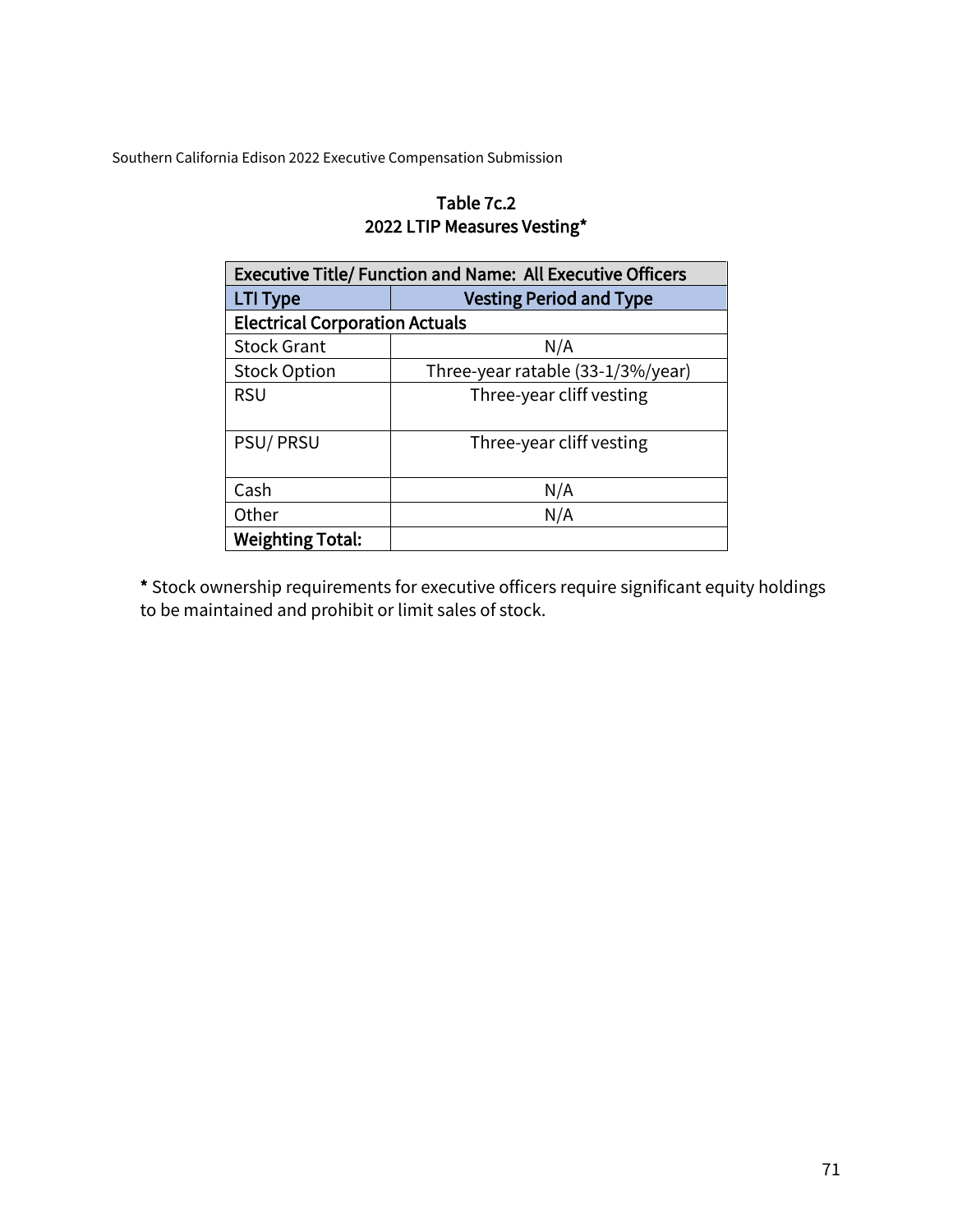#### **Attachment A Supplemental Attachment to the 2022 Executive Compensation Structure Submission of Southern California Edison Company (SCE)**

#### **Overview of SCE's Executive Compensation Structure**

SCE's executive compensation structure promotes safety as a priority, helps ensure public safety and utility financial stability, and otherwise meets (i) the requirements set forth in Public Utilities Code (Pub. Util. Code) Sections 8389(e)(4) and 8389(e)(6), (ii) the Office of Energy Infrastructure Safety's (Energy Safety) 2022 Executive Compensation Structure Submission Guidelines (Energy Safety Guidance), and (iii) the majority of elements in Assigned Commissioner Ruling, Proposal 9 for Pacific Gas and Electric Company (PG&E).

The SCE Board of Directors' Compensation and Executive Personnel Committee (Compensation Committee) determines three compensation elements each year that constitute Total Direct Compensation for our Executive Officers – base salary, annual incentive awards and long-term incentive awards. Base salary is a fixed rate of income for the year. Annual incentive awards are the variable portion of market-based cash compensation and are designed to focus attention on specific safety, operational, financial and strategic objectives that benefit our customers and other stakeholders. Long-term incentive compensation is largely tied to underlying stock performance, promotes a focus on the company's long-term goals and financial health, in alignment with our customers, investors and other stakeholders. To effectively recruit and retain qualified executives to run the utility, the company aligns with market practice for all three pay elements.

The structure of SCE's executive incentive compensation prioritizes and focuses on safety outcomes in a variety of ways, including:

▶ SCE's annual incentive award program provides that safety and compliance are foundational, and significant lapses can result in the Compensation Committee reducing or eliminating annual incentive compensation for the year. The Compensation Committee has exercised its authority in this area multiple times to reduce annual incentive awards for safety performance, including eliminating annual incentive awards for 2018 for certain Executive Officers in light of the impact of wildfires on SCE's service area. In the event "the electrical corporation causes a catastrophic wildfire that results in one or more fatalities," the Compensation Committee can, as outlined in Pub. Util. Code §8389(e), deny all annual incentive compensation.

► Focusing on safety outcomes by placing a target weighting of 55% on the Safety & Resiliency goal category for 2022 annual incentive awards (see the summary of the 2022 goals included at the end of this Attachment A), and reducing annual incentive award payouts if specific safety and safety-related targets are not achieved.

 $\blacktriangleright$  The value of the long-term incentive awards, with their multiple-year vesting periods, is primarily tied to long-term share price performance and incentivizes executives to adopt a longer-term view of corporate performance in the decisions they make today, such as emphasizing safety and safety culture. The company's share price is linked to SCE's long-term ability to satisfy the needs and expectations of our many stakeholders including customers, communities, regulators and investors. Significantly, over the past several years, the risks associated with wildfires have impacted the long-term incentive plan value for executives. The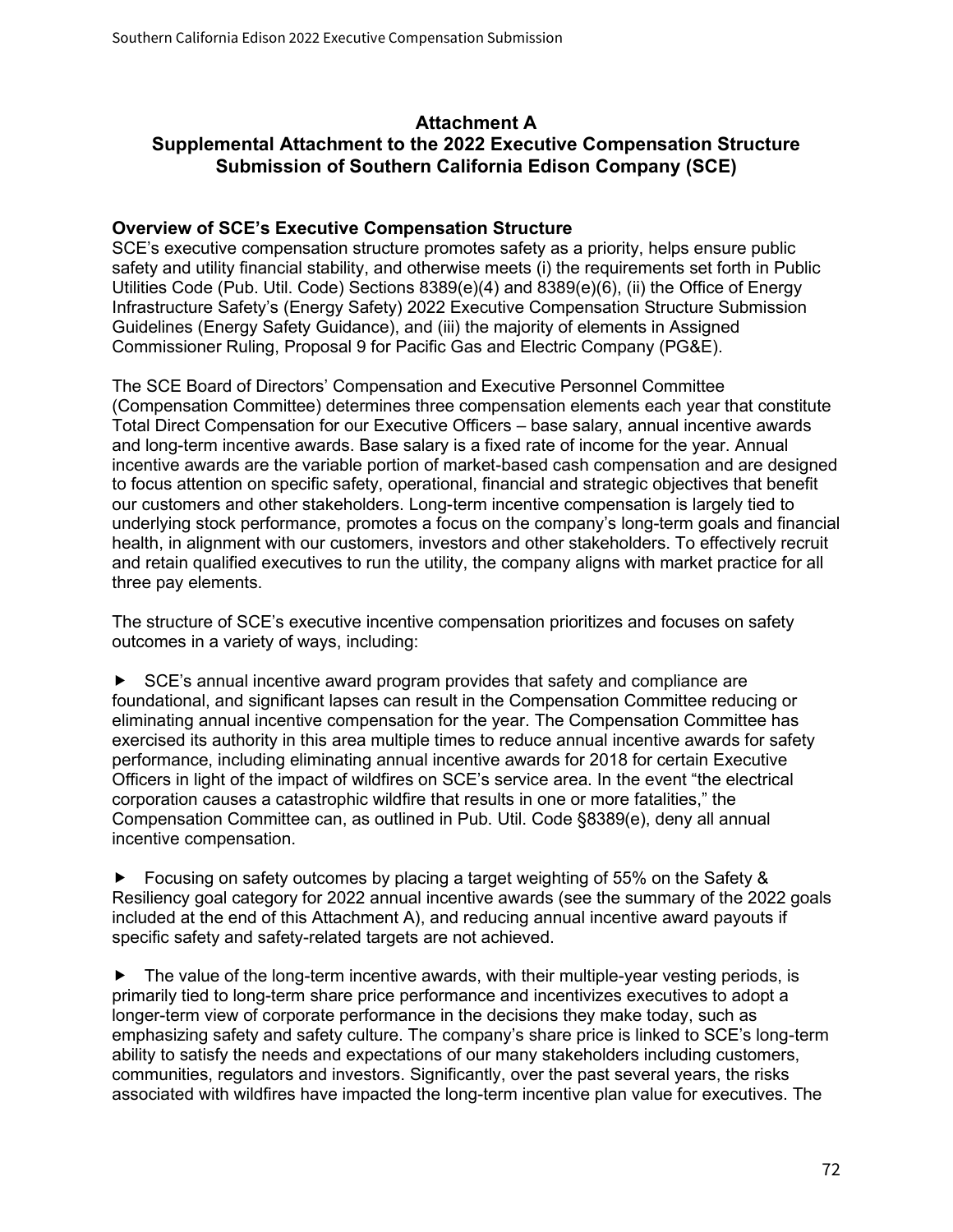awards provide a strong incentive for executives to take actions that mitigate risk and improve the safety and resiliency of our communities in an enduring manner.

#### **Compliance with Pub. Util. Code** § **8389(e) and Energy Safety's Guidance**

The following table provides an overview of how the three elements of SCE's Total Direct Compensation meet the requirements set forth in Pub. Util. Code §8389(e).

| <b>Element of Total</b>          |                                                                                                                                    |                                                                                                                                                                                                                                                                                                                                                                                                                                                                                                                                                                                                                                                                                                                                                                                                                                                                                                                                                                                                                                                                                 |
|----------------------------------|------------------------------------------------------------------------------------------------------------------------------------|---------------------------------------------------------------------------------------------------------------------------------------------------------------------------------------------------------------------------------------------------------------------------------------------------------------------------------------------------------------------------------------------------------------------------------------------------------------------------------------------------------------------------------------------------------------------------------------------------------------------------------------------------------------------------------------------------------------------------------------------------------------------------------------------------------------------------------------------------------------------------------------------------------------------------------------------------------------------------------------------------------------------------------------------------------------------------------|
| <b>Direct</b>                    |                                                                                                                                    |                                                                                                                                                                                                                                                                                                                                                                                                                                                                                                                                                                                                                                                                                                                                                                                                                                                                                                                                                                                                                                                                                 |
| Compensation                     | Form                                                                                                                               | Alignment with Pub. Util. Code §8389(e)                                                                                                                                                                                                                                                                                                                                                                                                                                                                                                                                                                                                                                                                                                                                                                                                                                                                                                                                                                                                                                         |
| <b>Base Salary</b>               | Fixed Pay: Cash                                                                                                                    | SCE does not have employment contracts or<br>guarantees of cash compensation; base salaries<br>comprise less than half of each Executive Officer's<br>target Total Direct Compensation                                                                                                                                                                                                                                                                                                                                                                                                                                                                                                                                                                                                                                                                                                                                                                                                                                                                                          |
| Annual Incentive<br>Awards       | Variable Pay: Cash                                                                                                                 | Annual incentive awards require achievement of target<br>$\bullet$<br>objectives related to specific initiatives (goal categories)<br>that are assessed through various metrics (success<br>metrics) that promote safety and/or utility financial<br>stability<br>Safety and compliance are also foundational, and the<br>$\bullet$<br>Compensation Committee can reduce or eliminate<br>awards if there are significant lapses in safety or<br>compliance, regardless of the company's performance<br>in the specific safety and compliance metrics<br>established at the beginning of a goal year<br>No guaranteed minimum payout, maximum payout is<br>$\bullet$<br>200% of target; significant "at risk" compensation<br>Nearly all of the success measures that are used to<br>$\bullet$<br>determine the payout are based on meeting<br>performance metrics that are objectively measurable<br>Performance on annual goals and long-term incentives<br>$\bullet$<br>is reviewed by auditors annually and reviewed and<br>scored by the independent Compensation Committee |
| Long-Term<br>Incentive<br>Awards | Variable Pay:<br>Equity<br>50%<br>performance<br>shares<br>25% stock<br>٠<br>options<br>25% restricted<br>$\bullet$<br>stock units | Promote utility financial stability by enhancing<br>$\bullet$<br>executives' focus on the company's long-term goals<br>75% of long-term incentive awards have payouts<br>$\bullet$<br>determined by achievement of objective outcome-based<br>performance metrics<br>All awards at risk, with no guaranteed minimum payout<br>$\bullet$<br>Restricted stock units are subject to a three-year cliff<br>$\bullet$<br>vesting requirement; performance shares are subject to<br>a three-year performance based-vesting requirement;<br>stock options vest in installments over a three-year<br>period; in addition, stock ownership requirements for<br>Executive Officers require significant equity holdings to<br>be maintained and prohibit or limit sales of stock<br>Long-term and annual incentive awards comprise the<br>٠<br>majority of Executive Officers' compensation and the<br>variable nature puts these components "at risk" subject<br>to performance                                                                                                           |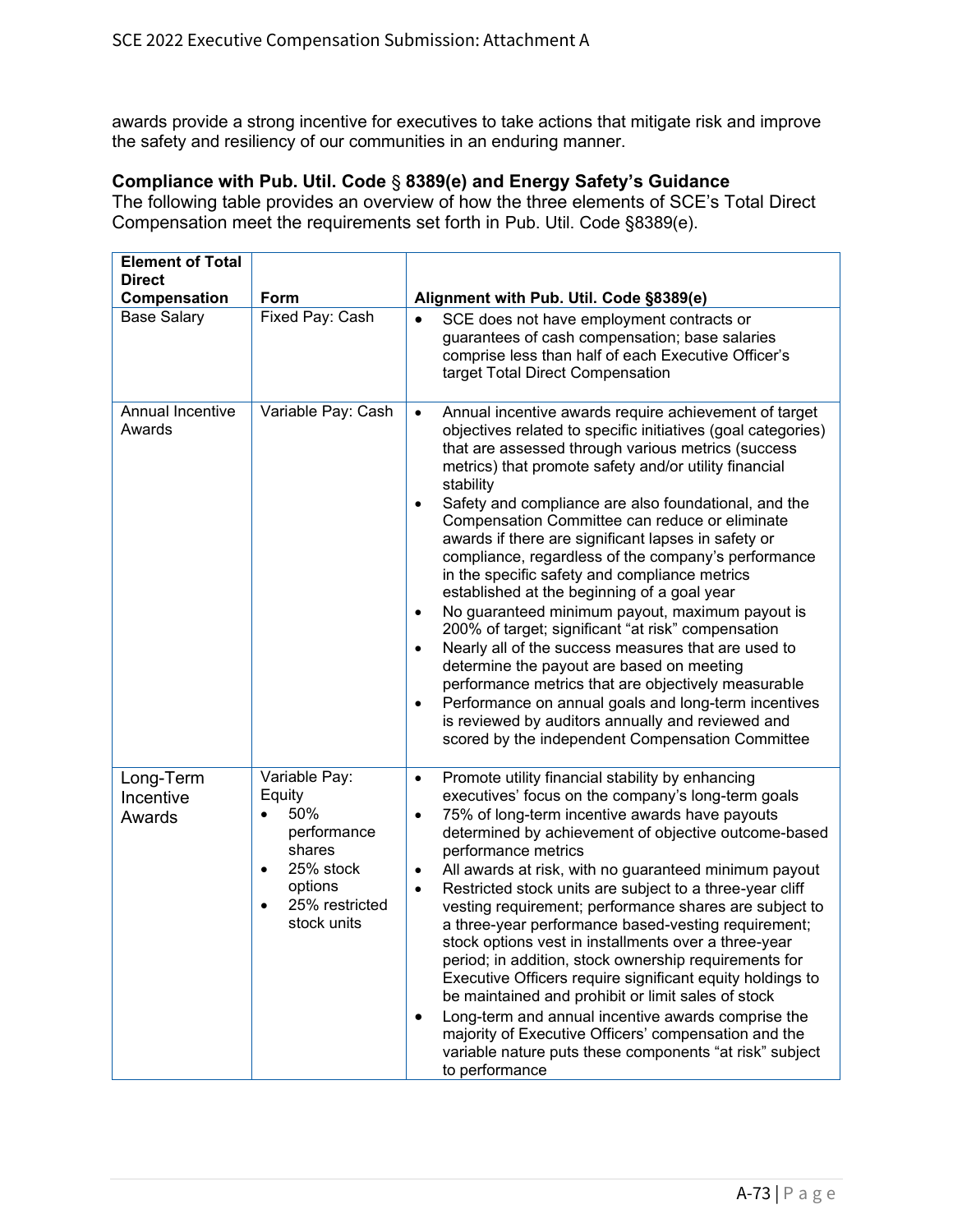## **Role of Compensation Committee**

The Compensation Committee is responsible for reviewing and determining the total compensation paid to Executive Officers. The Committee is comprised of independent Board members who have significant experience and qualifications and bring a variety of perspectives to the Compensation Committee's deliberations. No officers or other employees serve on the Compensation Committee.

The Compensation Committee retains an independent compensation consultant, Pay Governance, to assist in evaluating Executive Officer compensation, including industry trends and best practices.

In alignment with best practices, the Compensation Committee generally targets a competitive range of +/-15% around the market median for each element of Total Direct Compensation offered under our program: base salaries, annual incentive awards and long-term incentives awards. Above-median compensation usually is not needed, but the +15% end of the range provides flexibility when it is needed for individual recruitment of specialized skills, retention purposes, or to reward exceptional performers. Below-median compensation usually is avoided because it can create retention and recruitment difficulties, but the -15% end of the range provides flexibility for newly promoted executives or other circumstances where below-median compensation is appropriate for a time. The Compensation Committee exercises its judgment in setting the compensation level for each Executive Officer.

## **Base Salary and Employment Contracts**

#### *SCE does not have employment contracts or guarantees of base pay. The company has evaluated employment contracts and concluded there are more downsides than benefits to providing contracts.*

The Compensation Committee evaluates Executive Officers' base salaries every year according to their position and performance.

SCE's Executive Officers do not have employment contracts and do not have contractual rights to receive fixed base salaries. Employment contracts benefit the executive more than the company. Some of the downsides of employment contracts include:

 $\blacktriangleright$  The company's ability to terminate at will for performance would be heavily impacted if there was a specified term of employment;

 $\blacktriangleright$  The company's ability to change the terms of employment for an executive under contract is limited even if business or other conditions warrant a change;

 $\blacktriangleright$  To the extent contract terms differ from later-adopted policies or programs, the company may need to renegotiate the contract, which could result in a contract of higher value to the executive than the company originally intended; and

 $\blacktriangleright$  If a contract provision is subsequently prohibited by a change in the law, that may also require a contract renegotiation or otherwise result in a contract of higher value to the executive than intended.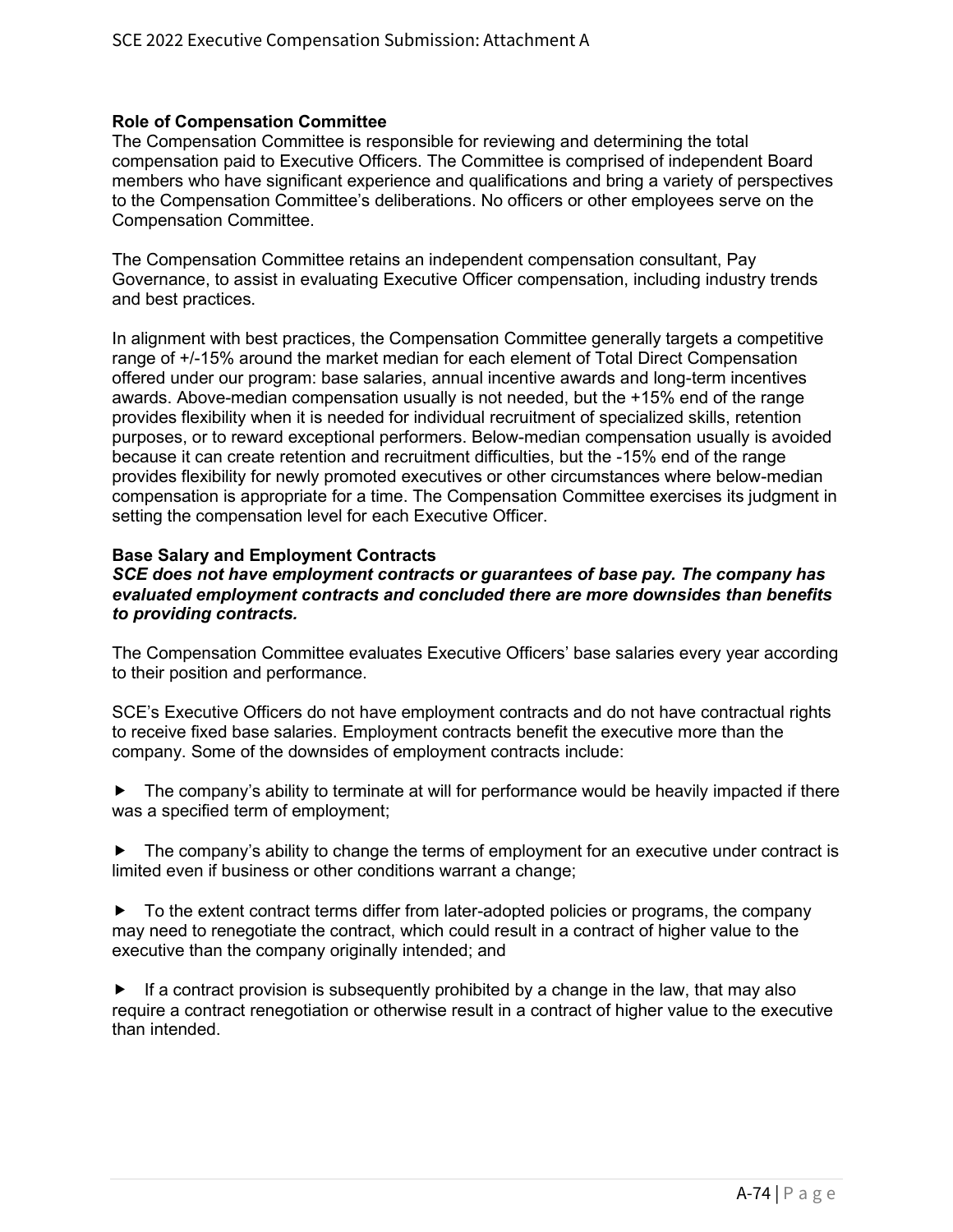## **Annual Incentive Awards**

*Annual incentive awards are structured to promote safety and help ensure public safety and the financial stability of the utility as outlined in Pub. Util. Code §8389 (e). The Safety and Operations Committee of the Board applies its relevant safety experience and formally participates in establishing safety and operational goals and success measures to be used for the annual incentive awards, including the weight afforded to various goal categories.* 

There are two components that determine the payout of SCE's annual incentive awards: a company multiplier and an individual performance modifier (IPM). The company multiplier is determined by assessing company performance against goals and applies to all employees, including Executive Officers. The IPM is a modifier for exempt employees, including Executive Officers, and reflects their individual performance.

Annual incentive awards are placed "at risk" and are paid out to the extent important goals and objectives are met or exceeded. In accordance with market practice, poor company performance results in reduced or no payouts, target performance results in target payouts, and exemplary performance is rewarded with above-target payouts. The minimum annual incentive award payout is \$0. The maximum award is 200% of target, which Pay Governance advises is the most prevalent practice among our peers.

When circumstances warrant reductions in pay for executives – rather than for the entire employee population – IPMs or the company multiplier for certain executives may be further modified. This occurred for 2017, 2018, 2019 and 2020 annual incentives, when additional deductions of 10 or more points were applied for Executive Officers and certain other executives in response to the company's safety performance. Certain Executive Officers received no annual incentive payment for 2018 in light of the impact of wildfires on our communities.

The process of determining the company multiplier starts at the beginning of each year when the incentive award goals are established. These goals focus executives' attention on the foundational importance of safety, compliance, and SCE's values, and the two goal categories of Safety and Resiliency and Performance Management and Operational Excellence.

The 2022 goals convey SCE's emphasis on safety by weighting Safety and Resiliency as 55% of the target award and by also including safety as a foundational goal that can result, and has resulted in some prior years, in a reduction or elimination of the annual award if there is a significant lapse in safety. Performance Management and Operational Excellence weighted at 45% includes a system reliability success measure that impacts safety and a financial performance success measure.

For each goal category, the company provides representative success measures. The success measures are labeled as "representative" to reflect that the Compensation Committee has discretion to adjust for real-world events. Every situation cannot be contemplated when annual goals and success measures are developed. We want executives to react in a dynamic manner to new issues as they arise, particularly in terms of safety.

When goals are established, the subcomponents that comprise goal categories are not assigned specific weights. Allocating small percentages to numerous subcomponents would mask the importance of the overarching goal categories. For example, the most important and heavily weighted category is Safety and Resiliency, which includes wildfire mitigation. Providing a weighting breakdown of subcomponents at the beginning of the year might obscure the critical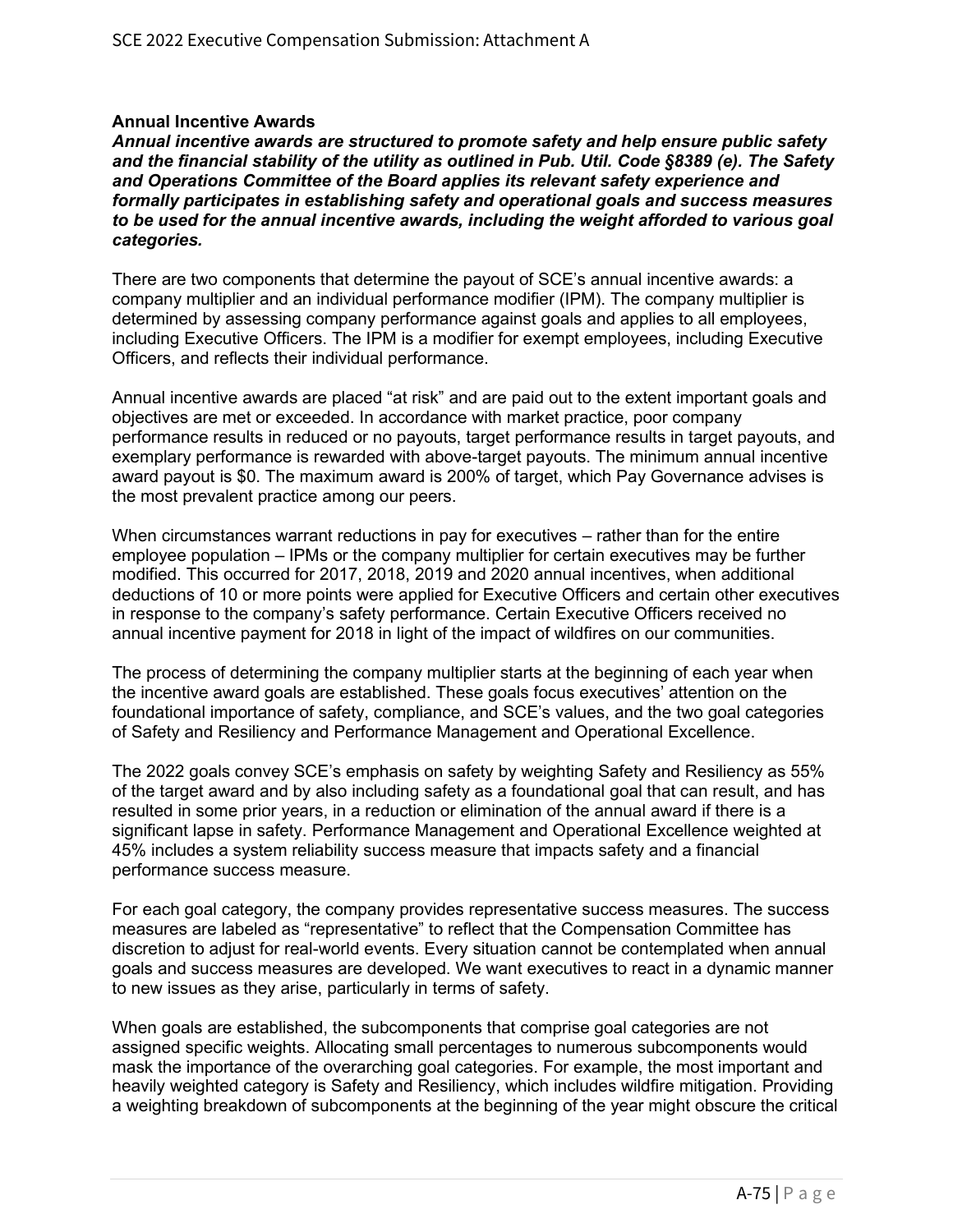importance of *all* the representative success measures within the category. They are *all*  necessary in our effort to increase the safety and resiliency of our communities and our workers. We want executives, and all employees, to be focused on achieving the main objectives and all the success measures, and not make tradeoffs due to small weighting differences between subcomponents.

At the Compensation Committee meeting in February following the end of the goal year, the Compensation Committee assesses all the representative success measures that were approved at the beginning of the goal year, as well as other important activities and developments during the year. The Compensation Committee evaluates the relative importance of the various success measures and scores the subcategories, depending on the extent to which the goals were unmet, met or exceeded, to establish the company multiplier payout percentage. The Compensation Committee can exercise discretion to adjust the company multiplier, including eliminating the annual incentive award entirely, should circumstances warrant.

# **Annual Incentive Award Deductions for Safety Performance Since 2017**

The table below summarizes SCE's annual incentive award deductions for safety performance since 2017.

| <b>Plan</b><br>Year | <b>Total Deduction for Executive Officers</b><br>Due to Unmet Safety, Wildfire<br><b>Resiliency, and/or Foundational Goals</b> | <b>Summary of Unmet Safety, Wildfire</b><br><b>Resiliency, and/or Foundational Goals</b>                                                                                               |
|---------------------|--------------------------------------------------------------------------------------------------------------------------------|----------------------------------------------------------------------------------------------------------------------------------------------------------------------------------------|
| 2021                | 5-point deduction <sup>19</sup>                                                                                                | Below-target performance for Wildfire<br>Resiliency, Safety and Resiliency<br>Capabilities, and Contractor Management                                                                  |
| 2020                | 20-point deduction <sup>20</sup>                                                                                               | Environmental non-compliance incident;<br>three contractor fatalities and one serious<br>injury to a contractor                                                                        |
| 2019                | 14-point deduction <sup>21</sup>                                                                                               | Three contractor fatalities; transformer<br>failure that seriously burned a member of<br>the public; Days Away, Restrictions, and<br>Transfers (DART) injury rate worse than<br>target |

 $19$  Wildfire Resiliency was scored 2 points below target due to reportable ignitions in High Fire Risk Areas and hazard tree assessment and mitigation being worse than target; Safety and Resiliency Capabilities were scored 1 point below target due to some field and work management tool development occurring behind schedule; Contractor Management was scored 2 points below target due to a delay in the revised end-to-end contractor management process.

<sup>&</sup>lt;sup>20</sup> The 20-point deduction was comprised of: 10-point deduction for the entire employee population due to an environmental non-compliance incident; an additional 10-point deduction for Executive Officers (and certain other executives) due to three contractor fatalities and a third-party contractor serious injury.

<sup>&</sup>lt;sup>21</sup> The 14-point deduction was comprised of: 10-point deduction to company modifier due to unmet foundational goals; Safety portion of Operational & Service Excellence goal category was scored 4 points below target due to DART injury rate.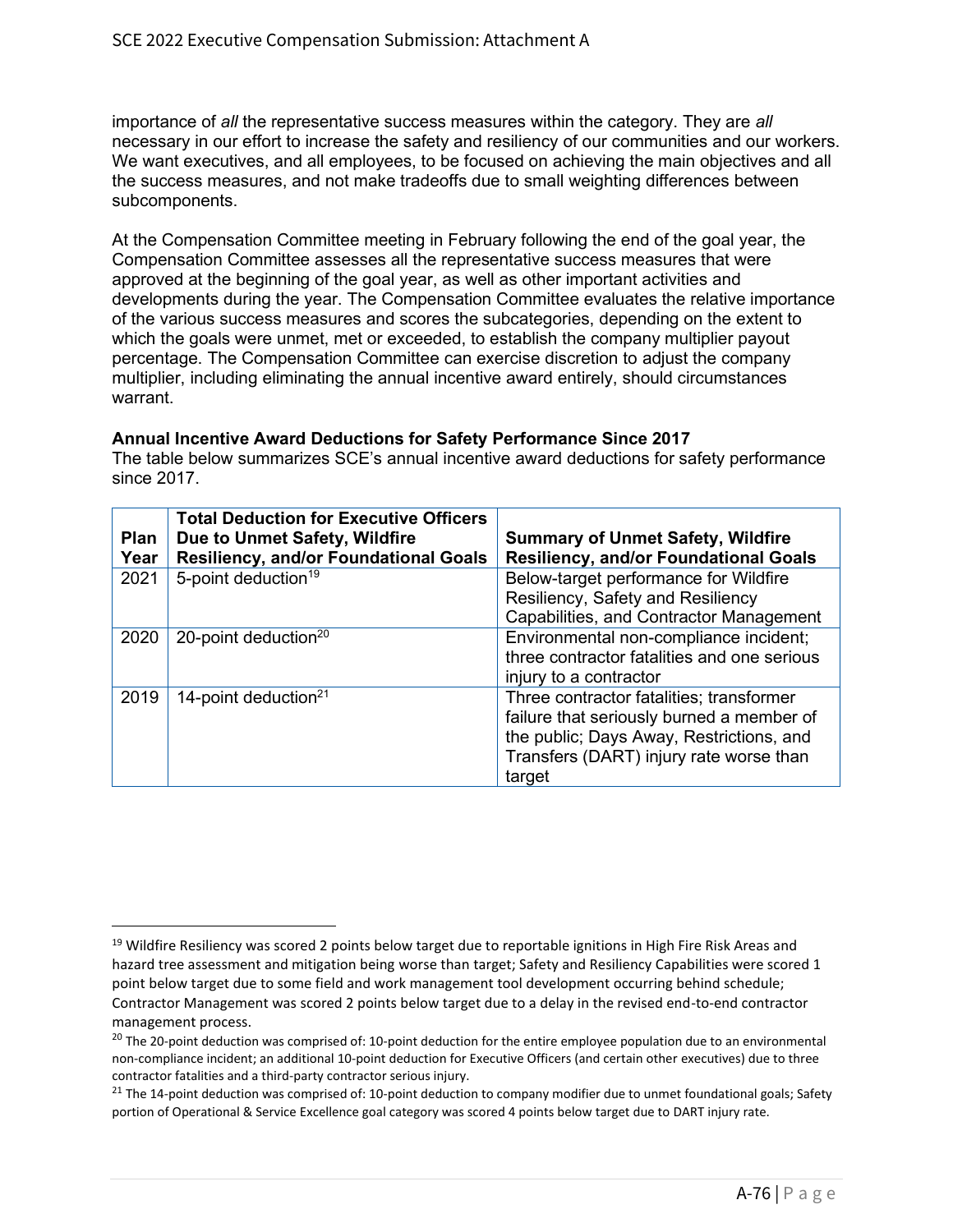| 2018 | Annual incentive completely eliminated<br>for SCE CEO and for SCE President; <sup>22</sup><br>20-point deduction for other Executive<br>Officers $23$ | Impact of wildfires on communities within<br>SCE's service territory; fatalities of (i) two<br>contractors and (ii) a private tree trimmer<br>who came in contact with a power line;<br>DART injury rate worse than target |
|------|-------------------------------------------------------------------------------------------------------------------------------------------------------|----------------------------------------------------------------------------------------------------------------------------------------------------------------------------------------------------------------------------|
| 2017 | 17-point deduction $24$                                                                                                                               | Fatality and a serious injury occurred when<br>members of the public came in contact<br>with downed power wires in separate<br>incidents; DART injury rate worse than<br>target                                            |

# **Long-Term Incentive Awards**

*Pub. Util. Code §8389(e) reflects the importance of promoting utility financial stability, which is needed to ensure efficient capital market access and cost of capital, and for affordable customer rates. The company's long-term incentive awards are tied to the interests of all stakeholders by emphasizing strong long-term financial stability and performance.* 

All of the company's long-term incentives (LTI) are awarded as equity instruments reflecting, or valued by reference to, EIX Common Stock. Seventy-five percent (75%) of the long-term equity mix is tied to outcome-based performance metrics: the performance shares that comprise 50% of the award value; and the non-qualified stock options that comprise 25% of the award value. Performance shares use two metrics, with each metric weighted 50%: relative total shareholder return of EIX Common Stock over a three-year performance period compared to other companies in the Philadelphia Utility Index; and three-year average annual core earnings per share, measured against target levels. Stock options are performance-based because executives will realize value only if the market value of EIX Common Stock appreciates after the options are granted.

The remaining 25% of LTI is awarded as restricted stock units subject to a three-year cliff vesting requirement. Performance shares are subject to a three-year performance basedvesting requirement. Stock options vest in approximately equal installments over a period of three years. The company also has an LTI holding requirement. Executive Officers must continue to hold shares obtained from LTI to the extent necessary to meet the stock ownership requirement of up to three-times base salary, depending on the Executive Officer's position.

Although LTI rewards executives based on the growth of the share price, this by no means implies that this element of executive compensation only benefits shareholders. Customers benefit from our use of LTI in a number of ways, including:

 While the ultimate value of a fully vested LTI award for the recipient is a function of the stock price, this price is largely based on the company's successful operations which drives

<sup>&</sup>lt;sup>22</sup> In light of the impact of wildfires on communities within SCE's service area, the Compensation Committee decided, in consultation with management and with its full support and agreement, that no annual incentive award would be paid for 2018 to the SCE CEO or the SCE President. This action was not a reflection on the performance of SCE or these officers.

<sup>&</sup>lt;sup>23</sup> The 20-point deduction was comprised of: 5-point deduction to Safety portion of Operational & Service Excellence goal category due to DART injury rate; 5-point deduction to overall company modifier due to unmet foundational goal; 10-point deduction to individual performance modifier due to unmet foundational goal.

<sup>&</sup>lt;sup>24</sup> The 17-point deduction was comprised of: 7-point deduction to Safety goal category due to DART injury rate; 10-point deduction to individual performance modifier due to unmet foundational goal.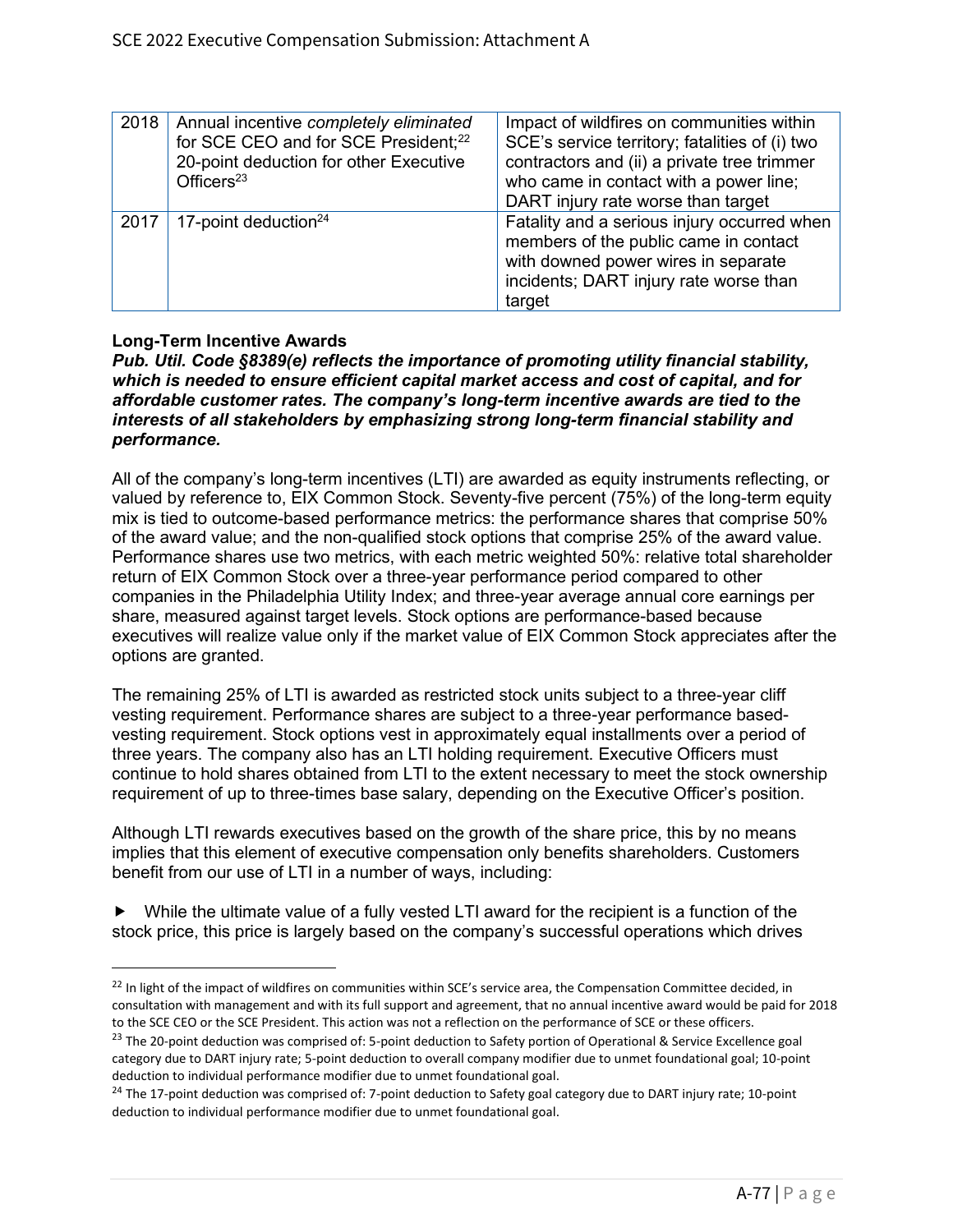financial health. Those metrics translate directly into SCE's ability to lower borrowing costs and reasonably obtain funds for capital projects and other programs to maintain and modernize SCE's power grid and support reliability of service to customers. LTI advances customer interests by aligning them with the strategic goals and initiatives of the company.

► SCE's use of LTI helps conserve cash resources. Unlike the fixed cost of base pay and any annual incentive which may be awarded, there is no immediate cash payment to employees for an LTI award due to the multi-year vesting schedule applicable to each form of LTI. Employees who voluntarily leave prior to the full vesting of the LTI award will forfeit all or a substantial portion of the unvested award.

 As a variable pay component of total compensation, LTI awards do not cause increases in an executive's annual/fixed pension and benefits costs that are a function of base pay.

► LTI promotes stability of a strong leadership team at SCE as LTI awards and payouts depend on multiple years of continuous employment, strong executive performance and strong SCE financial health.

In addition, although the company's LTI awards have a 100% weighting for financial and stock performance, the LTI awards also provide a strong incentive to safely manage operations to increase the value of those awards. Wildfires, for example, can result in significant decreases in both stock price and the value of LTI awards. For example, as of the end of 2018, after the Thomas and Woolsey fires, top officers had lost an average of 31% of the value of their stock option grants, 12% of the value of restricted stock units and 48% of the value of performance shares when measured against the original value of those grants awarded over a number of years. The performance share payout in early 2020 provides another example of the impact of safety performance on LTI. As a result of the impact of the wildfires on the share price, the value of the performance share payout was only 62.3% of the target, a significant reduction particularly when considered in conjunction with the impacts on the safety components of the annual incentives and the Compensation Committee's decision to eliminate annual incentives for both the SCE CEO and the SCE President. This type of loss provides a strong incentive for risk mitigation and safety improvements and focuses executives' efforts on the long-term interests of the company and its stakeholders. We feel that this long-term view is an imperative, which is why we have continued to offer long-term incentives even though the CPUC has traditionally disallowed customer funding of that compensation element.

## **Review of Assigned Commissioner Ruling, Proposal 9**

Energy Safety has encouraged SCE to review and consider adopting the executive compensation requirements that apply to PG&E pursuant to the final decision approving PG&E's reorganization plan (D.20-05-053), which obligated PG&E to comply with the requirements proposed in Assigned Commission Ruling Executive Compensation Proposal 9 (ACR-9). SCE has reviewed these executive compensation requirements for PG&E. As explained in the table below, most of the ACR-9 requirements substantially track SCE's executive compensation program. To the extent that SCE's executive compensation program differs from the ACR-9 requirements for PG&E, the features of SCE's program reflect the judgment of SCE's independent Compensation Committee, with input from the Compensation Committee's independent compensation consultant. The Compensation Committee's exercise of judgment was made in the long-term interests of SCE and its stakeholders, promotes safety as a priority, and helps ensure public safety and utility financial stability.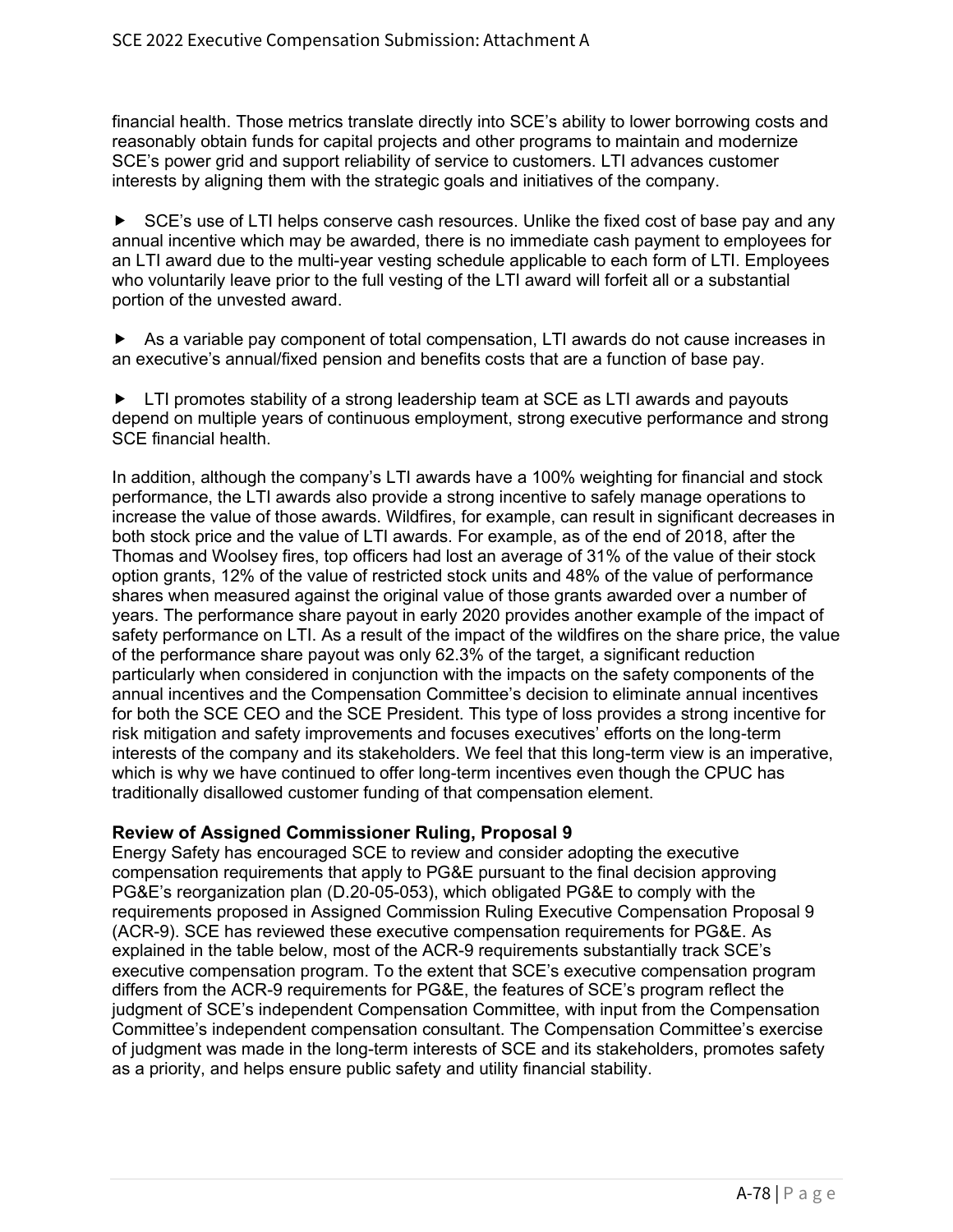| <b>ACR-9 Requirement for PG&amp;E</b>                                                                                                                                                                                                                                                                                                                                 | <b>SCE Comment</b>                                                                                                                                                                                                                                                                                                                                                                                                                                                   |  |
|-----------------------------------------------------------------------------------------------------------------------------------------------------------------------------------------------------------------------------------------------------------------------------------------------------------------------------------------------------------------------|----------------------------------------------------------------------------------------------------------------------------------------------------------------------------------------------------------------------------------------------------------------------------------------------------------------------------------------------------------------------------------------------------------------------------------------------------------------------|--|
| Publicly disclosed compensation<br>arrangements for executives.                                                                                                                                                                                                                                                                                                       | As part of its annual report pursuant to General Order<br>No. 77-M, SCE publicly discloses compensation for<br>executives with base salaries of at least \$250,000.                                                                                                                                                                                                                                                                                                  |  |
| Written compensation agreements<br>for executives.                                                                                                                                                                                                                                                                                                                    | As explained above in the "Base Salary and<br>Employment Contracts" section, SCE does not have<br>employment contracts because they benefit the<br>executive more than the company or its stakeholders.                                                                                                                                                                                                                                                              |  |
| Guaranteed cash compensation as a<br>percentage of total compensation<br>that does not exceed industry norms.                                                                                                                                                                                                                                                         | SCE does not provide guaranteed cash<br>compensation. As explained above in the "Role of<br>Compensation Committee" section, SCE executives'<br>base salaries are reviewed each year and are<br>generally within a competitive range of +/-15% around<br>the market median for the position, which aligns with<br>best practices according to Pay Governance, the<br>independent compensation consultant for the<br><b>Compensation Committee.</b>                   |  |
| Holding or deferring the majority<br>or super-majority of incentive<br>compensation, in form of equity<br>awards, for at least 3 years.                                                                                                                                                                                                                               | SCE's long-term incentive program is aligned with this<br>concept. Our restricted stock units are subject to a<br>three-year cliff vesting requirement; performance<br>shares are subject to a three-year performance<br>based-vesting requirement; stock options vest in<br>installments over a three-year period; and stock<br>ownership requirements for officers require significant<br>equity holdings to be maintained and prohibit or limit<br>sales of stock |  |
| Basing a significant component of<br>long-term incentive compensation on<br>safety performance, as measured by<br>a relevant subset of by [sic] the<br>Safety and Operational Metrics to be<br>developed, as well as customer<br>satisfaction, engagement, and<br>welfare. The remaining portion may<br>be based on financial performance or<br>other considerations. | As discussed in "Long-Term Incentive Awards"<br>above, the financial performance metrics the<br>company uses for its long-term incentives focus<br>executives on the long-term interests of the company<br>and its stakeholders, including risk mitigation, safety<br>improvements, and customer interests.                                                                                                                                                          |  |
| Annual review of awards by an<br>independent consultant                                                                                                                                                                                                                                                                                                               | Pay Governance reviews the annual awards granted<br>to Executive Officers                                                                                                                                                                                                                                                                                                                                                                                            |  |
| Annual reporting of awards to the<br>CPUC through a Tier 1 Advice Letter<br>compliance filing.                                                                                                                                                                                                                                                                        | As part of its annual report pursuant to General Order<br>No. 77-M, SCE publicly discloses compensation for<br>executives with base salaries of at least \$250,000,<br>including awards to those executives.                                                                                                                                                                                                                                                         |  |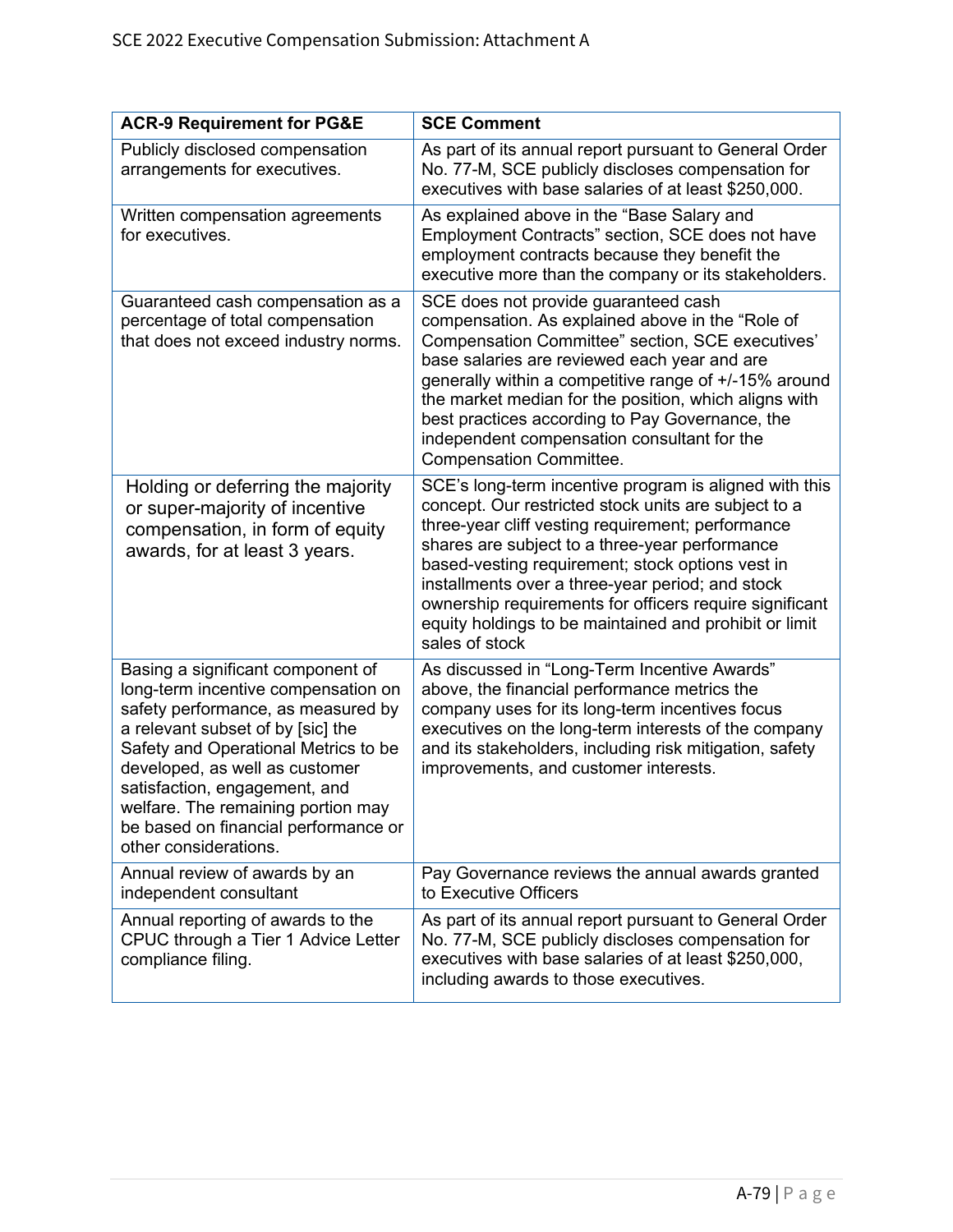| A presumption that a material portion<br>of executive incentive compensation<br>shall be withheld if PG&E is the<br>ignition source of a catastrophic<br>wildfire, unless the Commission<br>determines that it would be<br>inappropriate based on the conduct<br>of the utility.                                                                                                                                                                                                                                                                            | The Compensation Committee has discretion to<br>reduce or eliminate an annual incentive award in the<br>event of a significant lapse in safety or compliance,<br>including if SCE is the ignition source of a<br>catastrophic wildfire. The Compensation Committee<br>exercised this discretion to eliminate bonuses for<br>2018 for certain Executive Officers in light of the<br>impact of wildfires on SCE's service area. SCE does<br>not believe it would be prudent for the company to<br>implement the presumption that is required for PG&E<br>because (i) the Compensation Committee has proven<br>that it will materially reduce Executive Officer<br>compensation when advisable and (ii) implementing<br>such a presumption would unnecessarily make<br>positions at SCE less attractive for recruitment<br>purposes, especially when compared to<br>compensation packages from the companies and<br>industries where we recruit (including utilities other<br>than PG&E and Sempra's utilities).                                                                                                                       |
|-------------------------------------------------------------------------------------------------------------------------------------------------------------------------------------------------------------------------------------------------------------------------------------------------------------------------------------------------------------------------------------------------------------------------------------------------------------------------------------------------------------------------------------------------------------|-------------------------------------------------------------------------------------------------------------------------------------------------------------------------------------------------------------------------------------------------------------------------------------------------------------------------------------------------------------------------------------------------------------------------------------------------------------------------------------------------------------------------------------------------------------------------------------------------------------------------------------------------------------------------------------------------------------------------------------------------------------------------------------------------------------------------------------------------------------------------------------------------------------------------------------------------------------------------------------------------------------------------------------------------------------------------------------------------------------------------------------|
| Executive officer compensation<br>policies will include provisions that<br>allow for restrictions, limitations, and<br>cancellations of severance payments<br>in the event of any felony criminal<br>conviction related to public health<br>and safety or financial misconduct by<br>the reorganized PG&E, for executive<br>officers serving at the time of the<br>underlying conduct that led to the<br>conviction. Implementation of this<br>policy should take into account<br>PG&E's need to attract and retain<br>highly qualified executive officers. | The company's executive severance plan allows the<br>company to cancel severance benefits and require<br>repayment of severance payments already made, in<br>the event of malfeasance by an executive during<br>employment that constitutes "Cause" as defined in the<br>plan and that the company learns about after entering<br>into a severance agreement with the executive. The<br>company also has a clawback policy that allows<br>recoupment of excess incentive compensation from<br>certain senior executives if the company restates its<br>financial statements. SCE does not believe it would<br>be prudent for the company to implement the<br>severance provisions from ACR-9 because (i) the<br>Compensation Committee has implemented clawback<br>provisions where it believes advisable and (ii)<br>implementing these severance provisions would<br>unnecessarily make positions at SCE less attractive<br>for recruitment purposes, especially when compared<br>to compensation packages from the companies and<br>industries where we recruit (including utilities other<br>than PG&E and Sempra's utilities). |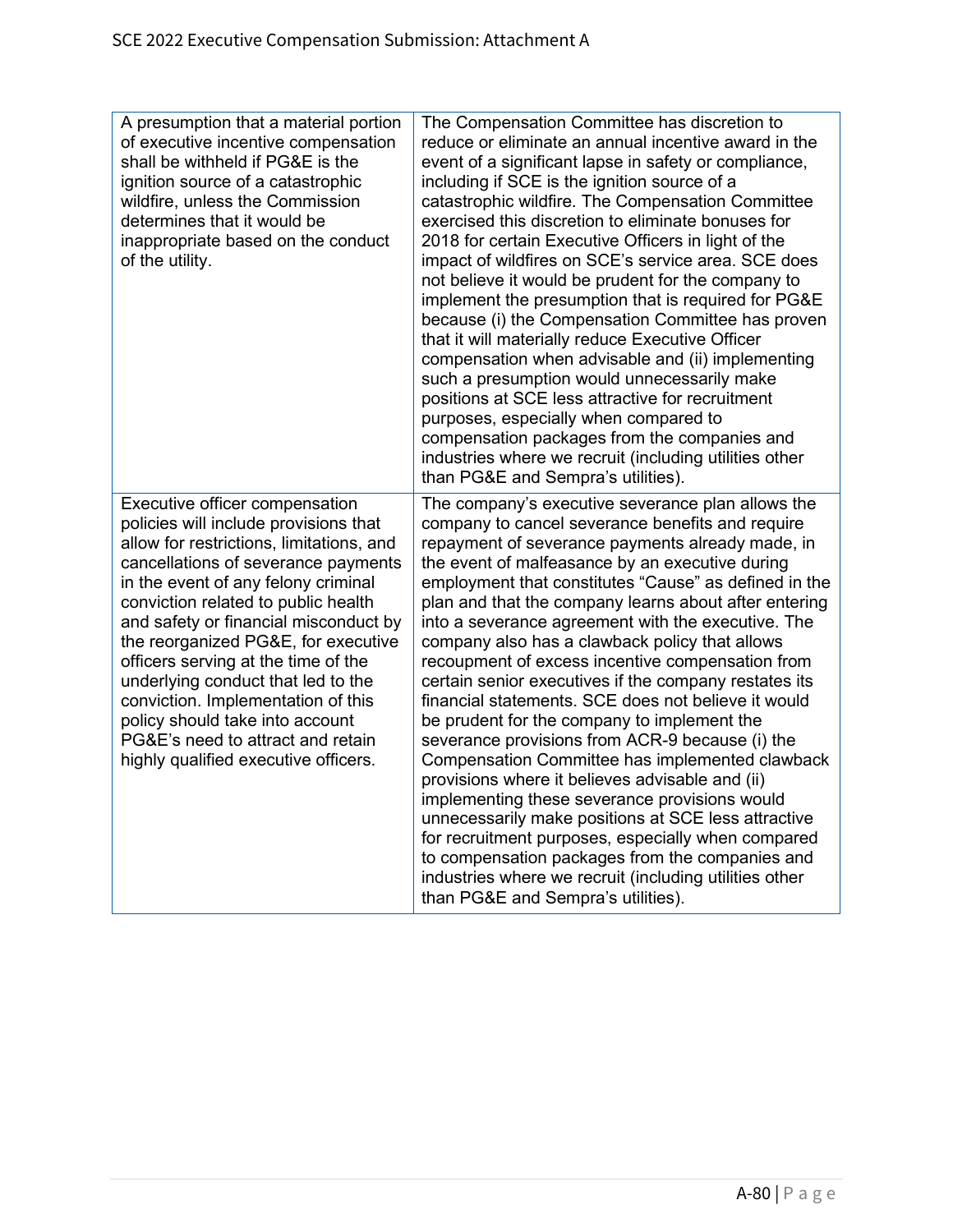# 2022 SOUTHERN CALIFORNIA EDISON GOALS



|                                                | <b>Target Score</b>     |                                                                                                                                                                                                                                                                                                                                                                                                                                                                                                                                                                                                                                                                                                                                                                                                                                                                                                                                                                                                                                                                                                                                                                                                                                                                                                                                                                                                                                                                                                                                                                                                                                                                                                                                                                                                                                      |
|------------------------------------------------|-------------------------|--------------------------------------------------------------------------------------------------------------------------------------------------------------------------------------------------------------------------------------------------------------------------------------------------------------------------------------------------------------------------------------------------------------------------------------------------------------------------------------------------------------------------------------------------------------------------------------------------------------------------------------------------------------------------------------------------------------------------------------------------------------------------------------------------------------------------------------------------------------------------------------------------------------------------------------------------------------------------------------------------------------------------------------------------------------------------------------------------------------------------------------------------------------------------------------------------------------------------------------------------------------------------------------------------------------------------------------------------------------------------------------------------------------------------------------------------------------------------------------------------------------------------------------------------------------------------------------------------------------------------------------------------------------------------------------------------------------------------------------------------------------------------------------------------------------------------------------|
| Goal                                           | for Goal                |                                                                                                                                                                                                                                                                                                                                                                                                                                                                                                                                                                                                                                                                                                                                                                                                                                                                                                                                                                                                                                                                                                                                                                                                                                                                                                                                                                                                                                                                                                                                                                                                                                                                                                                                                                                                                                      |
| <b>Category</b>                                | Category <sup>(1)</sup> | <b>Representative Success Measures for Goal Category</b>                                                                                                                                                                                                                                                                                                                                                                                                                                                                                                                                                                                                                                                                                                                                                                                                                                                                                                                                                                                                                                                                                                                                                                                                                                                                                                                                                                                                                                                                                                                                                                                                                                                                                                                                                                             |
| Overarching                                    | See                     | • The goals will be achieved while living the Company's values, which include safety                                                                                                                                                                                                                                                                                                                                                                                                                                                                                                                                                                                                                                                                                                                                                                                                                                                                                                                                                                                                                                                                                                                                                                                                                                                                                                                                                                                                                                                                                                                                                                                                                                                                                                                                                 |
| Goals<br><b>Framework</b>                      | footnote $(2)$<br>below | • Safety and compliance are foundational and events such as fatalities or significant non-<br>compliance issues can result in meaningful or full elimination of short-term incentive<br>compensation                                                                                                                                                                                                                                                                                                                                                                                                                                                                                                                                                                                                                                                                                                                                                                                                                                                                                                                                                                                                                                                                                                                                                                                                                                                                                                                                                                                                                                                                                                                                                                                                                                 |
| Safety &<br><b>Resiliency</b>                  | 55                      | • Employee Safety: Make significant progress toward eliminating Serious Injuries and<br>Fatalities (SIF)<br>o Reduce Employee Edison Electric Institute (EEI) SIF Injury Rate: ≤ 0.087, 0.072,<br>0.058<br>o Reduce Employee Days Away, Restrictions, and Transfer (DART) Injury Rate: ≤ 1.13,<br>0.98, 0.84<br>. Public Safety & Wildfire Resiliency: Reduce risk of public injuries and catastrophic<br>wildfires related to our electric infrastructure by executing our Wildfire Mitigation Plan<br>(WMP) and programs<br>o CPUC reportable ignitions in High Fire Risk Areas (HFRA): ≤ 49, 41, 33<br>$\circ$ Covered Conductor: install $\geq$ 1,100, 1,250, 1,400 circuit miles<br>o Overhead Inspections: complete ground and aerial HFRA inspection scope and<br>remediate $\geq 60\%$ , 70%, 80% of P2 findings 30 days before compliance due date <sup>(3)</sup><br>o Vegetation Line Clearing: execute ≥ 75%, 80%, 85% of trims within planned schedule<br>to support compliance with GO 95 requirements<br>o Reduce duration of customer Public Safety Power Shutoffs (PSPS) outages:<br>Calculated Customer Minutes of Interruption (CMI) percentage reduction from<br>executed grid hardening $\geq 11\%$ , 17%, 23%<br>o Improve customer notification: $\geq$ 91%, 95%, 99% of PSPS-impacted customers<br>receive notification before de-energization<br>• Cybersecurity: Maintain effective controls to prevent and mitigate significant disruptions,<br>data breach or system failure<br>o Mature enterprise-wide phishing program as measured by simulation exercise click<br>rate ≤ 4%, 3%, 2% and reporting rate ≥ 31%, 36%, 41%<br>• Quality: Sustain execution quality in operations<br>$\circ$ Sustain quality performance in key programs: quality conformance index <sup>(4)</sup> $\geq$ 87%,<br>90%, 93% |
|                                                |                         | • Capital Deployment: Execute grid, technology, electrification, and other improvements to<br>deliver safe, reliable, clean, and affordable energy for customers.<br>o Achieve CPUC and FERC jurisdictional capital improvement plan execution,<br>consistent with appropriate regulatory direction                                                                                                                                                                                                                                                                                                                                                                                                                                                                                                                                                                                                                                                                                                                                                                                                                                                                                                                                                                                                                                                                                                                                                                                                                                                                                                                                                                                                                                                                                                                                  |
|                                                | 45                      | • Achieve SCE core earnings target                                                                                                                                                                                                                                                                                                                                                                                                                                                                                                                                                                                                                                                                                                                                                                                                                                                                                                                                                                                                                                                                                                                                                                                                                                                                                                                                                                                                                                                                                                                                                                                                                                                                                                                                                                                                   |
|                                                |                         | • Reliability: Improve reliability performance for repair outages<br>o Achieve System Average Interruption Duration Index (SAIDI), Repair: ≤ 110, 98, 86<br>minutes                                                                                                                                                                                                                                                                                                                                                                                                                                                                                                                                                                                                                                                                                                                                                                                                                                                                                                                                                                                                                                                                                                                                                                                                                                                                                                                                                                                                                                                                                                                                                                                                                                                                  |
| <b>Performance</b><br><b>Management</b><br>and |                         | • Diversity, Equity and Inclusion (DEI): Improve Organizational Unit (OU) accountability<br>for employee diversity, equity and inclusion and sustain a diverse supplier base<br>o Build OU DEI action plans<br>⊙ Achieve Diverse Business Enterprise (DBE) spend ≥ 30%, 33%, 36%                                                                                                                                                                                                                                                                                                                                                                                                                                                                                                                                                                                                                                                                                                                                                                                                                                                                                                                                                                                                                                                                                                                                                                                                                                                                                                                                                                                                                                                                                                                                                     |
| <b>Operational</b><br><b>Excellence</b>        |                         | • Clean Power: Support Pathway 2045 by Transportation Electrification (TE) adoption and<br>other initiatives<br>o Advance SCE's clean energy pathway objectives<br><b>Transportation Electrification installs <math>\geq 800</math>, 1,000,</b> 1,200 charging port installations<br>and $\geq$ 365, 460, 555 medium/heavy duty electric vehicle conversions<br>■ Building Electrification installs $\geq$ 5,500, 7,000, 8,500 heat pumps<br>■ Demand Response resources ≥ 720, 775, 830 megawatts<br>• Customer Experience: Improve customer experience to address targeted interactions                                                                                                                                                                                                                                                                                                                                                                                                                                                                                                                                                                                                                                                                                                                                                                                                                                                                                                                                                                                                                                                                                                                                                                                                                                            |
|                                                |                         | o Achieve Billing and Payment (B&P) Net Score: ≥ 16, 28, 40                                                                                                                                                                                                                                                                                                                                                                                                                                                                                                                                                                                                                                                                                                                                                                                                                                                                                                                                                                                                                                                                                                                                                                                                                                                                                                                                                                                                                                                                                                                                                                                                                                                                                                                                                                          |